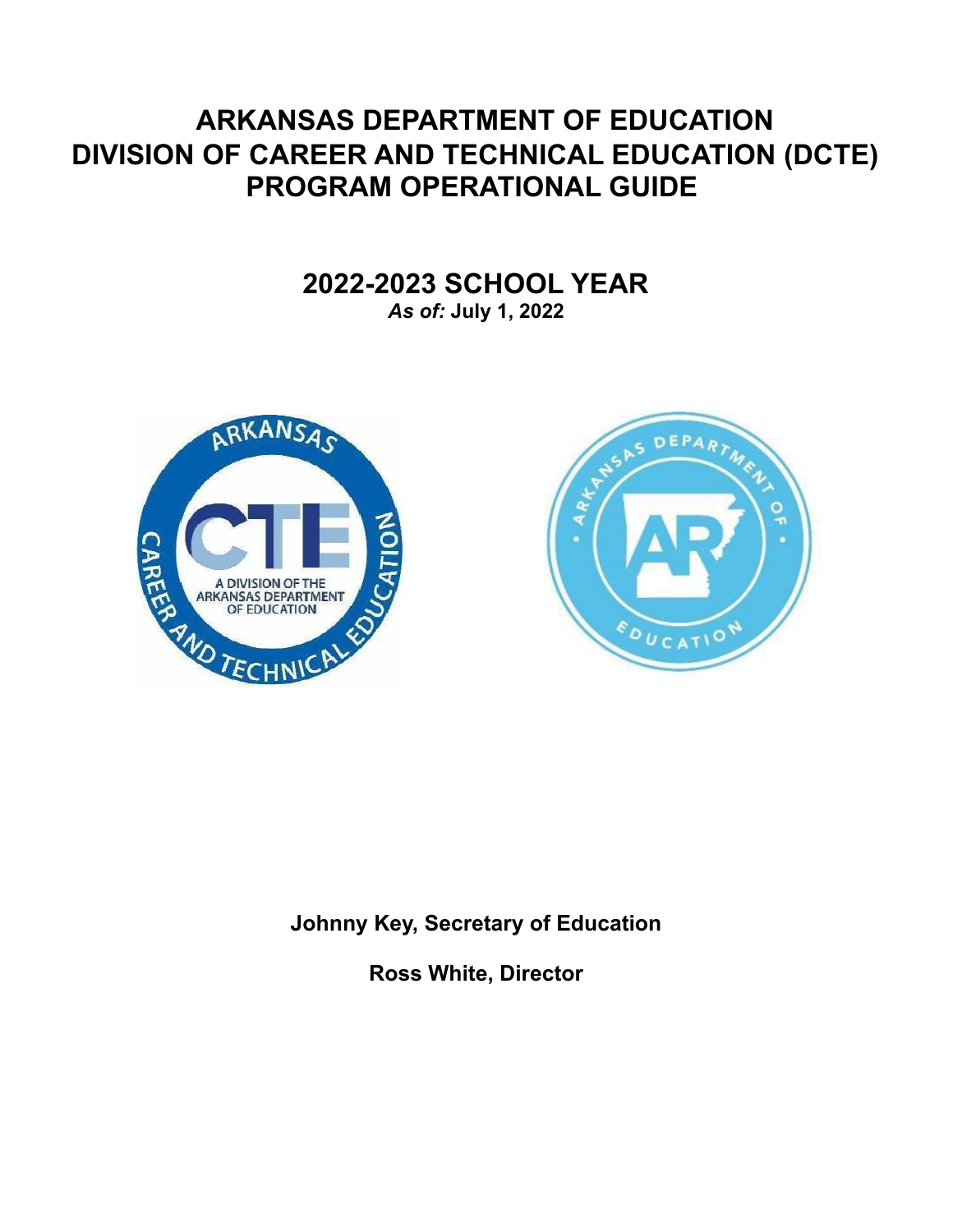# **TABLE OF CONTENTS**

<span id="page-1-0"></span>

| <b>Content</b>                                               | <b>Page Number(s)</b> |
|--------------------------------------------------------------|-----------------------|
| <b>Staff Directory</b>                                       | 3                     |
| <b>DCTE Policies and Procedures</b>                          | 5                     |
| <b>DCTE Perkins Manual</b>                                   | 5                     |
| <b>Standards for Accreditation</b>                           | 5                     |
| <b>Occupational Areas</b>                                    | 6                     |
| <b>Safety Checklist</b>                                      | $\overline{7}$        |
| <b>Career and Technical Student Organizations (CTSO)</b>     | 8                     |
| <b>Adaptive Equipment for CTE Students with Disabilities</b> | 8                     |
| <b>Agriculture Science and Technology Education Guide</b>    | 9                     |
| <b>Business and Marketing Technology Education Guide</b>     | 15                    |
| <b>Family and Consumer Science Education Guide</b>           | 26                    |
| Science, Technology, Engineering, and Math (STEM) Guide      | 33                    |
| <b>Trade and Industry Education Guide</b>                    | 42                    |
| <b>Career Readiness/ Work Based Learning Guide</b>           | 65                    |
| <b>Jobs for Arkansas Graduates (JAG)</b>                     | 69                    |
| <b>Secondary Career Center Course Code Crosswalks</b>        | 72                    |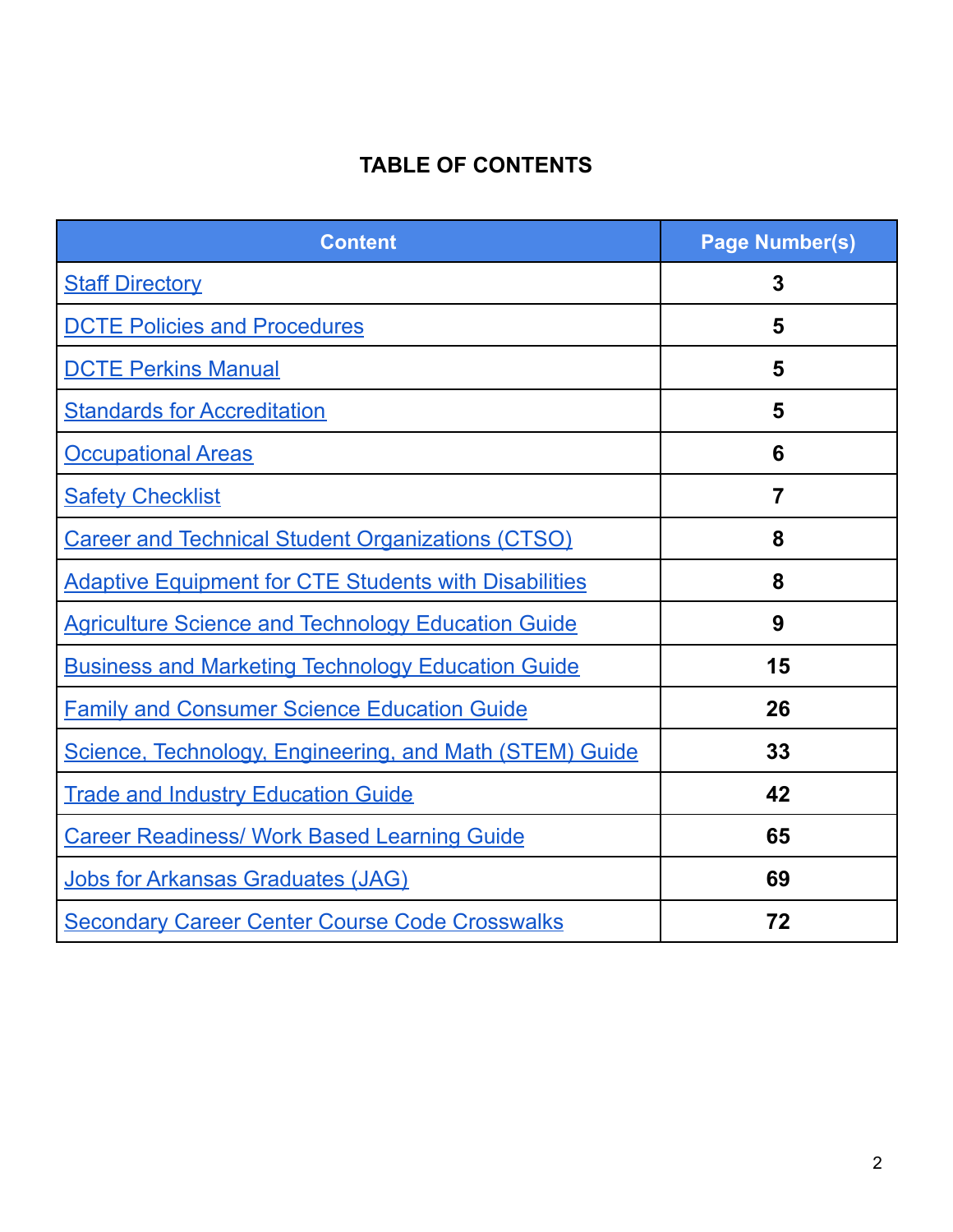# **STAFF [DIRECTORY](#page-2-0)**

<span id="page-2-0"></span>

| <b>DIRECTOR</b>                                        |                                      |              |
|--------------------------------------------------------|--------------------------------------|--------------|
| Ross White, Director                                   | Ross.White@ade.Arkansas.gov          | 501-682-4801 |
| Ebony Everett, Division Administrative Analyst         | Ebony.Everett@ade.Arkansas.gov       | 501-682-1271 |
| Renee Sheppard, Administrative Specialist III          | Renee.Sheppard@ade.Arkansas.gov      | 501-682-1500 |
| Valerie Brown, Division Administrative Specialist III  | Valerie.Brown@ade.Arkansas.gov       | 501-682-1768 |
| <b>SENIOR ASSOCIATE DIRECTOR</b>                       |                                      |              |
| Dr. Sonja Wright-McMurray, Senior Associate Director   | Sonja.McMurray@ade.Arkansas.gov      | 501-683-4434 |
| Kaylon Brown, Administrative Specialist III            | Kaylon.Brown@ade.Arkansas.gov        | 501-683-5924 |
| <b>ASSOCIATE DIRECTOR</b>                              |                                      |              |
| Tim Johnston, Associate Director                       | Tim.Johnson@ade.Arkansas.gov         | 501-683-1705 |
| Sherry Cerutti, Administrative Specialist              | Sherry.Cerutti@ade.Arkansas.gov      | 501-682-1140 |
| AGRICULTURE SCIENCE AND TECHNOLOGY                     |                                      |              |
| Gordon Eichelberger, Program Coordinator               | Gordon.Eichelberger@ade.Arkansas.gov | 501-682-1594 |
| Chris Bacchus, Program Advisor                         | Chris.Bacchus@ade.Arkansas.gov       | 501-682-2207 |
| Samantha McCullah, Program Advisor                     | Samantha.McCullah@ade.Arkansas.gov   | 501-682-2561 |
| Jason Binz, Program Advisor                            | Jason.Binz@ade.Arkansas.gov          | 501-682-1598 |
| <b>BUSINESS/MARKETING TECHNOLOGY</b>                   |                                      |              |
| Sarah Shamburger, Program Coordinator                  | Sarah.Shamburger@ade.Arkansas.gov    | 501-682-1381 |
| Morgan Ruff, Program Advisor                           | Morgan.Ruff@ade.Arkansas.gov         | 501-682-1774 |
| Twyla Evans, Program Advisor                           | Twyla.Evans@ade.Arkansas.gov         | 501-682-1528 |
| Becky McCormick, Program Advisor                       | Becky.McCormick@ade.Arkansas.gov     | 501-682-4250 |
| CAREER READINESS AND WORK BASED LEARNING               |                                      |              |
| Mary Beck, Program Coordinator                         | Mary.Beck@ade.Arkansas.gov           | 501-682-4834 |
| Tyler Chenault, Program Advisor                        | Tyler.Chenault@ade.Arkansas.gov      | 501-683-6315 |
| <b>Vacant, Program Advisor</b>                         |                                      | 501-683-6254 |
| <b>FAMILY AND CONSUMER SCIENCES</b>                    |                                      |              |
| Janet Perkins, Program Coordinator                     | Janet.L.Perkins@ade.Arkansas.gov     | 501-682-1112 |
| Jessica Thomas, Program Advisor                        | Jessica.Thomas@ade.Arkansas.gov      | 501-682-1143 |
| Bethany Leonard, Program Advisor                       | Bethany.Leonard@ade.Arkansas.gov     | 501-682-1115 |
| PERKINS AND ACCOUNTABILITY                             |                                      |              |
| Dr. Lydia McDonald, Program Coordinator                | Lydia.Mcdonald@ade.Arkansas.gov      | 501-682-1616 |
| Yolanda Anzora, Program Advisor                        | Yolanda.Anzora@ade.Arkansas.gov      | 501-682-1797 |
| Leah Elmore, Program Advisor                           | .eah.Elmore@ade.Arkansas.gov         | 501-682-1040 |
| Cheryl Powell, Administrative Specialist III           | Cheryl.Powell@ade.Arkansas.gov       | 501-683-4433 |
| <b>SPECIAL POPULATIONS (JAG)</b>                       |                                      |              |
| Curtis Scales, Program Coordinator                     | Curtis.Scales@ade.Arkansas.gov       | 501-682-5056 |
| Janice Robinson, Program Advisor                       | Janice.Robinson@ade.Arkansas.gov     | 501-683-4432 |
| Maria Elena DeAvila, Program Coor., Career Coach & EL  | MariaElena.DeAvila@ade.Arkansas.gov  | 501-683-6453 |
| Vacant, Program Advisor, Career Coach                  |                                      | 501-683-2954 |
| Michael Bell, Program Coordinator, MOA, Accountability | James.Bell@ade.Arkansas.gov          | 501-682-0729 |
| Dennis Butler, Program Advisor JAG & TANF Grant        | DButler1@batesvilleschools.org       | 870-307-1444 |
| <b>STEM</b>                                            |                                      |              |
| Patrick Sawatsky, Program Coordinator                  | Patrick.Sawatsky@ade.Arkansas.gov    | 501-682-1579 |
| <b>Vacant, Program Advisor</b>                         |                                      |              |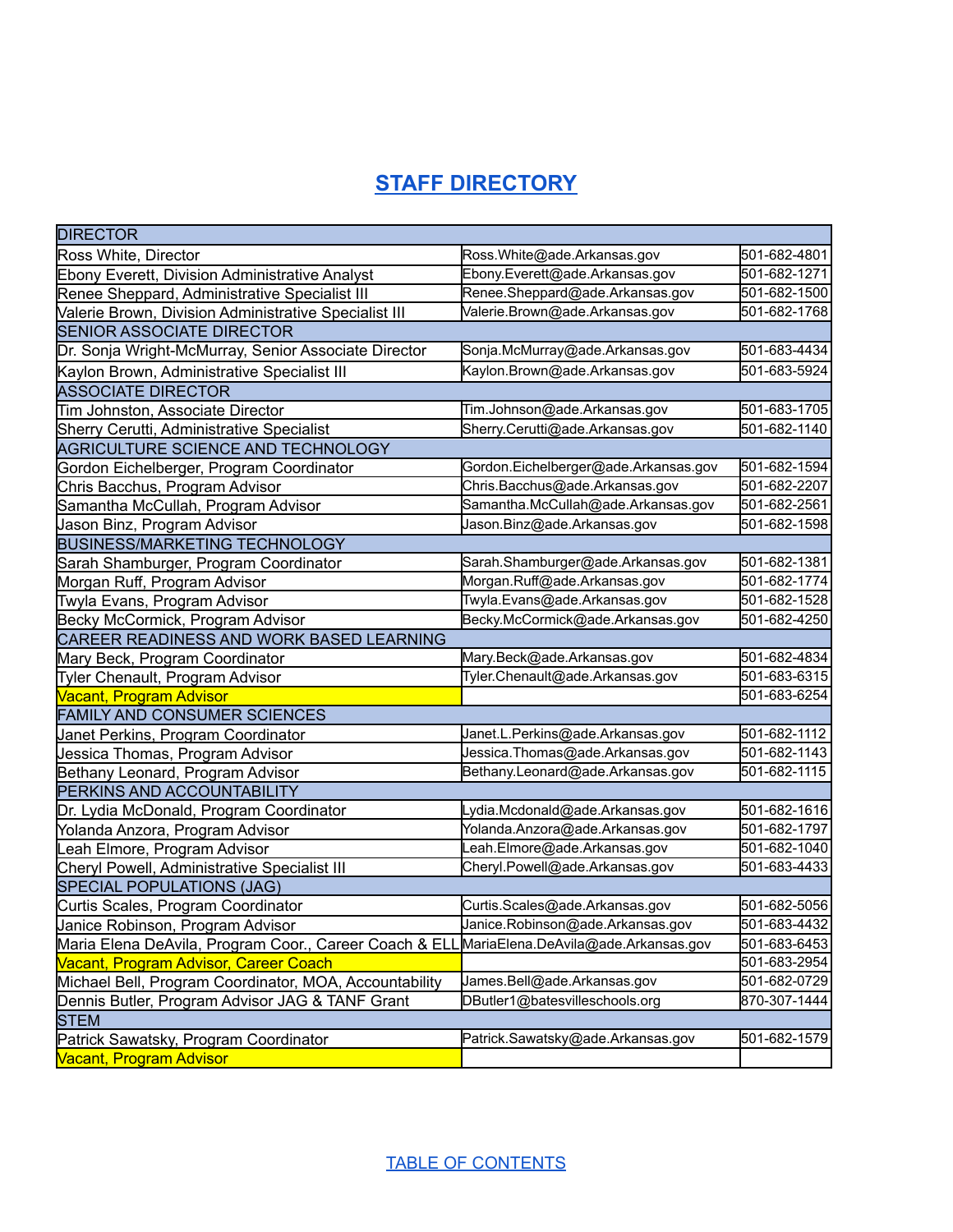| <b>STUDENT LEADERSHIP</b>             |                                    |              |
|---------------------------------------|------------------------------------|--------------|
| Bart Draper, Program Coordinator      | Bart.Draper@ade.Arkansas.gov       | 501-682-1705 |
| Sunni Wise, Program Advisor           | Sunni.Wise@ade.Arkansas.gov        | 501-682-1704 |
| <b>TRADE AND INDUSTRY</b>             |                                    |              |
| Danny Muilenburg, Program Coordinator | Daniel.Muilenburg@ade.Arkansas.gov | 501-682-2371 |
| Matt Burns, Program Advisor           | Matt.Burns@ade.Arkansas.gov        | 501-682-6271 |
| Keith McKnight, Program Advisor       | Keith.McKnight@ade.Arkansas.gov    | 501-682-1125 |
| Jeffery Parks, Program Advisor        | Jeffery.Parks@ade.Arkansas.gov     | 501-683-2955 |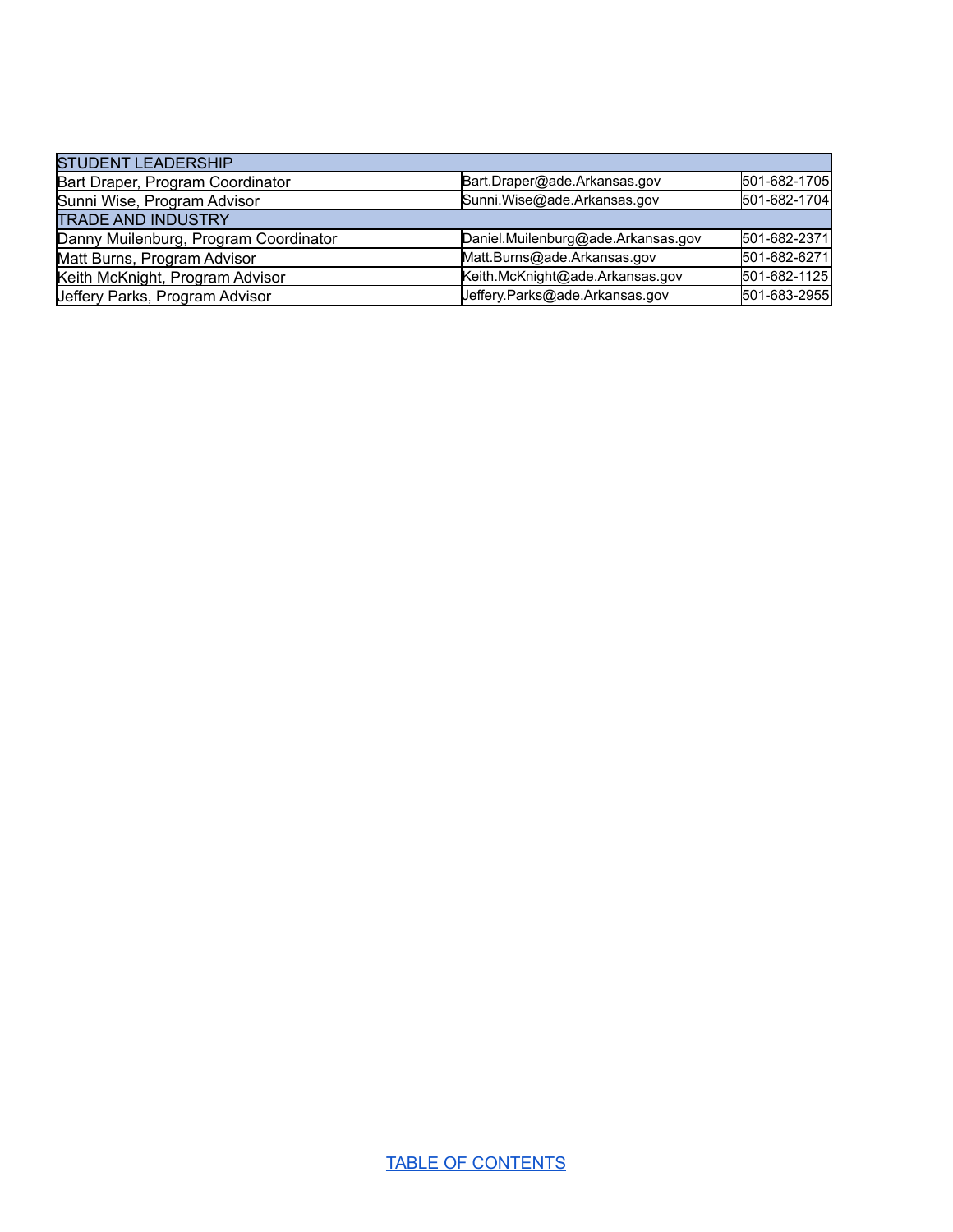# **POLICIES AND PROCEDURES**

<span id="page-4-0"></span>The Policies and procedures for the Arkansas Department of Education Division of Career and Technical Education can be found at the link below. All schools must operate their career and technical education programs in accordance with the policies and procedures linked below.

# **DCTE Policies and [Procedures](https://drive.google.com/file/d/1UAHofRIuZ2M0MhbcBK8OhCNu_2Em5G1n/view?usp=sharing) Effective July 1, 2021**

# **PERKINS MANUAL**

<span id="page-4-1"></span>The Perkins Manual for the Arkansas Department of Education Division of Career and Technical Education can be found at the link below. All sub recipients using federal Perkins dollars for their programs must adhere to the guidance provided in the perkins manual linked below.

# **[Perkins](https://drive.google.com/file/d/1oAjbWmhTnppl5TeUUqdlE1IPSb3fq410/view?usp=sharing) Manual Effective July 1, 2022**

# **STANDARDS FOR [ACCREDITATION](https://dese.ade.arkansas.gov/Files/20201102120517_FINAL_Standards1.pdf)**

<span id="page-4-2"></span>Each school year districts must meet Standards for Accreditation as outlined by the Arkansas Department of Education. Accreditation in regards to Career and Technical Education includes the following items:

**Grades (5-8):**

**1-A.1.2.7 Career and Technical Education.** Courses Keyboarding (399050) **OR** KeyCode (399320) *AND* Career Development (399280)

**Grades (9-12):**

# **1-A.1.3.9 Career and Technical Education -**

9 units of sequenced career and technical education courses representing three (3) occupational areas.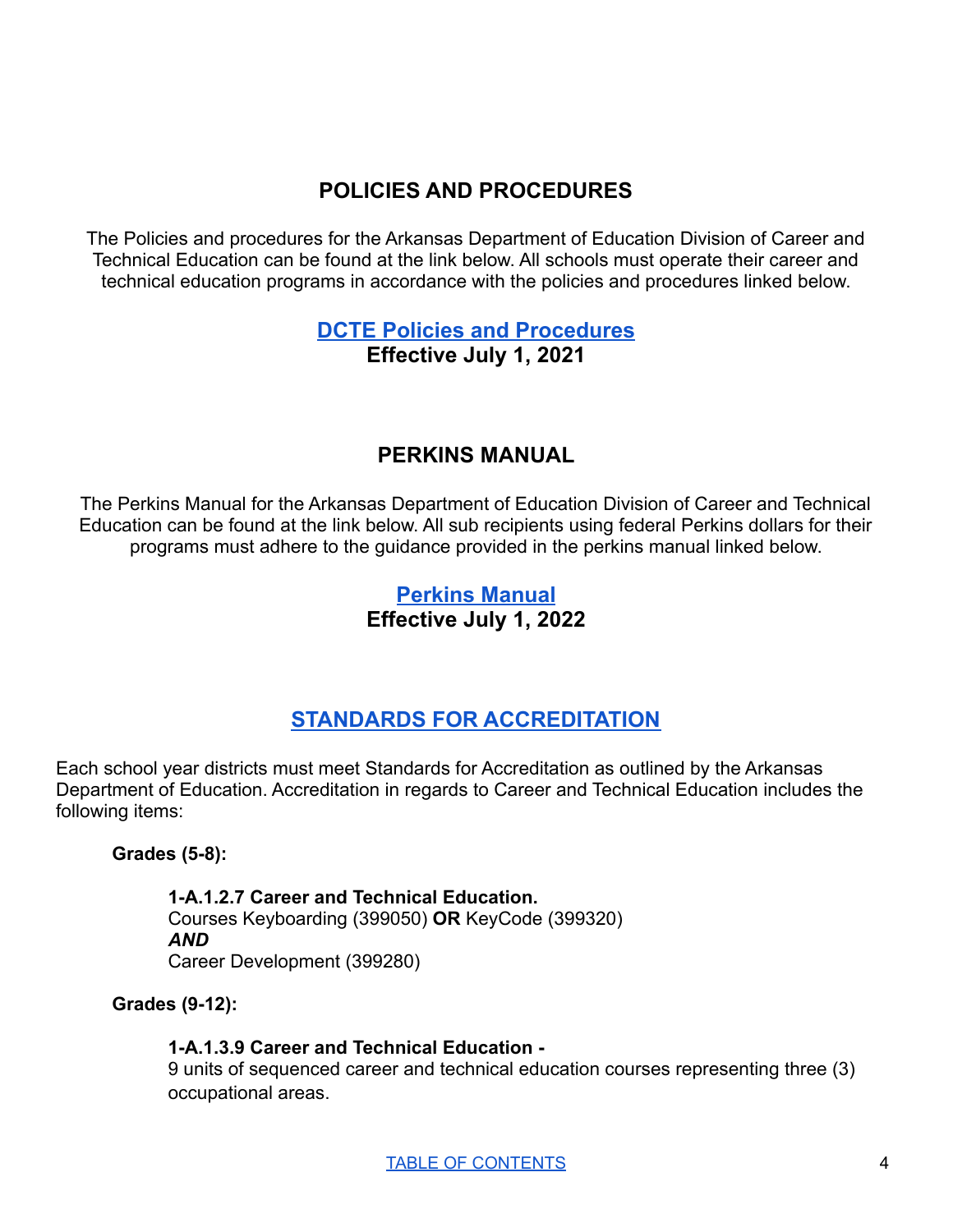# **OCCUPATIONAL AREAS**

<span id="page-5-0"></span>

| <b>Technology</b><br><b>Education</b>                              | Agriculture Science & Business & Marketing<br><b>Technology</b><br><b>Education</b> | <b>Family &amp; Consumer</b><br><b>Sciences</b><br><b>Education</b> | <b>STEM</b><br><b>Education</b>          | Trade & Industry<br><b>Education</b>             |  |
|--------------------------------------------------------------------|-------------------------------------------------------------------------------------|---------------------------------------------------------------------|------------------------------------------|--------------------------------------------------|--|
|                                                                    | <b>Programs of Study</b>                                                            |                                                                     |                                          |                                                  |  |
| <b>Agribusiness Systems</b>                                        | Accounting                                                                          | <b>Clothing and Housing</b><br>Design                               | <b>Architectural CAD</b>                 | A/V Tech and Film                                |  |
| Agricultural Power,<br>Structural, and<br><b>Technical Systems</b> | Banking                                                                             | <b>Consumer Services</b>                                            | Automation<br>and Robotics<br>Technology | Advertising and<br>Graphic Design<br>Technology  |  |
| <b>Animal Systems</b>                                              | <b>Business Finance</b>                                                             | Food Production,<br>Management and<br>Services                      | <b>Biomedical Sciences</b>               | <b>Advanced Manufacturing</b>                    |  |
| <b>Food Products</b><br>&<br><b>Processing Systems</b>             | <b>Digital Marketing</b>                                                            | Human and Social<br>Services                                        | <b>Computer Science</b>                  | <b>Automotive Collision</b><br>Repair Technology |  |
| Natural Resources/<br><b>Environmental Service</b><br>Systems      | <b>Hospitality and Tourism</b>                                                      | Nutrition Science and<br><b>Dietetics</b>                           | Engineering-CAD                          | <b>Automotive Service</b><br>Technology          |  |
| <b>Plant Systems</b>                                               | Management                                                                          | Pre-Educator                                                        | Pre-Engineering                          | <b>Aviation Technology</b>                       |  |
|                                                                    | <b>Marketing Business</b><br>Enterprise                                             | <b>Culinary Arts</b>                                                | <b>Unmanned Aerial</b><br>Systems (UAS)  | <b>Commercial Photography</b>                    |  |
|                                                                    | <b>Medical Office</b><br>Administration                                             |                                                                     |                                          | <b>Construction Technology</b>                   |  |
|                                                                    | <b>Office Administration</b>                                                        |                                                                     |                                          | <b>Criminal Justice</b>                          |  |
|                                                                    | Retail Management                                                                   |                                                                     |                                          | Digital Cinema<br>Productions                    |  |
|                                                                    | Supply Chain and<br>Logistics                                                       |                                                                     |                                          | <b>Emergency Services</b>                        |  |
|                                                                    |                                                                                     |                                                                     |                                          | Firefighting                                     |  |
|                                                                    |                                                                                     |                                                                     |                                          | JROTC (Air Force, Army,<br>Marines, Navy)        |  |
|                                                                    |                                                                                     |                                                                     |                                          | <b>Medical Skills</b><br>& Services              |  |
|                                                                    |                                                                                     |                                                                     |                                          | Medium/Heavy Truck<br>Technology                 |  |
|                                                                    |                                                                                     |                                                                     |                                          | <b>Nursing Services</b>                          |  |
|                                                                    |                                                                                     |                                                                     |                                          | Pharmacy Technician                              |  |
|                                                                    |                                                                                     |                                                                     |                                          | Power Equipment<br>Technology                    |  |
|                                                                    |                                                                                     |                                                                     |                                          | Radio Broadcasting<br>Technology                 |  |
|                                                                    |                                                                                     |                                                                     |                                          | Sports Medicine                                  |  |
|                                                                    |                                                                                     |                                                                     |                                          | Welding                                          |  |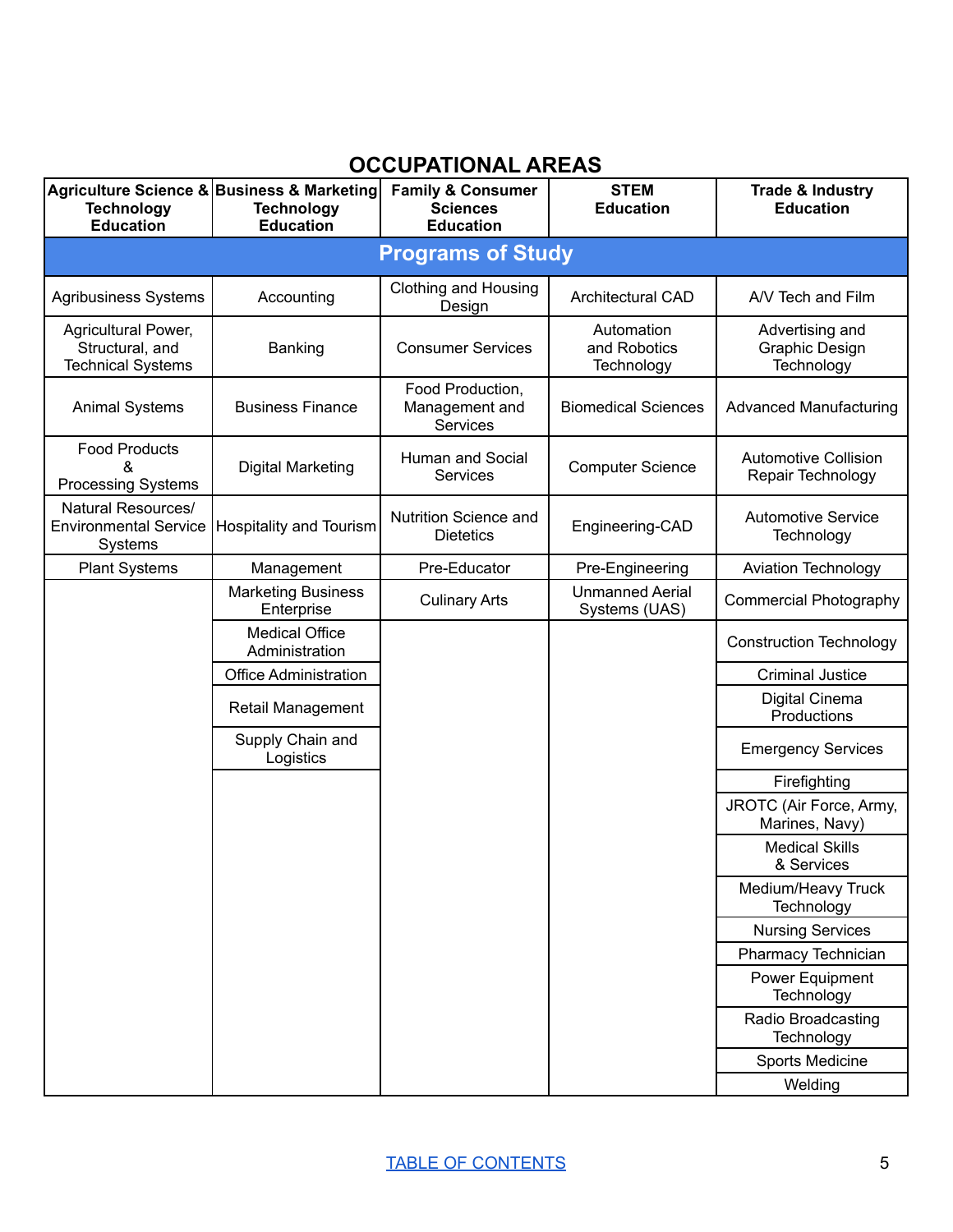# **SAFETY CHECKLIST**

<span id="page-6-0"></span>Career and Technical Education programs are based on real world tasks and equipment usage that can sometimes be hazardous; therefore, student safety must be of the utmost concern.

Caution must be exercised and enrollment must be maintained within appropriate capacity. The specifications for classroom and laboratory safety for each program area are specified in the links below.

**Agriculture Science & [Technology](https://docs.google.com/document/d/1HK116K1Oc67_iTaPJqNZkr7BbcgWKbpjMsYqUIkjaiI/edit?usp=sharing) Education**

**Business & Marketing [Technology](https://drive.google.com/file/d/1ZUXfSNqyV_yC1iwPpwGOI7SsR8NC8Mi8/view?usp=sharing) Education**

**Family & [Consumer](https://drive.google.com/file/d/19D3BtPou_kPloBNyX6gtthq_fGZ_RBr_/view?usp=sharing) Sciences Education**

**STEM [Education](https://drive.google.com/file/d/1OQaOsA02cQc5IegXIDCoXud1CE7_-vdf/view?usp=sharing)**

**Trade & Industry [Education](https://drive.google.com/file/d/1OFa-oBclCTL6QD8WA7zVCNKnYOKpXguP/view?usp=sharing)**

**Each of these documents can also be found on the DCTE website under occupational areas tab and then the specific occupational area. [dcte.ade.arkansas.gov](https://dcte.ade.arkansas.gov/)**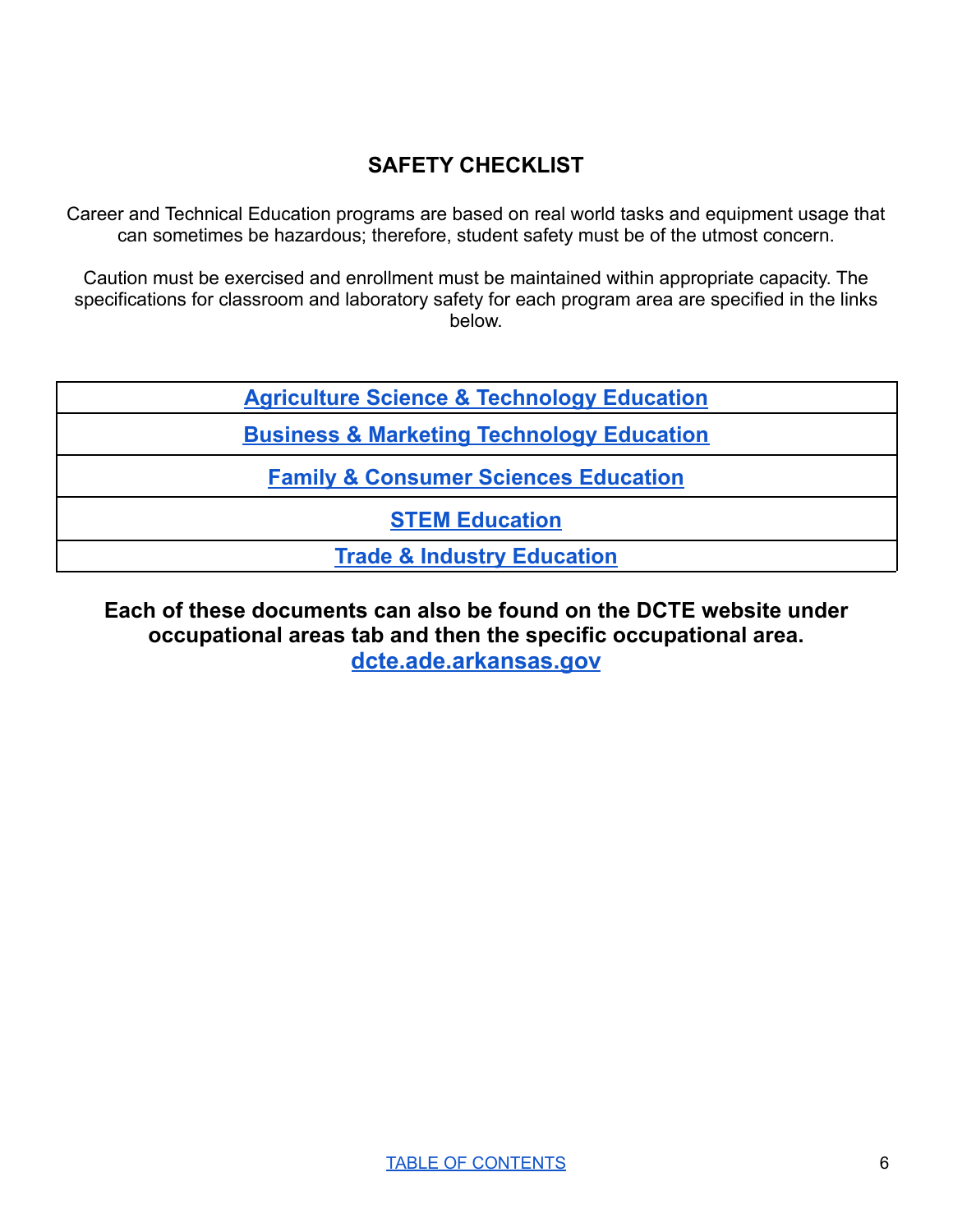# **CAREER AND TECHNICAL STUDENTS [ORGANIZATIONS](#page-7-0) (CTSO)**

<span id="page-7-0"></span>CTSOs shall be an integral part of each CTE Program of Study. Local chapters of each CTSO shall follow the guidelines, goals, and objectives of the respective State and National organization, and participate in state and national events of the organization.

Each district CTSO must be chartered annually in conjunction with the national and state offices. Recruitment, retention, and participation will be evaluated by the Arkansas Department of Education-Division of Career and Technical Education for program approvals each year.

| <b>Agriculture Science &amp; Technology Education</b> |                                                      |  |
|-------------------------------------------------------|------------------------------------------------------|--|
| <b>National FFA</b>                                   |                                                      |  |
|                                                       | <b>Arkansas FFA</b>                                  |  |
|                                                       | <b>Business &amp; Marketing Technology Education</b> |  |
| <b>National DECA</b>                                  | <b>National FBLA and</b>                             |  |
| <b>Arkansas DECA</b>                                  | <b>National Middle Level FBLA</b>                    |  |
|                                                       | <b>Arkansas FBLA</b>                                 |  |
| <b>Family &amp; Consumer Sciences Education</b>       |                                                      |  |
| <b>National FCCLA</b>                                 | <b>Educators Rising</b>                              |  |
| <b>Arkansas FCCLA</b>                                 |                                                      |  |
| <b>STEM Education</b>                                 |                                                      |  |
| <b>National TSA</b>                                   | <b>National HOSA</b>                                 |  |
| <b>Arkansas TSA</b>                                   | <b>Arkansas HOSA</b>                                 |  |
| <b>Trade &amp; Industry Education</b>                 |                                                      |  |
| <b>National HOSA</b>                                  | <b>National SkillsUSA</b>                            |  |
| <b>Arkansas HOSA</b>                                  | <b>Arkansas SkillsUSA</b>                            |  |

An active chapter is defined as the following according to the Arkansas Department of Education Division of Career and Technical Education (DCTE):

- State and national dues/affiliations are paid prior to student competitions.
- Required reports have been submitted to the state association.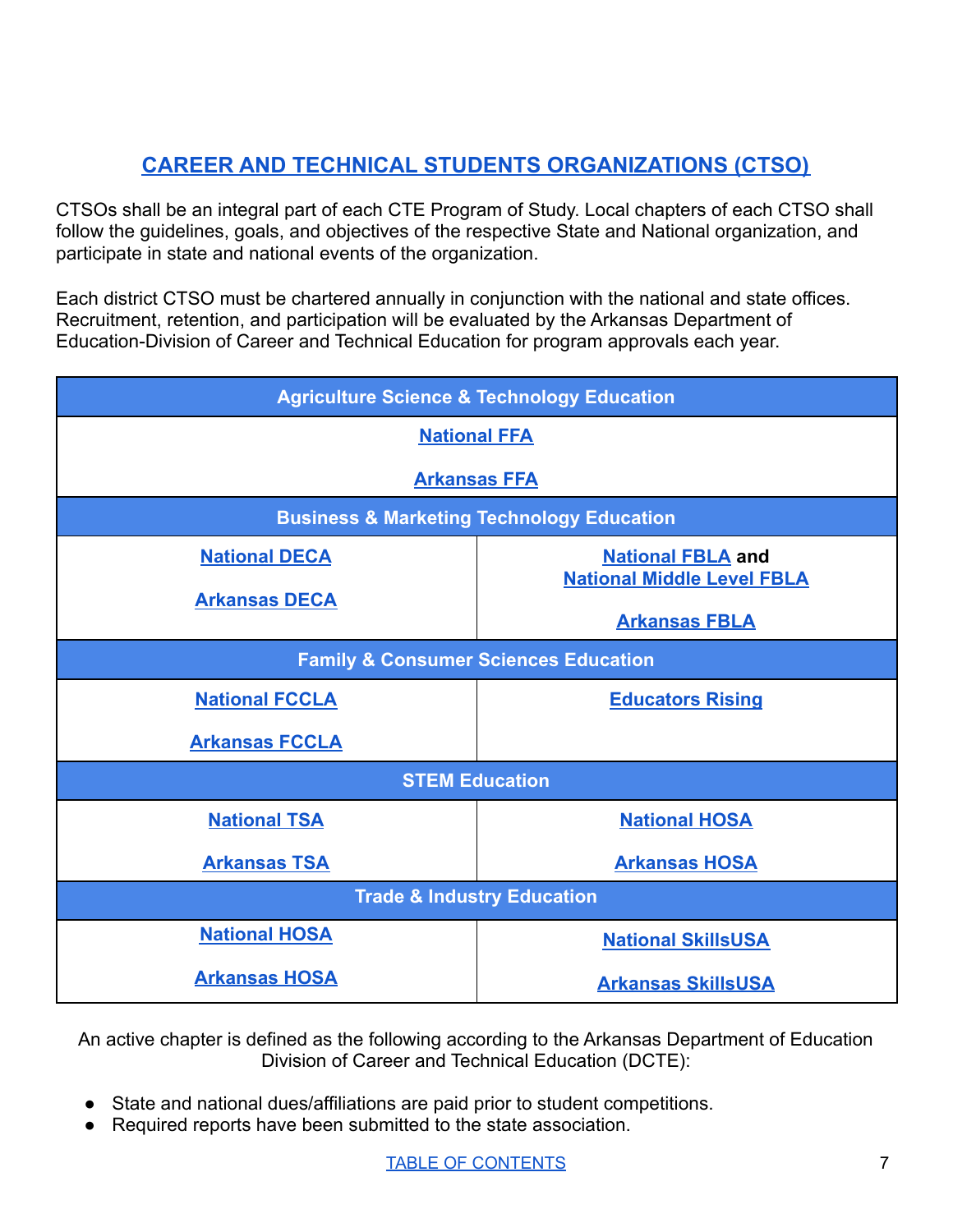# **ADAPTIVE EQUIPMENT FOR CTE STUDENTS WITH [DISABILITIES](#page-8-0)**

<span id="page-8-0"></span>Adaptive Equipment for Individuals with Disabilities Enrolled in Funded Vocational Education Programs can be obtained through Appropriation 681, by:

- 1. The requesting school must get a referral for the student from an assigned special education consultant to assist with ordering the adaptive equipment.
- 2. The superintendent or school principal in which the student is enrolled may then request services through contacting:
	- [Requests for Adaptive Equipment Applications](https://dcte.ade.arkansas.gov/docs/Resources/adaptive-equipment-funding-request---2020.pdf) may be submitted by calling the Office of Special Populations at 501-682-5056.
- 3. The request for services must contain the following information:
	- Name of student
	- Age of student
	- Disability and need for adaptive equipment
	- Vocational program(s) and grade in which the student is enrolled
	- Equipment requested (if known)
	- Assistance in identifying appropriate equipment (if known)
	- Appropriate cost of equipment including shipping and taxes
	- The written evaluation and recommendation of the Special Education **Consultant**
- 4. The Office of Special Populations will send an electronic Application for Adaptive Equipment to be signed by the authorized agent. The information listed above will be required with the application. Upon approval, the district/school will be notified and a Memorandum of Understanding will be issued for the equipment purchase. (If the Office of Special Populations locates existing appropriate equipment, this equipment may be provided in lieu of funding.)
- 5. The Adaptive Equipment may be purchased through the Educational Cooperative or requesting school district. The Office of Special Populations will reimburse the Co-op or LEA upon receipt of the reimbursement report form. The reimbursement will not exceed the allocation approved for the equipment.
- 6. The adaptive equipment remains the property of the Office of Special Populations of the Division of Career and Technical Education, Arkansas Department of Education. It is subject to redistribution when no longer required by the student or similarly disabled student enrolled in funded vocational education programs within the school district or Cooperative.
- 7. Existing equipment may be transferred between school districts only upon written approval from the Office of Special Populations.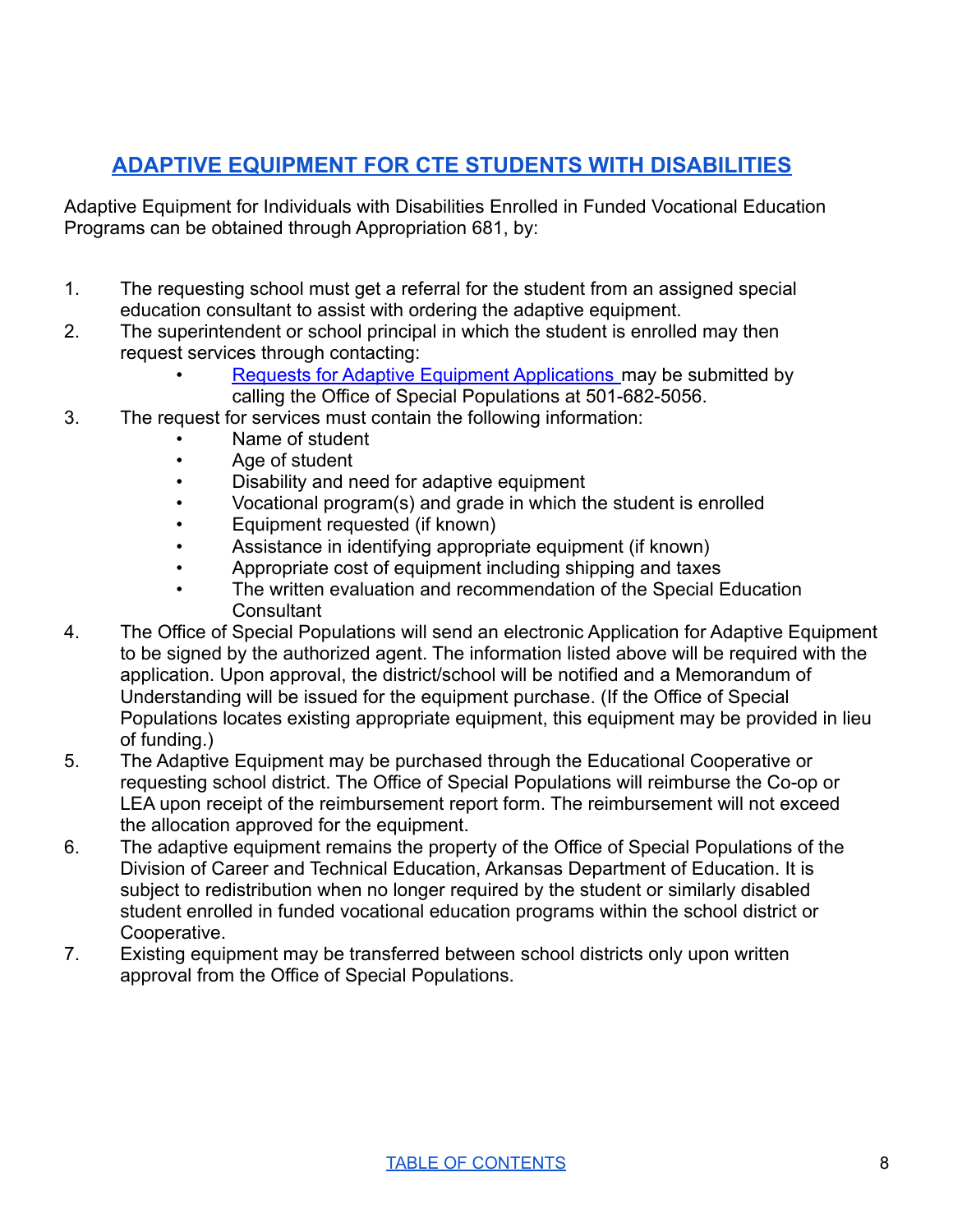# **[AGRICULTURE](#page-9-0) SCIENCE AND TECHNOLOGY EDUCATION**

# **Program Description**

<span id="page-9-0"></span>Agricultural science and technology education is an organized educational program designed to provide career exploration and technical preparation for students who are preparing for career success in the Agriculture, Food, and Natural Resources Career Cluster. The knowledge and performance skills required for successful achievements and/or advancement in agricultural occupations constitute the central focus of the program. This program seeks to broaden traditional agricultural education to include agricultural literacy, reinforcement of applied instruction, agricultural business and industry needs, and increase preparation for further education. Agricultural Education programs are expected to offer a minimum of two programs of study within the AFNR Career Cluster. The purpose of offering multiple programs of study is to adhere to the diversity of Agriculture across our State.

# **Middle School Courses:**

| <b>Course Code</b>                                                                                                      | Course                             | <b>Units of Credit</b> | $-7th$ | oth. | <b>ath</b> | $10th$ $11th$ |  |
|-------------------------------------------------------------------------------------------------------------------------|------------------------------------|------------------------|--------|------|------------|---------------|--|
| 399030                                                                                                                  | Intro to World Agriculture Science |                        |        |      |            |               |  |
| This course may be taken in both 7 <sup>th</sup> and 8 <sup>th</sup> grades, but must receive prior approval from DCTE. |                                    |                        |        |      |            |               |  |

#### **Cluster: Agriculture, Food and Natural Resources Pathway: Agribusiness Systems Program of Study: Agribusiness Systems**

| <b>Level One</b>                             | <b>Level Two</b>        | <b>Level Three</b>                             |  |
|----------------------------------------------|-------------------------|------------------------------------------------|--|
| Survey of Ag Systems                         | Agribusiness Management | Advanced Ag Leadership & Communications        |  |
| (491150)                                     | (491030)                | (491300)                                       |  |
|                                              |                         | Animal Science                                 |  |
|                                              |                         | (491180)                                       |  |
|                                              |                         | <b>CASE Animal Science</b>                     |  |
|                                              |                         | (491160)                                       |  |
|                                              |                         | <b>Agricultural Mechanics</b>                  |  |
|                                              |                         | (491390)                                       |  |
|                                              |                         | Natural Resources Management                   |  |
|                                              |                         | (491310)                                       |  |
|                                              |                         | <b>CASE Natural Resources</b>                  |  |
|                                              |                         | (491470)                                       |  |
|                                              |                         | <b>Plant Science</b>                           |  |
|                                              |                         | (491340)                                       |  |
|                                              |                         | <b>CASE Plant Science</b>                      |  |
|                                              |                         | (491170)                                       |  |
|                                              |                         | Ag Ed Capstone                                 |  |
|                                              |                         | (491370)                                       |  |
|                                              |                         | Career Practicum: AG AFNR                      |  |
|                                              |                         | (490600)                                       |  |
|                                              |                         | Razorback AgCademy: Foundation of Ag Education |  |
|                                              |                         | (590140)                                       |  |
| <b>Industry Recognized Credentials (IRC)</b> |                         |                                                |  |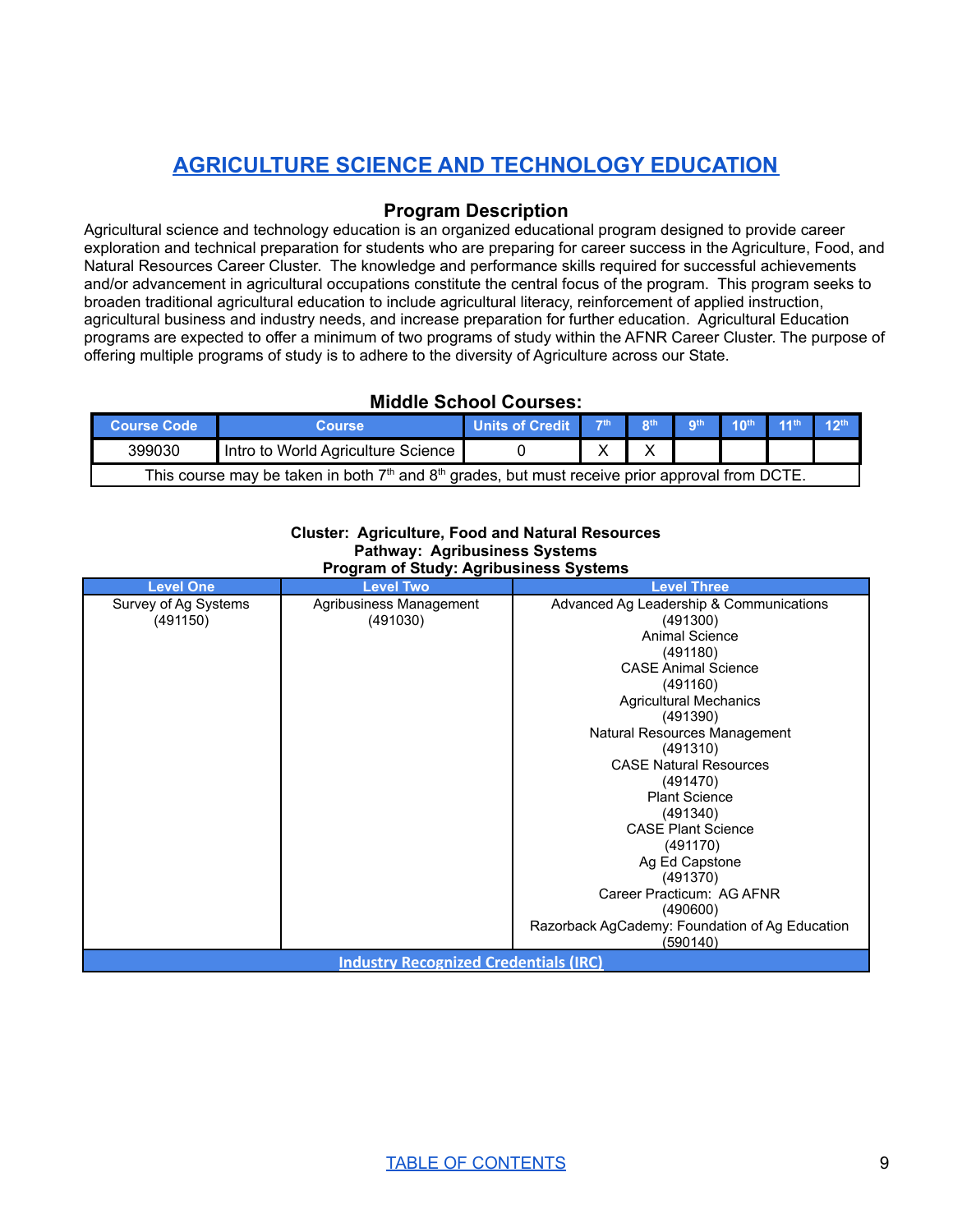#### **Cluster: Agriculture, Food and Natural Resources Pathway: Agricultural Power, Structural & Technical Systems Program of Study: Agricultural Power, Structural & Technical Systems**

| <b>Level One</b>                             | <b>Level Two</b>              | <b>Level Three</b>                           |  |  |
|----------------------------------------------|-------------------------------|----------------------------------------------|--|--|
| Survey of Ag Systems                         | <b>Agricultural Mechanics</b> | <b>Advanced Agricultural Mechanics</b>       |  |  |
| (491150)                                     | (491390)                      | (490810)                                     |  |  |
|                                              |                               | <b>Agricultural Metals</b>                   |  |  |
|                                              |                               | (491380)                                     |  |  |
|                                              |                               | <b>Agricultural Structures</b>               |  |  |
|                                              |                               | (491410)                                     |  |  |
|                                              |                               | CASE Ag, Power & Technical                   |  |  |
|                                              |                               | (491630)                                     |  |  |
|                                              |                               | <b>Forestry Equipment Operations</b>         |  |  |
|                                              |                               | (491620)                                     |  |  |
|                                              |                               | Ag Ed Capstone                               |  |  |
|                                              |                               | (491370)                                     |  |  |
|                                              |                               | Career Practicum: AG AFNR                    |  |  |
|                                              |                               | (490600)                                     |  |  |
|                                              |                               | Razorback AgCademy: Foundation of Ag Systems |  |  |
|                                              |                               | (590180)                                     |  |  |
| <b>Industry Recognized Credentials (IRC)</b> |                               |                                              |  |  |

#### **Cluster: Agriculture, Food and Natural Resources Pathway: Animal Systems Program of Study: Animal Systems**

| <b>Level One</b>                             | <b>Level Two</b>           | <b>Level Three</b>                          |  |
|----------------------------------------------|----------------------------|---------------------------------------------|--|
| Survey of Ag Systems                         | <b>Animal Science</b>      | <b>Advanced Animal Science</b>              |  |
| (491150)                                     | (491180)                   | (491010)                                    |  |
|                                              | or                         | <b>Veterinary Science</b>                   |  |
|                                              | <b>CASE Animal Science</b> | (491460)                                    |  |
|                                              | (491160)                   | <b>Poultry Science</b>                      |  |
|                                              |                            | (491440)                                    |  |
|                                              |                            | <b>CASE Biotechnology</b>                   |  |
|                                              |                            | (491490)                                    |  |
|                                              |                            | Ag Ed Capstone                              |  |
|                                              |                            | (491370)                                    |  |
|                                              |                            | Career Practicum: AG AFNR                   |  |
|                                              |                            | (490600)                                    |  |
|                                              |                            | Razorback AgCademy: Intro to Animal Science |  |
|                                              |                            | (590150)                                    |  |
| <b>Industry Recognized Credentials (IRC)</b> |                            |                                             |  |

#### **Cluster: Agriculture, Food and Natural Resources Pathway: Food Products & Processing Systems Program of Study: Food Products & Processing Systems**

| <b>Level One</b>                             | <b>Level Two</b>                         | Level Three                                                                                                     |  |
|----------------------------------------------|------------------------------------------|-----------------------------------------------------------------------------------------------------------------|--|
| Survey of Ag Systems<br>(491150)             | Food Products & Processing I<br>(491100) | Food Products & Processing II<br>(49110)<br>Ag Ed Capstone<br>(419370)<br>Career Practicum: AG AFNR<br>(490600) |  |
| <b>Industry Recognized Credentials (IRC)</b> |                                          |                                                                                                                 |  |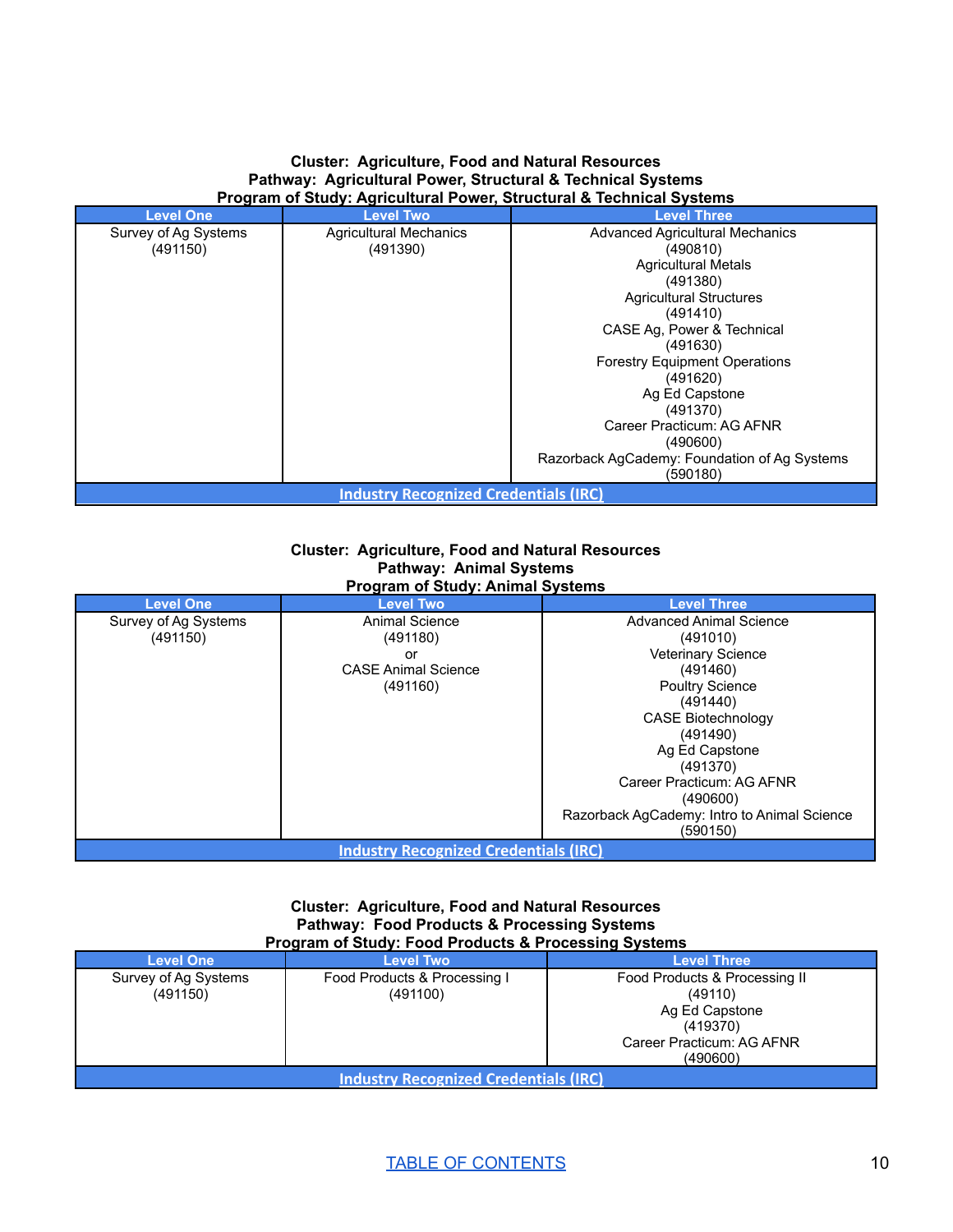#### **Cluster: Agriculture, Food and Natural Resources Pathway: Natural Resources/Environmental Service Systems Program of Study: Natural Resources/Environmental Service Systems**

| <b>Level One</b>                             | <b>Level Two</b>                          | <b>Level Three</b>                         |  |
|----------------------------------------------|-------------------------------------------|--------------------------------------------|--|
| Survey of Ag Systems<br>(491150)             | Natural Resources Management<br>(491310)  | Forestry & Wildlife Ecosystems<br>(491260) |  |
|                                              | or                                        | Ag Ed Capstone                             |  |
|                                              | <b>CASE Natural Resources</b><br>(491470) | (491370)<br>Career Practicum: AG AFNR      |  |
|                                              |                                           | (490600)                                   |  |
| <b>Industry Recognized Credentials (IRC)</b> |                                           |                                            |  |

#### **Cluster: Agriculture, Food and Natural Resources Pathway: Plant Systems Program of Study: Plant Systems**

| <b>Level One</b>                             | <b>Level Two</b>          | <b>Level Three</b>            |  |
|----------------------------------------------|---------------------------|-------------------------------|--|
| Survey of Ag Systems                         | <b>Plant Science</b>      | <b>Advanced Plant Science</b> |  |
| (491150)                                     | (491340)                  | (490800)                      |  |
|                                              | or                        | Greenhouse Management         |  |
|                                              | <b>CASE Plant Science</b> | (491270)                      |  |
|                                              | (491170)                  | <b>CASE Biotechnology</b>     |  |
|                                              |                           | (491490)                      |  |
|                                              |                           | Ag Ed Capstone                |  |
|                                              |                           | (491370)                      |  |
|                                              |                           | Career Practicum: AG AFNR     |  |
| (490600)                                     |                           |                               |  |
| <b>Industry Recognized Credentials (IRC)</b> |                           |                               |  |

# **Course Descriptions (Alphabetically):**

# **Middle School Courses**

# **399030 Intro to World Agriculture Science**

**Credit: 0 Grade Levels: 7-8**

This is a foundation course for agriculture courses. Basic agriculture concepts are introduced, and students explore careers in the agriculture industry. Students will also be introduced to the FFA, leadership, and Supervised Agricultural  $\mathsf E$ xperiences. (This course may be taken in both 7<sup>th</sup> and 8<sup>th</sup> grades, but must receive prior approval from DCTE **Agricultural Science Education)**

# **High School Courses**

# **491010 Advanced Animal Science**

#### **Credit: 1 Grade Levels: 11-12**

This course is designed at the local level for specialized instruction as determined by the local advisory committee and administration in a specific area of animal science. Prerequisites would be animal science.

# **491030 Agribusiness Management**

# **Credit: 1 Grade Levels: 10-12**

This course provides students with a basis for making effective decisions, setting goals, assessing and solving problems, evaluating the management of resources, and gaining skills useful in everyday life. FFA and SAEs will be covered as well.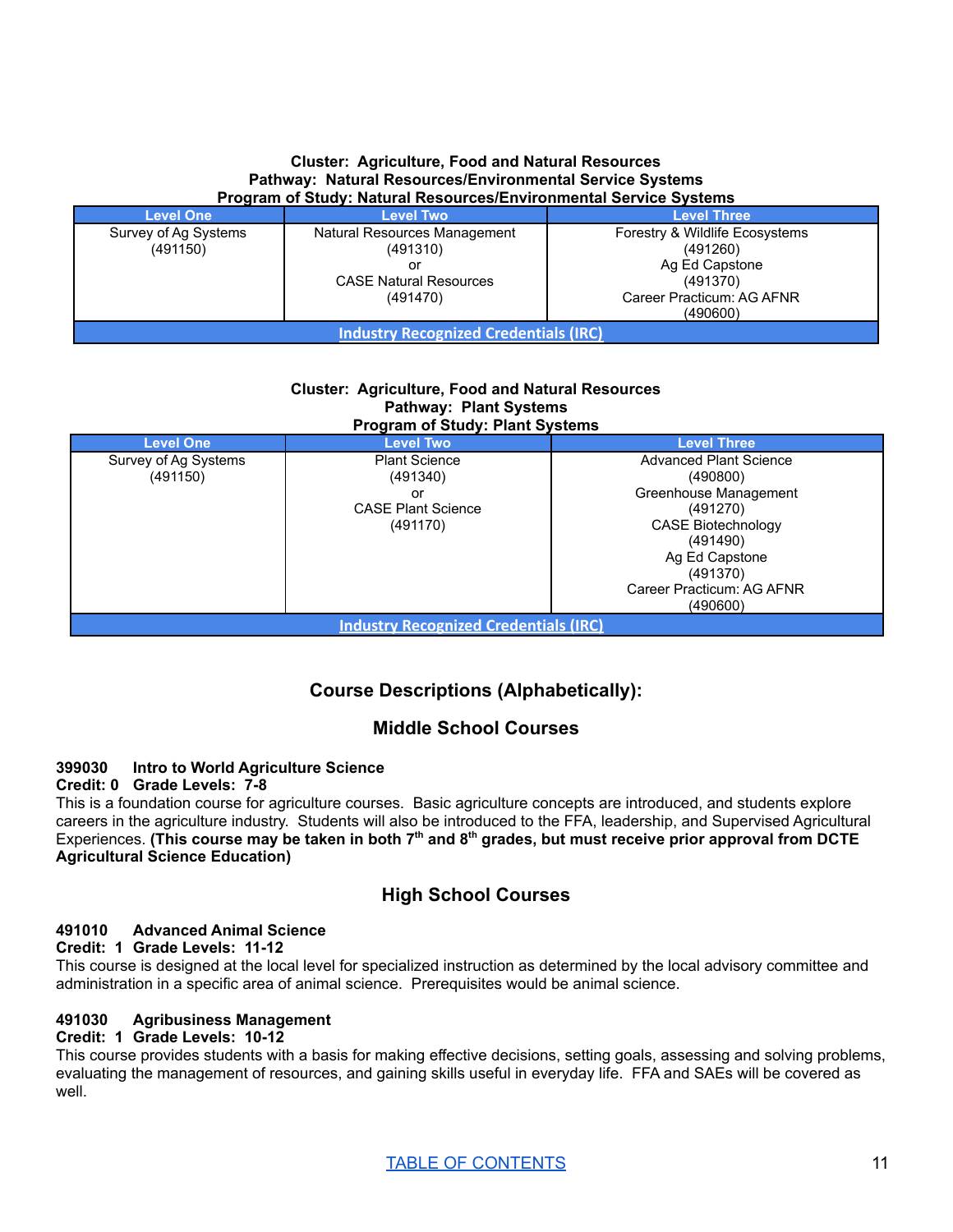# **491390 Agricultural Mechanics**

# **Credit: 1 Grade Levels: 10-12**

This course connects scientific principles with mechanical skills. This course will enhance the student's understanding of traditional areas of agriculture mechanics and will emphasize agricultural technology, including such topics as electricity, internal combustion engines, metal technology, construction, and the development, role, and scope of mechanical technology in agriculture.

# **491380 Agricultural Metals**

# **Credit: 1 Grade Levels: 11-12**

This course covers safety, technical information, tool fitting, sheet metal, hot and cold metal work, as well as an introduction to oxy acetylene welding and cutting and arc welding. It will also cover cold metal, hot metal, fabrication concepts, reading and implementing blueprints as they relate to metal work, arc welding, gas welding, MIG welding, TIG welding, plasma cutting, and careers related to metal work. Safety practices and performance skills will be emphasized in each area.

# **491410 Agricultural Structural Systems**

# **Credit: 1 Grade Levels: 11-12**

Students will be introduced to basic practices used in farm building and construction of facilities for the farm. A more in-depth look will be given to the technical areas of the agriculture structural industry. Topics will include FFA, SAEs, safety, planning, tools, basic construction, surveying, concrete and masonry structures, basic carpentry, plumbing, electricity, metal fabrication, and painting and finishing.

#### **491180 Animal Science**

# **Credit: 1 Grade Levels: 10-12**

The course is structured to enable all students to have an overview of the Animal Industry. Topics covered in Animal Science include the Animal Industry, Animal Handling and Safety, Animal Anatomy/Physiology, and Animal Nutrition. Opportunities are provided for students to participate in FFA and supervised experience activities.

#### **491630 Curriculum for Agricultural Science Education (CASE): Agricultural Power and Technology Credit: 1 Grade Levels: 11-12**

This is a specialization course in the CASE Program of Study, preparing students for the wide array of career opportunities in agricultural engineering. Students are immersed in inquiry-based exercises that tie in the math and science of agricultural mechanics and engineering including shop safety, tool operation, materials selection & use, fabrication, energy & power, machines, machinery management, engineering and technology applications. This course is approved by ADE to

# **(Must have DCTE-approval and attend training prior to implementation)**

#### **491490 Curriculum for Agricultural Science Education (CASE): Animal and Plant Biotechnology Credit: 1 Grade Levels: 11-12**

This is a specialization course in the CASE Program of Study, provides students with experiences in industry appropriate applications of biotechnology related to plant and animal agriculture. Students will complete hands-on activities, projects, and problems designed to build content knowledge and technical skills in the field of biotechnology. (**Must have DCTE-approval and attend training prior to implementation)**

#### **491480 Curriculum for Agricultural Science Education (CASE): Food Science and Safety Credit: 1 Grade Levels: 10-12**

This is a specialization course in the CASE Program of Study. Students will complete hands-on activities, projects, and problems that simulate actual concepts and situations found in the food science and safety industry, allowing students to build content knowledge and technical skills. Students will investigate areas of food science including food safety, food chemistry, food processing, food product development, and marketing.

# (**Must have DCTE-approval and attend training prior to implementation)**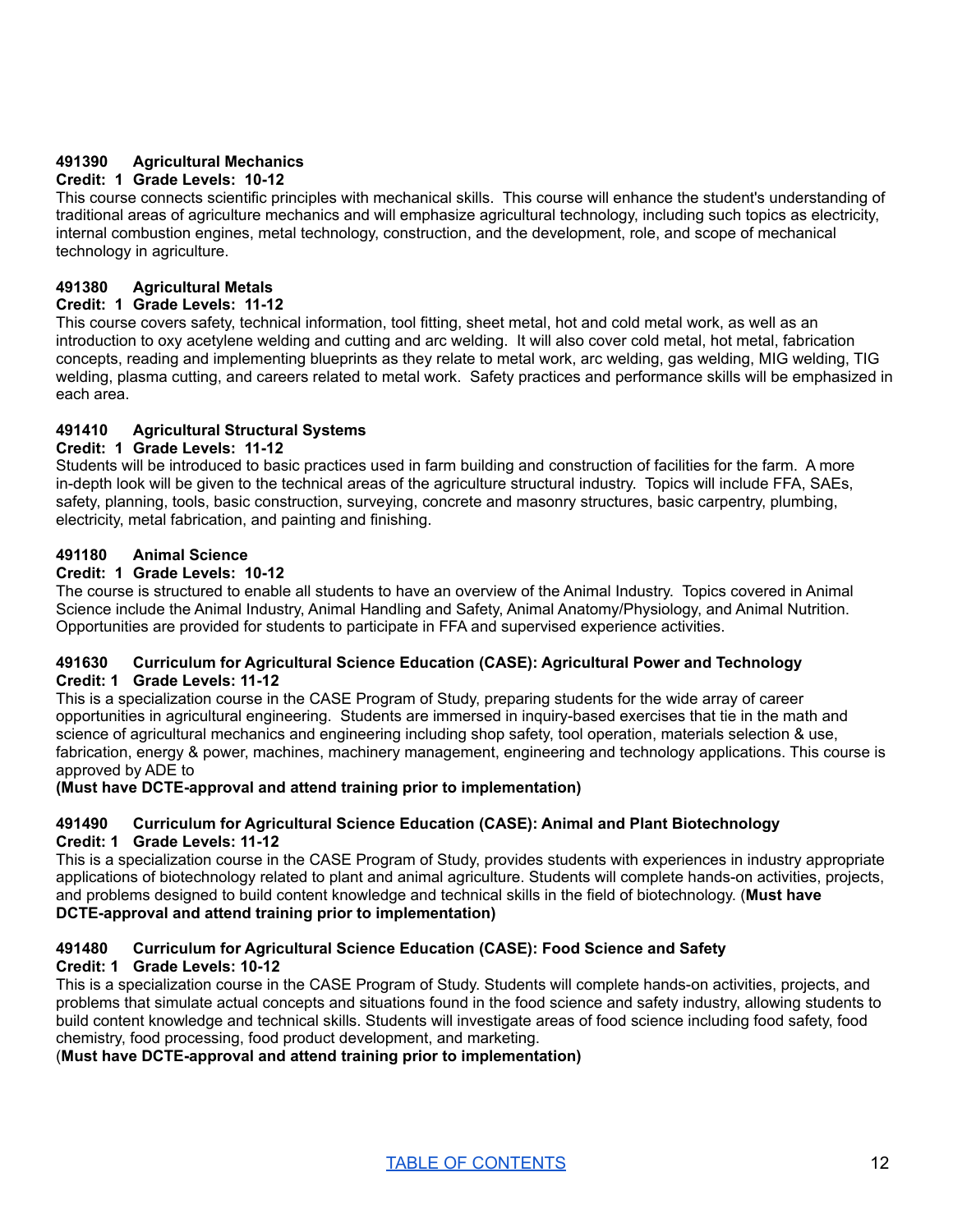#### **491470 Curriculum for Agricultural Science Education (CASE): Natural Resources and Ecology Credit: 1 Grade Levels: 10-12**

This course is a foundation course within the CASE sequence of courses. The course provides students a variety of experiences in the fields of natural resources and ecology.

## (**Must have DCTE-approval and attend training prior to implementation)**

#### **491160 Curriculum for Agricultural Science Education (CASE): Principles of Agricultural Science—Animal Credit: 1 Grade Levels: 10-12**

This is a foundation-level course designed to engage students in hands-on laboratories and activities to explore the world of animal agriculture. (**Must have DCTE-approval and attend training prior to implementation)**

#### **491170 Curriculum for Agricultural Science Education (CASE): Principles of Agricultural Science—Plant Credit: 1 Grade Levels: 10-12**

This is a foundation-level course that will teach students about the form and function of plant systems. Students are immersed in inquiry-based exercises filled with activities, projects, and problems to teach them plant concepts through laboratory and practical experiences. Student experiences will include the study of plant anatomy and physiology, classification, and the fundamentals of production and harvesting.

#### (**Must have DCTE-approval and attend training prior to implementation)**

#### **491100 Food Products and Processing I**

# **Credit: 1 Grade Levels: 10-12**

This course examines the food industry in production, manufacturing/processing, distribution, and marketing. It also explores careers, consumer consumption, food safety, global commodities, and food companies. (**Must have DCTE-approval prior to implementation)**

## **491110 Food Products and Processing II**

# **Credit: 1 Grade Levels: 11-12**

This course examines the food industry in production, manufacturing/processing, distribution, and marketing. It also explores careers, consumer consumption, food safety, global commodities, and food companies. (**Must have DCTE-approval prior to implementation)**

# **491120 Food Products and Processing Capstone**

#### **Credit: 1 Grade Levels: 12**

This course examines the food industry in production, manufacturing/processing, distribution, and marketing. It also explores careers, consumer consumption, food safety, global commodities, and food companies. (**Must have DCTE-approval prior to implementation)**

# **491620 Forestry Equipment Operations**

#### **Credit: 1 Grade Levels: 11-12**

The Forestry Equipment Operations course covers basic operations, safety, maintenance, service and technologies of forestry equipment. It also covers careers and opportunities in the forest industry.

#### **491270 Greenhouse Management**

#### **Credit: 1 Grade Levels: 11-12**

This course covers greenhouse management practices, including structural considerations, plant propagation, pesticide use, and product marketing. The student will also receive ample hands-on practice.

# **491310 Natural Resources Management**

#### **Credit: 1 Grade Levels: 10-12**

Students will explore natural resources (soil, water, air, forests, energy, minerals and metals, and wildlife) and develop the knowledge and skills to use them wisely. Other issues include outdoor recreation, careers, and the environment.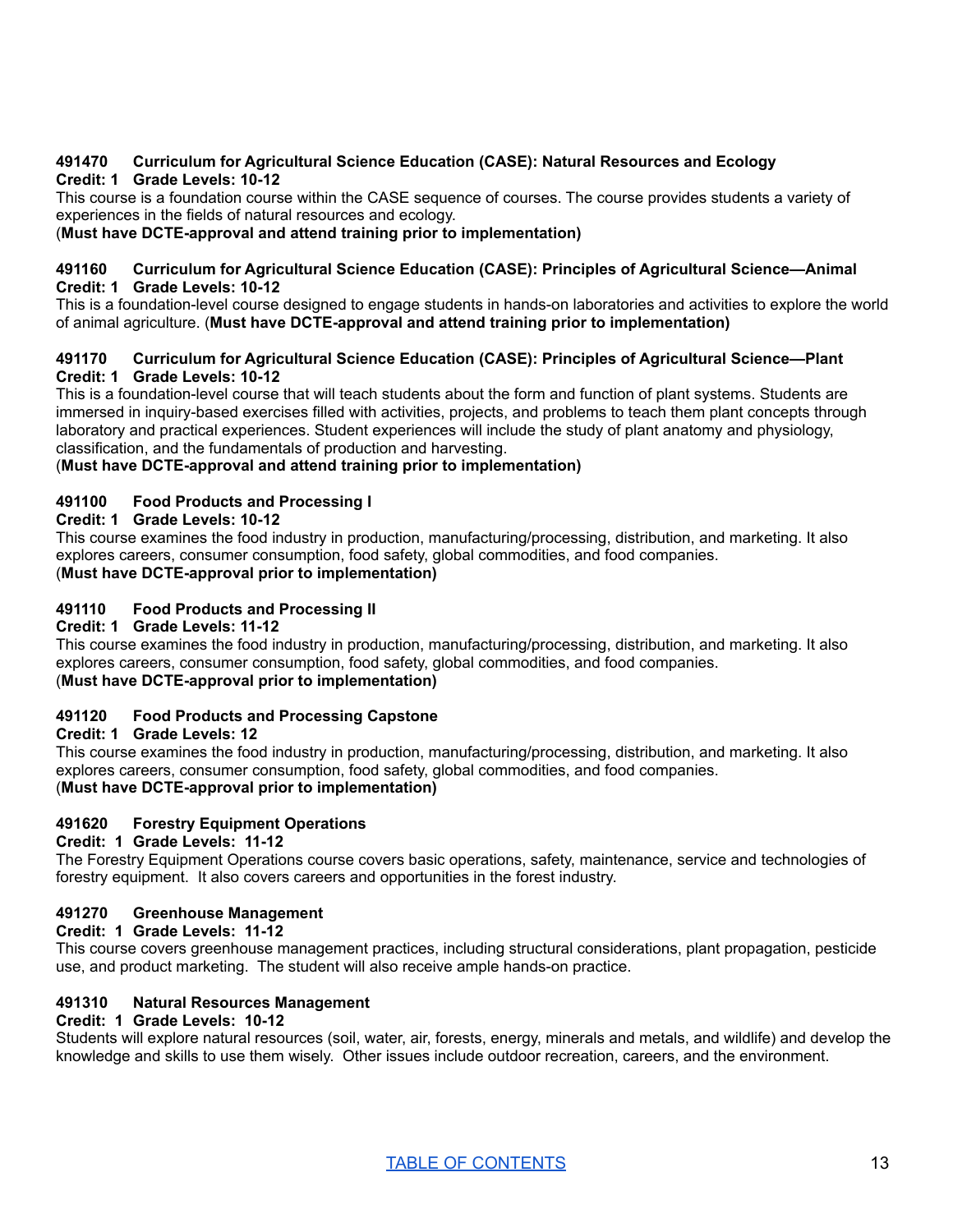## **491340 Plant Science**

# **Credit: 1 Grade Levels: 10-12**

This course covers the relationship between plants and people, plant morphology and physiology, plant production, the environment, soil, and other related areas.

#### **491150 Survey of Agricultural Systems**

#### **Credit: 1 Grade Levels: 9-12**

This is a foundation course for all agriculture programs of study. Topics covered include general agriculture, FFA, leadership, record keeping, Supervised Agricultural Experiences (SAEs), animal science, plant science, soil science, and agricultural mechanics.

# **491460 Veterinary Science**

# **Credit: 1 Grade Levels: 11-12**

This course will provide the student with a sound platform to master the knowledge and skills necessary to become a veterinary assistant. It will also prepare the student to pursue a rewarding career as part of the professional veterinarian team. It will also equip the next generation of veterinarians and veterinary assistants with the new technological tools that reinforce our industry's expectations. Finally, it provides academic knowledge, higher order reasoning and problem solving skills, work attitudes, general employability skills, technical skills and occupational skills.

#### **491300 Advanced Ag Leadership & Communications**

#### **Credit: 1 Grade Levels: 11-12**

This course will provide the student with a sound understanding of public speaking, parliamentary procedure, organization, delegation, oral communication, conflict resolution, business etiquette and community service are major topics to assist students in development of their leadership skills for the future. Opportunities are provided for students to participate in FFA and supervised agricultural experience activities.

#### **490810 Advanced Agricultural Mechanics**

#### **Credit: 1 Grade Levels: 11-12**

Students will cover agricultural technology terms, careers, systems, features and troubleshooting. They will develop industry partnerships to meet specific needs in agricultural settings with skills including agricultural power systems, small engine technology, agricultural electricity and CNC technology.

# **491260 Forestry & Wildlife Ecosystems**

#### **Credit: 1 Grade Levels: 11-12**

This course provides an overview of the forestry and wildlife industry and its importance to the economy of the nation. Tree and wildlife identification, management practices, harvesting and marketing processes, and business applications are major topics. GPS and GIS are included.

# **4900800 Advanced Plant Science**

#### **Credit: 1 Grade Levels: 11-12**

Students completing this course of study will demonstrate competence in the application of principles and techniques for the planning, development, application and management of plant science systems in Agriculture, Food & Natural Resource settings.

# **491370 Ag Education Capstone**

# **Credit: 1 Grade Levels: 11-12**

This course will allow programs to extend learning opportunities in multiple Agriculture Science and Technology pathways. This course should be used to allow students to continue working on learning projects or as a continuation of a Level 3 course (Agricultural Metals, Greenhouse Management, Vet Science, etc). Teachers must submit their plan of implementation to the office of Agricultural Science and Technology for approval before this course can be offered.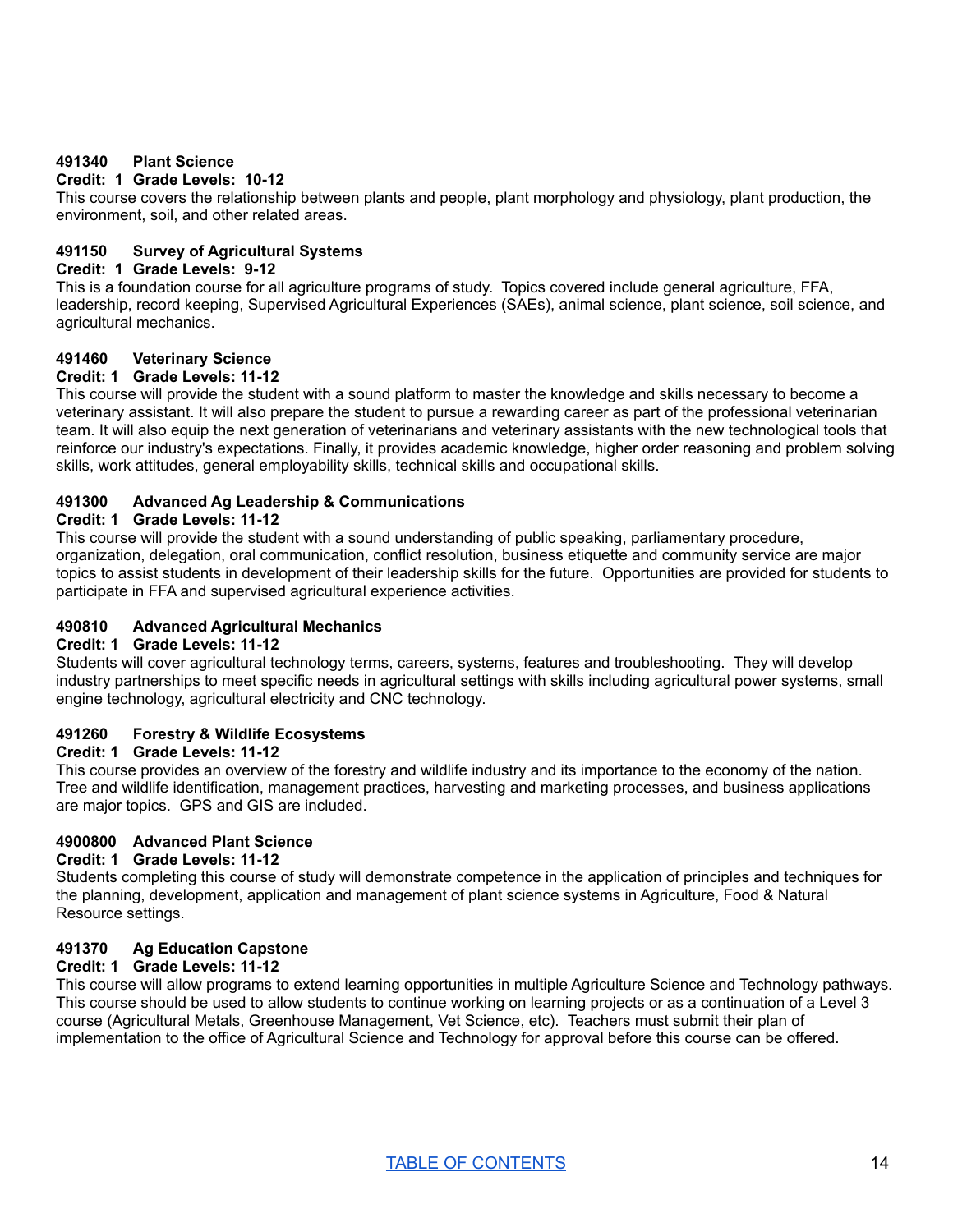# **BUSINESS AND MARKETING [TECHNOLOGY](#page-15-0)**

# **Program Description**

<span id="page-15-0"></span>Business and Marketing Technology programs are designed to prepare individuals to:

- Perform managerial functions
- Make educated financial decisions
- Apply business and marketing principles in order to provide goods and services
- Utilize technology to communicate effectively

# **Middle Level Business and Marketing Technology Courses**

| <b>Course</b><br>Code | <b>Course Name</b>                     | <b>Credit</b> | 5th | 6th | 7th | 8th |
|-----------------------|----------------------------------------|---------------|-----|-----|-----|-----|
| 399050                | Keyboarding (Grades 5-8)               | N/A           |     | x   | х   |     |
| 399320                | Key Code (Grades 5-8)                  | N/A           | x   | x   | Χ   |     |
| 356880                | <b>Office Technology Skills</b>        | N/A           | х   | Χ   |     |     |
| 356870                | <b>Technology Essentials</b>           | N/A           | х   | х   |     |     |
| 388930                | Introduction to Business & Marketing   | N/A           |     |     |     |     |
| 399040                | <b>Exploring Business Applications</b> | N/A           |     |     | х   |     |

#### **Cluster: Business, Management, and Administration Pathway: Administrative Support Program of Study: Management**

|                                                                                                         | r rogram or otauy. management |                                                                                            |  |  |  |
|---------------------------------------------------------------------------------------------------------|-------------------------------|--------------------------------------------------------------------------------------------|--|--|--|
| Level 1                                                                                                 | Level 2                       | Level 3                                                                                    |  |  |  |
| Survey of Business                                                                                      | Management                    | Accounting I                                                                               |  |  |  |
| (492120)                                                                                                | (492320)                      | (492100)                                                                                   |  |  |  |
|                                                                                                         |                               |                                                                                            |  |  |  |
|                                                                                                         |                               | Dual Enrollment or Concurrent Credit Introductory to Management                            |  |  |  |
|                                                                                                         |                               | Career Practicum-Bus: Management and Administration                                        |  |  |  |
|                                                                                                         |                               | Any approved concurrent credit contributing to specificity for this<br>program of study ** |  |  |  |
| Additional courses, which complement the program of study, but do not count toward concentrator status: |                               |                                                                                            |  |  |  |
|                                                                                                         |                               |                                                                                            |  |  |  |
| <b>Business Communications</b>                                                                          |                               |                                                                                            |  |  |  |
|                                                                                                         | (492060)                      |                                                                                            |  |  |  |
| <b>Advanced Database</b>                                                                                |                               |                                                                                            |  |  |  |
| (492140)                                                                                                |                               |                                                                                            |  |  |  |
| <b>Advanced Spreadsheets</b>                                                                            |                               |                                                                                            |  |  |  |
| (492450)                                                                                                |                               |                                                                                            |  |  |  |
| <b>Industry Recognized Credentials (IRC)</b>                                                            |                               |                                                                                            |  |  |  |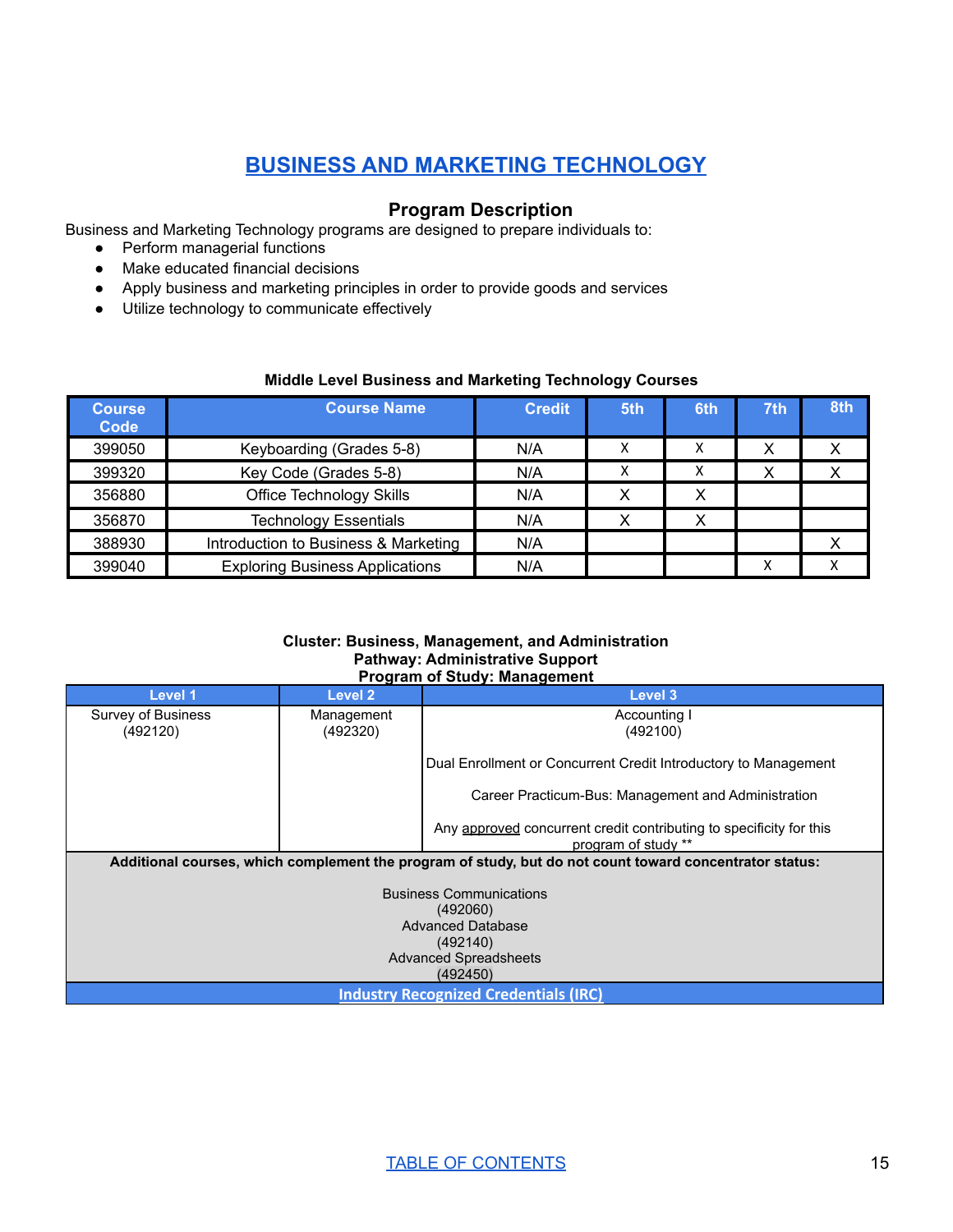#### **Cluster: Business, Management, and Administration Pathway: Administrative Support Program of Study: Office Administration**

| Level 1                                                                                                 | Level 2                                | <b>Level 3</b>                                                                             |  |  |  |  |
|---------------------------------------------------------------------------------------------------------|----------------------------------------|--------------------------------------------------------------------------------------------|--|--|--|--|
| Survey of Business<br>(492120)                                                                          | <b>Business Procedures</b><br>(492380) | Business Law I (492070) + Business Law II (492080)                                         |  |  |  |  |
|                                                                                                         |                                        | Accounting I<br>(492100)                                                                   |  |  |  |  |
|                                                                                                         |                                        | Dual Enrollment or Concurrent Credit Introduction to Management                            |  |  |  |  |
|                                                                                                         |                                        | Career Practicum-Bus: Management and Administration                                        |  |  |  |  |
|                                                                                                         |                                        | Any approved concurrent credit contributing to specificity for this<br>program of study ** |  |  |  |  |
| Additional courses, which complement the program of study, but do not count toward concentrator status: |                                        |                                                                                            |  |  |  |  |
| <b>Business Communications</b>                                                                          |                                        |                                                                                            |  |  |  |  |
|                                                                                                         | (492060)                               |                                                                                            |  |  |  |  |
| <b>Advanced Database</b>                                                                                |                                        |                                                                                            |  |  |  |  |
| (492140)                                                                                                |                                        |                                                                                            |  |  |  |  |
| <b>Advanced Spreadsheets</b>                                                                            |                                        |                                                                                            |  |  |  |  |
| (492450)                                                                                                |                                        |                                                                                            |  |  |  |  |
| <b>Industry Recognized Credentials (IRC)</b>                                                            |                                        |                                                                                            |  |  |  |  |

#### **Cluster:Business, Management, and Administration Pathway: Administrative Support Program of Study: Medical Office Administration**

| Level 1                                      | Level 2               | Level 3                                                            |  |
|----------------------------------------------|-----------------------|--------------------------------------------------------------------|--|
| Survey of Business                           | <b>Medical Office</b> | Medical Coding and Billing                                         |  |
| (492120)                                     | Administration        | (490840)                                                           |  |
|                                              | (492690)              |                                                                    |  |
|                                              |                       | Accounting I                                                       |  |
|                                              |                       | (492100)                                                           |  |
|                                              |                       | Business Law (492070) + Business Law II (492080)                   |  |
|                                              |                       | Career Practicum- Bus: Management and Administration<br>(490630)   |  |
|                                              |                       | Dual Enrollment or Concurrent Credit Legal Environment of Business |  |
|                                              |                       | Dual Enrollment or Concurrent Credit 2301 Business Communications  |  |
|                                              |                       | Any approved concurrent credit contributing to specificity**       |  |
| <b>Industry Recognized Credentials (IRC)</b> |                       |                                                                    |  |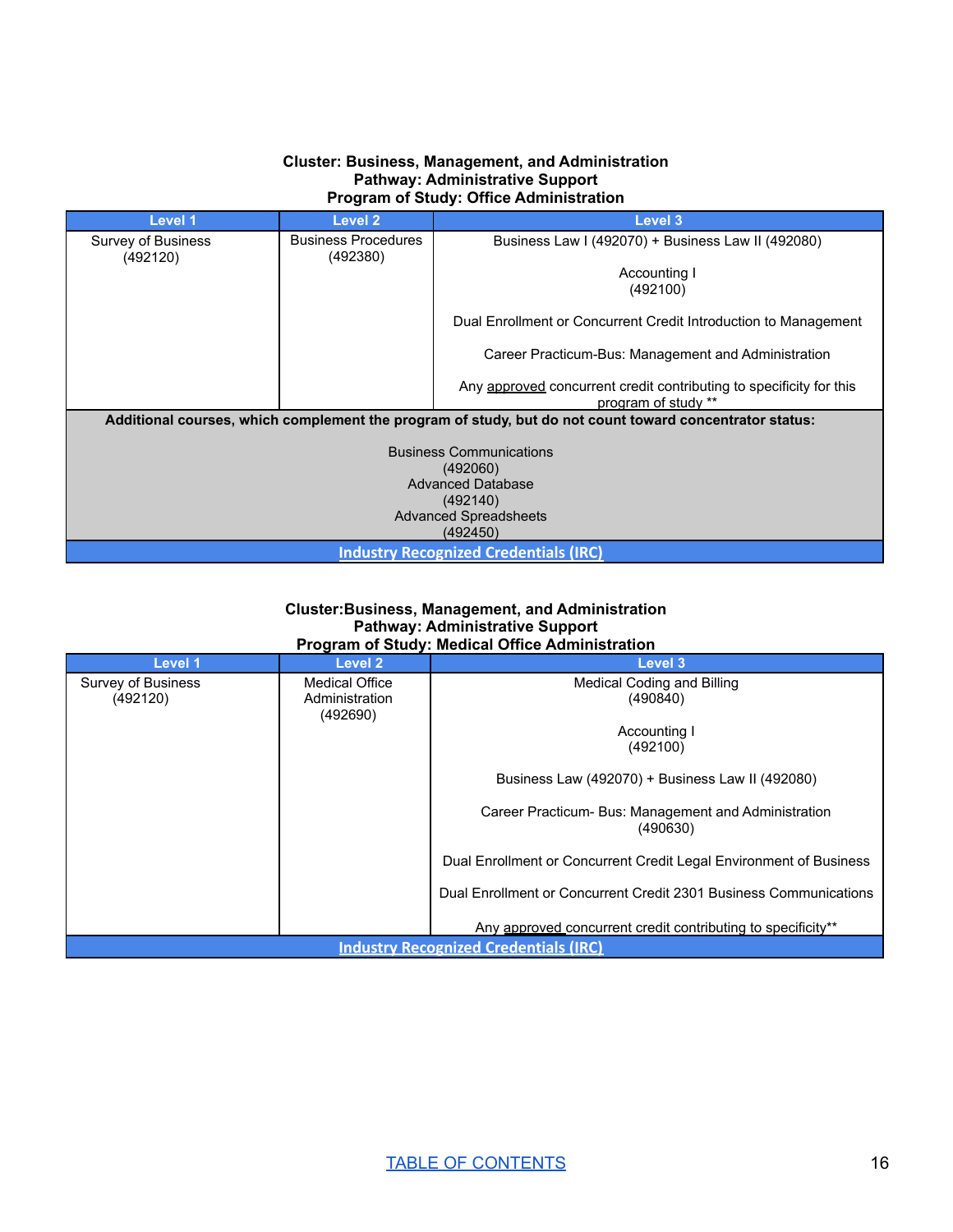#### **Cluster: Marketing Sales and Services Pathway: Marketing Management Program of Study: Marketing Business Enterprise**

| Level 1                                      | Level 2                   | Level 3                                                                              |  |
|----------------------------------------------|---------------------------|--------------------------------------------------------------------------------------|--|
| Survey of Business                           | <b>Marketing Business</b> | Advanced Business and Market Strategies                                              |  |
| (492120)                                     | Enterprise<br>(492330)    | (490850)                                                                             |  |
|                                              |                           | <b>Small Business Operations</b>                                                     |  |
|                                              |                           | (492700)                                                                             |  |
|                                              |                           | Marketing Management                                                                 |  |
|                                              |                           | (492350)                                                                             |  |
|                                              |                           | Accounting 1                                                                         |  |
|                                              |                           | (492100)                                                                             |  |
|                                              |                           | Career Practicum- Bus: Marketing, Sales, and Service                                 |  |
|                                              |                           | (490640)                                                                             |  |
|                                              |                           | Any approved concurrent credit contributing to specificity for this program of study |  |
| <b>Industry Recognized Credentials (IRC)</b> |                           |                                                                                      |  |

#### **Cluster: Marketing Sales and Services Pathway: Marketing Research Program of Study: Digital Marketing**

| Level 1                                                                              | Level 2                       | Level 3                                                         |  |  |
|--------------------------------------------------------------------------------------|-------------------------------|-----------------------------------------------------------------|--|--|
| Survey of Business<br>(492120)                                                       | Digital Marketing<br>(492760) | <b>Markets and Analytics</b><br>(492800)                        |  |  |
|                                                                                      |                               | Career Practicum-Bus: Marketing, Sales, and Service<br>(490640) |  |  |
| Any approved concurrent credit contributing to specificity for this program of study |                               |                                                                 |  |  |
| <b>Industry Recognized Credentials (IRC)</b>                                         |                               |                                                                 |  |  |

#### **Cluster: Marketing Sales and Services Pathway: Merchandising Program of Study: Retail Management**

| Level 1                                      | Level 2                | <b>Level 3</b>                                                                       |  |
|----------------------------------------------|------------------------|--------------------------------------------------------------------------------------|--|
| Survey of Business                           | <b>Retail Business</b> | <b>Small Business Operations</b>                                                     |  |
| (492120)                                     | (490820)               | (492700)                                                                             |  |
|                                              |                        |                                                                                      |  |
|                                              |                        | Accounting I                                                                         |  |
|                                              |                        | (492100)                                                                             |  |
|                                              |                        | Digital Marketing                                                                    |  |
|                                              |                        | (492760)                                                                             |  |
|                                              |                        |                                                                                      |  |
|                                              |                        | Career Practicum-Bus: Marketing, Sales and Service<br>(490640)                       |  |
|                                              |                        |                                                                                      |  |
|                                              |                        | Any approved concurrent credit contributing to specificity for this program of study |  |
| <b>Industry Recognized Credentials (IRC)</b> |                        |                                                                                      |  |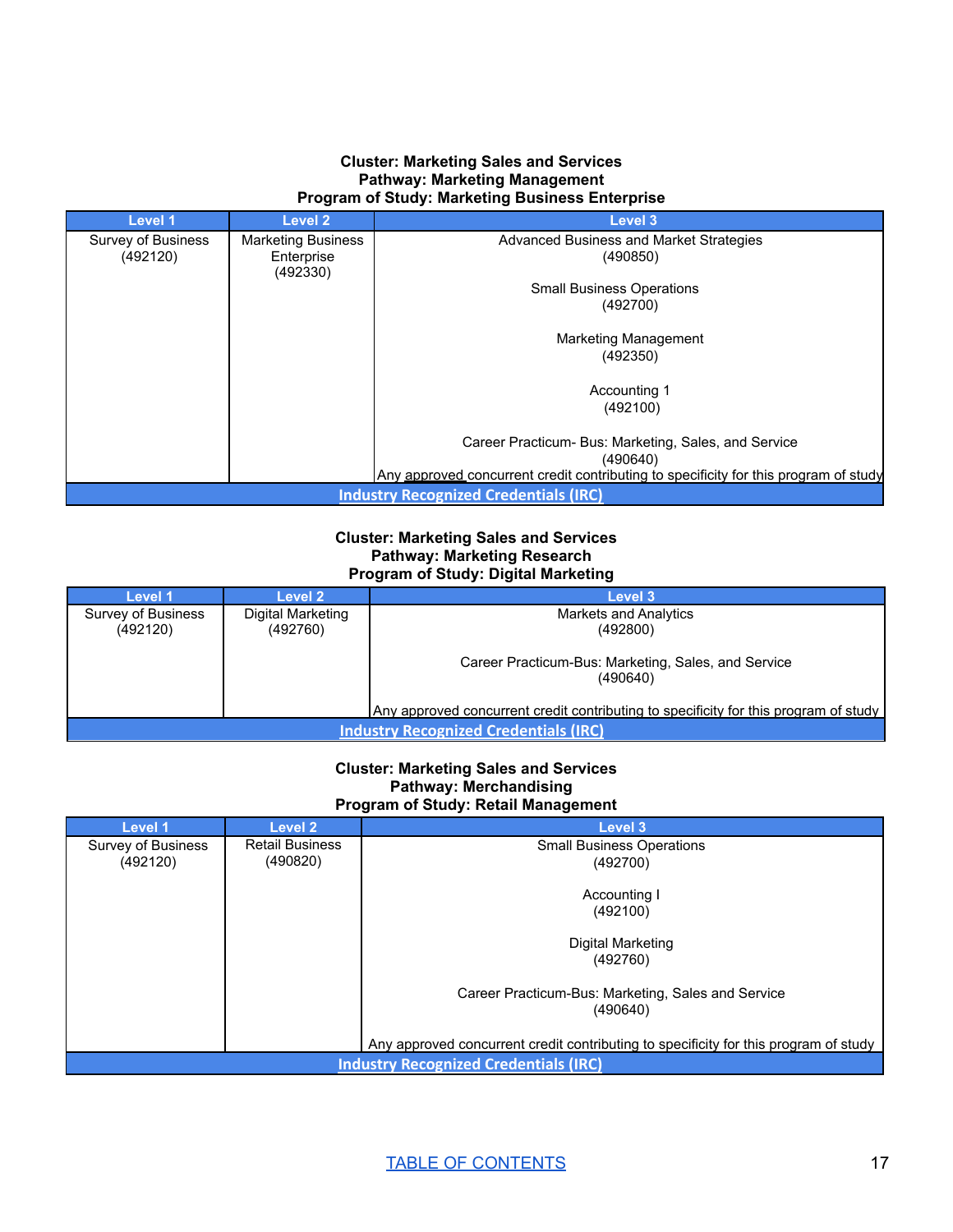#### **Cluster: Finance Pathway: Accounting Program of Study: Banking**

| Level 1                                                                                                                                                                                                     | Level 2               | Level 3                                                                              |  |
|-------------------------------------------------------------------------------------------------------------------------------------------------------------------------------------------------------------|-----------------------|--------------------------------------------------------------------------------------|--|
| Survey of Business                                                                                                                                                                                          | Principles of Banking | Accounting I                                                                         |  |
| (492120)                                                                                                                                                                                                    | (492090)              | (492100)                                                                             |  |
|                                                                                                                                                                                                             |                       | Advanced Banking                                                                     |  |
|                                                                                                                                                                                                             |                       | (490860)                                                                             |  |
|                                                                                                                                                                                                             |                       | Career Practicum-Bus: Finance                                                        |  |
|                                                                                                                                                                                                             |                       | (490610)                                                                             |  |
|                                                                                                                                                                                                             |                       | Any approved concurrent credit contributing to specificity for this program of study |  |
| Personal Finance 491990 (0.5) is an elective course that supplements the Banking Program of Study. It cannot<br>count toward concentrator status, but will satisfy the requirements of Act 466 and Act 480. |                       |                                                                                      |  |
|                                                                                                                                                                                                             |                       |                                                                                      |  |

**Industry [Recognized](https://dcte.ade.arkansas.gov/Page/CteStakeholders#IndustryCertifications) Credentials (IRC)**

# **Cluster: Finance Pathway: Accounting Program of Study: Accounting**

| Level 1                                                                                                      | Level 2      | Level 3                                                                              |  |  |
|--------------------------------------------------------------------------------------------------------------|--------------|--------------------------------------------------------------------------------------|--|--|
| Survey of Business                                                                                           | Accounting I | Accounting II                                                                        |  |  |
| (492120)                                                                                                     | (492100)     | (492110)                                                                             |  |  |
|                                                                                                              |              | Dual Enrollment or Concurrent Credit Principles of Accounting I                      |  |  |
|                                                                                                              |              | Career Practicum-Bus: Finance                                                        |  |  |
|                                                                                                              |              | (490610)                                                                             |  |  |
|                                                                                                              |              | Any approved concurrent credit contributing to specificity for this program of study |  |  |
| Personal Finance 491990 (0.5) is an elective course that supplements the Banking Program of Study. It cannot |              |                                                                                      |  |  |
| count toward concentrator status, but will satisfy the requirements of Act 466 and Act 480.                  |              |                                                                                      |  |  |
| <b>Industry Recognized Credentials (IRC)</b>                                                                 |              |                                                                                      |  |  |

#### **Cluster: Finance Pathway: Accounting Program of Study: Business Finance**

| <b>Level 1</b>                                                                                                                                                                                              | Level 2             | <b>Level 3</b>                                                                       |  |  |
|-------------------------------------------------------------------------------------------------------------------------------------------------------------------------------------------------------------|---------------------|--------------------------------------------------------------------------------------|--|--|
| Survey of Business                                                                                                                                                                                          | Financial Planning* | Securities, Investments, Risk, and Insurance                                         |  |  |
| (492120)                                                                                                                                                                                                    | (492290)            | (492000)                                                                             |  |  |
|                                                                                                                                                                                                             |                     |                                                                                      |  |  |
|                                                                                                                                                                                                             |                     | Accounting I                                                                         |  |  |
|                                                                                                                                                                                                             |                     | (492100)                                                                             |  |  |
|                                                                                                                                                                                                             |                     | Career Practicum-Bus: Finance                                                        |  |  |
|                                                                                                                                                                                                             |                     | (490610)                                                                             |  |  |
|                                                                                                                                                                                                             |                     | Any approved concurrent credit contributing to specificity for this program of study |  |  |
| Personal Finance 491990 (0.5) is an elective course that supplements the Banking Program of Study. It cannot<br>count toward concentrator status, but will satisfy the requirements of Act 466 and Act 480. |                     |                                                                                      |  |  |
|                                                                                                                                                                                                             |                     |                                                                                      |  |  |
| Inductry Pecognized Credentials (IDC)                                                                                                                                                                       |                     |                                                                                      |  |  |

**Industry [Recognized](https://dcte.ade.arkansas.gov/Page/CteStakeholders#IndustryCertificationshttps://dcte.ade.arkansas.gov/Page/CteAdministration) Credentials (IRC)**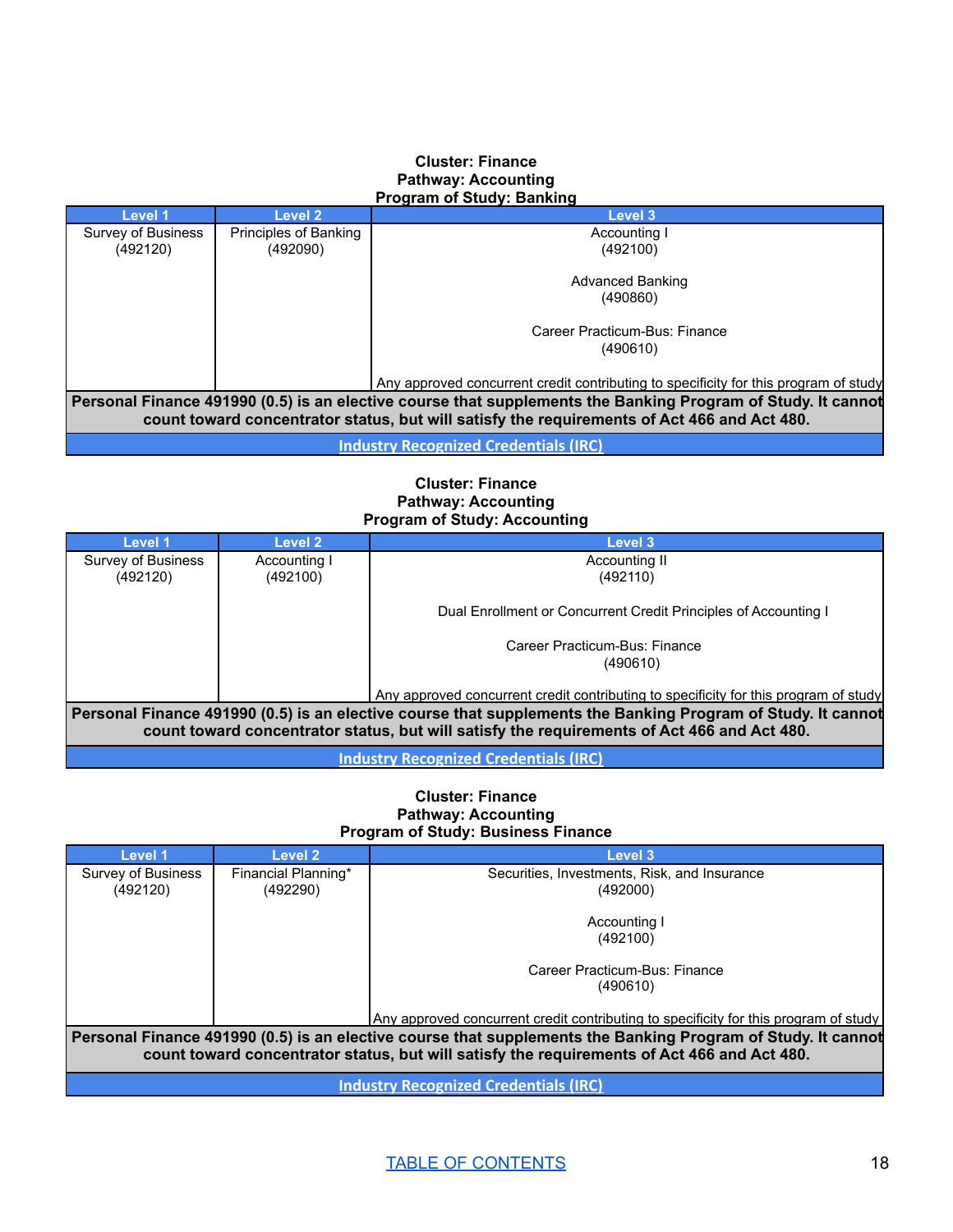#### **Cluster: Hospitality and Tourism Pathway: Travel and Tourism Program of Study: Hospitality and Tourism**

| <b>Level 1</b>                                                                                                                                                                                              | Level 2          | Level 3                                                                                   |  |  |
|-------------------------------------------------------------------------------------------------------------------------------------------------------------------------------------------------------------|------------------|-------------------------------------------------------------------------------------------|--|--|
| Survey of Business                                                                                                                                                                                          | Tourism Industry | <b>Hospitality Administration</b>                                                         |  |  |
| (492120)                                                                                                                                                                                                    | Management       | (492250)(0.5)                                                                             |  |  |
|                                                                                                                                                                                                             | (492260)         |                                                                                           |  |  |
|                                                                                                                                                                                                             |                  | Arkansas Tourism Industry                                                                 |  |  |
|                                                                                                                                                                                                             |                  | (492230)(0.5)                                                                             |  |  |
|                                                                                                                                                                                                             |                  | Career Practicum-Bus: Hospitality and Tourism<br>(490620)                                 |  |  |
|                                                                                                                                                                                                             |                  | Any approved concurrent credit contributing to specificity for this<br>program of study** |  |  |
| Personal Finance 491990 (0.5) is an elective course that supplements the Banking Program of Study. It cannot<br>count toward concentrator status, but will satisfy the requirements of Act 466 and Act 480. |                  |                                                                                           |  |  |
| <b>Industry Recognized Credentials (IRC)</b>                                                                                                                                                                |                  |                                                                                           |  |  |

#### **Cluster: Transportation, Distribution, and Logistics Pathway: Logistics Planning and Management Services Program of Study: Supply Chain and Logistics**

| Level 1                                      | Level 2                | <b>Level 3</b>                                                                            |  |
|----------------------------------------------|------------------------|-------------------------------------------------------------------------------------------|--|
|                                              |                        |                                                                                           |  |
| Survey of Business                           | Introduction to Supply | <b>Transportation and Distribution</b>                                                    |  |
| (492120)                                     | Chain and Logistics    | (490830)                                                                                  |  |
|                                              | (492770)               |                                                                                           |  |
|                                              |                        | Accounting I                                                                              |  |
|                                              |                        | (492100)                                                                                  |  |
|                                              |                        |                                                                                           |  |
|                                              |                        | Career Practicum- Bus: Transportation, Distribution and Logistics<br>(490650)             |  |
|                                              |                        | Any approved concurrent credit contributing to specificity for this<br>program of study** |  |
| <b>Industry Recognized Credentials (IRC)</b> |                        |                                                                                           |  |

The following courses are supplemental courses and can be offered within Business and Marketing Programs of Study but do not count toward concentrator status:

- 1. Advanced Spreadsheets (492450)
- 2. Advanced Database (492140)
- 3. Business Communications (492060)
- 4. Personal Finance (491990)
- 5. Organizational Leadership I/II (492790)

\*Satisfies requirements of Act 480 and 466

\*\*Contact the DCTE Business and Marketing Program Coordinator, Sarah Shamburger, to seek approval for concurrent credit courses to be counted toward completion of a program of study.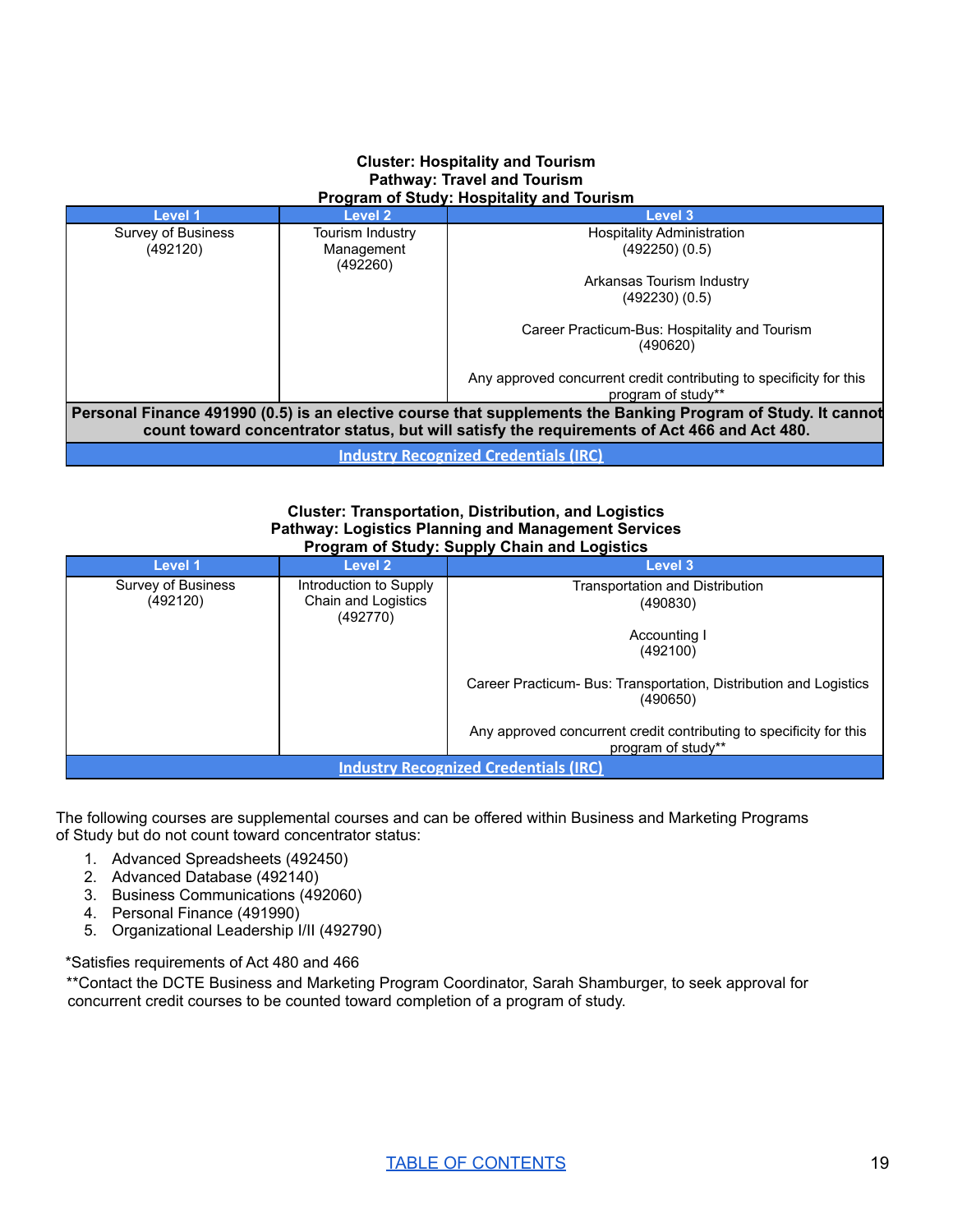# **MIDDLE LEVEL COURSES**

# **356880 Office Technology Skills**

# **Credit: 0 Grade Levels: 5-6**

This is a nine-week support course that will help students begin building a solid foundation of basic technology skills that will promote proper technology habits to prepare them for ongoing academic and career pursuits.

# **356870 Technology Essentials**

# **Credit: 0 Grade Levels: 5-6**

This nine-week course will help students develop foundational technology skills necessary for continued success in academic and career pursuits. Topics covered include foundational word processing and editing, presentation design and delivery, and foundational spreadsheet skills, as well as safe computing and online habits.

#### **399050 Keyboarding (grades 5-8) Credit: 0 Grade Levels: 5-8**

#### Keyboarding is a one-semester course designed to help students develop speed and accuracy by learning the touch operation of alphanumeric/keyboard characters. Emphasis is placed on the following: mastery of the keyboard with desirable keyboarding techniques, development of speed and accuracy, and proper care of the equipment. Keyboarding is a foundation for developing entry-level skills for business careers.

# **399320 KeyCode**

# **Credit: 0 Grade Levels: 5-8**

KeyCode is a one-semester course designed to cover the state keyboarding and computer science coding block standards. Emphasis is placed on the following: understanding the importance of Career and Technical Student Organizations (CTSO), soft skill development, operation and management of classroom equipment, touch-typing method, simple document formatting, and the computer science-coding block. A minimum of 5 weeks shall be dedicated to students using keyboarding skills as they relate to formulating algorithms as well as create, analyze, test and debug computer programs in order to solve real-world problems. A text based programming language is required to accomplish these tasks.

# **399040 Exploring Business Applications**

# **Credit: 0 Grade Levels: 7-8**

Exploring Business Applications is a one-semester course with emphasis given to computer concepts and operations, programming and design, computer software, and the implications of technology in society and ethics. This course is designed to provide students with an understanding of the fundamental uses for computer applications and technology in business and careers.

# **388930 Introduction to Business & Marketing Semester**

# **Credit: 0 Grade Level: 8**

Introduction to Business is a one-semester course designed to highlight each of the Business and Marketing Technology career clusters and pathways for the Division of Career and Technical Education. Emphasis is placed on the following:Understanding the importance of Career and Technical Student Organizations (CTSO), Soft skill development, Career Clusters and pathways as offered at the high school level including, Business Management and Administration, Information Technology, Finance, Hospitality and Tourism, Transportation, Distribution and Logistics, and Marketing Sales and Services.

# **399260 Exploring Personal Finance**

# **Credit: 0 Grade Levels: 7-8**

Exploring Personal Finance is a middle level course designed to introduce students to the knowledge and skills required for managing their personal and family financial resources. Students learn to manage resources through hands-on applications that are relevant to their lives. Projects will require students to use academic skills in language arts, math, social sciences, and science. Emphasis is given to the development of competencies related to values, needs, and wants, goals and decision-making, career exploration, understanding paychecks, spending plans, savings, electronic banking and credit, financial institutions, and checking accounts.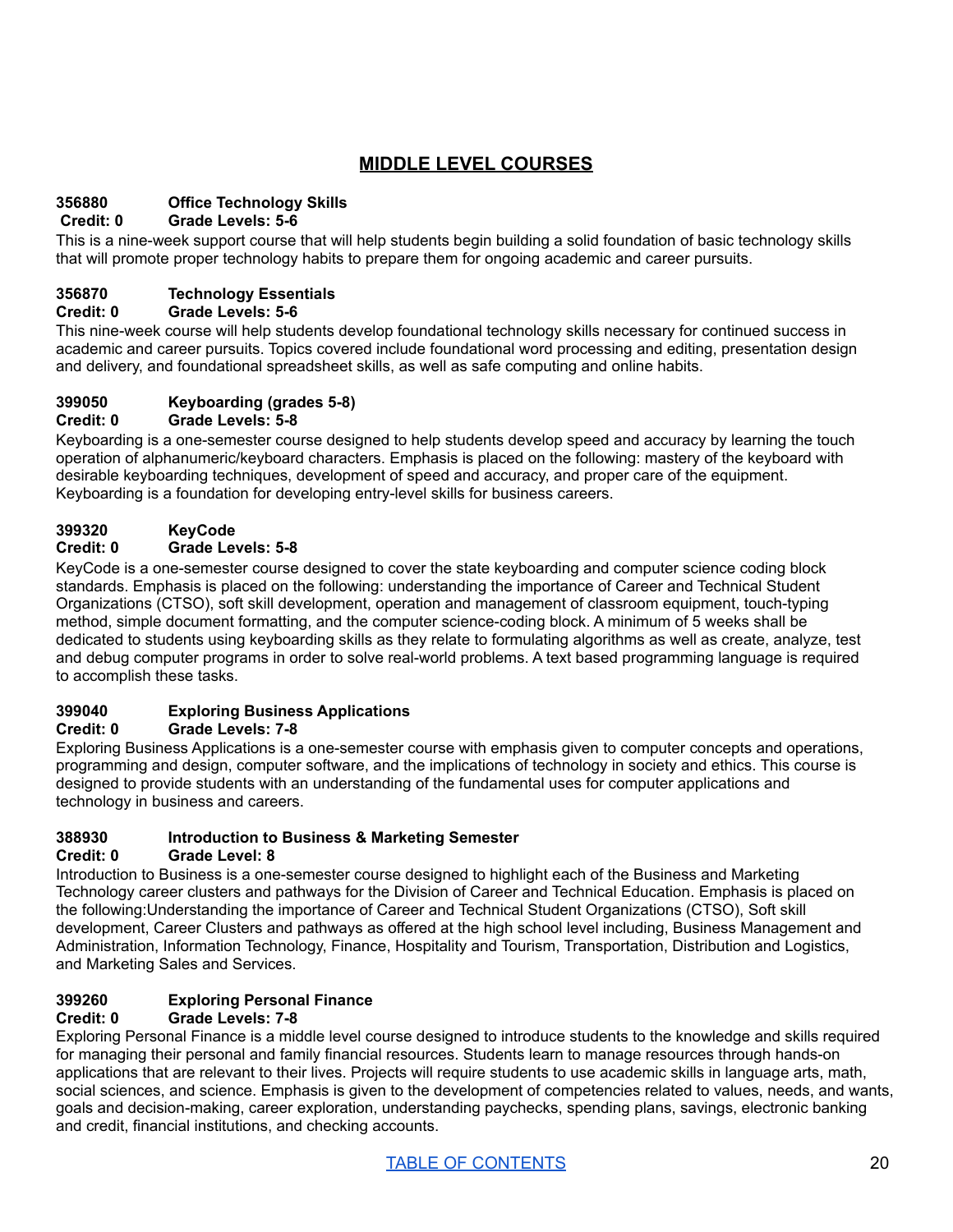# **HIGH SCHOOL COURSES:**

# **490860 Advanced Banking**

# **Credit: 1 Grade Levels: 9-12**

This two-semester course addresses all aspects of consumer and commercial lending as well as financial and insurance statements. Other topics addressed in this course include managing loan files, assessing risk in lending, understanding issues of regulation and compliance, bankruptcy, credit reports, and appraisals.

# **490850 Advanced Business and Marketing Strategies**

# **Credit: 1 Grade Levels: 9-12**

This course encourages students to work in partnership with business and industry leaders in the community to analyze and solve real-world problems. Students completing projects in the course could benefit significantly from the use of resources and data from local businesses. Instructors are encouraged to leverage existing partnerships and to build on advisory committee relationships as they reach out to business owners or managers for authentic scenarios, materials, and other business information from which students could learn.

# **492140 Advanced Database**

# **Credit: .5 Grade Levels: 9-12**

Students will work with multiple table operations, forms and reports. Students will learn advanced database features to manipulate and present data through advanced queries, calculated controls, macros, switchboards, custom forms/reports, sub forms, sub reports, joins, relationships, and more. Students will explore techniques in sharing, integrating, analyzing and managing a relational database. *The prerequisite for this course is Survey of Business (492120).*

# **492450 Advanced Spreadsheet Applications**

# **Credit: .5 Grade Levels: 9-12**

Advanced Spreadsheet is designed to provide students with in-depth coverage of higher level skills, including: creating and working with tables, pivot tables, pivot charts, managing multiple worksheets and workbooks, using advanced functions and filtering, developing an application, and working with financial tools. A basic review of creating and formatting a workbook, working with functions, and creating charts and graphics is used as an introduction into this course also.

# **492230 Arkansas Tourism Industry**

# **Credit: .5 Grade Levels: 9-12**

Arkansas Hospitality is a one-semester course designed to familiarize students with Arkansas careers in hospitality and the opportunities available to promote travel and tourism in the state. Emphasis will be on the food industry, transportation industry, lodging industry, and tourist attractions within the various geographical locations in the state. *The prerequisite for this course is Tourism Industry Management (492260).*

# **492060 Business Communications**

# **Credit: .5 Grade Levels: 9-12**

Business Communications is a semester course that will explore concepts, theories, and skills that lead to communicating effectively and appropriately in a variety of workplace situations. This course will cover communications basics for verbal, nonverbal, and written communications, as well as application of advanced level communication skills, incorporating teamwork, collaboration, and technology.

# **492070 Business Law I**

# **Credit: .5 Grade Levels: 9-12**

Business Law I covers the history and evolution of our law, the fundamental elements of the American legal system, and its common law origins. The scope of the course will include: the application and operation of the legal system in the remedy of business disputes, the development and operation of the court system, regulatory law for business firms, consumer protection, and contract law.

# **492080 Business Law II**

# **Credit: .5 Grade Levels: 9-12**

Business Law II covers the standards of law that govern our business and personal affairs in today's marketplace. It is designed to help students better understand the business world in which they live, gain confidence in conducting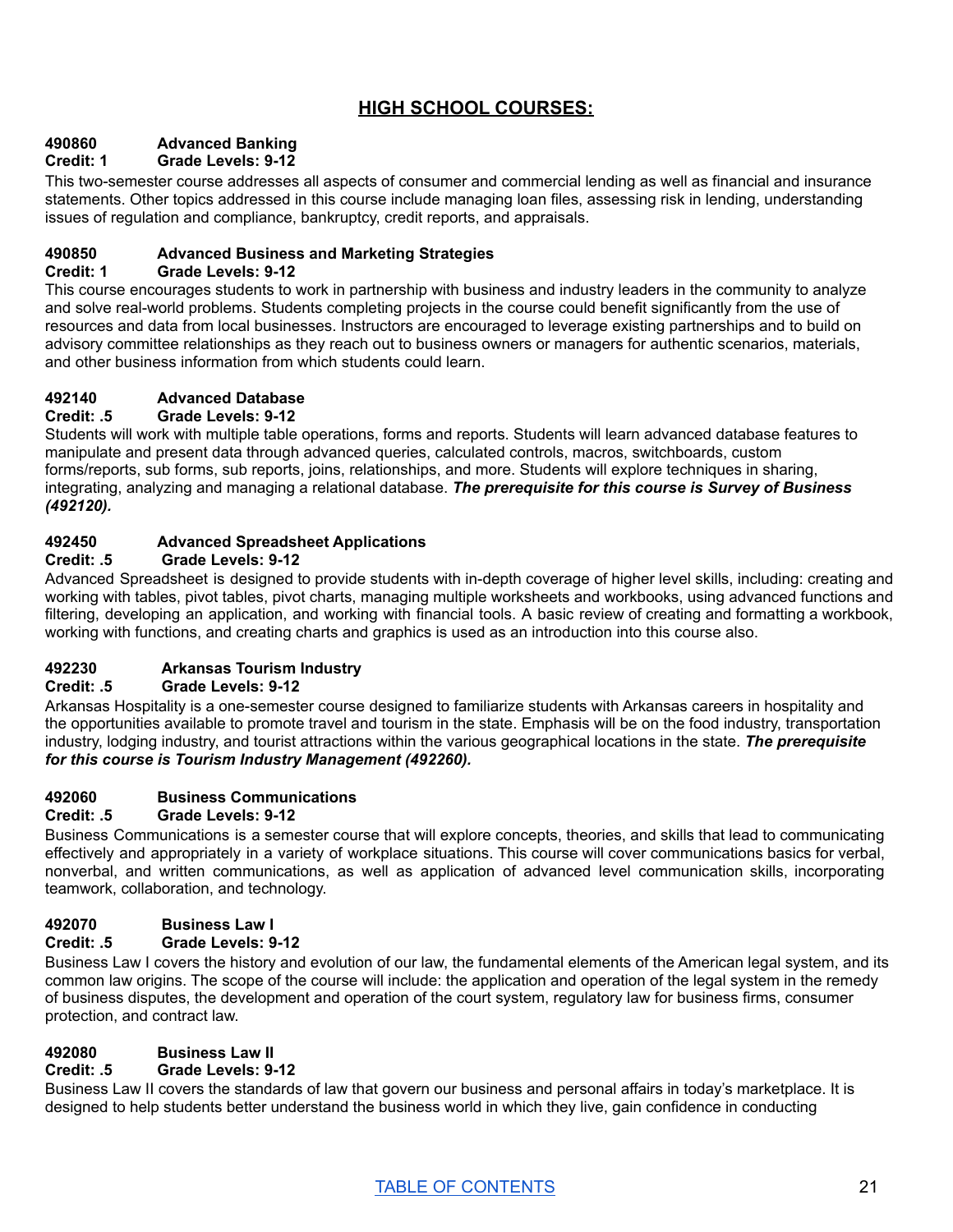business, and be better prepared to recognize legal problems in management of an enterprise. Topics will include: credit and bankruptcy, commercial paper, employment and agency, forms of business organization (proprietorships, partnerships, and corporations), real and personal property, bailments, and insurance.

# **492380 Business Procedures**

# **Credit: 1 Grade Levels: 9-12**

Business Procedures provides students with concepts and skills in technology, communication, human relations, financial and record management, and employability skills that can be applied in the management and administration of an office

# **492100 Computerized Accounting I**

# **Credit: 1 Grade Levels: 9-12**

Computerized Accounting I emphasizes on basic accounting principles as they relate to both manual and computerized financial systems. Instruction is on an integrated basis, using computers, spreadsheet software, and electronic calculators as the relationships and processes of manual computerized accounting are presented. Entry-level skills in the accounting occupations can be attained.

# **492110 Computerized Accounting II**

# **Credit: 1 Grade Levels: 10-12 492110**

Computerized Accounting II is designed to provide students with the knowledge, understanding, and skills necessary for college and career readiness. Departmental and corporate accounting systems are components of the course with emphasis given to computerized software and automated systems. *The prerequisite for this course is Computerized Accounting I (492100).*

# **492760 Digital Marketing**

# **Credit: 1 Grade Levels: 9-12**

This is a two-semester project-based course that enhances technology skills, job search and employability skills along with communication skills. Students will create an online electronic career portfolio focused on an individual career path, create digital marketing campaigns [including content marketing, social media, and viral marketing campaigns], participate in video conferencing, cloud-based collaboration, and learn and practice other workplace related communication technologies and channels. Students will apply verbal and nonverbal communication skills related to both spoken and written communications; technology will be used to enhance these skills. Productivity programs and apps will be used to teach time management, organization and collaboration skills, cloud storage and computing. Students will also create career-related documents according to professional layout and design principles, and will also learn the photo and video editing skills needed to create promotional and informational business communications and viral marketing campaigns.

# **492190 Fashion Merchandising**

# **Credit: .5 Grade Levels: 9-12**

Fashion Merchandising is designed to offer an overview of the fashion and merchandising industry. It provides the foundation in preparing students for a wide range of careers available in the different levels of the fashion, merchandising and retail industry. Emphasis is given to historical development, marketing, customer service, retailing, fashion, merchandising, and design.

# **492290 \*Financial Planning**

# **Credit: 1.5 Grade Levels: 10-12**

Financial Planning and Wealth Management introduces students to the basic concepts of economics and financial literacy then builds on those topics to provide a more in-depth study of wealth management and personal financial planning. Components of financial planning and strategies used in the accumulation and conservation of wealth will be the focus. Strategies for investing, tax, insurance, and retirement planning, as well as estate planning will be studied. In addition, basics of business financial planning will also be discussed, including the purpose and use of financial statements in making business decisions.

**\****Commissioner's Memo Number LS-18-049 dated 12/15/2017, this course will meet Act 480 requirements, will* embed the Economics standards, and will also count as a CTE elective for Business and Marketing programs of study. Students completing this course will receive 1.5 credits (1 career focus and .5 economics). Read the full *Commissioner's Memo at this [link](https://adecm.ade.arkansas.gov/Default.aspxaspxedMemo.aspx?Id=3458)* **> Fiscal Year 2017-2018 > LS-18-049.**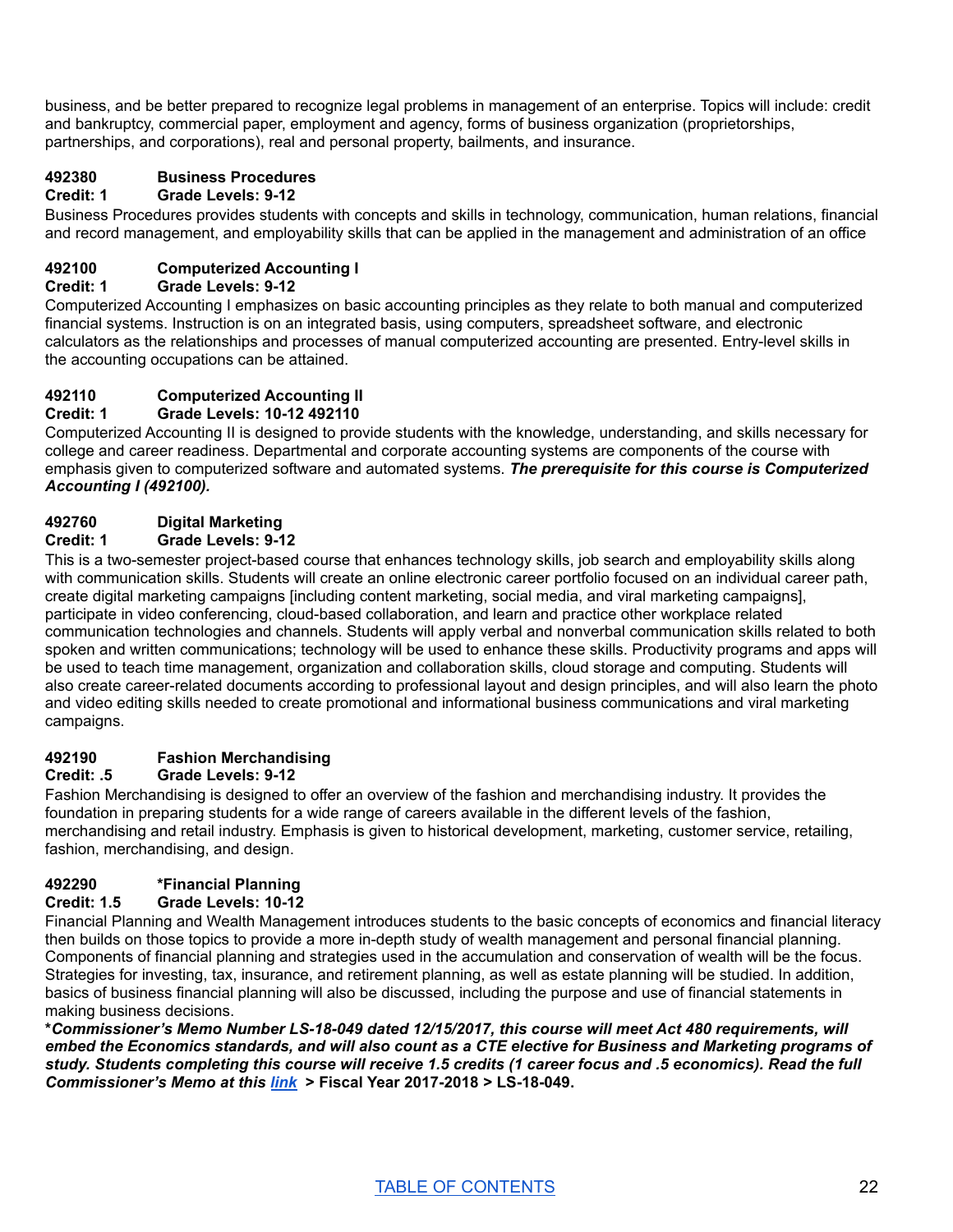# **492250 Hospitality Administration**

# **Credit: .5 Grade Levels: 9-12**

Hospitality Administration is an in-depth study of the hospitality industry. Students will become familiar with careers in hospitality and the primary segments of the hospitality industry. The importance of personal presentation, communication skills, guest satisfaction, the ability to perform business math, along with marketing concepts will also be covered in this course. *The prerequisite for this course is Tourism Industry Management (492260).*

# **492770 Introduction to Supply Chain and Logistics**

# **Credit: 1 Grade Levels: 9-12**

Introduction to Supply Chain Management & Logistics is a year-long course that introduces students to the supply chain and logistics industry. The content emphasizes beginning knowledge key to the success of working in the supply chain & logistics industries. Students study and gain a basic understanding of logistics, transportation, operations, warehousing, supply chain technology, transportation systems, SCOR model, and customer service skills ultimately learning how to buy, make and deliver products**.** Students will have the opportunity to explore careers in the supply chain and logistics industry.

# **690050 Keyboarding (9-12)**

# **Credit: 0 Grade Levels: 9-12**

Keyboarding helps students develop speed and accuracy by learning the touch operation of alphanumeric/keyboard characters. Emphasis is placed on the following: mastery of the keyboard with desirable keyboarding techniques, development of speed and accuracy, and proper care of the equipment. Keyboarding is a foundation for developing entrylevel skills for business careers. Only students who failed or did not take Keyboarding in the 7<sup>th</sup> or 8<sup>th</sup> grade are to be enrolled in this course. *This is a foundation course.*

# **492320 Management**

# **Credit: 1 Grade Levels: 9-12**

Management is designed to prepare students for managerial careers. Students will study the value of soft skills in the business environment. Other topics will include: the role of a manager, business organization and government regulations, information and communication systems and the use of technology, business finance principles, product/service development, production, marketing, distribution, pricing, and human resources management.

# **492330 Marketing Business Enterprise**

# **Credit: 1 Grade Levels: 9-12**

Marketing Business Enterprise is a one-year course designed to offer an overview of the American business enterprise system. A study of various forms of ownership, internal organization, management functions, and financing as they relate to business. The course content focuses on the aspects of marketing and managing a small business enterprise; risk management; the use of technology; legal, ethical, and social obligations of businesses; savings and investments; taxes and government.

# **492350 Marketing Management**

# **Credit: 1 Grade Levels: 10-12**

Marketing Management is designed to develop decision-making skills through the application of marketing and management principles. Competencies will be accomplished by utilizing various instructional methods, resources, and direct involvement with marketing businesses. The course will focus on organization, finance, risks, credit, technology, and social aspects. Although not mandatory, many students can benefit from the on-the-job training component for this course. *The prerequisite for this course is Marketing (492330).*

# **492800 Markets and Analytics**

# **Credit: 1 Grade Levels: 10-12**

This two-semester course extends training in managing digital marketing content and data to maintain brand integrity, customer satisfaction, and profitability of a business. Students will learn strategies for creating effective digital marketing content directed toward specific target markets and for specific online platforms. Students will also explore and practice various methods for gathering and analyzing data in order to maximize return on investment for digital and content marketing efforts. *The prerequisite for this course is Digital Marketing (492760).*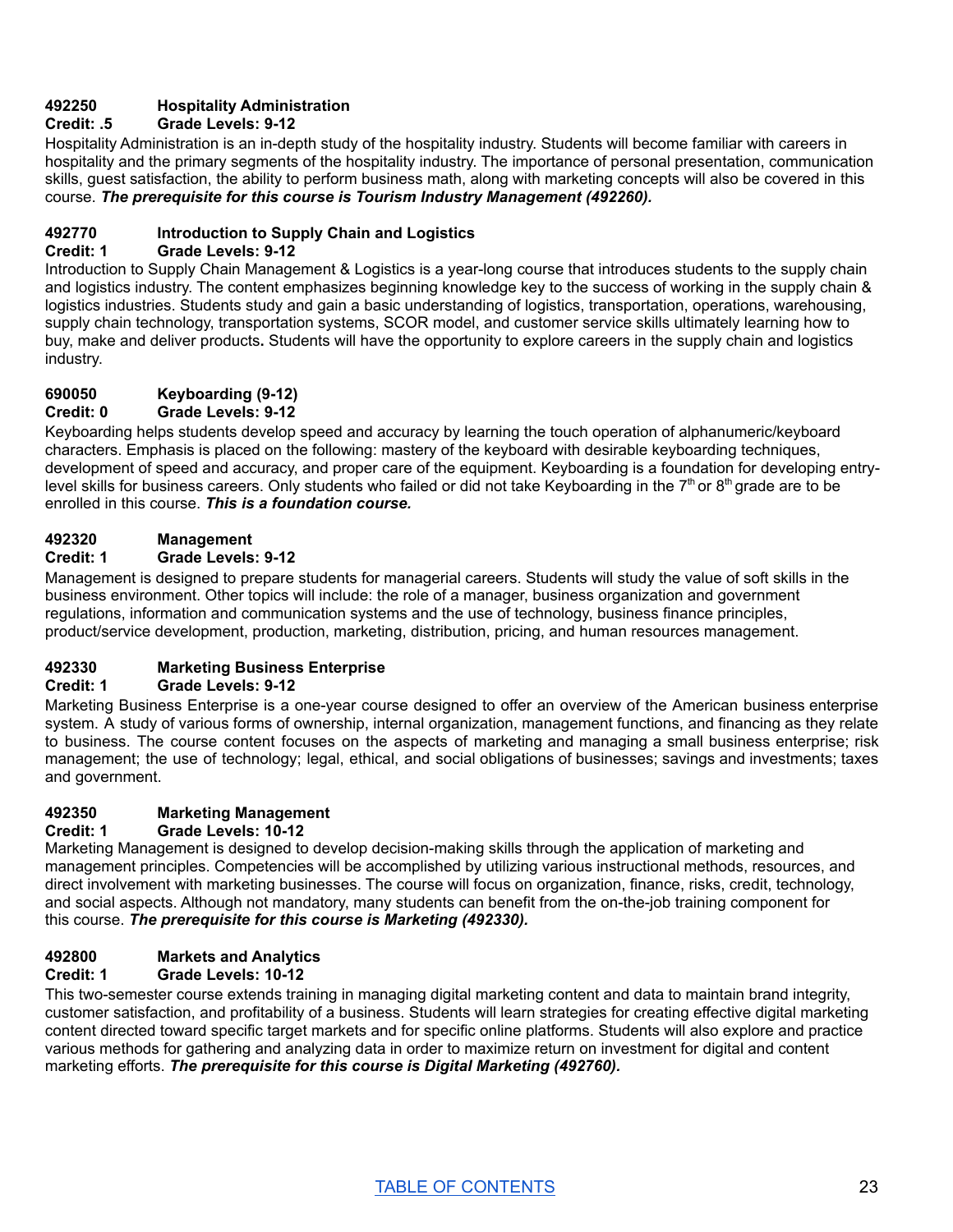# **490840 Medical Coding and Billing**

# **Credit: 1 Grade Levels: 11-12**

Students will be introduced to healthcare systems and the electronic medical records as it pertains to the field of medical coding and billing. Students will be exposed to the medical terminology used to describe human anatomy and physiology. Students will also be introduced to the field of health informatics.

# **492690 Medical Office Management**

## **Credit: 1 Grade Levels: 9-12**

Medical Office Management is designed to teach students concepts and skills that will be applied in the management and administration of a medical office. The course will focus on careers in the medical office environment, office management skills, patient billing and collections, patient/client service skills, ethics, medical terminology, and health information management.

# **492780 Organizational Leadership I**

#### **Credit: .5 Grade Levels: 9-12**

Organizational Leadership I offers a foundation for understanding and evaluating organizational leadership. It is designed to assist student leaders in developing a framework for understanding and becoming effective leaders. This course examines topics such as professionalism, organizational behavior, trends and issues, creativity, innovation, leadership, and teamwork.

# **492790 Organizational Leadership II**

# **Credit: .5 Grade Levels: 9-12**

Organizational Leadership II offers a fundamental understanding and evaluation of organizational leadership. It is designed to assist student leaders and aspiring student leaders in developing a mindset of leadership with the skills and knowledge necessary to become an effective organizational leader. This course examines topics such as traits and motives of leaders, influence tactics, conflict resolution, leadership development, and succession planning.

#### **491990 Personal Finance**

## **Credit: .5 Grade Levels: 9-12**

The purpose of this course is to teach students the essential skills for continued financial success throughout life, helping them to be responsible and contributing citizens and members of society. This is a one-semester course designed to increase personal finance knowledge and skills and prepare students to successfully manage financial resources. This course also focuses on the individual's role and financial responsibilities as a student, citizen, consumer, and active participant in the business world. Emphasis is also placed on activities and competitions within career and technical student organizations (i.e., FBLA, FCCLA, and DECA). This course is aligned with and will satisfy the requirements set forth in Arkansas Act 480

# **492090 Principles of Banking**

# **Credit: 1 Grade Levels: 9-12**

Banking is designed to educate students with real-world banking and financial situations through a partnership with a local financial institution. Completion of this course provides students with a foundation for continued education in finance and business administration, specializing in occupations that support banking and financial institutions. The course aims to provide the student with an introduction to the role of money, financial markets, financial institutions, and monetary policy in the economy, thus providing a solid foundation for further study or employment in the financial services industry.

# **490820 Retail Business**

# **Credit: 1 Grade Levels: 9-12**

The Retail Business course will provide students an overview of the retailing industry from a regional, national, and global perspective. Students will increase awareness and knowledge of key elements within the retail industry including business operations, marketing, sales, supply, and production, merchandising, promotion, selling, analyzing and forecasting sales, operations, and inventory control. The course will also focus on fundamental retail processes and related careers that are essential to maintaining production, purchasing, inventory, and a sustainable supply chain to help ensure products are readily available for consumers. Students will also explore retail operations used within different types of retail companies, on-line and e-commerce businesses, and future trends within the retail industry.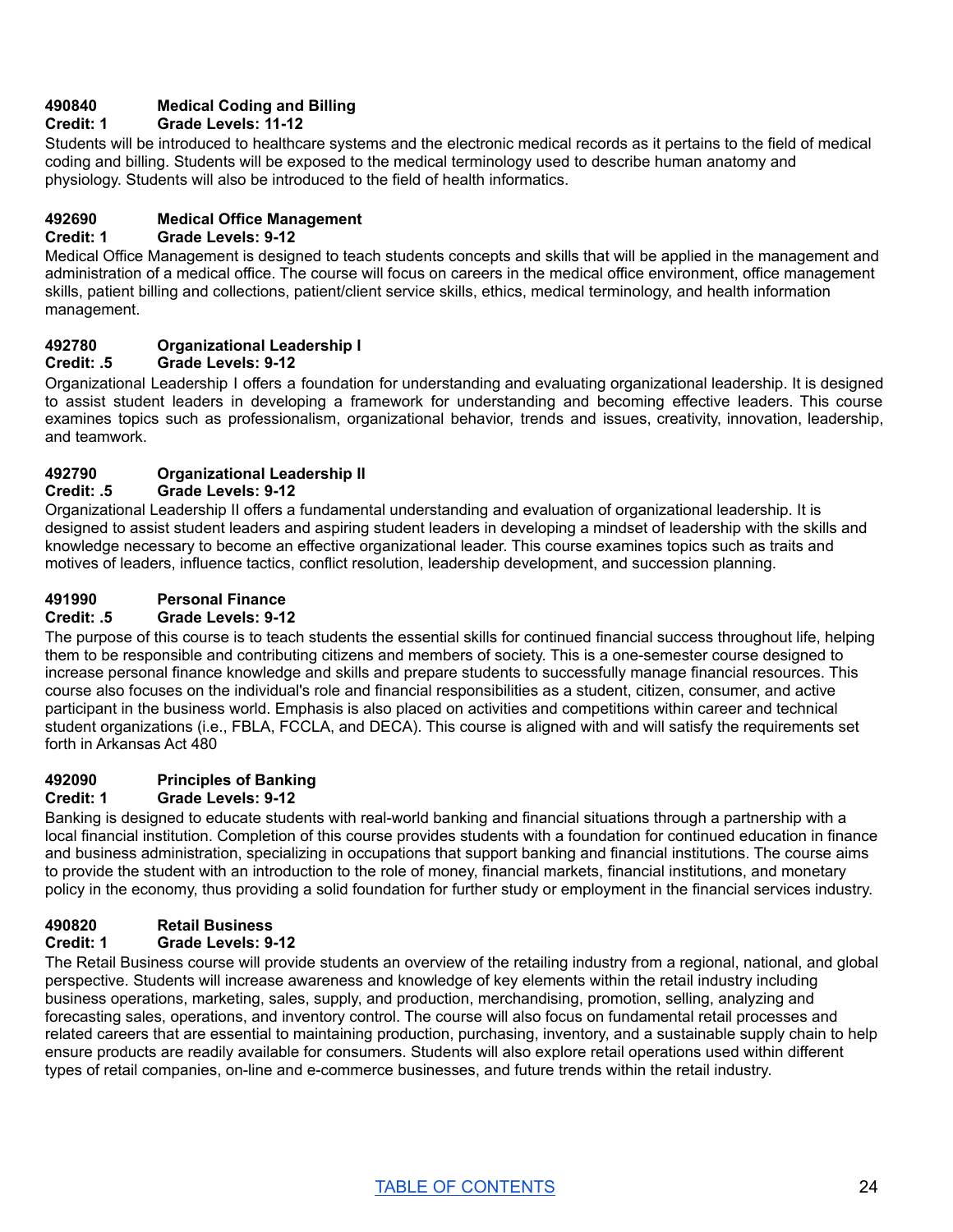# **492000 Securities, Investments, Risk, and Insurance**

## **Credit: 1 Grade Levels: 9-12**

Securities, Investments, Risk, and Insurance provides students with the tools and techniques needed for short-term earnings and long-term saving and investing strategies while emphasizing an understanding of the value of money. In addition, ethical and professional characteristics will be addressed. Project-based learning opportunities will be used to introduce students to the real-world applications of insurance planning, risk management, and investment avenues of personal financial planning.

# **492700 Small Business Operations**

## **Credit: 1 Grade Levels: 10-12**

Small Business Operations prepares students who are interested in learning how to manage a small business. Students are required to participate in laboratory work. The lab experience will consist of operating a School Based Enterprise. In addition to the lab work, students will also complete a series of lessons designed to prepare them for the transition to higher education and/or an entrepreneurial career. **\*Specific documentation will be required to be submitted to DCTE**. *The prerequisite for this course is Marketing Business Enterprise (492330).*

#### **492120 Survey of Business**

# **Credit: 1 Grade Levels: 9-12**

Survey of Business is a two-semester course. It is designed to introduce students to business and marketing programs of study and related technology to help students succeed in business and marketing careers. The clusters and related programs of study are: Business Management & Administration: Management, Medical Office Administration, and Office Administration; Finance: Accounting, Banking, and Securities, Investments, Risk and Insurance; Hospitality and Tourism; Marketing: Marketing Business Enterprise, Digital Marketing and Retail Management; and Transportation, Distribution, and Logistics: Supply Chain and Logistics. Using industry-recognized software, students will focus on skills in word processing, spreadsheets, database, presentations, and cloud computing as they relate to business and marketing careers. This course will focus on skills needed to obtain Microsoft Office Specialist (MOS) certifications. *This course is a core requirement for all clusters, pathways, and programs of study.*

## **492260 Tourism Industry Management**

#### **Credit: 1 Grade Levels: 9-12**

The content for this course includes but is not limited to customer service, management and supervisory development, management theory, decision making, organization, communications, human relations, leadership training, personnel training, travel counseling, reservationists, ticketing, tour development, security, sales, travel and tourism accounting, marketing, and convention management, applicable local, state, and federal laws and asset management.

# **490830 Transportation and Distribution**

#### **Credit: 1 Grade Levels: 10-12**

This year-long course covers concepts and skills related to planning and management of transportation and distribution activities affecting business operations. Students will learn essential knowledge for entry into careers in the transportation, distribution, and logistics fields.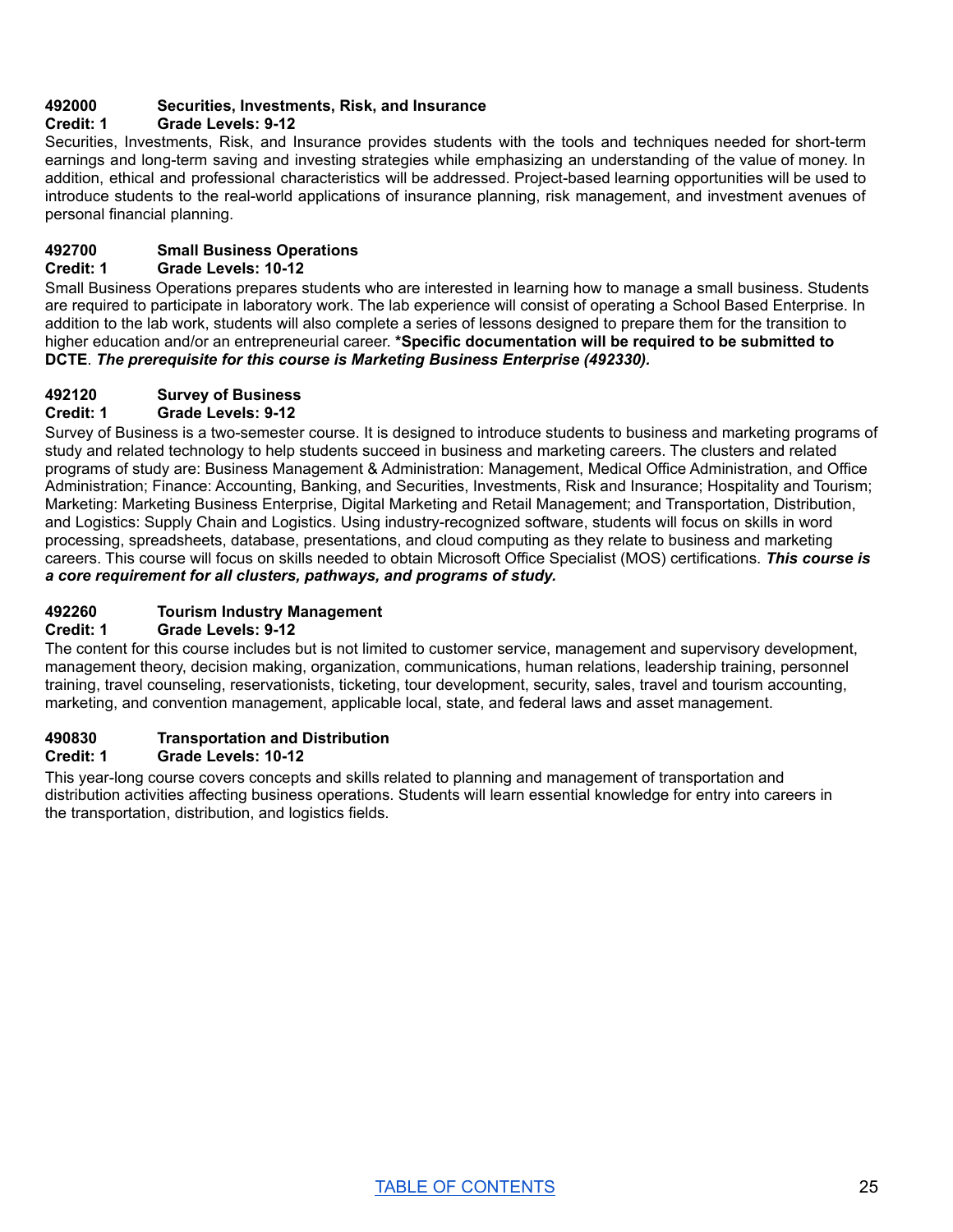# **FAMILY AND CONSUMER SCIENCES [EDUCATION](#page-26-0)**

# **Program Description**

<span id="page-26-0"></span>FCS prepares students for family and work life as well as careers in the family and consumer sciences area. FCS programs provide opportunities to develop knowledge, skills, attitudes, and behaviors that strengthen individuals and families, leading to responsible citizenship, leadership, and careers. Programs promote nutrition and wellness, financial literacy, life management skills, and employable soft skills that enable students to function effectively as providers and consumers of goods and services. The critical and creative thinking skills promoted in Family and Consumer Sciences prepares students to solve complex problems in the diverse environments of a global economy. Family and Consumer Sciences courses are designed to assist students in the development of skills that will enable them to secure employment and advance in a chosen family and consumer sciences career. Students develop employment and career plans with a focus on accountability, as they learn to accept responsibility for actions and personal success.

Family and Consumer Science offers sequential career focus programs of study in multiple pathways correlated to all relevant national standards. Students are encouraged to obtain state and/or national certifications in [c](http://fcclainc.org/)onjunction with

FCS programs.

| <b>Course</b><br>Code | <b>Course Name</b>                       | <b>Credit</b> | 7th | 8th |
|-----------------------|------------------------------------------|---------------|-----|-----|
| 399080                | Family & Consumer Science Investigations | N/A           |     |     |
| 399260                | <b>Exploring Personal Finance</b>        | N/A           |     |     |
| 399090                | Leadership & Service Learning            | N/A           |     |     |

#### **Middle Level Family and Consumer Sciences Courses**

# **Programs of Study:**

# **Cluster:Arts, A/V Technology, & Communications Pathway: Visual Arts**

#### **Program of Study: Clothing and Housing Design**

| Level 1                                      | Level 2                                 | Level 3                                          |  |
|----------------------------------------------|-----------------------------------------|--------------------------------------------------|--|
| Family and Consumer<br>Sciences<br>(493080)  | Fashion and Interior Design<br>(490890) | Advanced Fashion and Interior Design<br>(490900) |  |
|                                              |                                         | Career Practicum<br>(490280)                     |  |
| <b>Industry Recognized Credentials (IRC)</b> |                                         |                                                  |  |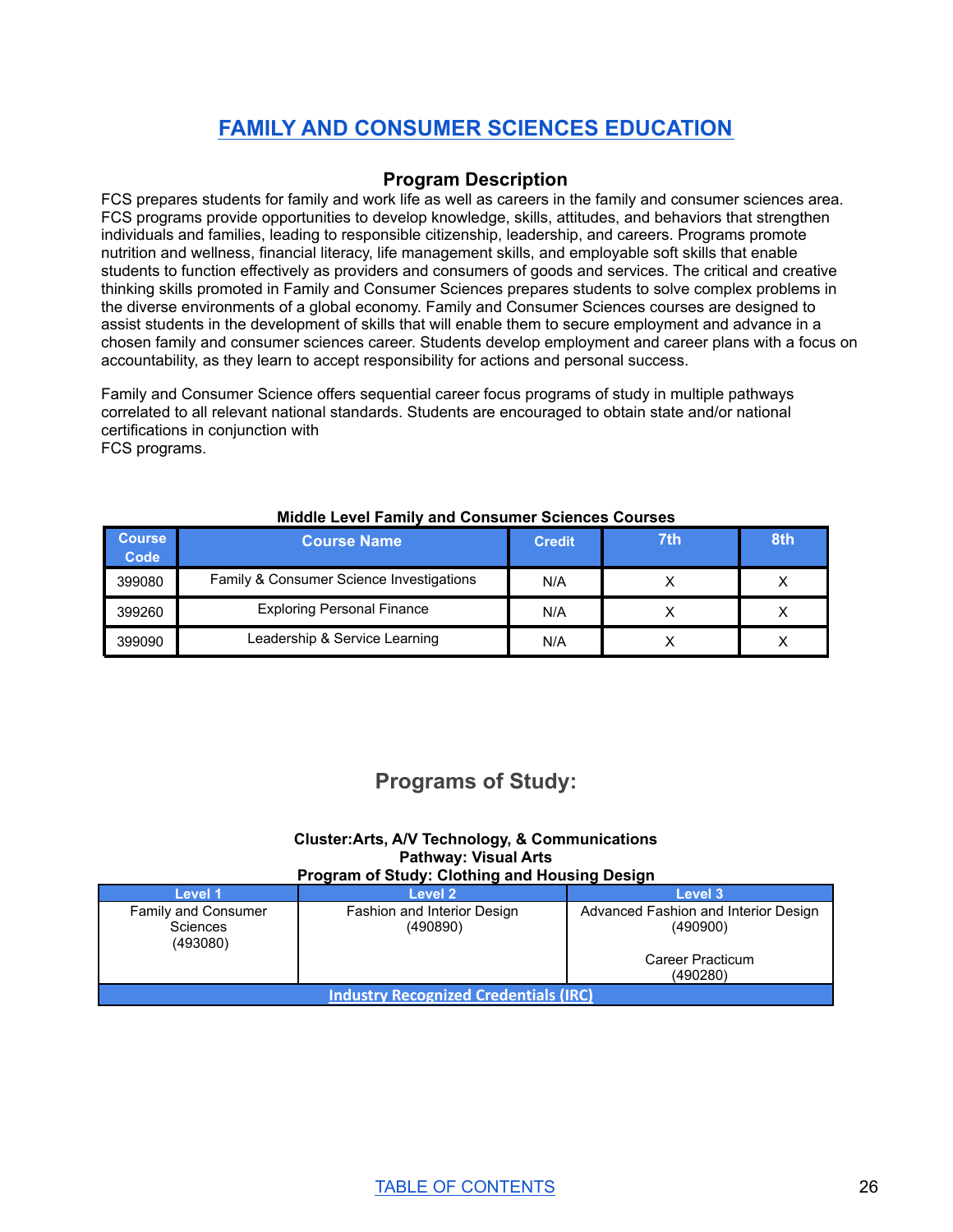#### **Cluster: Education and Training Pathway: Teaching and Training Program of Study: Pre-Educator**

| <b>Level 2</b>                                                | Level 3                                                                                                                                                                             |  |  |  |
|---------------------------------------------------------------|-------------------------------------------------------------------------------------------------------------------------------------------------------------------------------------|--|--|--|
| <b>Pre-Educator Leading to CTA*</b>                           |                                                                                                                                                                                     |  |  |  |
| Education Technology:<br><b>Concurrent Credit</b><br>(590520) | Child Growth and Development:<br><b>Concurrent Credit</b><br>(592020)                                                                                                               |  |  |  |
|                                                               | General Education:<br>Concurrent Credit Course (ex: Concurrent Credit College Algebra<br>(539900)<br>ADE Concurrent Credit Education and Training<br>(Requires ADE Approval)        |  |  |  |
|                                                               | (592720)<br>Level 3                                                                                                                                                                 |  |  |  |
|                                                               | <b>Pre-Educator Non-CTA Track</b>                                                                                                                                                   |  |  |  |
| Education Technology:<br>Nonconcurrent Credit<br>(493290)     | Child Growth and Development:<br>Nonconcurrent Credit<br>(493020)<br>ADE Concurrent Credit Education and Training (Requires<br>ADE Approval)<br>(592720)<br><b>Career Practicum</b> |  |  |  |
|                                                               | Level <sub>2</sub>                                                                                                                                                                  |  |  |  |

#### **Cluster: Hospitality and Tourism Pathway: Restaurant and Food and Beverage Services Program of Study: Culinary Arts**

| Level 1                                      | Level 2                                              | Level 3                                        |  |
|----------------------------------------------|------------------------------------------------------|------------------------------------------------|--|
| Food Safety and Nutrition                    | Culinary I                                           | Culinary II                                    |  |
| (493110)                                     | (493260)                                             | (493270)                                       |  |
|                                              | <b>Concurrent Credit Culinary Arts I</b><br>(592150) | Concurrent Credit Culinary Arts II<br>(592160) |  |
|                                              |                                                      | <b>Hospitality Administration**</b>            |  |
|                                              |                                                      | (492250)                                       |  |
|                                              |                                                      | and                                            |  |
|                                              |                                                      | Arkansas Hospitality and Tourism **            |  |
|                                              |                                                      | (492230)                                       |  |
|                                              |                                                      | Career Practicum                               |  |
|                                              |                                                      | (490670)                                       |  |
| <b>Industry Recognized Credentials (IRC)</b> |                                                      |                                                |  |

#### **Cluster: Hospitality and Tourism Pathway: Restaurant and Food and Beverage Services Program of Study: Food Production, Management, and Services**

| Level 1                                      | Level 2                   | Level 3                                                       |  |
|----------------------------------------------|---------------------------|---------------------------------------------------------------|--|
| Family and Consumer                          | Food Safety and Nutrition | Food Production, Management, and Services                     |  |
| Sciences<br>(493080)                         | (493110)                  | (493120)                                                      |  |
|                                              |                           | Concurrent Credit Food Production, Management<br>and Services |  |
|                                              |                           | (590280                                                       |  |
|                                              |                           | Career Practicum                                              |  |
|                                              |                           | (490670)                                                      |  |
| <b>Industry Recognized Credentials (IRC)</b> |                           |                                                               |  |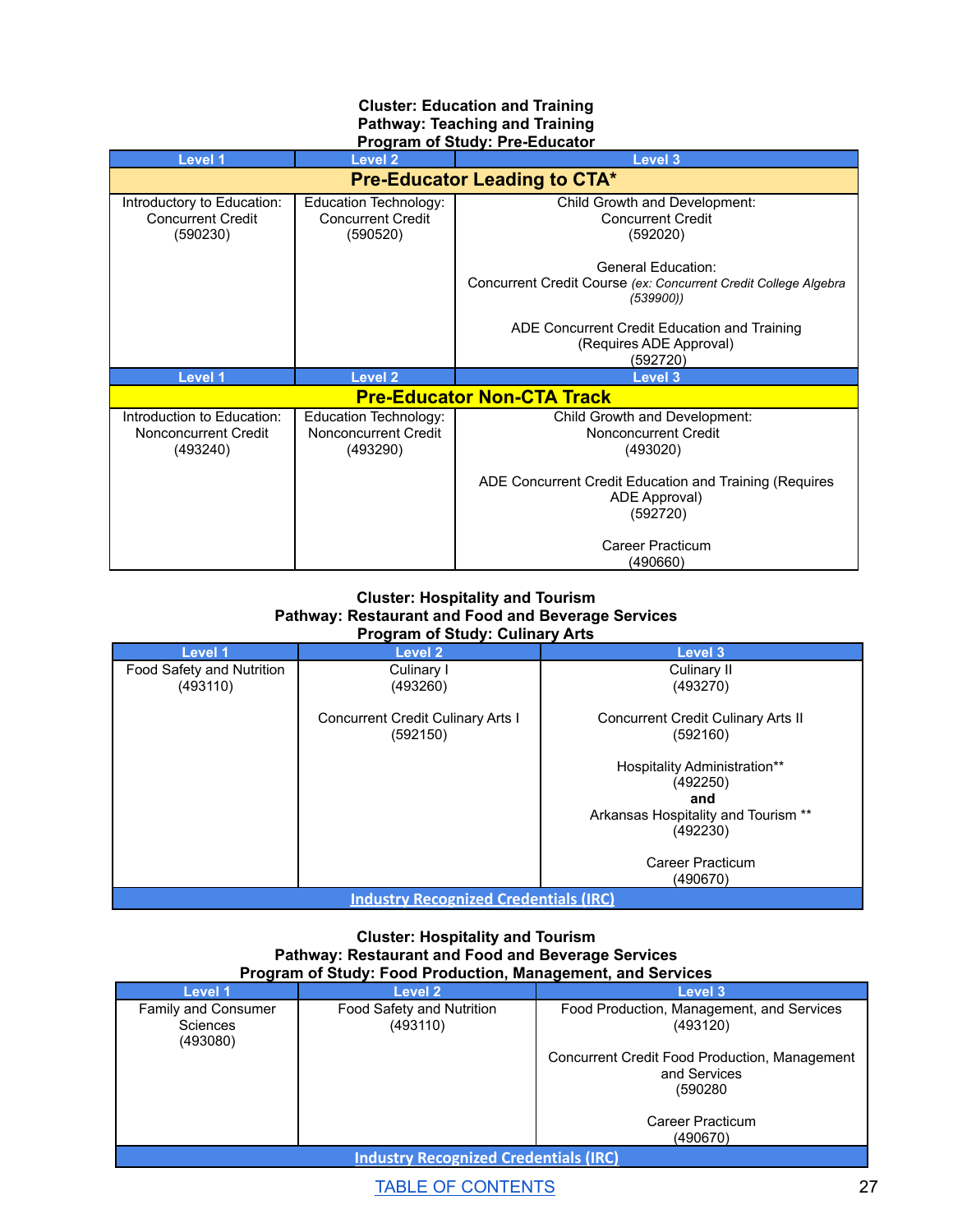#### **Cluster: Human Services Pathway: Consumer Services Program of Study: Consumer Services**

| <b>1 TOGFAILL OF OLDUBY.</b> OUTBUTTEL OCTVICES |                                      |                                               |  |  |
|-------------------------------------------------|--------------------------------------|-----------------------------------------------|--|--|
| Level 1                                         | Level 2                              | Level 3                                       |  |  |
| Family and Consumer<br>Sciences<br>(493080)     | <b>Consumer Services</b><br>(493310) | <b>Advanced Consumer Services</b><br>(490910) |  |  |
| Career Practicum<br>(490680)                    |                                      |                                               |  |  |
| <b>Industry Recognized Credentials (IRC)</b>    |                                      |                                               |  |  |

#### **Cluster: Human Services Pathway: Family and Community Services Program of Study: Human & Social Services**

| Level 1                                      | Level 2                      | Level 3                              |  |  |  |
|----------------------------------------------|------------------------------|--------------------------------------|--|--|--|
| Family and Consumer                          | Child Growth and Development | Dynamics of Human Relationships      |  |  |  |
| <b>Sciences</b><br>(493080)                  | (493020)                     | (493150)                             |  |  |  |
|                                              |                              | Child Care Guidance, Management, and |  |  |  |
|                                              |                              | Services                             |  |  |  |
|                                              |                              | (493010)                             |  |  |  |
|                                              |                              | Career Practicum                     |  |  |  |
| (490680)                                     |                              |                                      |  |  |  |
| <b>Industry Recognized Credentials (IRC)</b> |                              |                                      |  |  |  |

#### **Cluster: Human Services Pathway: Family and Community Services Program of Study: Nutrition Science and Dietetics**

| .<br>________________                        |                         |                                           |  |  |
|----------------------------------------------|-------------------------|-------------------------------------------|--|--|
| Level 1                                      | Level 2                 | Level 3                                   |  |  |
| Family and Consumer                          | Food Safety & Nutrition | Life and Fitness Nutrition                |  |  |
| <b>Sciences</b><br>(493080)                  | (493110)                | (493200)                                  |  |  |
|                                              |                         | <b>Advanced Nutrition &amp; Dietetics</b> |  |  |
|                                              |                         | (493340)                                  |  |  |
|                                              |                         | Chemistry of Foods                        |  |  |
|                                              |                         | (493130)                                  |  |  |
|                                              |                         | Career Practicum                          |  |  |
|                                              |                         | (490680)                                  |  |  |
| <b>Industry Recognized Credentials (IRC)</b> |                         |                                           |  |  |

# **MIDDLE LEVEL COURSES**

#### **399260 Exploring Personal Finance Credit: 0 Grade Levels: 7-8**

Exploring Personal Finance is a middle level course designed to introduce students to the knowledge and skills required for managing their personal and family financial resources. Students learn to manage resources through hands-on applications that are relevant to their lives. Projects will require students to use academic skills in language arts, math, social sciences, and science. Emphasis is given to the development of competencies related to values, needs, and wants, goals and decision-making, career exploration, understanding paychecks, spending plans, savings, electronic banking and credit, financial institutions, and checking accounts.

# **399080 Family & Consumer Science Investigation (Family CSI)**

# **Credit: 0 Grade Levels: 7-8**

Family and Consumer Science Investigation is a one semester course that emphasizes introductory competencies related to personal development, communication, relationships, home environment, nutrition and wellness, food safety and preparation,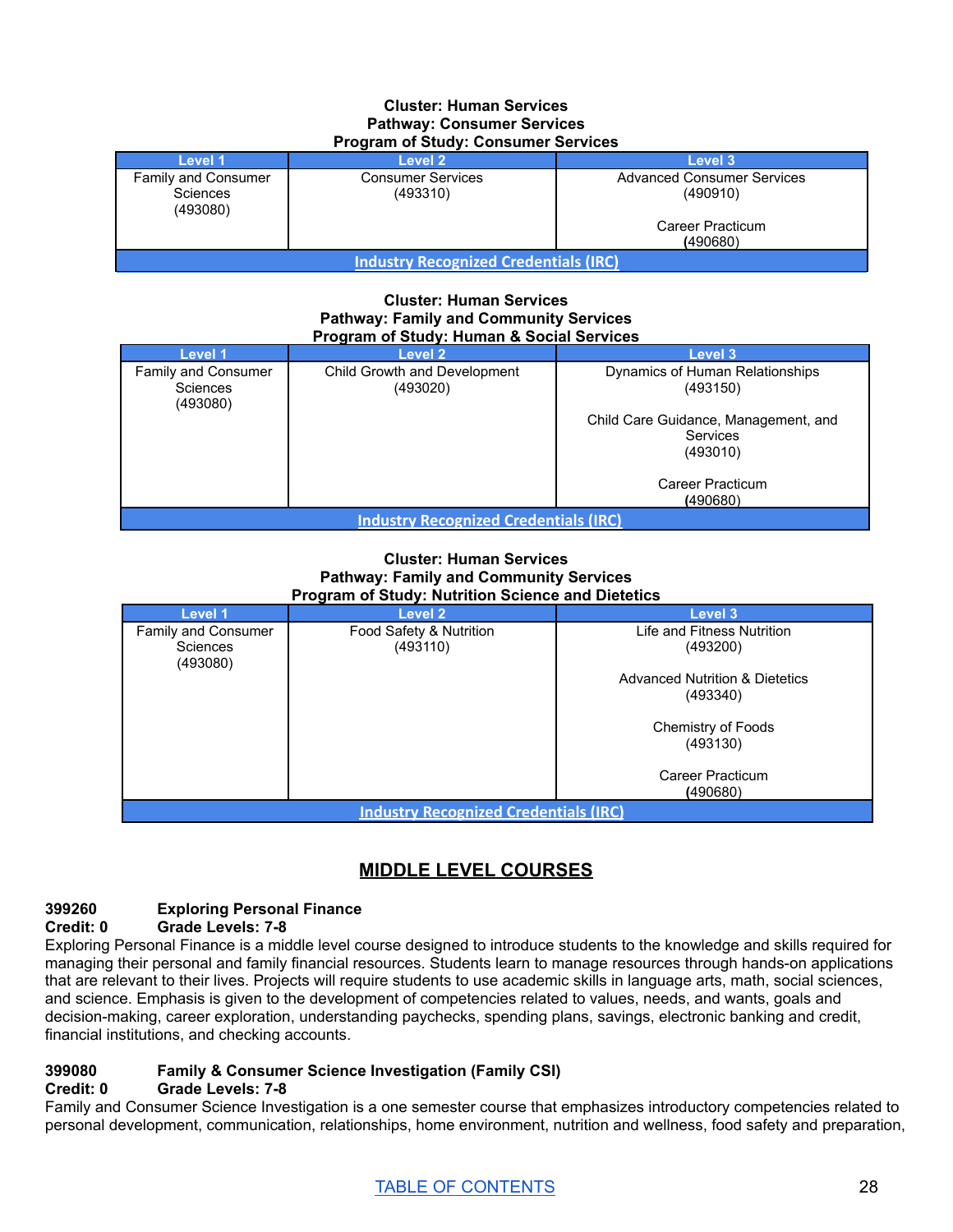resource management, child development, and clothing. Students will have an opportunity to fully participate in the CTSO activities of Family, Career, and Community Leaders of America. Upon completion of this course, students will gain skills that will enable them to function more effectively as an employee, family member, community leader, and productive citizen. **In kitchen labs areas, kitchens should be limited to 3-5 students for safety purposes.**

# **399090 Leadership & Service Learning (7-8)**

# **Credit: 0 Grade Levels: 7-8**

Leadership and Service Learning emphasizes the importance of leadership skills, volunteerism, and professionalism in the development of personal qualities. This course focuses on the benefits of community service, leadership roles, and civic responsibilities. Course projects and activities incorporate and reinforce academic skills such as language arts, math, and science. Students are encouraged to explore areas of critical and creative thinking, responsibility, and cultural awareness as they relate to character development. The use of current technology enhances communication skills and promotes professionalism.

# **HIGH SCHOOL COURSES**

# **490900 Advanced Fashion and Interior Design**

**Credit: 1 Grade Levels: 11-12**

# **Prerequisite: Fashion and Interior Design (490890)**

Students in Advanced Fashion and Interior Design will develop necessary skills for the management and construction of commercial buildings, industrial garment construction and related projects. Basic construction techniques are integrated throughout the course in various projects. One or more advanced level projects will create projects using correct construction techniques and commercial interior design skills. Students will have in-depth experiences using advanced sewing techniques, such as pattern alterations exploring seams and constructions, use of facing and advanced hand stitching techniques and the use of advanced technology. The student will also develop skills for understanding commercial regulations pertaining to interior design. Upon completion of this course, students should master knowledge and skills needed for designing and constructing projects in both the fashion and interior design industry as well as develop a professional portfolio.

# **490910 Advanced Consumer Services**

**Credit: 1 Grade Levels: 11-12**

# **Prerequisite: Consumer Services (493310)**

The Advanced Consumer Services course is a school-based enterprise where students attain experience researching the market and identifying the need for a product of service. Students will create, produce, and market a product or service as part of the program. This program provides students the opportunity to determine the characteristics of entrepreneurs, and to track the establishment of a successful business from its inception as an entrepreneurial idea. By using technology, students will learn to evaluate information that will attract and retain customers, provide customer satisfaction, and apply principles and processes to meet customer's expectations. Students will learn to use business procedures and apply them in the school based enterprise work experience. As an enrichment activity, students are encouraged to launch their own entrepreneurial effort outside the school-based enterprise.

# **Students will participate in a school-based business enterprise.**

# **493340 Advanced Nutrition and Dietetics**

# **Credit: 1 Grade Levels: 11-12**

# **Prerequisite: Food Safety and Nutrition (493110)**

Advanced Nutrition and Dietetics emphasizes the profession of nutrition and dietetics, the professional role of the dietitian, and career opportunities in nutrition and dietetics. The student will explore nutritive processes, nutritional needs for various stages of the life cycle, therapeutic diets, dietary modifications, and timely nutrition-related issues. Students use critical thinking skills to investigate scientific, consumer oriented, and global aspects of nutrition, as well as programs, policies, and institutions that influence nutrition services at the local, state, and national levels. Laboratory instruction and work-based learning opportunities are throughout the course curriculum.

**In kitchen labs areas, kitchens should be limited to 3-5 students for safety purposes.**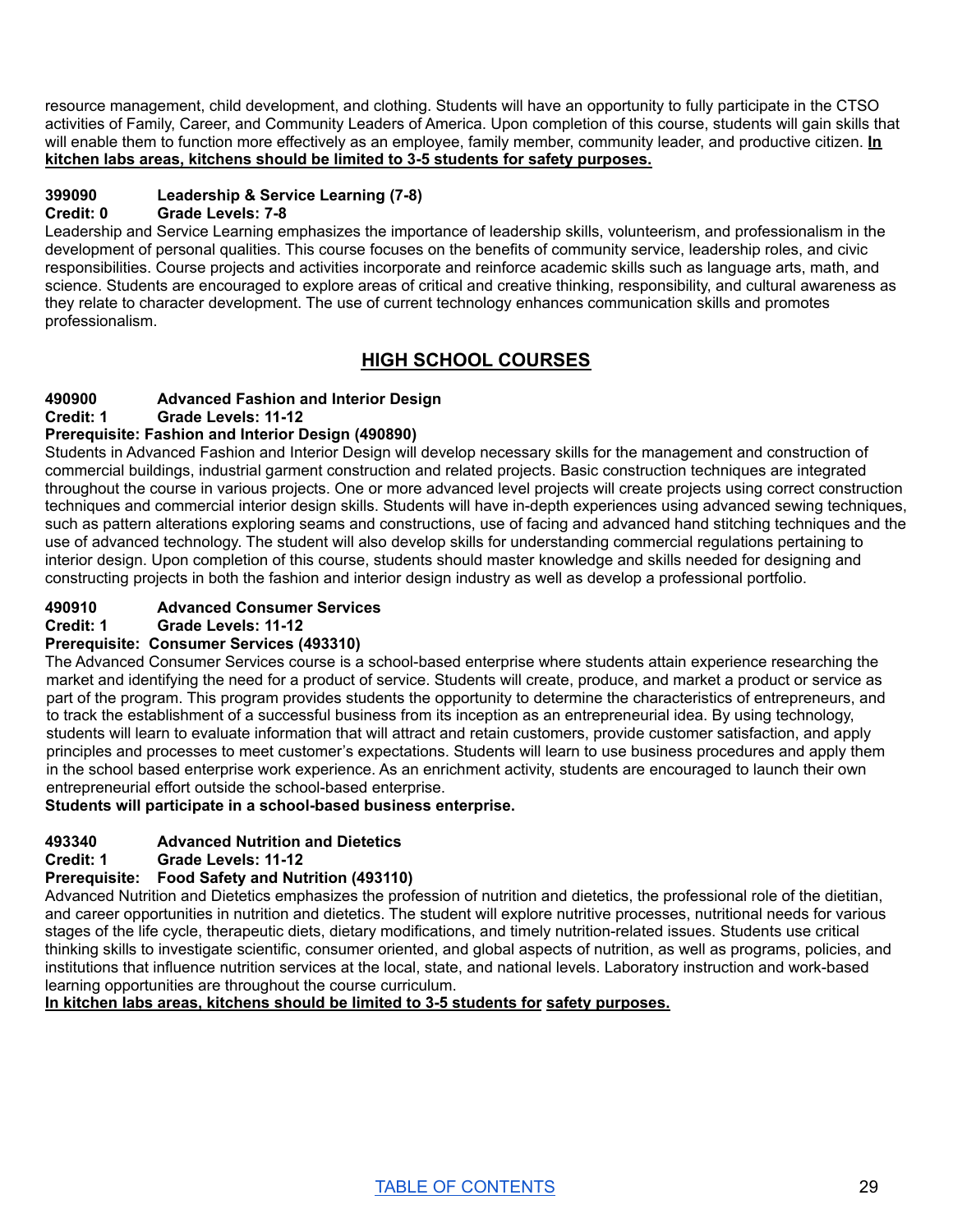# **493130 Chemistry of Food**

# **Credit: 1 Grade Levels: 11-12**

# **Prerequisite: Food Safety and Nutrition (493110)**

Chemistry of Foods focuses on the scientific method to study the various relationships between food science, nutrition, and food preparation. Laboratory skills in measuring, recording, and analyzing data are used to explore these relationships. Experimental methods are employed to analyze food mixtures, food microbiology, food preservations, and complex food systems. Students investigate career possibilities as well as up to date information regarding technological advances and future trends in food preparation, preservation, evaluation, and utilization of food.

# **In kitchen labs areas, kitchens should be limited to 3-5 students for safety purposes.**

## **493010 Child Care Guidance, Management, & Services**

**Credit: 1 Grade Levels: 11-12**

# **Prerequisite: Lifespan Development (493020)**

This course provides students with information and experiences in the occupational field of childcare guidance, management and services. Employment opportunities include childcare and guidance, early childhood education, foster care, family day care, and teacher assistants. Emphasis in this course is given to development of competencies related to FCCLA, employability, understanding the child care profession, child development, health and safety of children, guiding children's behavior, guiding special needs children, planning and management of a child care program and facility, and the effect of technology in child care and guidance management and services. Upon successful completion of this course, students may apply for state certification as childcare teacher, childcare assistant, or child care aide. The level of certification depends on the number of FCS courses taken in the childcare program of study.

#### **Special Notes –**

The course requires a minimum of 40 hours of hands-on practicum in a childcare facility. Students should be at **least sixteen (16) years of age before participating in the practicum. Background checks are required before students can participate in the practicum.**

# **493310 Consumer Services**

**Credit: 1 Grade Levels: 10-12**

## **Prerequisite: Family and Consumer Science (493080)**

Consumer Services is a course that introduces applications within the consumer service industry. Students will obtain a broad-based knowledge in consumer products and industry equipment in order to obtain and maintain a profession in consumer services, to allow demonstration of product/equipment features and associated uses, to read and understand current research information to include in presentations to consumers, and to recognize and apply current ethical and legal practices in consumer services. Course content includes using technology to manage various aspects of consumer services to meet consumer expectations and to utilize consumer information and resources.

#### **493260 Culinary Arts I**

**Credit: 1 Grade Levels: 10-12**

## **Prerequisite: Food Safety and Nutrition (493110)**

Culinary Arts I is a one-year course designed to expand students' knowledge in the culinary arts profession. The course emphasizes the study of kitchen staples, principles of cooking, soups, stocks and sauces, dairy products, eggs, fruit and vegetables, grains and pasta cookery, meat cookery and principles of baking. Upon completion of this course, students should have attained basic skills needed for entry-level employment in the food service industry, customer relations, purchasing and storage of foods, cooking techniques and principles of baking**.**

**Special Notes – Commercial kitchen and equipment are required for this program of study. In kitchen labs areas, kitchens should be limited to 3-5 students for safety purposes.**

# **493270 Culinary Arts II**

**Credit: 1 Grade Levels: 10-12**

# **Prerequisite: Culinary Arts I (493260)**

Culinary Arts II is a one-year course designed to expand students' knowledge in the culinary arts profession. Emphasis is on the study of sauces, garde-manger, advanced meat preparation, advanced poultry preparation, fish and shellfish, candy making, chocolate, advanced baking and pastries, plating, presentation and garnishing, and career opportunities. Upon completion of this course, students should have obtained the basic skills needed for employment in the food service industry or further education in culinary arts.

**Special Notes – Commercial kitchen and equipment are required for this program of study. In kitchen labs areas, kitchens should be limited to 3-5 students for safety purposes.**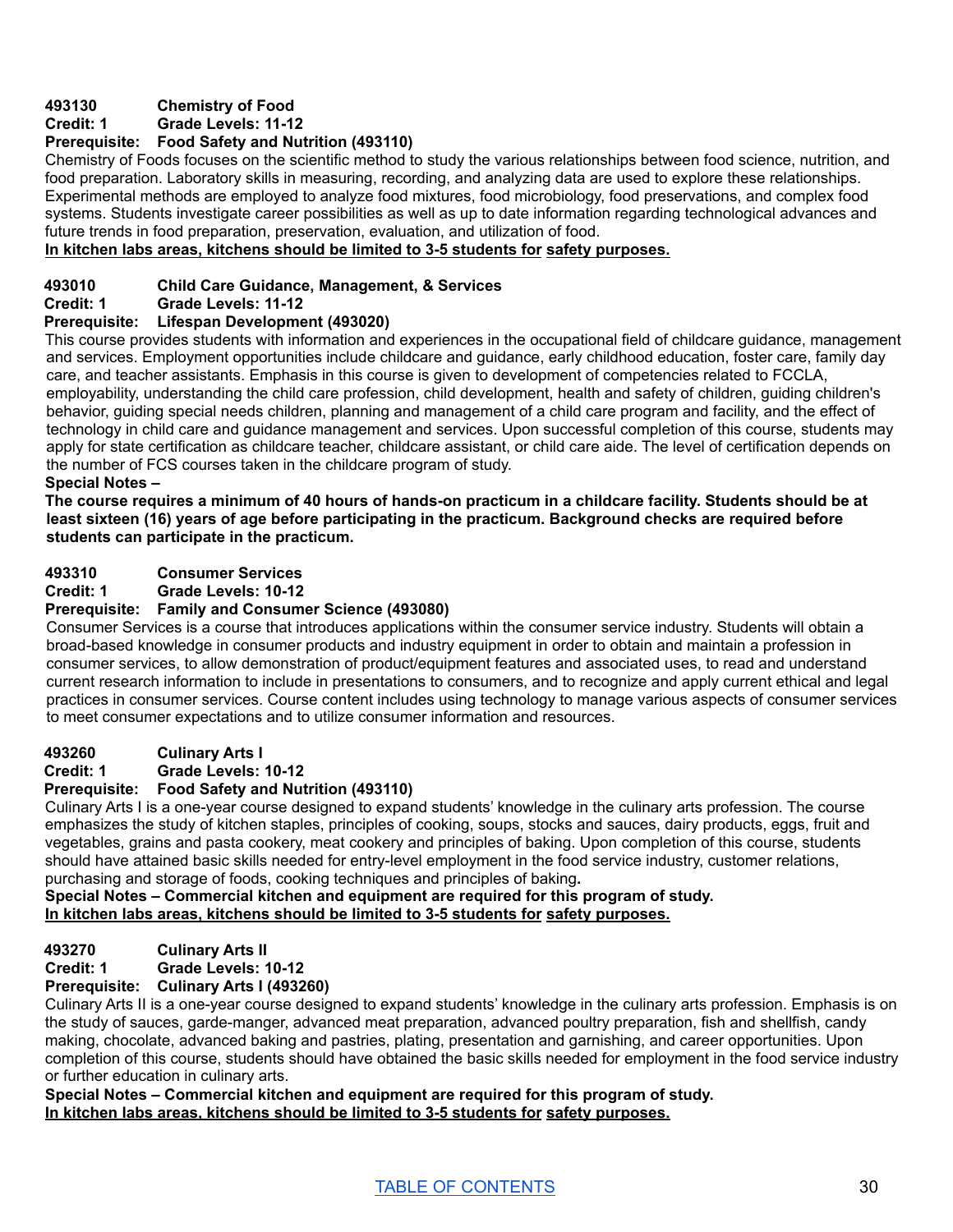# **493150 Dynamics of Human Relationships**

# **Credit: 1 Grade Levels: 11-12**

# **Prerequisite: Lifespan Development (493020)**

Dynamics of Human Relationships focuses on the nature, function, and significance of human relationships within family, community and career settings. This course examines skills needed for positive and productive relationships. The course also includes the study of these relationships and their effects on an individual's life. The course includes the importance of mental wellness, positive coping techniques, and awareness of treatment options of mental illnesses. This course provides a foundation for all career areas that involve interacting with families, mental health and wellness, treatment team members, clients, patients, customers, and the public.

# **493080 Family & Consumer Sciences**

# **Credit: 1 Grade Levels: 9-12**

Family and Consumer Science provides students with the basic information and skills needed to function effectively in the family and the workforce, within a complex and changing society. Emphasis is on the development of competencies related to Family, Career, and Community Leaders of America, individual and family relationships, healthy lifestyle choices; housing and interior design; garment care, selection and construction; the physical, emotional, social and intellectual development of children; nutrition, meal planning, food preparation and foodservice; home management, money management. Upon completion of this course, the student should have developed skills that promote a positive influence on the quality of life. **In kitchen labs areas, kitchens should be limited to 3-5 students for safety purposes.**

# **493890 Fashion and Interior Design**

# **Credit: 1 Grade Level: 10-12**

# **Prerequisite: Family and Consumer Science (493080)**

The Fashion and Interior Design course will assist students in developing skills necessary for personal fashion and residential interior design. The student will gain knowledge and industry necessary skills needed in the fashion and interior design career fields. The skills introduced and taught are clothing care and selection, characteristics of natural and synthetic fibers, types of fabric and fabric finishes, laws and regulations related to the clothing and textile industry, use and care of basic sewing supplies and equipment, fabric selection for clothing and housing materials, clothing construction techniques, and careers related to the fashion and textile industry. Students will also gain knowledge related to the basics of home design, materials used in home design and construction, home maintenance and safety, and careers in housing and interior design. Upon completion of this course, the student should acquire textile construction skills and design skills enabling them to advance to the next level in the fashion and interior design field.

# **493120 Food Production, Management, & Services**

# **Credit: 1 Grade Levels: 10-12**

# **Prerequisite: Food Safety and Nutrition (493110)**

The Food Production, Management, and Services student develops skills related to employability, technology in food production, management, and services. Students practice current sanitation and safety guidelines. The course prepares students for following nutrition guidelines while menu planning. Students develop skills in the servicing of food, purchasing, receiving, and storing of food supplies. Instruction includes proper use, care, and storage of large and small commercial foodservice equipment.

# **Special Notes – Commercial kitchen and equipment are required for this program of study. In kitchen labs areas, kitchens should be limited to 3-5 students for safety purposes.**

# **493110 Food Safety & Nutrition**

# **Credit: 1 Grade Levels: 9-12**

# **Family and Consumer Science (493080) for Nutrition Science and Dietetics Program of Study.**

This course focuses on the development of essential food safety practices needed to select, receive, store, prepare, and serve food, as well as the skills needed to select food that meets nutritional needs of individuals and families. Students will learn to create and implement an environment of food safety procedures based on the latest FDA Food Code and local regulations. This course gives emphasis to the development of competencies related to nutrition, weight control, the food consumer, the effect of technology on food and nutrition, and food preparation skills. With completion of this course, students should be able to apply sound sanitation practices, to apply sound nutritional practices for positive effect on their health, and food preparation skills necessary in various aspects of the food industry.

# **In kitchen labs areas, kitchens should be limited to 3-5 students for safety purposes.**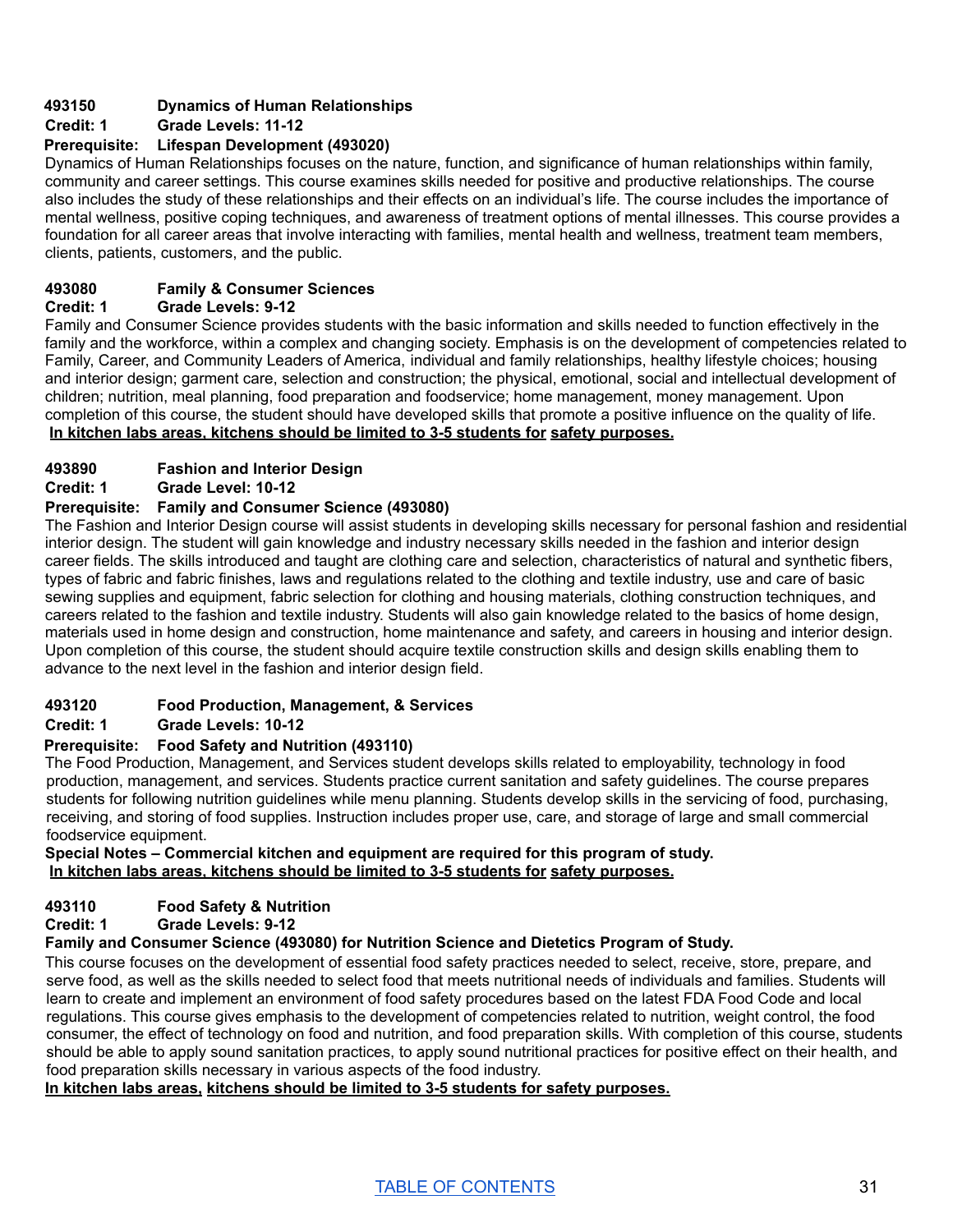# **493290 Education Technology (Non-Concurrent) Non-CTA Track**

# **590520 Education Technology (Concurrent) CTA Track**

# **Credit: 1 Grade Levels: 11-12**

Education Technology is a project-based course that introduces students to the role of technology in the classroom. Students will explore various technologies being used as digital learning tools in multiple modes of learning including online, fact-to-face, and hybrid classroom environments. This course will expose students to the skills and strategies needed to integrate technology into the classroom, develop methods of digital communication and collaboration, support practices for digital citizenship, and reflect on their own performance in a digital environment. Students are expected to gain field experience by completing classroom observations, both online and face-to face, with a licensed Arkansas teacher and to complete an initial Google certification to become a Google certified Educator.

# **493160 Leadership & Service Learning (9-12)**

# **Credit: .5 Grade Levels: 9-12**

Leadership and Service Learning emphasize the importance of leadership skills, volunteerism and professionalism in the development of personal qualities. This course focuses on the benefits of community service, leadership roles and civic responsibilities. Course projects and activities incorporate and reinforce academic skills such as math and science. Students are encouraged to explore areas of critical and creative thinking, responsibility, and cultural awareness as they relate to character development. The use of current technology enhances communication skills and promotes professionalism. **Does not count towards completer status.**

# **493020 Child Growth and Development**

# **Credit: 1 Grade Levels: 9-12**

Lifespan Development focuses on skills needed to guide the physical, cognitive/intellectual, emotional, and social development of children. This course focuses on development of career-ready skills related to pregnancy and prenatal development, types and stages of child growth and development, needs of children, factors influencing the behavior of children, children with special needs, coping with crises, the effects of technology on child development, and careers related to the area of child development. Students will also gain knowledge and skills of the parenting process and parenting skills, costs related to raising children, resources available to parents, and factors to consider when selecting childcare and education options. Lifespan Development will benefit anyone who lives with, associates with, or works with children in various career fields.

# **493200 Life and Fitness Nutrition**

**Credit: 1 Grade Levels: 11-12**

# **Prerequisite: Food Safety and Nutrition (493110)**

Life Fitness Nutrition is a Level 3 course in the Nutrition Science and Dietetics program of study. It enables students to analyze the interaction of nutrition, foods, and fitness for overall wellness. In this course, students will develop nutrition and fitness habits to make wise decisions regarding healthy living. Students will develop higher order thinking skills and academic skills in the areas of math, science, language arts, and social studies through the evaluation of relevant nutrition and wellness information. The course is for students with interests in health and wellness, fitness, and foods and nutrition related career pathways. **In kitchen labs areas, kitchens should be limited to 3-5 students for safety purposes.**

# **493240 Introduction to Education (Non-Concurrent) for No CTA Track**

# **590230 Introduction to Education (Concurrent Credit) for CTA Track**

# **Credit**: **1 Grade Levels: 10-12**

Introduction to Education is designed with the intent to prepare high school students to become prospective Arkansas teachers. Students in this course will study the foundations of American education including important historical moments and acts, professional behavior, student needs and diversity, instructional methods, communication strategies for all stakeholders, and reflective practices to support learning. Students will collaborate with an Arkansas teacher to actively participate in classroom observations and field experience opportunities.

# **491990 Personal Finance**

# **Credit: .5 Grade Levels: 10-12**

This course is designed to increase financial literacy and prepare students to manage financial resources successfully. This course also focuses on the individual's role and financial responsibilities as a student, citizen, consumer, and active participant in the business world. Emphasis is placed on activities and competitions within career and technical student organizations (i.e., FBLA, FCCLA, and DECA). **Does not count towards concentrator/completer status.**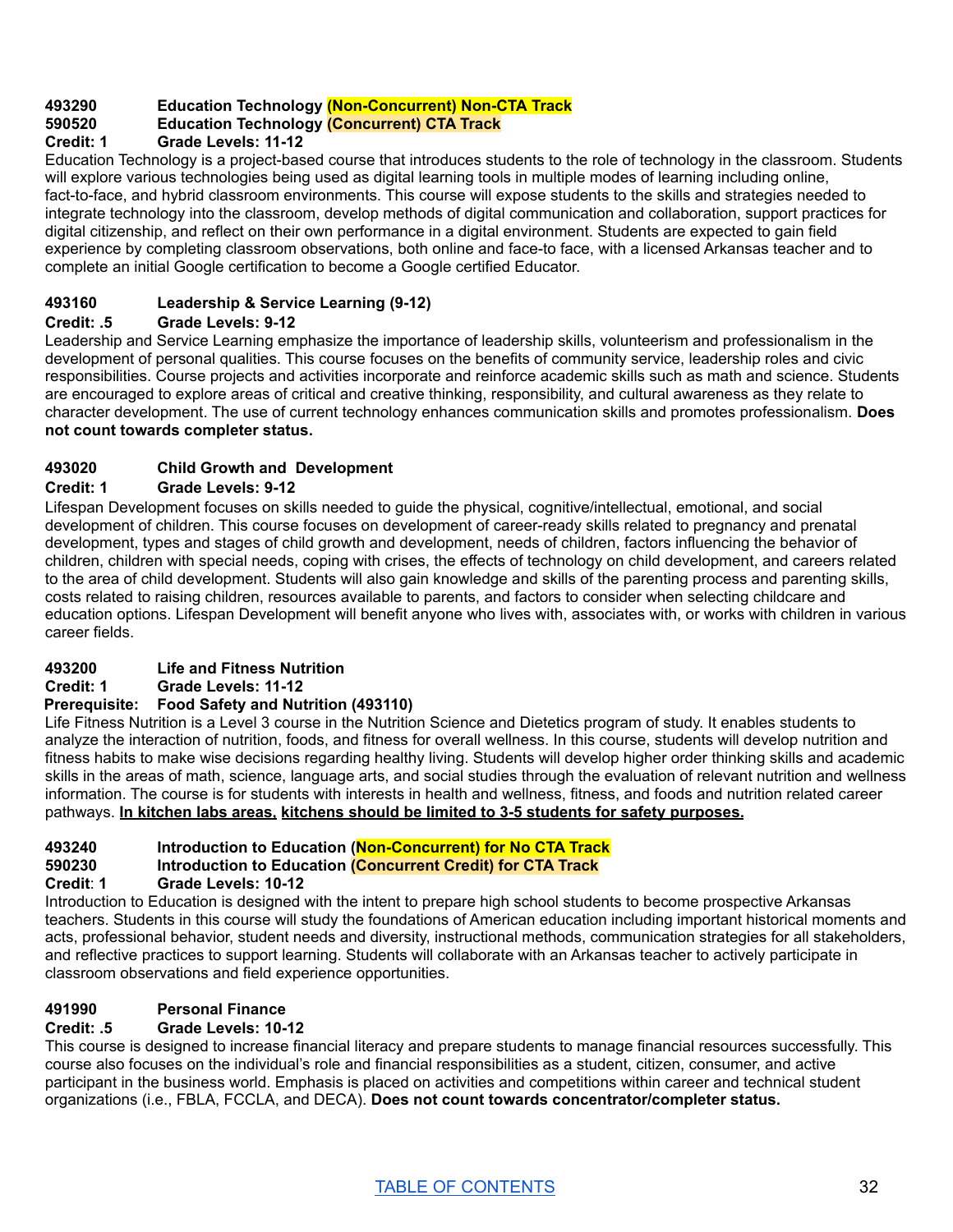# **SCIENCE, [TECHNOLOGY,](#page-33-0) ENGINEERING & MATH (STEM)**

# **Program Description**

<span id="page-33-0"></span>STEM Programs are designed to train individuals in the fields of Science, Technology, Engineering and Mathematics

- Solving real-world problems through problem-based learning
- Teaching a rigorous curriculum using advanced technology
- Improving problem solving skills through engineering by design processes
- Designing, planning, managing, building, and maintaining physical structures and the larger built environment, including roadways and bridges and industrial, commercial, and residential facilities and buildings
- Planning, managing, and providing therapeutic services, diagnostic services, health informatics, support services, and biotechnology research and development
- Applying technical knowledge and skills in one or more trade, technical, and/or professional occupations. Students will engage in activities and instruction enabling them to use, create, problem solve, and control various technology resources: people, tools, machines, information, materials, energy, capital, and time.

# **MIDDLE LEVEL COURSES**

#### **Gateway to Technology: Project Lead the Way (PLTW)**

| <b>Course</b><br>Code                 | <b>Course Name</b>              | <b>Credit</b> | 7th | 8th |
|---------------------------------------|---------------------------------|---------------|-----|-----|
| 399110                                | Automation and Robotics (AR)    |               | х   | ∧   |
| 399120                                | Design and Modeling (DM)        |               | х   |     |
| 399310                                | Energy and the Environment (EE) |               | х   |     |
| 399250                                | Flight and Space (FS)           |               | X   | х   |
| 399300                                | Green Architecture (GA)         |               | х   | х   |
| The Magic of Electrons (ME)<br>399130 |                                 |               | х   |     |
| 399140                                | The Science of Technology (ST)  |               | х   |     |
| 399180                                | Career Medical Detectives (MD)  |               |     |     |

# **Engineering Technology Education**

| <b>Course Code</b> | Non-Program Specific Electives              | <b>Credit</b> | 7th | 8th | 9th |
|--------------------|---------------------------------------------|---------------|-----|-----|-----|
| 399150             | Engineering Technology Education I (ETE 1)  |               |     |     |     |
| 399160             | Engineering Technology Education II (ETE 2) |               |     |     |     |
| 494010             | <b>Engineering Technology Education I</b>   | .5            |     |     |     |
| 494020             | <b>Engineering Technology Education II</b>  | .5            |     |     |     |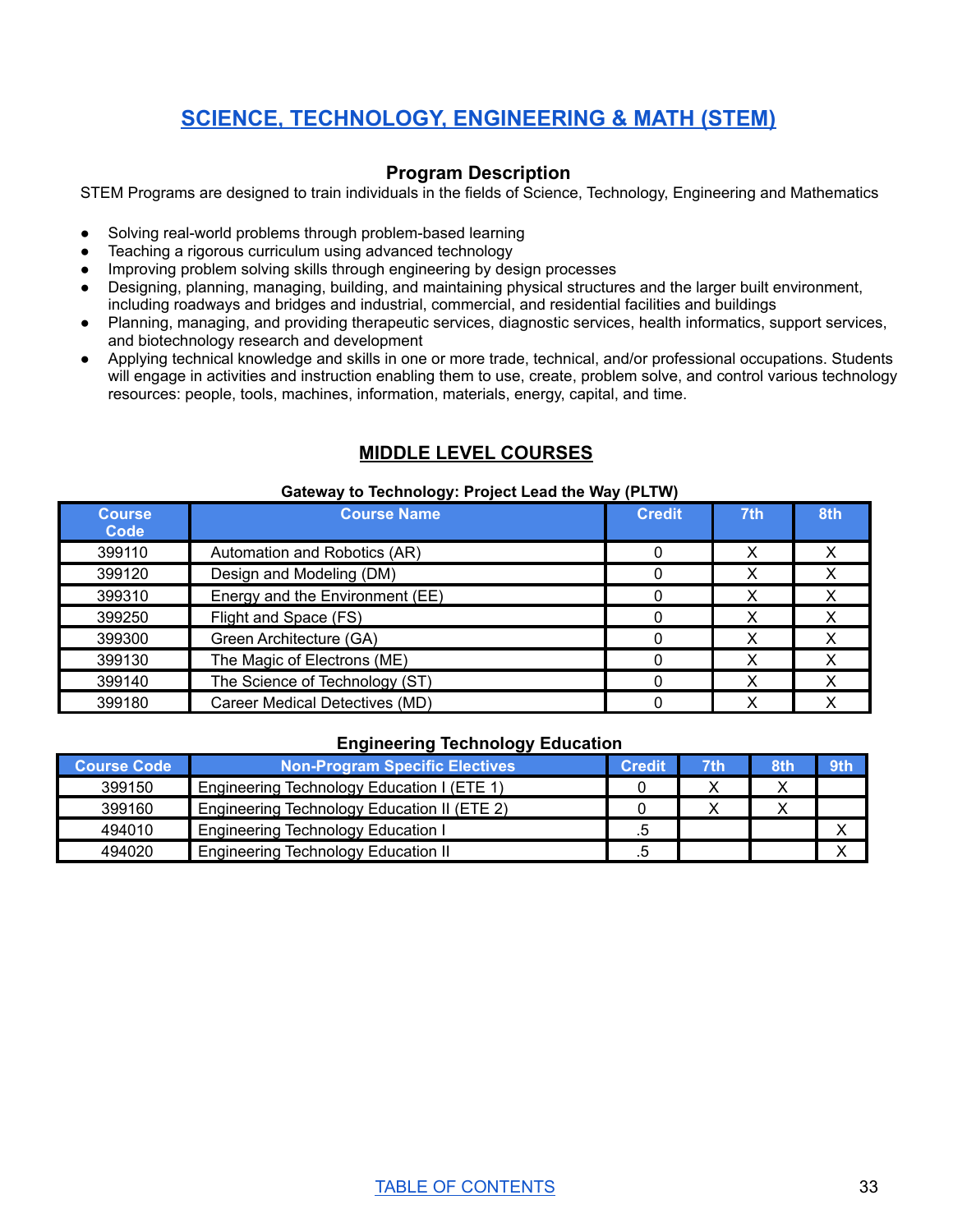# **Programs of Study**

#### **Cluster: Architecture and Construction Pathway: Design and Pre-Construction Program of Study: Architectural CAD**

| <b>Level One</b>                             | <b>Level Two</b>                | <b>Level Three</b>                |  |  |  |  |
|----------------------------------------------|---------------------------------|-----------------------------------|--|--|--|--|
| Drafting and Design<br>(494700)              | Architectural CAD I<br>(494710) | Architectural CAD II<br>(494720)  |  |  |  |  |
|                                              |                                 | Architectural CAD Lab<br>(494720) |  |  |  |  |
| Career Practicum<br>(490690)                 |                                 |                                   |  |  |  |  |
| <b>Industry Recognized Credentials (IRC)</b> |                                 |                                   |  |  |  |  |

#### **Cluster: Architecture and Construction Pathway: Design and Pre-Construction Program of Study: Engineering CAD**

| <b>Level One</b>                             | <b>Level Two</b>              | <b>Level Three</b>              |  |  |  |  |
|----------------------------------------------|-------------------------------|---------------------------------|--|--|--|--|
| Drafting and Design<br>(494700)              | Engineering CAD I<br>(494740) | Engineering CAD II<br>(494760)  |  |  |  |  |
|                                              |                               | Engineering CAD Lab<br>(494750) |  |  |  |  |
| Career Practicum<br>(490690)                 |                               |                                 |  |  |  |  |
| <b>Industry Recognized Credentials (IRC)</b> |                               |                                 |  |  |  |  |

#### **Cluster: Health Sciences Pathway: Biotechnology Research and Development Program of Study: Biomedical Sciences**

| <b>Level One</b>                                                             | <b>Level Two</b>                     | <b>Level Three</b>                     |  |  |
|------------------------------------------------------------------------------|--------------------------------------|----------------------------------------|--|--|
| Principles of Biomedical Sciences<br>(PBS)<br>(495000)                       | Human Body Systems (HBS)<br>(495010) | Medical Interventions (MI)<br>(495020) |  |  |
|                                                                              |                                      | Career Practicum                       |  |  |
|                                                                              |                                      | (490700)                               |  |  |
| Additional Courses: (Cannot Substitute for Level One, Two, or Three Courses) |                                      |                                        |  |  |
| Biomedical Innovation (BI)                                                   |                                      |                                        |  |  |
| (495030)                                                                     |                                      |                                        |  |  |
| <b>Industry Recognized Credentials (IRC)</b>                                 |                                      |                                        |  |  |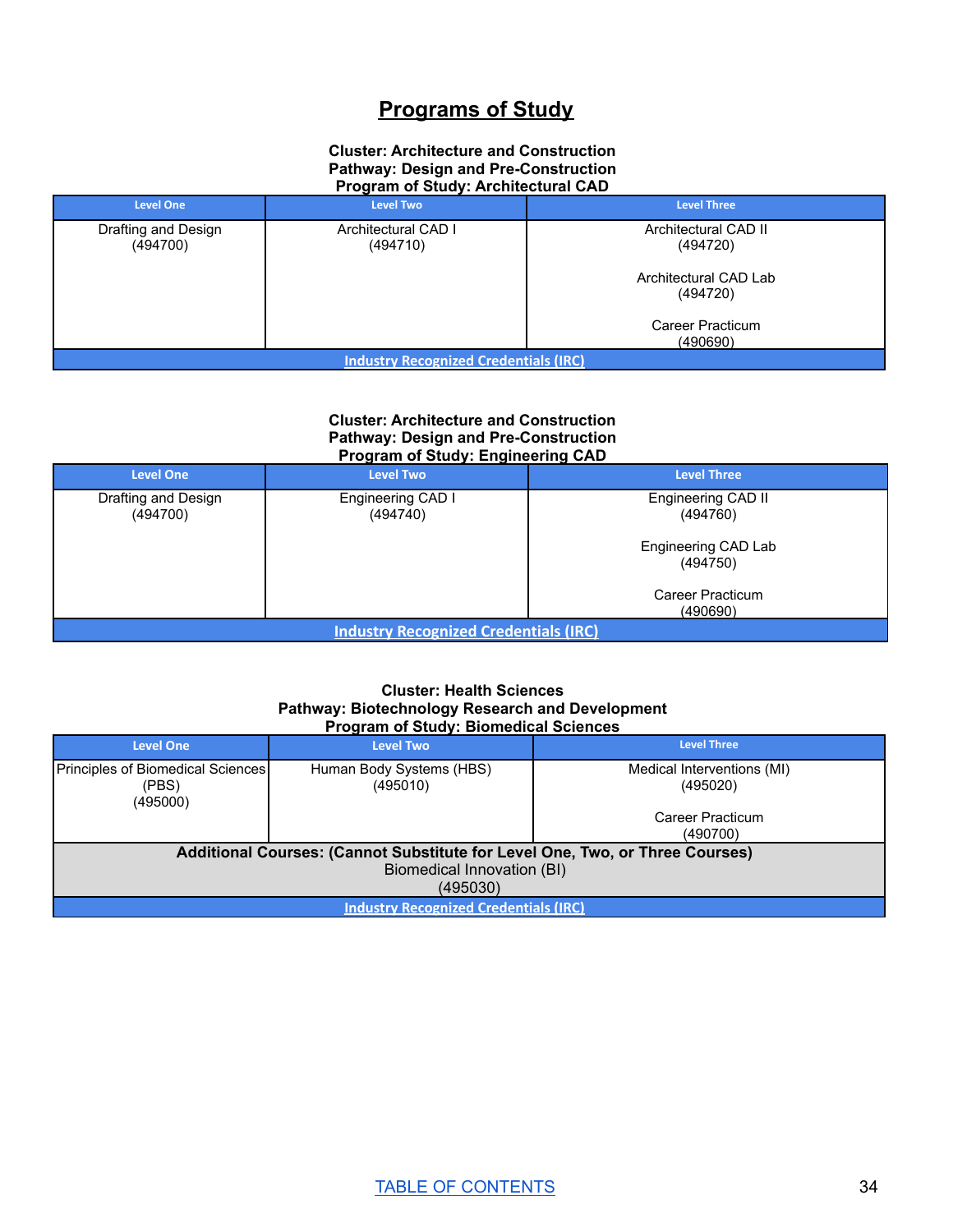#### **Cluster: STEM (Science, Technology, Engineering, and Mathematics) Pathway: Engineering and Technology Program of Study: Pre-Engineering**

| <b>Level One</b>                             | <b>Level Two</b>                | <b>Level Three</b>                              |  |  |
|----------------------------------------------|---------------------------------|-------------------------------------------------|--|--|
| Introduction to Engineering                  | Principles of Engineering (POE) | Aerospace Engineering (AE)                      |  |  |
| Design (IED)                                 | (495490)                        | (494980)                                        |  |  |
| (495480)                                     |                                 | Civil Engineering and Architecture (CEA)        |  |  |
|                                              | Or                              | (495440)                                        |  |  |
| Or                                           |                                 | Computer Integrated Manufacturing (CIM)         |  |  |
|                                              | Engineering II                  | (495450)                                        |  |  |
| Engineering I                                | (493970)                        | Digital Electronics (DE)                        |  |  |
| (493960)                                     |                                 | (495460)                                        |  |  |
|                                              |                                 | Engineering Design & Development (EDD)          |  |  |
|                                              |                                 | (495470)                                        |  |  |
|                                              |                                 | Environmental Sustainability (ES)               |  |  |
|                                              |                                 | (495430)                                        |  |  |
|                                              |                                 | Engineering III                                 |  |  |
|                                              |                                 | (493980)                                        |  |  |
|                                              |                                 | <b>Engineering Capstone</b>                     |  |  |
|                                              |                                 | (493990)                                        |  |  |
|                                              |                                 | Computer Science Year 2 or 3 Course Code Varies |  |  |
|                                              |                                 | Career Practicum                                |  |  |
|                                              |                                 | (490720)                                        |  |  |
| <b>Industry Recognized Credentials (IRC)</b> |                                 |                                                 |  |  |

#### **Cluster: STEM (Science, Technology, Engineering, and Mathematics) Pathway: Engineering and Technology Program of Study: Unmanned Aerial Systems (UAS)**

| Program of Study. Onlingfilled Aerial Systems (OAS) |                                              |                                                                                                                                                                                                                                                                                                                                  |  |  |
|-----------------------------------------------------|----------------------------------------------|----------------------------------------------------------------------------------------------------------------------------------------------------------------------------------------------------------------------------------------------------------------------------------------------------------------------------------|--|--|
| <b>Level One</b>                                    | <b>Level Two</b>                             | <b>Level Three</b>                                                                                                                                                                                                                                                                                                               |  |  |
| Unmanned Aerial Systems (UAS) I<br>(490160)         | Unmanned Aerial Systems (UAS) II<br>(490170) | Unmanned Aerial Systems (UAS) III<br>(490180)<br>Unmanned Aerial Systems (UAS) Flex<br>(490150)<br>Aerospace Engineering (AE)<br>(494980)<br>Civil Engineering and Architecture (CEA)<br>(495440)<br>Computer Integrated Manufacturing (CIM)<br>(495450)<br>Digital Electronics (DE)<br>(495460)<br>Career Practicum<br>(490720) |  |  |
| <b>Industry Recognized Credentials (IRC)</b>        |                                              |                                                                                                                                                                                                                                                                                                                                  |  |  |

#### **Cluster: STEM (Science, Technology, Engineering, and Mathematics) Pathway: Engineering and Technology Program of Study: Automation & Robotics Technology**

| <b>Level One</b>                                | <b>Level Two</b>                                | <b>Level Three</b>                                                               |  |  |
|-------------------------------------------------|-------------------------------------------------|----------------------------------------------------------------------------------|--|--|
| Automation & Robotics<br>Technology<br>(490160) | Automation & Robotics Technology II<br>(490170) | Automation & Robotics Technology III<br>(490410)<br>Career Practicum<br>(490710) |  |  |
| <b>Industry Recognized Credentials (IRC)</b>    |                                                 |                                                                                  |  |  |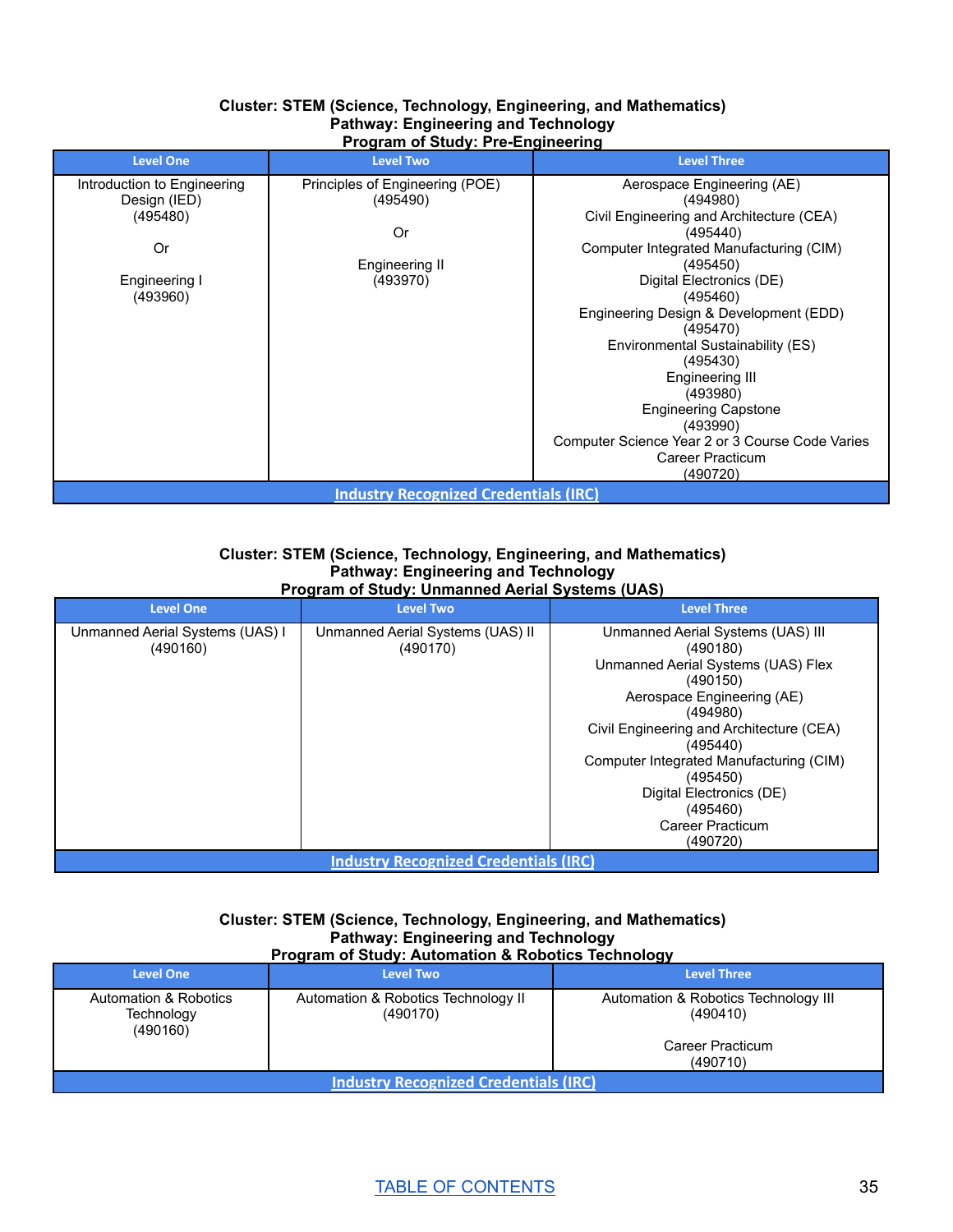#### **Cluster: Information Technology Pathway: Programming & Software Development Program of Study: Computer Science**

|                                                                                                                       | <u>i rogram or otauy. Computer ocience</u>                                                                  |                                                                                                                |
|-----------------------------------------------------------------------------------------------------------------------|-------------------------------------------------------------------------------------------------------------|----------------------------------------------------------------------------------------------------------------|
| <b>Level One</b>                                                                                                      | <b>Level Two</b>                                                                                            | <b>Level Three</b>                                                                                             |
| Any Year 1, Year 2, or Year 3 Computer                                                                                | Any Year 2 or Year 3 Computer Science                                                                       | Any Year 3 Computer Science Course                                                                             |
| <b>Science Course including:</b>                                                                                      | <b>Course including:</b>                                                                                    | including:                                                                                                     |
| Al & Machine Learning:<br>Y1:465410, Y2:465420, Y3:465430                                                             | Al & Machine Learning: Y2:465420, Y3:465430                                                                 | Al & Machine Learning:<br>Y3:465430                                                                            |
| <b>Computer Engineering:</b>                                                                                          | <b>Computer Engineering:</b>                                                                                | <b>Computer Engineering:</b>                                                                                   |
| Y1:465470, Y2:465480, Y3:465490                                                                                       | Y2:465480, Y3:465490                                                                                        | Y3:465490                                                                                                      |
| Cybersecurity:                                                                                                        | Cybersecurity:                                                                                              | Cybersecurity:                                                                                                 |
| Y1:465270, Y2:465280, Y3:465290                                                                                       | Y2:465280, Y3:465290                                                                                        | Y3:465290                                                                                                      |
| Data Science:                                                                                                         | Data Science:                                                                                               | Data Science:                                                                                                  |
| Y1:465710, Y2:465720, Y3:465730                                                                                       | Y2:465720, Y3:465730                                                                                        | Y3:465730                                                                                                      |
| Game Development & Design:                                                                                            | Game Development & Design:                                                                                  | Game Development & Design:                                                                                     |
| Y1:465670, Y2:465680, Y3:465690                                                                                       | Y2:465680, Y3:465690                                                                                        | Y3:465690                                                                                                      |
| <b>Mobile Application Development:</b>                                                                                | Mobile Application Development:                                                                             | <b>Mobile Application Development:</b>                                                                         |
| Y1:465370, Y2:465380, Y3:465390                                                                                       | Y2:465380, Y3:465390                                                                                        | Y3:465390                                                                                                      |
| Networking:                                                                                                           | Networking:                                                                                                 | Networking:                                                                                                    |
| Y1:465170, Y2:465180, Y3:465190                                                                                       | Y2:465180, Y3:465190                                                                                        | Y3:465190                                                                                                      |
| Programming:<br>Y1:465070, Y2:465080, Y3:465090                                                                       | Programming:<br>Y2:465080, Y3:465090<br>Robotics:                                                           | Programming:<br>Y3:465090                                                                                      |
| Robotics:                                                                                                             | Y2:465580, Y3:465590                                                                                        | Robotics:<br>Y3:465590                                                                                         |
| Y1:465570, Y2:465580, Y3:465590                                                                                       | AP Computer Science A:                                                                                      | AP Computer Science A:                                                                                         |
| AP Computer Science Principles:                                                                                       | 565130                                                                                                      | 565130                                                                                                         |
| 565030                                                                                                                | IB Computer Science SL/HL:<br>SL:565230, HL:565330                                                          | IB Computer Science SL/HL:                                                                                     |
| AP Computer Science A:                                                                                                | CS Independent Study:                                                                                       | SL:565230, HL:565330                                                                                           |
| 565130                                                                                                                | 465930                                                                                                      | CS Independent Study:                                                                                          |
| IB Computer Science SL/HL:                                                                                            | CS Internship:                                                                                              | 465930                                                                                                         |
| SL:565230, HL:565330                                                                                                  | 465940                                                                                                      | CS Internship:                                                                                                 |
| CS Independent Study:<br>465930                                                                                       | <b>CS Concurrent Credit:</b>                                                                                | 465940                                                                                                         |
| CS Internship:<br>465940                                                                                              | 565910, 565920, 565930, 565940, 565950,<br>565960, 565970, 565980, 565990<br>CS Weighted Concurrent Credit: | <b>CS Concurrent Credit:</b><br>565910, 565920, 565930, 565940,<br>565950, 565960, 565970, 565980,<br>565990   |
| <b>CS Concurrent Credit:</b><br>565910, 565920, 565930, 565940,<br>565950, 565960, 565970, 565980,<br>565990          | 565810, 565820, 565830, 565840, 565850,<br>565860, 565870, 565880, 565890                                   | CS Weighted Concurrent Credit:<br>565810, 565820, 565830, 565840,<br>565850, 565860, 565870, 565880,<br>565890 |
| <b>CS Weighted Concurrent Credit:</b><br>565810, 565820, 565830, 565840,<br>565850, 565860, 565870, 565880,<br>565890 |                                                                                                             | Career Practicum - CS:<br>465780, 465790, 465880, 465890                                                       |

**Link to course names and standards for Computer Science courses: [csforar.info/courses](https://ardoe-my.sharepoint.com/personal/adam_musto_ade_arkansas_gov/Documents/Desktop/csforar.info/courses)**

Note: Students may not take a Year 1 course after taking a Year 2 course, or take a Year 1 or Year 2 course after **completing a Year 3 course.**

**Industry [Recognized](https://dcte.ade.arkansas.gov/Page/CteStakeholders#IndustryCertificationshttps://dcte.ade.arkansas.gov/Page/CteAdministration) Credentials (IRC)**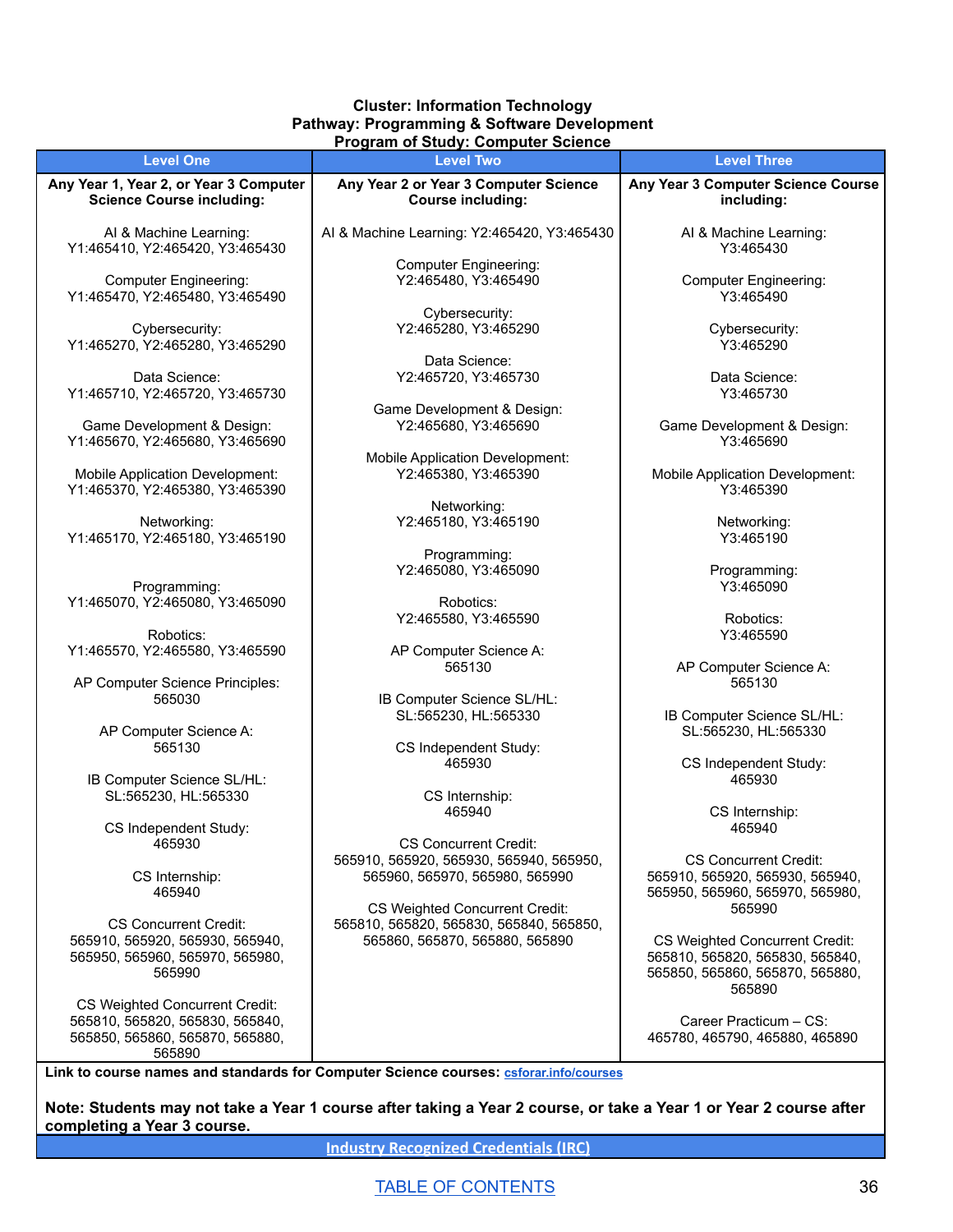# **MIDDLE LEVEL COURSES**

## **399110 Automation and Robotics (AR)**

## **Credit: 0 Semester Course - Grade Levels: 7-8**

Students trace the history and development of automation and robotics. They learn about structures, energy transfer, and machine automation. They also find out what they need to study in high school and beyond to prepare for careers in engineering.

## **399180 Career Medical Detectives (MD)**

#### **Credit: 0 Semester Course - Grade Levels: 7-8**

Students play the role of real-life medical detectives as they analyze genetic testing results to diagnose disease and study DNA evidence found at a "crime scene." They solve medical mysteries through hands-on projects and labs, investigate how to measure and interpret vital signs, and learn how the systems of the human body work together to maintain health.

# **399120 Design and Modeling (DM)**

## **Credit: 0 Semester Course - Grade Levels: 7-8**

Students will learn the uses of solid modeling. They will be introduced to the design process and shown how this technology has influenced their lives. Using design briefs or abstracts, students create models and documentation to solve problems.

## **399310 Energy and the Environment (EE)**

## **Credit: 0 Semester Course - Grade Levels: 7-8**

Students investigate the impact of energy on their lives and the environment. Alternative energy sources are evaluated and used to reduce energy consumption through energy efficiency and sustainability.

## **399150 ETE 1 (Introduction to Engineering and Technology, 7-8th grade)**

## **Credit: 0 Semester Course - Grade Levels: 7-8**

Students will develop an understanding of the history of technology involving information and communication, construction, manufacturing, energy, power, transportation and how they can be used to solve technological problems.

## **399160 ETE 2 (Fundamentals of Engineering and Technology, 7-8th grade)**

## **Credit: 0 Semester Course - Grade Levels: 7-8**

Students will further their understanding of the impact technology has on the modern world involving information and communication, construction, manufacturing, energy, power, transportation and how they can be used to solve technological problems.

## **399250 Flight and Space (FS)**

## **Credit: 0 Semester Course - Grade Levels: 7-8**

The history of aerospace comes to life through hands-on activities and research as students explore the science behind aeronautics. Students use their knowledge to build, design, and test airfoil. Simulation software is used to provide space travel experience.

## 3**99300 Green Architecture (GA)**

## **Credit: 0 Semester Course – Grade Levels: 7-8**

The concept of "being green" is introduced to the next generation of designers and builders. Students learn about architectural styles and sustainability construction plans. An environmentally friendly home is designed using 3D architecture software.

## **399130 The Magic of Electrons (ME)**

## **Credit: 0 Semester Course - Grade Levels: 7-8**

Students use hands-on projects to explore the science of electricity including the behavior and parts of atoms using sensing devices. Knowledge and skills are acquired in basic circuitry design and the impact of electricity on our lives.

## **399140 The Science of Technology (ST)**

## **Credit: 0 Semester Course - Grade Levels: 7-8**

How science has affected technology throughout history is traced as students learn to apply the concepts in physics, chemistry and nanotechnology to STEM activities and projects.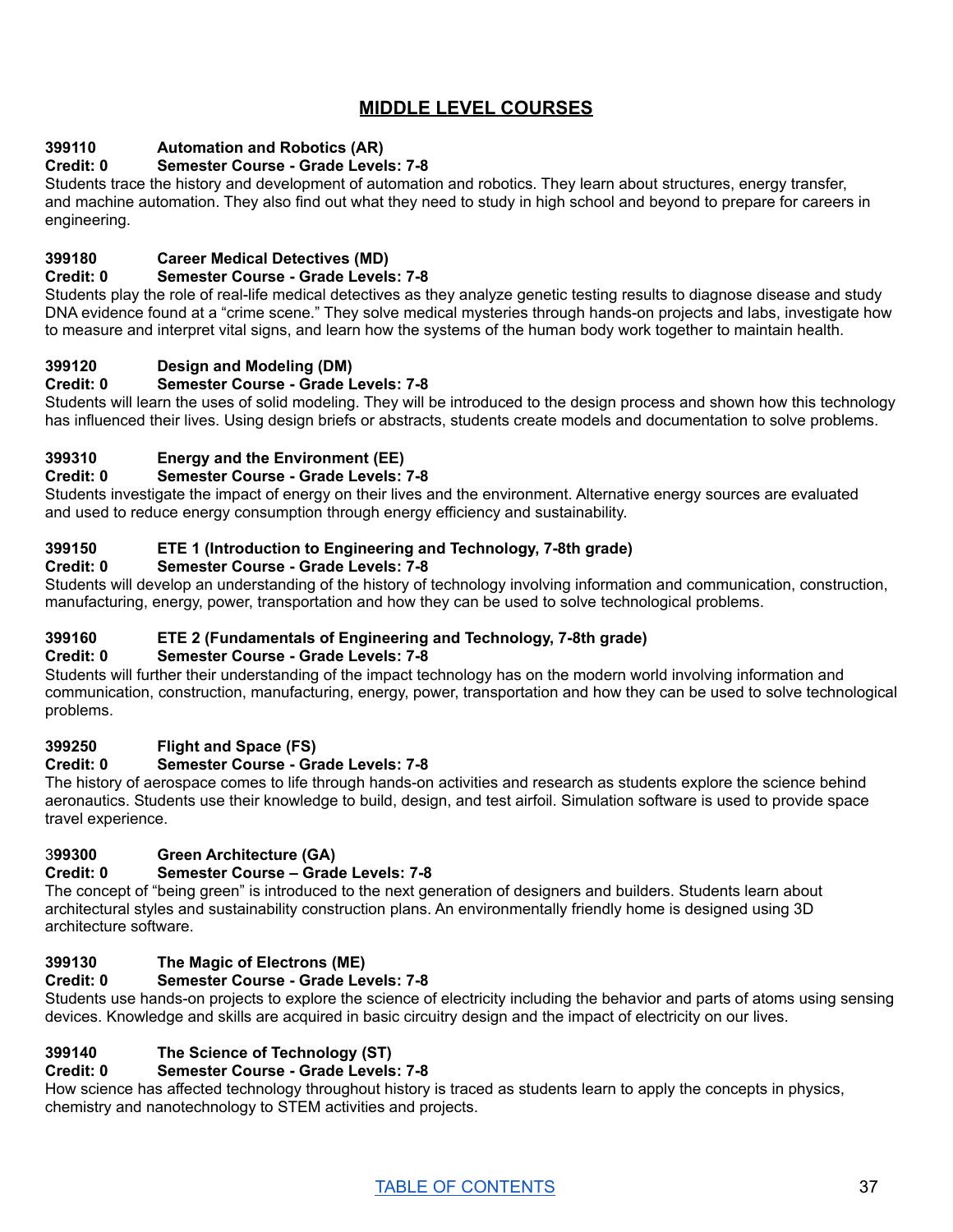# **HIGH SCHOOL COURSES**

## **494980 Aerospace Engineering (AE)**

## **Credit: 1 Grade Levels: 11-12**

Through hands-on engineering projects developed with NASA, Aerospace Engineering students learn about aerodynamics, astronautics, space-life sciences, and systems engineering, including the study of intelligent vehicles like the Mars rovers Spirit and Opportunity.

## **494710 Architectural/CAD I (Core Course)**

## **Credit: 1 Grade Levels: 9-12**

Architectural/CAD I focuses on the knowledge and skills required to plan and prepare scale pictorial interpretations of plans and design concepts for residential buildings. Emphasis is given to the development of competencies related to solving drafting and design problems that require the individual to understand and apply a wide range of technical knowledge and critical thinking skills. The course is designed to allow the student to produce architectural drawings as traditional drawings or as computer-aided drawings.

#### **494730 Architectural/CAD II**

## **Credit: 1 Grade Levels: 10-12**

Architectural/CAD II focuses on the knowledge and skills required to plan and prepare scale pictorial interpretations of plans and design concepts for residential buildings. Emphasis is given to the development of real world experiences in applying the application of architectural drafting standards. The course is designed to allow the student to produce drawings as traditional drawings or advanced use of various CAD software to produce drawings.

## **494720 Architectural/CAD Lab**

#### **Credit: 1 Grade Levels: 9-12**

This production-based program is designed to allow for the development of skills and knowledge needed to execute a comprehensive architectural product.

## **490390 Automation and Robotics Technology 1**

#### **Credit: 1 Grade Levels: 9-12**

This introduction to Automation and Robotics Technology enables students to identify and investigate different types of robotics systems. Students engage in designing and analyzing robotics systems.

## **490400 Automation and Robotics Technology 2**

## **Credit: 1 Grade Levels: 9-12**

This course in Automation and Robotics Technology enables students to identify and investigate problems in real-world scenarios, and devise solutions using various robotics systems.

## **490310 Automation and Robotics Technology 3**

#### **Credit: 1 Grade Levels: 9-12**

This advanced course includes learning related to programming and creating working stations for robotic systems. Students will demonstrate robotic tool usage and editing programmed positions to optimize robotic performance. Students will demonstrate effective problem solving skills to program the robot to perform a specific, complex task.

## **495030 Biomedical Innovations (BI) – Capstone Course**

#### **Credit: 1 Grade Levels: 11-12**

Students apply their knowledge and skills to answer questions and solve problems related to the biomedical sciences. In this capstone course, they may consult with a mentor or advisor from a university, hospital, physician's office, or industry. Students are expected to present the results of their work to an adult audience, which may include representatives from the local healthcare or business community or the school's Partnership Team.

## **495440 Civil Engineering and Architecture (CEA)**

## **Credit: 1 Grade Levels: 11-12**

This course builds upon the computer solid modeling design skills developed in Introduction to Engineering Design. Students will be presented with design problems that require the use of computer-aided drafting skills to develop solutions to the problems.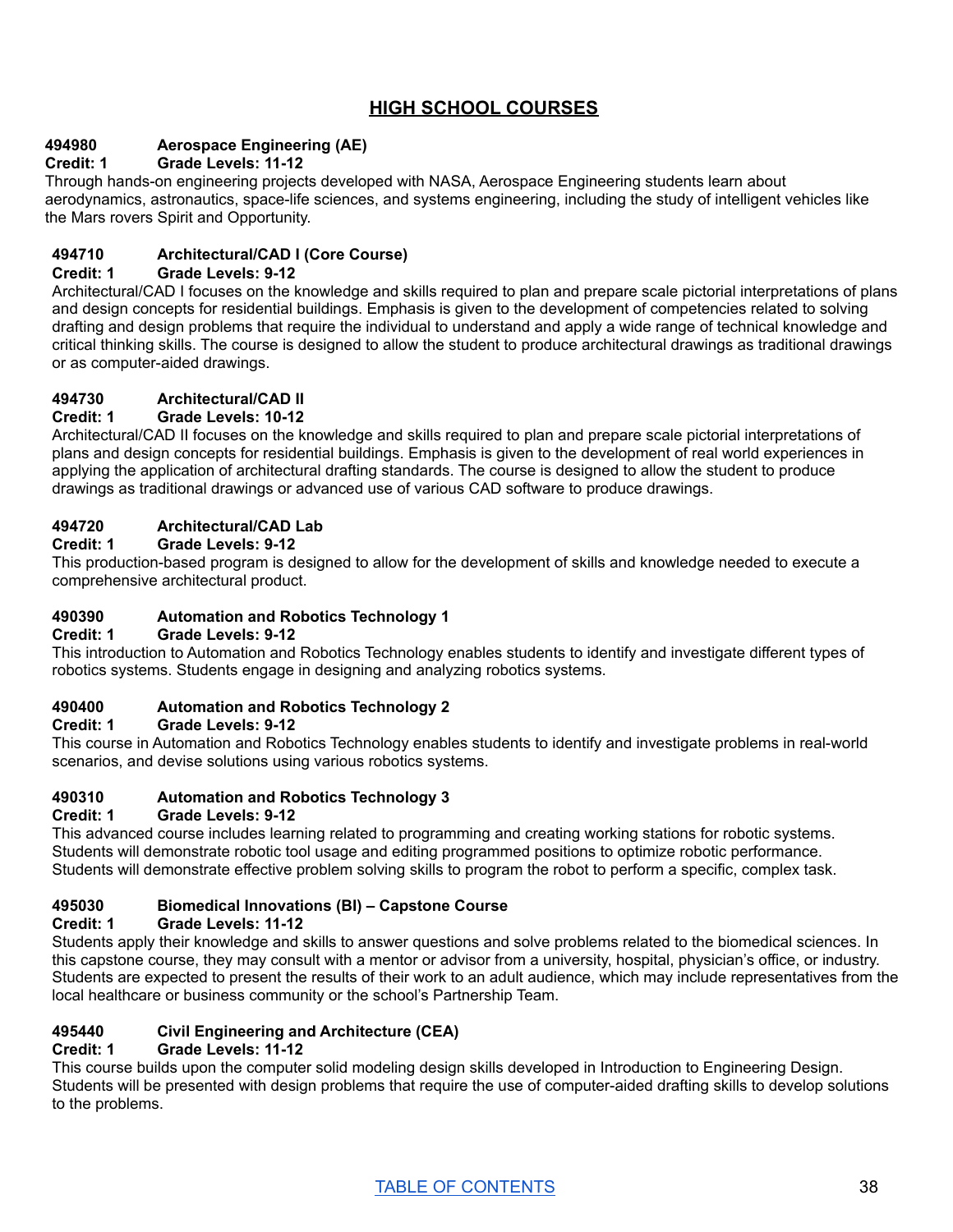## **495450 Computer-Integrated Manufacturing (CIM)**

## **Credit: 1 Grade Levels: 11-12**

This course builds upon the computer solid modeling design skills developed in Introduction to Engineering Design. Students will be presented with design problems that require the use of Inventor to develop solutions to the problems.

## **495460 Digital Electronics (DE)**

#### **Credit: 1 Grade Levels: 10-12**

Digital Electronics is a course of study in applied digital logic. The course is patterned after the first-semester course in digital electronics taught in two- and four-year colleges. Students will study the application of electronic logic circuits and devices and apply Boolean logic to the solution of problems.

## **494700 Drafting & Design (Core Course)**

#### **Credit: 1 Grade Levels: 9-12**

Drafting and Design focuses on the basic knowledge and skills required to produce engineering and architectural drawings. Emphasis is given to the development of competencies related to the use of drafting equipment, the production of beginning level engineering drawings and the production of beginning level architectural drawings.

## **494740 Engineering/CAD I**

#### **Credit: 1 Grade Levels: 9-12**

Engineering/CAD I focus on the knowledge and skills required to produce advanced level engineering drawings. Emphasis is given to the development of competencies related to solving drafting and design problems that require the individual to understand and apply a wide range of technical knowledge and critical-thinking skills. The course is designed to allow the student to produce drawings of mechanical parts, engineering diagrams, electronics, etc. as traditional drawings or as computer-aided drawings.

## **494760 Engineering/CAD II**

#### **Credit: 1 Grade Levels: 10-12**

Engineering/CAD II focuses on the knowledge and skills required to produce advanced level engineering drawings. Emphasis is given to putting into practice real world experience related to solving problems that require the individual to understand and use various engineering software and techniques.

## **494750 Engineering/CAD Lab**

#### **Credit: 1 Grade Levels: 9-12**

This production-based program is designed to allow for the development of skills and knowledge needed to execute a comprehensive engineering product.

#### **495470 Engineering Design and Development – (CAPSTONE)**

## **Credit: 1 Grade Levels: 11-12**

In this course, students will work in teams of two to four to design and construct the solution to an engineering problem, applying the principles developed in the preceding four courses.

## **494010 ETE 1 (Introduction to Engineering and Technology, 9th grade)**

#### **Credit: .5 Grade Level: 9**

Students will develop an understanding of the history of technology involving information and communication, construction, manufacturing, energy, power, transportation and how they can be used to solve technological problems.

## **494020 ETE 2 (Fundamentals of Engineering and Technology, 9th grade)**

#### **Credit: .5 Grade Levels: 9**

Students will further their understanding of the impact technology has on the modern world involving information and communication, construction, manufacturing, energy, power, transportation and how they can be used to solve technological problems.

## **495010 Human Body Systems (HBS)**

#### **Credit: 1 Grade Levels: 9-12**

Students engage in the study of the processes, structures, and interactions of the human body systems. Important concepts in the course include: communication, transport of substances, locomotion, metabolic processes, defense, and protection. The central theme is how the body systems work together to maintain homeostasis and good health.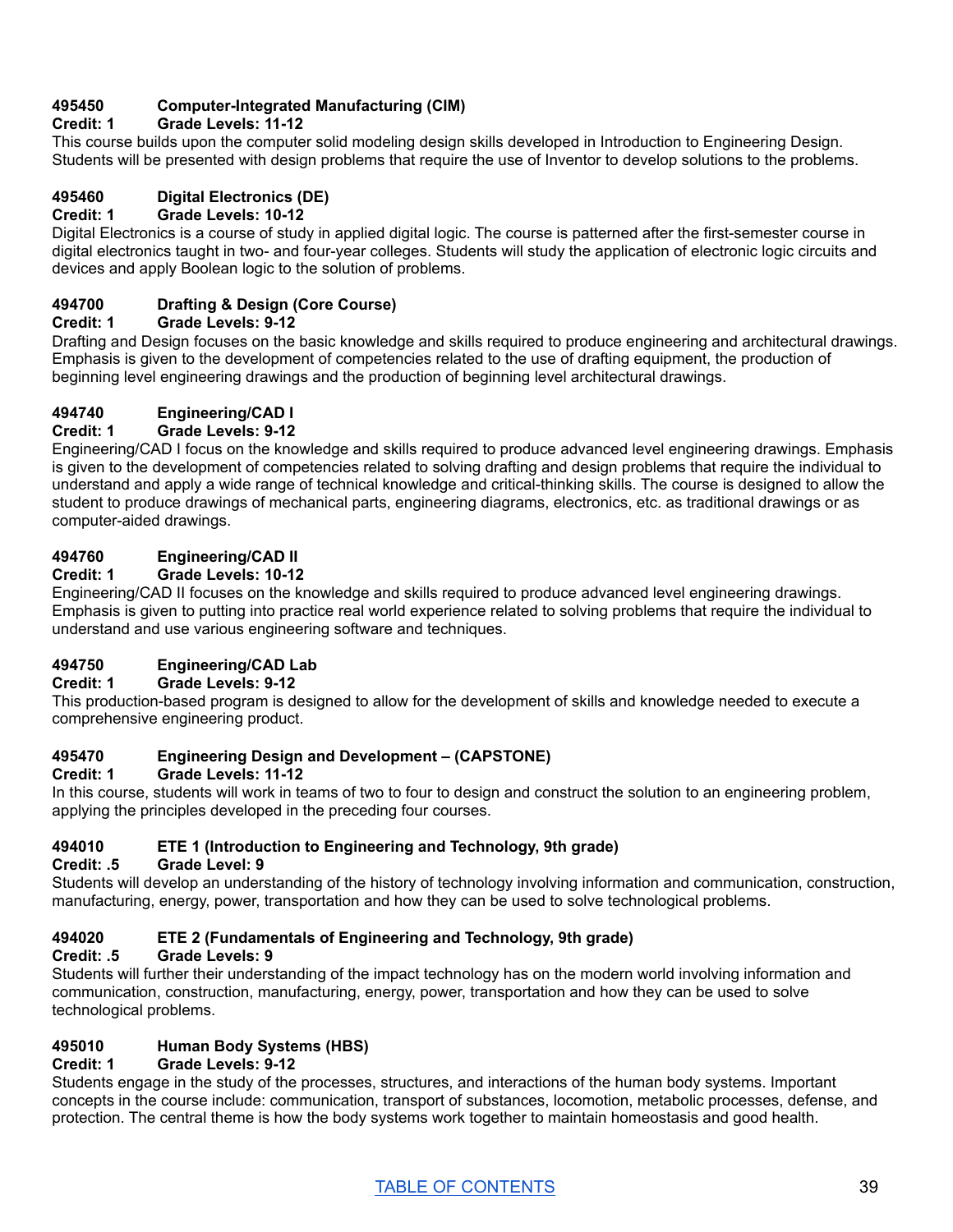## **493960 Engineering I**

## **Credit: 1 Grade Levels: 9-12**

This is a contextual-based course that introduces students to the core fundamental concepts of science and technology through authentic projects. Through these projects, students will develop an understanding of the relationship between the physical, biological and social world. Students will gain an understanding of the differences between science and technology, and learn that technology is a process for applying science

## **493970 Engineering II**

## **Credit: 1 Grade Levels: 9-12**

This course uses the concepts learned from Course 1 to further develop students' problem-solving strategies and skills needed by the 21st-century workforce. Students will continue to explore emerging technologies and techniques in the context of addressing authentic projects.

## **493980 Engineering III**

## **Credit 1 Grade Levels 10-12**

This course will examine the past, present and future impact of science and technology on culture, society and the environment. Students will explore how their predecessors worked to solve some problems that still exist today, and examine the potential of using modern technology to solve those problems.

## **493990 Engineering Capstone**

## **Credit 1 Grade Levels 10-12**

This course will allow students to brainstorm, use invention, innovation, creativity, predictive analysis and use technology to solve real-world problems. Dimensions covered will include research and development, troubleshooting, experimentation, design failures, patents and trademarks, and design under constraints.

## **495480 Introduction to Engineering Design (IED)**

## **Credit: 1 Grade Levels: 9-12**

Introduction to Engineering Design is an introductory course that develops students' problem-solving skills, with emphasis placed on the concept of developing a 3D model or solid rendering of an object. Students focus on the application of visualization processes and tools provided by modern, state-of-the-art computer hardware and software.

## **495020 Medical Interventions (MI)**

## **Credit: 1 Grade Levels: 9-12**

Students investigate a variety of interventions involved in the prevention, diagnosis and treatment of disease as they follow the lives of a fictitious family. The course is a "How-To" manual for maintaining overall health and homeostasis in the body as students explore how to prevent and fight infection; how to screen and evaluate the code in human DNA; how to prevent, diagnose and treat cancer; and how to prevail when the organs of the body begin to fail.

## **495000 Principles of the Biomedical Sciences (PBS)**

## **Credit: 1 Grade Levels: 9-12**

Student work involves the study of human medicine, research processes, an introduction to bioinformatics, and the use of computer science, mathematics, and information theory to model and analyze biological systems. Students investigate the human body systems and various health conditions including heart disease, diabetes, sickle-cell disease, hypercholesterolemia, and infectious diseases.

## **495490 Principles of Engineering (POE)**

## **Credit: 1 Grade Levels: 9-12**

Principles of Engineering is a broad-based survey course designed to help students understand the field of engineering and engineering technology and its career possibilities. Students will develop engineering problem- solving skills that are involved in postsecondary education programs and engineering careers. They will explore various engineering systems and manufacturing processes.

## **490160 Unmanned Aerial Systems (UAS) I**

## **Credit: 1 Grade Levels: 9-12**

Unmanned Aerial Systems spans the spectrum from the basics of aviation, safety and principles of flight to design and manufacturing, industry specific applications, troubleshooting and maintenance, regulations, and mission planning, execution and debriefing.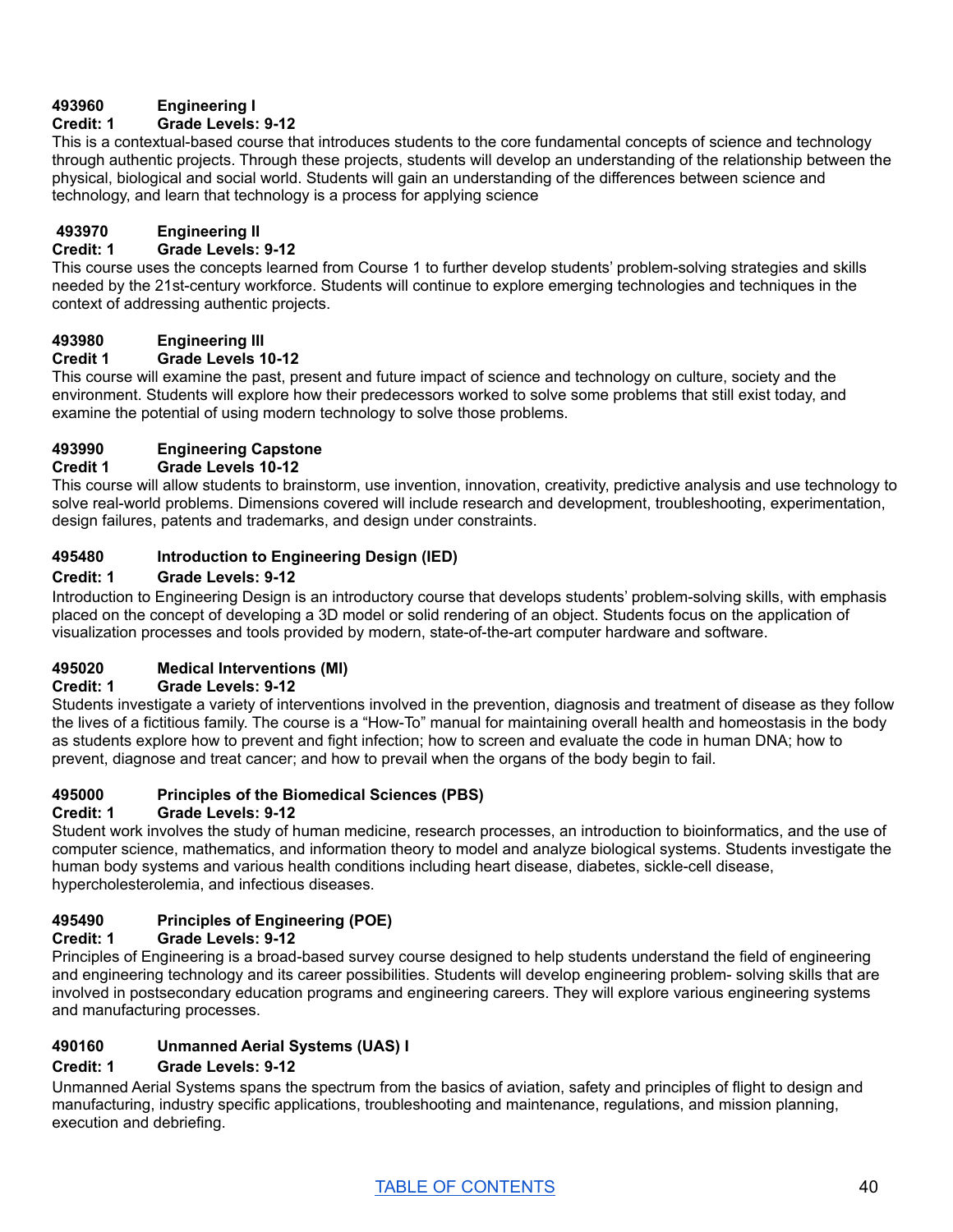## **490170 Unmanned Aerial Systems (UAS) II**

#### **Credit: 1 Grade Levels: 10-12**

Unmanned Aerial Systems II continues building on the foundational skills learned in UAS I. Students can earn the FAA 107 Remote Pilot Certificate by the end of the second level.

# **490180 Unmanned Aerial Systems (UAS) III**

## **Credit: 1 Grade Levels: 11-12**

Unmanned Aerial Systems III helps students prepare for drone-related career and entrepreneurial opportunities while serving as a capstone lab-based course.

#### **490150 Unmanned Aerial Systems (UAS) Flex**

#### **Credit: 1 Grade Levels: 9-12**

The UAS Flex course provides a foundational overview of the basics of aviation, safety and principles of flight, troubleshooting and maintenance, regulations, and mission planning, execution and debriefing as in UAS I; with the primary difference being the course is built around the use of a pre-made drone. Students will not be prepared to enter UAS II, or be prepared to take the FAA 107 exam. This course is an approved elective in multiple CTE pathways, and students will explore the industrial applications of drones in the specific pathway in which it is applied.

## **492670 Web Technologies**

#### **Credit: 1 Grade Levels: 9-12**

Web Technologies is an exploration of all of the elements of good web page design. Students will begin by creating web pages using HTML, XHTML and CSS. Students will investigate several Adobe software packages to enhance web sites such as: Photoshop to create and edit graphics, Flash to create animations and web banners, Fireworks to create and optimize images for the web, and Premiere or other video/audio software to create and edit videos and audio. Students will focus on how to use web design software such as Dreamweaver to create websites. Students will also use multimedia equipment such as digital cameras and camcorders to add this rich media to websites. Students will complete several real-world applications such as Flash videos and web pages for the school or other organizations or businesses. Web Communication using Adobe Dreamweaver® (Associate) certification is encouraged.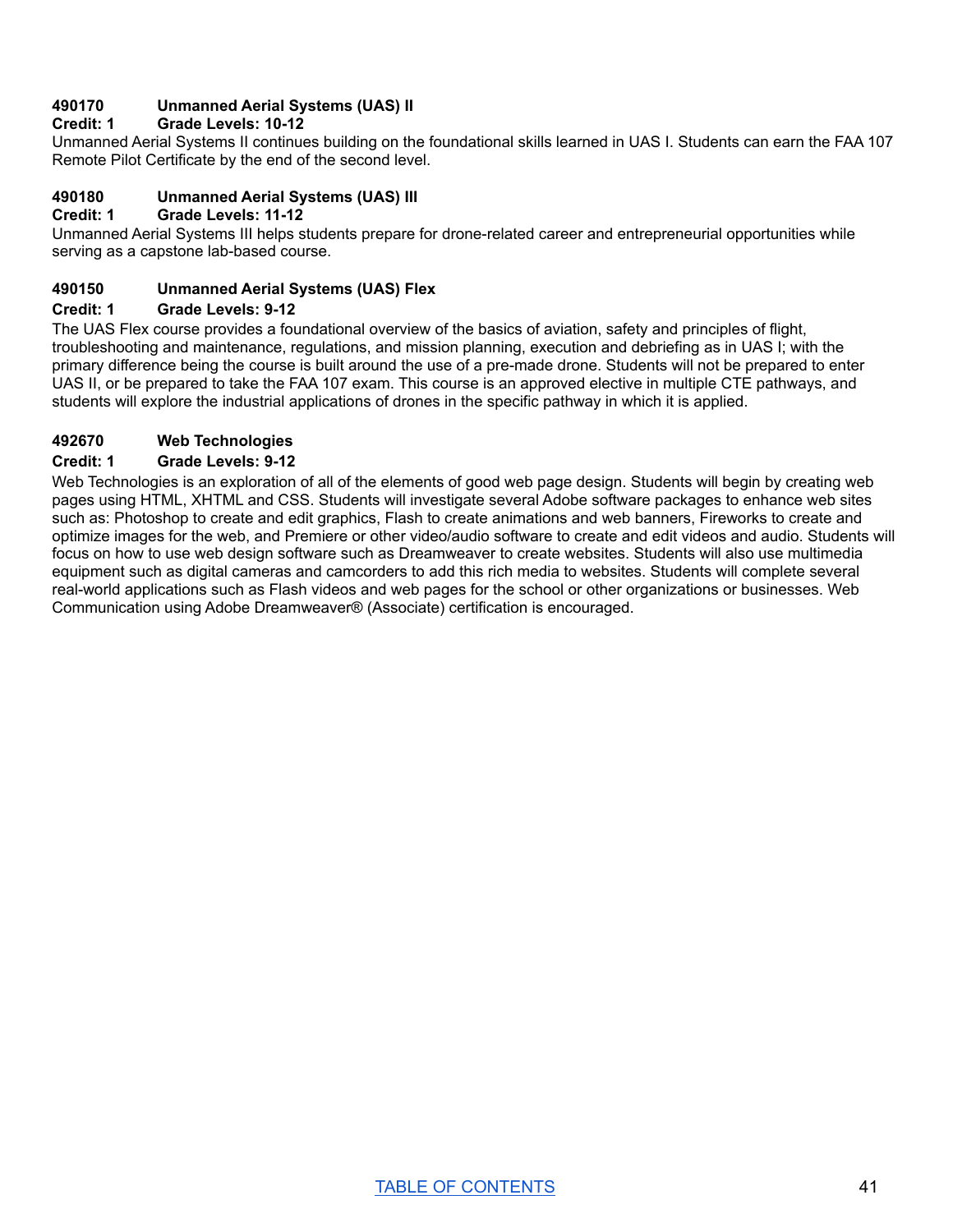# **TRADE & [INDUSTRY](#page-42-0)**

## **Program Description**

<span id="page-42-0"></span>Trade and Industry Educational Programs are designed to provide career exploration and preparation for students in a wide array of occupations. Programs include theory-based learning and practicum training in apprentice trades, technical, healthcare, and other industrial and service occupations. Trade and Industry Education prepares students for entry into skilled trades and an opportunity to transition smoothly into postsecondary education. Program design will prepare students for the 21st century global economy and rapidly changing workforce needs. Trade and Industry is the broadest of all career and technical education fields that encompass programs within seven Career Clusters.

| <b>Level One</b>                                                             | <b>Level Two</b>                                            | <b>Level Three</b>                   |
|------------------------------------------------------------------------------|-------------------------------------------------------------|--------------------------------------|
| <b>Skilled Trades Construction</b>                                           | Carpentry                                                   | Cabinetry                            |
| (494480)                                                                     | (494460)                                                    | (494470)                             |
|                                                                              | OR.                                                         | Furniture Manufacturing I            |
|                                                                              |                                                             | (494850)                             |
|                                                                              | Mechanical, Electrical & Plumbing (MEP) Systems<br>(493840) | Electrical                           |
|                                                                              |                                                             | (494500)                             |
|                                                                              |                                                             |                                      |
|                                                                              |                                                             | <b>HVACR 1</b>                       |
|                                                                              |                                                             | (495100)                             |
|                                                                              |                                                             | Plumbing                             |
|                                                                              |                                                             | (494510)                             |
|                                                                              |                                                             | <b>Construction Lab</b>              |
|                                                                              |                                                             | (490040)                             |
|                                                                              |                                                             |                                      |
|                                                                              |                                                             | Career Practicum: T&I AC<br>(490730) |
| Additional Courses: (Cannot Substitute for Level One, Two, or Three Courses) |                                                             |                                      |
|                                                                              | Furniture Manufacturing II                                  |                                      |
| (494870)<br><b>HVACR II</b>                                                  |                                                             |                                      |
| (495110)                                                                     |                                                             |                                      |
| <b>MEPS Lab</b>                                                              |                                                             |                                      |
| (490070)                                                                     |                                                             |                                      |
| <b>Industry Recognized Credentials (IRC)</b>                                 |                                                             |                                      |

#### **Cluster: Architecture and Construction Pathway: Construction Program of Study: Construction Technology**

#### **Cluster: Arts, A/V Technology & Communications Pathway: A/V Technology & Film Program of Study: A/V Technology & Film**

| <b>Level One</b>                                                                                             | <b>Level Two</b>              | <b>Level Three</b>                     |
|--------------------------------------------------------------------------------------------------------------|-------------------------------|----------------------------------------|
| Media Communications<br>(493680)                                                                             | A/V Productions I<br>(493640) | A/V Productions II<br>(493650)         |
|                                                                                                              |                               | A/V Tech & Film Lab<br>(493670)        |
|                                                                                                              |                               | Career Practicum: T&I AVTC<br>(490740) |
| Additional Courses: (Cannot Substitute for Level One, Two, or Three Courses)<br>A/V Productions III (493660) |                               |                                        |
| <b>Industry Recognized Credentials (IRC)</b>                                                                 |                               |                                        |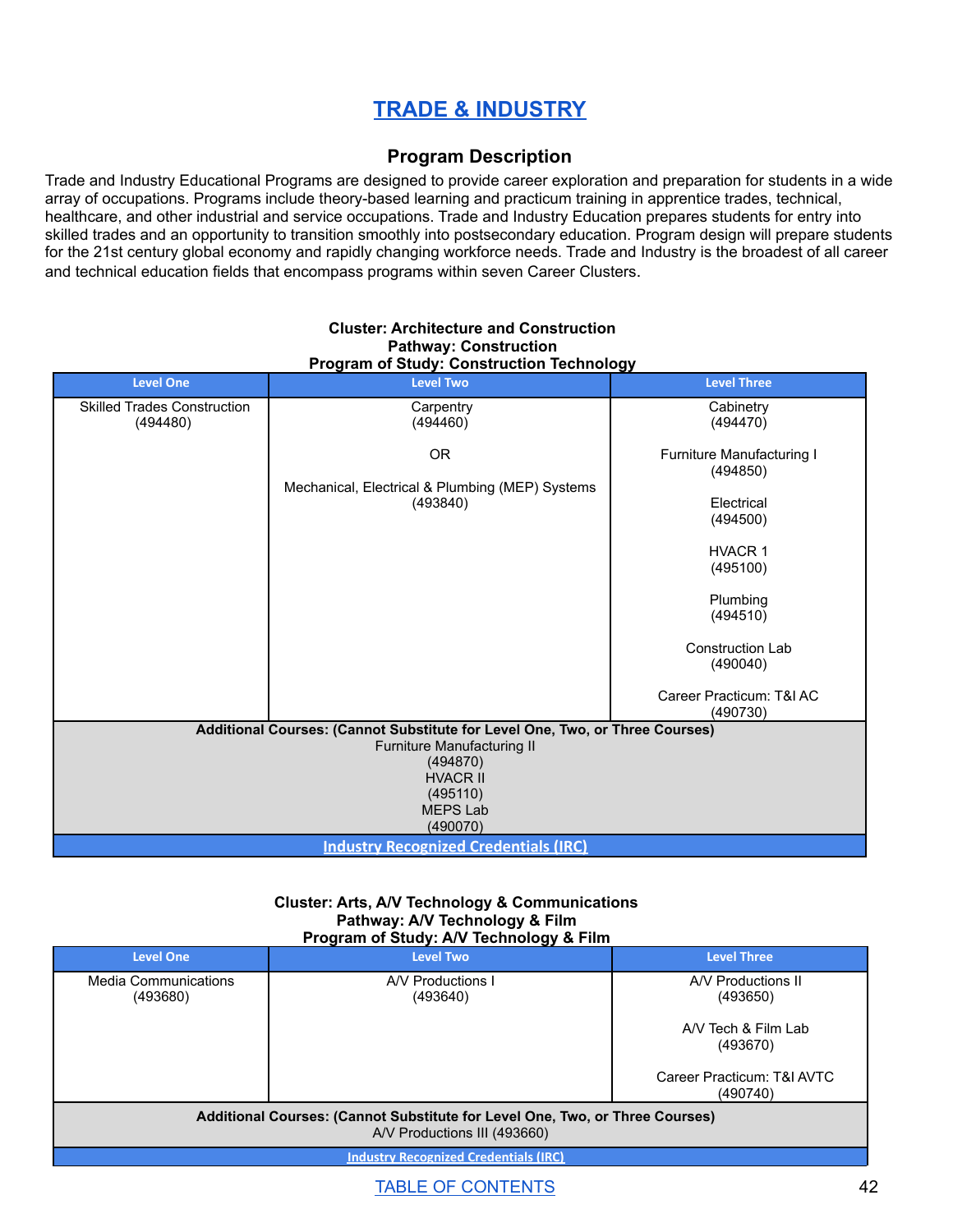#### **Cluster: Arts, A/V Technology & Communications Pathway: Journalism & Broadcasting Program of Study: Radio Broadcasting Technology**

| <b>Level One</b>                                                             | <b>Level Two</b>     | <b>Level Three</b>                     |
|------------------------------------------------------------------------------|----------------------|----------------------------------------|
| Media Communications                                                         | Radio Broadcasting I | Radio Broadcasting II                  |
| (493680)                                                                     | (493380)             | (493390)                               |
|                                                                              |                      | Radio Broadcasting Lab<br>(493410)     |
|                                                                              |                      | Career Practicum: T&I AVTC<br>(490740) |
| Additional Courses: (Cannot Substitute for Level One, Two, or Three Courses) |                      |                                        |
| Radio Broadcasting III                                                       |                      |                                        |
| (493400)                                                                     |                      |                                        |
| <b>Industry Recognized Credentials (IRC)</b>                                 |                      |                                        |

#### **Cluster: Arts, A/V Technology & Communications Pathway: Journalism & Broadcasting Program of Study: Digital Cinema Productions**

| <b>Level One</b>                                                             | <b>Level Two</b>                             | <b>Level Three</b>                         |
|------------------------------------------------------------------------------|----------------------------------------------|--------------------------------------------|
| <b>Media Communications</b><br>(493680)                                      | Digital Cinema Productions I<br>(493420)     | Digital Cinema Productions II<br>(493430)  |
|                                                                              |                                              | Digital Cinema Productions Lab<br>(493450) |
|                                                                              |                                              | Career Practicum: T&I AVTC<br>(490740)     |
| Additional Courses: (Cannot Substitute for Level One, Two, or Three Courses) |                                              |                                            |
|                                                                              | Digital Cinema Productions III<br>(493440)   |                                            |
|                                                                              | <b>Industry Recognized Credentials (IRC)</b> |                                            |

#### **Cluster: Arts, A/V Technology & Communications Pathway: Visual Arts Program of Study: Advertising & Graphic Design Technology**

| <b>Level One</b>                                                             | <b>Level Two</b>                           | <b>Level Three</b>                           |
|------------------------------------------------------------------------------|--------------------------------------------|----------------------------------------------|
| Media Communications<br>(493680)                                             | Advertising & Graphic Design I<br>(494150) | Advertising Graphic Design II<br>(494170)    |
|                                                                              |                                            | Advertising & Graphic Design Lab<br>(494160) |
|                                                                              |                                            | Career Practicum: T&I AVTC<br>(490740)       |
| Additional Courses: (Cannot Substitute for Level One, Two, or Three Courses) |                                            |                                              |
| Advertising & Graphic Design III                                             |                                            |                                              |
| (494130)                                                                     |                                            |                                              |
| <b>Industry Recognized Credentials (IRC)</b>                                 |                                            |                                              |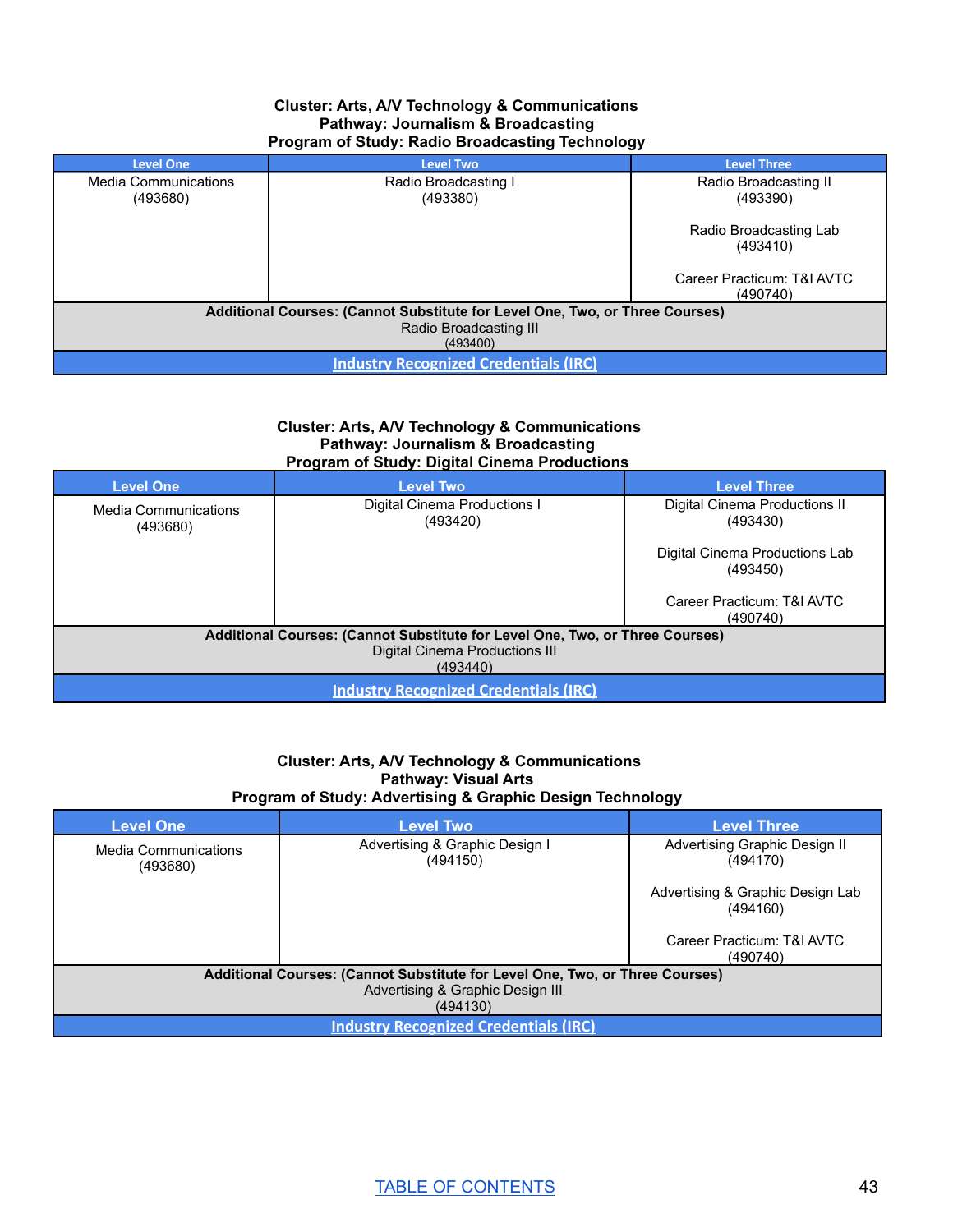#### **Cluster: Arts, A/V Technology & Communications Pathway: Visual Arts Program of Study: Commercial Photography**

| <b>Level One</b>                                                             | <b>Level Two</b>                  | <b>Level Three</b>                     |
|------------------------------------------------------------------------------|-----------------------------------|----------------------------------------|
| <b>Media Communications</b><br>(493680)                                      | Digital Photography I<br>(494350) | Digital Photography II<br>(494370)     |
|                                                                              |                                   | Digital Photography Lab<br>(494360)    |
|                                                                              |                                   | Career Practicum: T&I AVTC<br>(490740) |
| Additional Courses: (Cannot Substitute for Level One, Two, or Three Courses) |                                   |                                        |
| Digital Photography III<br>(494380)                                          |                                   |                                        |
| <b>Industry Recognized Credentials (IRC)</b>                                 |                                   |                                        |

**Cluster: Government and Public Administration Pathway: National Security Program of Study: Air Force JROTC**

| .<br>.                                                             |                                           |                                     |  |
|--------------------------------------------------------------------|-------------------------------------------|-------------------------------------|--|
| <b>Level One</b>                                                   | <b>Level Two</b>                          | <b>Level Three</b>                  |  |
|                                                                    |                                           | Air Force JROTC III                 |  |
|                                                                    |                                           | (495780)                            |  |
|                                                                    |                                           |                                     |  |
|                                                                    | Air Force JROTC II                        | Air Force JROTC IV                  |  |
|                                                                    | (495770)                                  | (495880)                            |  |
| Air Force JROTC I                                                  |                                           |                                     |  |
| (495760)                                                           |                                           | Air Force Ground School<br>(492210) |  |
|                                                                    |                                           |                                     |  |
|                                                                    | Air Force Leadership Development Lab      |                                     |  |
|                                                                    | (492550)                                  |                                     |  |
|                                                                    | Air Force Drill and Ceremonies            |                                     |  |
|                                                                    | (492270)                                  |                                     |  |
|                                                                    | (Students can take at level two or three) |                                     |  |
| <b>JROTC Health</b>                                                |                                           |                                     |  |
| (480950)                                                           |                                           |                                     |  |
| <b>JROTC Physical Education</b>                                    |                                           |                                     |  |
| (485950)                                                           |                                           |                                     |  |
| Students can take JROTC Health and Physical Education at any level |                                           |                                     |  |
| <b>Industry Recognized Credentials (IRC)</b>                       |                                           |                                     |  |

#### **Cluster: Government and Public Administration Pathway: National Security Program of Study: Army JROTC**

| <b>Level One</b>                                                   | <b>Level Two</b>          | <b>Level Three</b>                                      |
|--------------------------------------------------------------------|---------------------------|---------------------------------------------------------|
| Army JROTC I<br>(495790)                                           | Army JROTC II<br>(495800) | Army JROTC III<br>(495810)<br>Army JROTC IV<br>(495890) |
| <b>JROTC Health</b>                                                |                           |                                                         |
| (480950)                                                           |                           |                                                         |
| <b>JROTC Physical Education</b>                                    |                           |                                                         |
| (485950)                                                           |                           |                                                         |
| Students can take JROTC Health and Physical Education at any level |                           |                                                         |
| <b>Industry Recognized Credentials (IRC)</b>                       |                           |                                                         |

TABLE OF [CONTENTS](#page-1-0) 44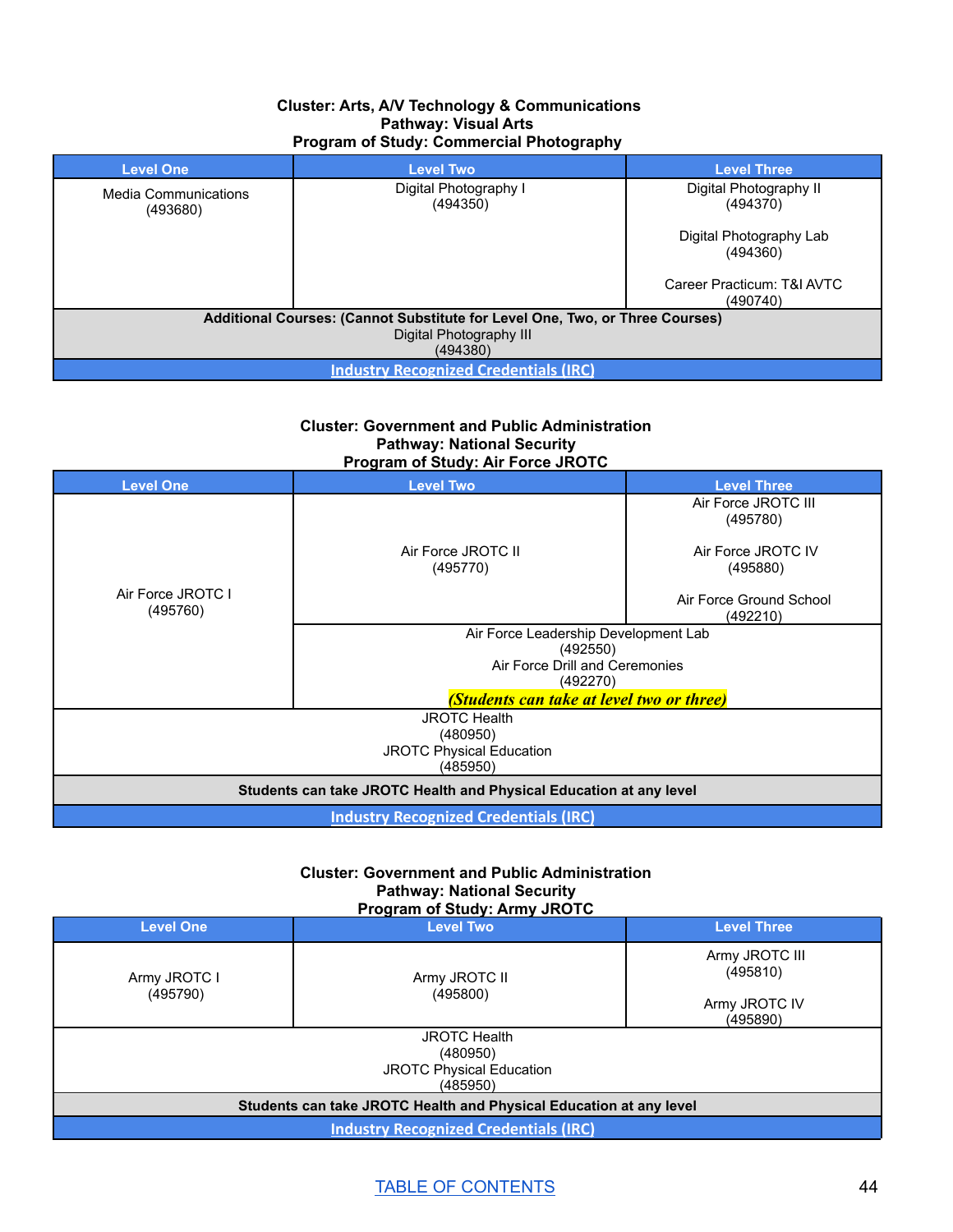#### **Cluster: Government and Public Administration Pathway: National Security Program of Study: Marine JROTC**

| <b>Level One</b>                                                   | <b>Level Two</b>    | <b>Level Three</b>           |  |
|--------------------------------------------------------------------|---------------------|------------------------------|--|
| Marine JROTC I                                                     | Marine JROTC II     | Marine JROTC III<br>(495840) |  |
| (495820)                                                           | (495830)            | Marine JROTC IV<br>(495900)  |  |
|                                                                    | <b>JROTC Health</b> |                              |  |
| (480950)                                                           |                     |                              |  |
| <b>JROTC Physical Education</b>                                    |                     |                              |  |
|                                                                    | (485950)            |                              |  |
| Students can take JROTC Health and Physical Education at any level |                     |                              |  |
| <b>Industry Recognized Credentials (IRC)</b>                       |                     |                              |  |

#### **Cluster: Government and Public Administration Pathway: National Security Program of Study: Navy JROTC**

| <b>Level One</b>                                                   | <b>Level Two</b>    | <b>Level Three</b>         |
|--------------------------------------------------------------------|---------------------|----------------------------|
| Navy JROTC I                                                       | Navy JROTC II       | Navy JROTC III<br>(495870) |
| (495850)                                                           | (495860)            | Navy JROTC IV<br>(495910)  |
|                                                                    | <b>JROTC Health</b> |                            |
|                                                                    | (480950)            |                            |
| JROTC Physical Education                                           |                     |                            |
|                                                                    | (485950)            |                            |
| Students can take JROTC Health and Physical Education at any level |                     |                            |
| <b>Industry Recognized Credentials (IRC)</b>                       |                     |                            |

#### **Cluster: Health Sciences Pathway: Therapeutic Services Program of Study: Pharmacy Technician**

| <b>Level One</b>                                                                                                                                                                                                                                                                                                                                                                | <b>Level Two</b>                             | <b>Level Three</b>               |
|---------------------------------------------------------------------------------------------------------------------------------------------------------------------------------------------------------------------------------------------------------------------------------------------------------------------------------------------------------------------------------|----------------------------------------------|----------------------------------|
| Foundations of Health Care<br>(495350)                                                                                                                                                                                                                                                                                                                                          | Medical Terminology<br>(495360)              | Medical Math<br>(495240)         |
|                                                                                                                                                                                                                                                                                                                                                                                 |                                              | Pharmacy Technology Fundamentals |
|                                                                                                                                                                                                                                                                                                                                                                                 |                                              | (495280)                         |
|                                                                                                                                                                                                                                                                                                                                                                                 |                                              | Career Practicum: T&I HS         |
|                                                                                                                                                                                                                                                                                                                                                                                 |                                              | (490760)                         |
| Additional Courses: (Cannot Substitute for Level One, Two, or Three Courses)<br>Anatomy & Physiology (424030)<br>Abnormal Psychology (.5) (495370)<br>Pathology (.5) (495290)<br>Medical Procedures Expanded (.5) (495390)<br>Human Behavior & Disorders (.5) (495320)<br>Medical Professions Expanded (.5) (495380)<br>Medical Lab (1.0) (490520)<br>Medical Lab (.5) (490510) |                                              |                                  |
|                                                                                                                                                                                                                                                                                                                                                                                 | <b>Industry Recognized Credentials (IRC)</b> |                                  |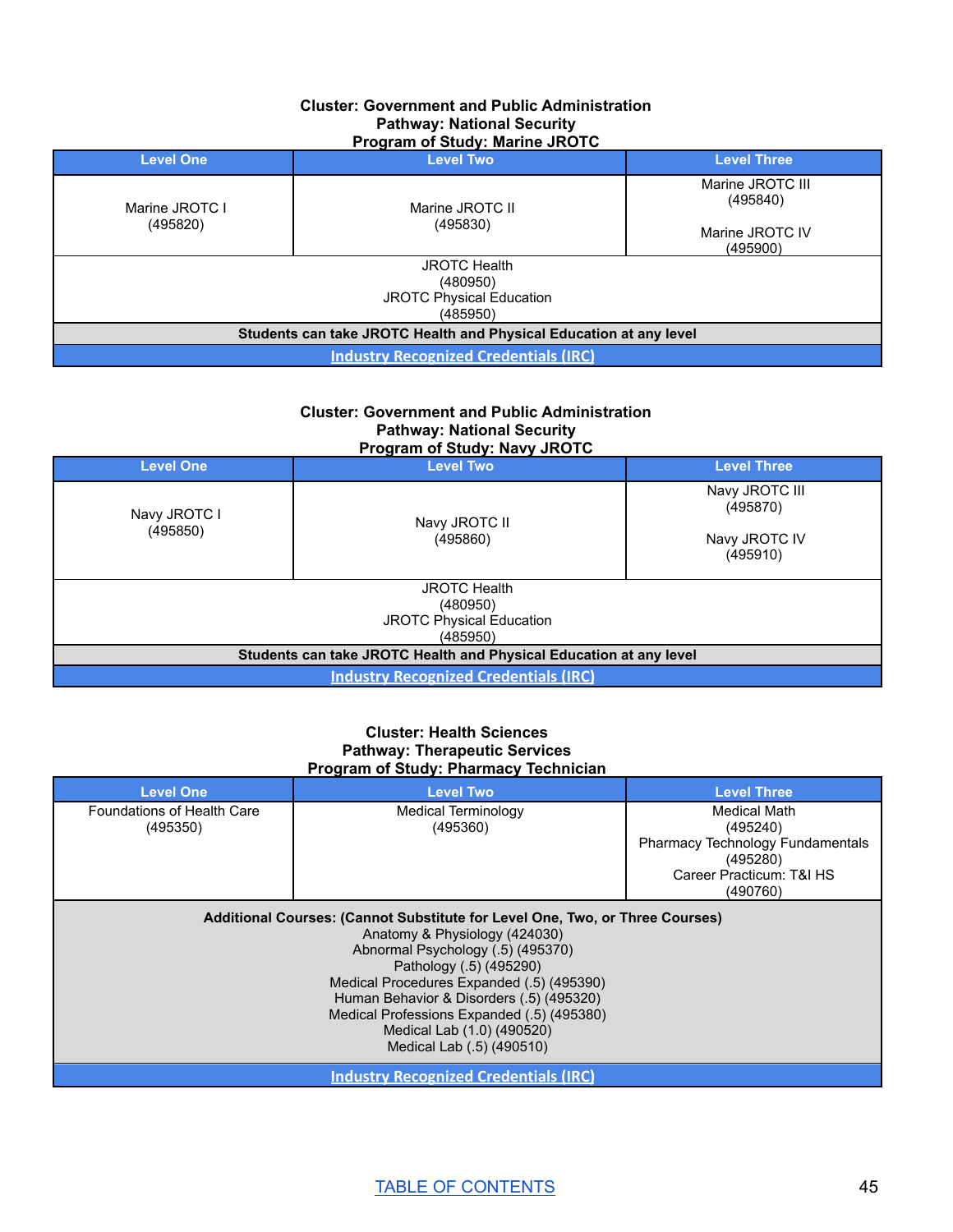#### **Cluster: Health Sciences Pathway: Therapeutic Services Program of Study: Nursing Services**

| <b>Level One</b>                       | <b>Level Two</b>                                                                       | <b>Level Three</b>                           |
|----------------------------------------|----------------------------------------------------------------------------------------|----------------------------------------------|
| Foundations of Health Care<br>(495350) | Medical Terminology<br>(495360)                                                        | Certified Nursing Assistant (.5)<br>(490030) |
|                                        |                                                                                        | <b>AND</b>                                   |
|                                        |                                                                                        | Medical Lab (.5)<br>(490510)                 |
|                                        |                                                                                        | Certified Nursing Assistant 1.0<br>(490500)  |
|                                        |                                                                                        | Career Practicum: T&I HS<br>(490760)         |
|                                        | Additional Courses: (Cannot Substitute for Level One, Two, or Three Courses)           |                                              |
|                                        | Anatomy & Physiology (424030)                                                          |                                              |
|                                        | Abnormal Psychology (.5) (495370)                                                      |                                              |
|                                        | Pathology (.5) (495290)                                                                |                                              |
|                                        | Medical Procedures Expanded (.5) (495390)                                              |                                              |
|                                        | Human Behavior & Disorders (.5) (495320)<br>Medical Professions Expanded (.5) (495380) |                                              |
|                                        | Medical Math (495240)                                                                  |                                              |
|                                        | Medical Lab (1.0) (490520)                                                             |                                              |
|                                        | Medical Lab (.5) (490510)                                                              |                                              |
|                                        | <b>Industry Recognized Credentials (IRC)</b>                                           |                                              |

#### **Cluster: Health Sciences Pathway: Therapeutic Services Program of Study: Medical Skills and Services**

| <b>Level One</b>                                                                                              | <b>Level Two</b>    | <b>Level Three</b>                           |
|---------------------------------------------------------------------------------------------------------------|---------------------|----------------------------------------------|
| Foundations of Health Care                                                                                    | Medical Terminology | Abnormal Psychology (.5)                     |
| (495350)                                                                                                      | (495360)            | (495370)                                     |
|                                                                                                               |                     | Pathology (.5)                               |
|                                                                                                               |                     | (495290)<br>Medical Procedures Expanded (.5) |
|                                                                                                               |                     | (495390)                                     |
|                                                                                                               |                     | Human Behavior & Disorders (.5)              |
|                                                                                                               |                     | (495320)                                     |
|                                                                                                               |                     | Medical Professions Expanded (.5)            |
|                                                                                                               |                     | (495380)                                     |
|                                                                                                               |                     | Medical Math                                 |
|                                                                                                               |                     | (495240)                                     |
|                                                                                                               |                     | Medical Lab (1.0)<br>(490520)                |
|                                                                                                               |                     | Medical Lab (.5)                             |
|                                                                                                               |                     | (490510)                                     |
|                                                                                                               |                     | <b>First Responder</b>                       |
|                                                                                                               |                     | (494140)                                     |
|                                                                                                               |                     | Career Practicum: T&I HS                     |
|                                                                                                               |                     | (490760)                                     |
| Additional Courses: (Cannot Substitute for Level One, Two, or Three Courses)<br>Anatomy & Physiology (424030) |                     |                                              |
| <b>Industry Recognized Credentials (IRC)</b>                                                                  |                     |                                              |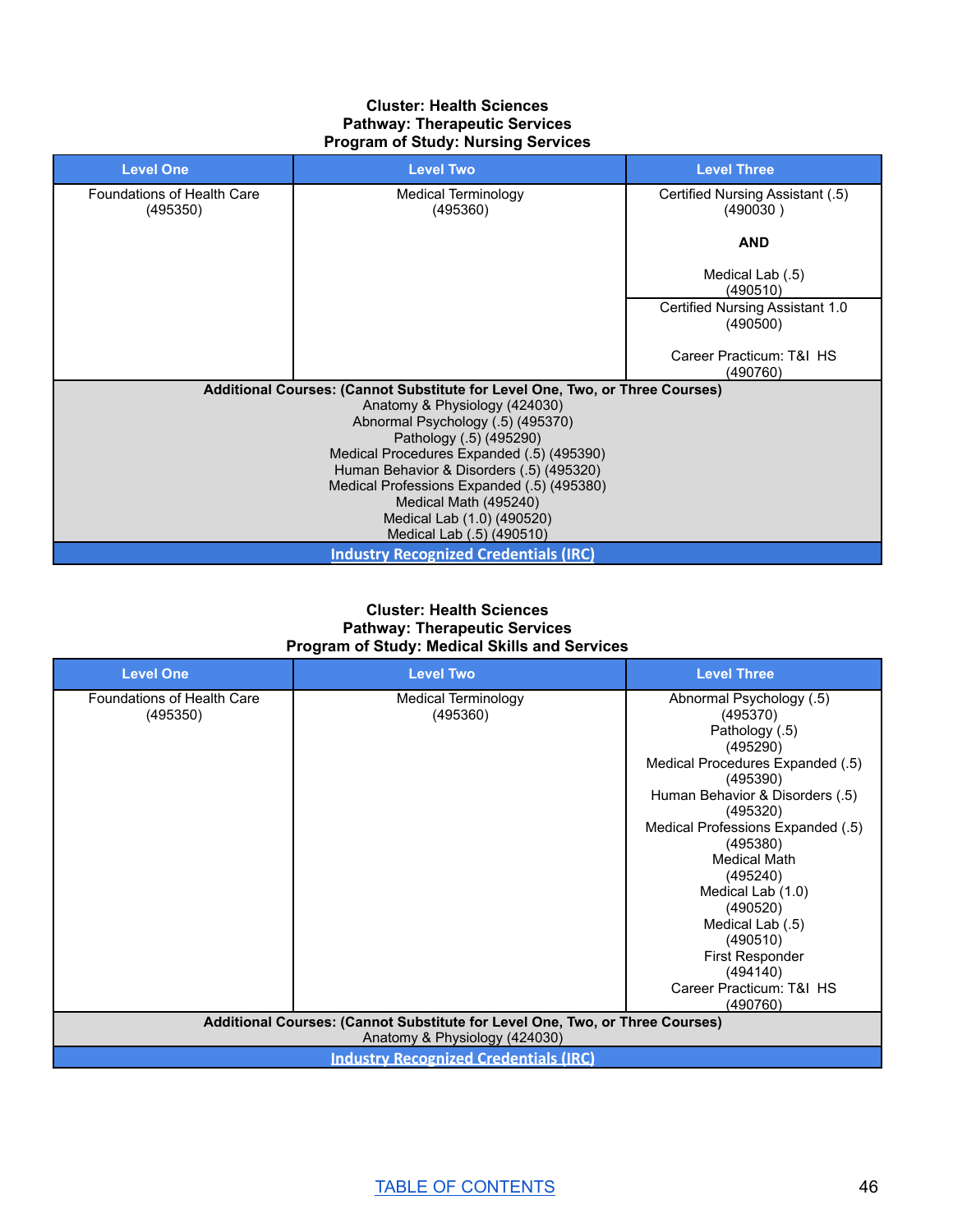#### **Cluster: Health Sciences Pathway: Therapeutic Services Program of Study: Sports Medicine**

| <b>Level One</b>                              | <b>Level Two</b>                                                                                                                                                                                                                                                                                                                              | <b>Level Three</b>                                                                                                                                                                     |
|-----------------------------------------------|-----------------------------------------------------------------------------------------------------------------------------------------------------------------------------------------------------------------------------------------------------------------------------------------------------------------------------------------------|----------------------------------------------------------------------------------------------------------------------------------------------------------------------------------------|
| <b>Foundations of Health Care</b><br>(495350) | <b>Principles of Sports Medicine</b><br>(494050)<br>OR.<br>Medical Terminology<br>(495360)                                                                                                                                                                                                                                                    | Sports Medicine Injury Assessment<br>(494070)<br>Exercise Science<br>(494080)<br>Medical Lab (1.0)<br>(490520)<br>Medical Lab (.5)<br>(490510)<br>Career Practicum: T&I HS<br>(490760) |
|                                               | Additional Courses: (Cannot Substitute for Level One, Two, or Three Courses)<br>Anatomy & Physiology (424030)<br>Abnormal Psychology (.5) (495370)<br>Pathology (.5) (495290)<br>Medical Procedures Expanded (.5) (495390)<br>Human Behavior & Disorders (.5) (495320)<br>Medical Professions Expanded (.5) (495380)<br>Medical Math (495240) |                                                                                                                                                                                        |
|                                               | <b>Industry Recognized Credentials (IRC)</b>                                                                                                                                                                                                                                                                                                  |                                                                                                                                                                                        |

#### **Cluster: Law, Public Safety, Corrections & Security Pathway: Emergency & Fire Management Services Program of Study: Emergency Services**

| <b>Level One</b>                                                             | <b>Level Two</b>                             | <b>Level Three</b>                            |
|------------------------------------------------------------------------------|----------------------------------------------|-----------------------------------------------|
| <b>Emergency Services I</b><br>(490050)                                      | <b>Emergency Services II</b><br>(490420)     | <b>Emergency Services III</b><br>(490540)     |
|                                                                              |                                              | Emergency and Fire Management Lab<br>(490530) |
|                                                                              |                                              | Career Practicum: T&I LPSCS<br>(490770)       |
| Additional Courses: (Cannot Substitute for Level One, Two, or Three Courses) |                                              |                                               |
|                                                                              | <b>First Responder</b><br>(494140)           |                                               |
|                                                                              | <b>Industry Recognized Credentials (IRC)</b> |                                               |

#### **Cluster: Law, Public Safety, Corrections & Security Pathway: Emergency & Fire Management Services Program of Study: Firefighting**

| <b>Level One</b>                                                             | <b>Level Two</b>                             | <b>Level Three</b>                            |  |
|------------------------------------------------------------------------------|----------------------------------------------|-----------------------------------------------|--|
| Firefighting I<br>(490470)                                                   | Firefighting II<br>(490480)                  | Community Preparedness & Response<br>(490490) |  |
|                                                                              |                                              | Emergency and Fire Management Lab<br>(490530) |  |
|                                                                              |                                              | Career Practicum: T&I LPSCS<br>(490770)       |  |
| Additional Courses: (Cannot Substitute for Level One, Two, or Three Courses) |                                              |                                               |  |
|                                                                              | <b>First Responder</b>                       |                                               |  |
|                                                                              | (494140)                                     |                                               |  |
|                                                                              | <b>Industry Recognized Credentials (IRC)</b> |                                               |  |

## TABLE OF [CONTENTS](#page-1-0) 47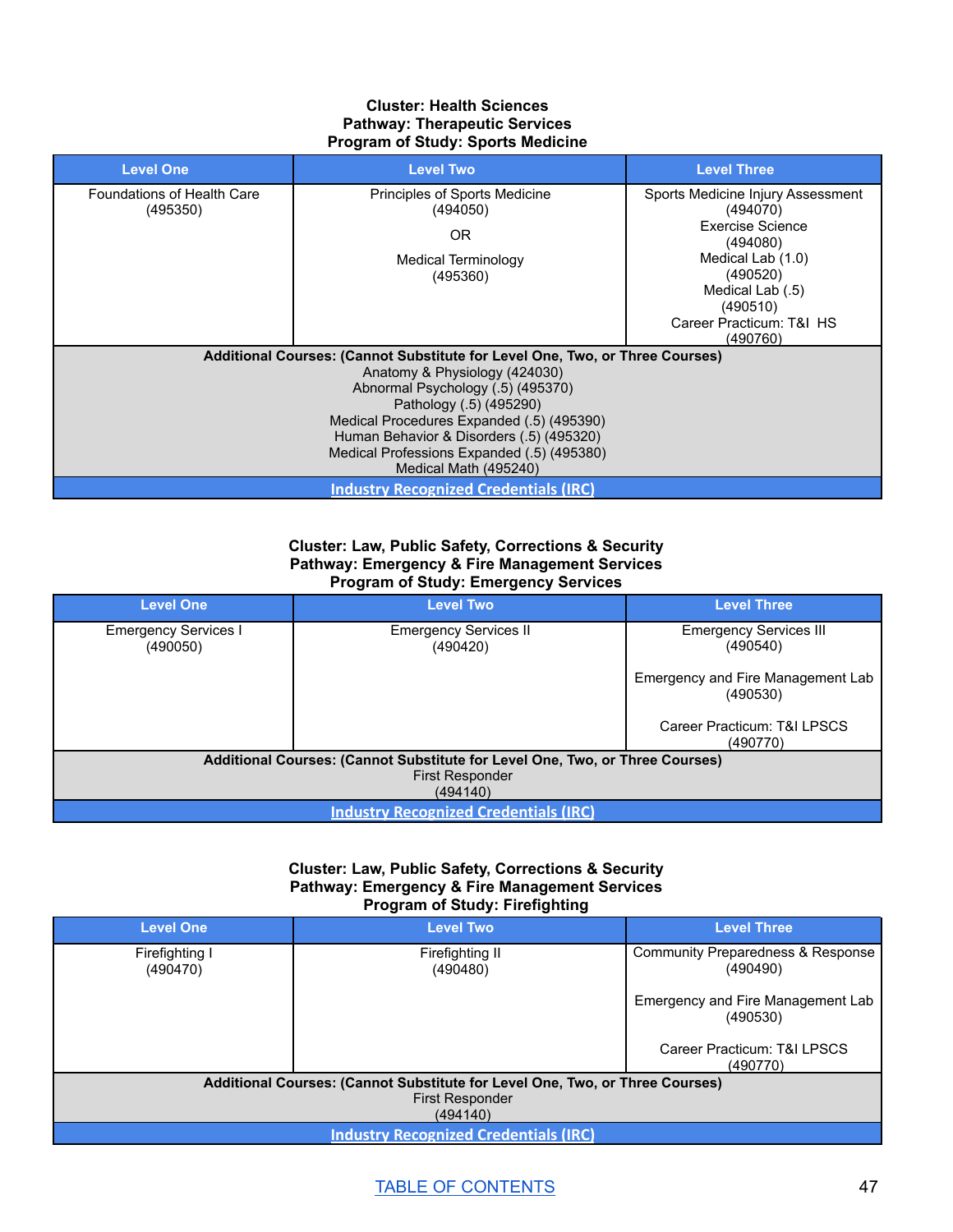#### **Cluster: Law, Public Safety, Corrections, and Security Pathway: Law Enforcement Services Program of Study: Criminal Justice**

| <b>Level One</b>                                                             | <b>Level Two</b>                           | <b>Level Three</b>                      |
|------------------------------------------------------------------------------|--------------------------------------------|-----------------------------------------|
| Introduction to Criminal Justice<br>(494620)                                 | Foundations of Law Enforcement<br>(494630) | Crime Scene Investigation<br>(494600)   |
|                                                                              |                                            | Criminal Law<br>(494610)                |
|                                                                              |                                            | <b>First Responder</b><br>(494140)      |
|                                                                              |                                            | Career Practicum: T&I LPSCS<br>(490770) |
| Additional Courses: (Cannot Substitute for Level One, Two, or Three Courses) |                                            |                                         |
| <b>First Responder</b><br>(494140)                                           |                                            |                                         |
| <b>Industry Recognized Credentials (IRC)</b>                                 |                                            |                                         |

#### **Cluster: Manufacturing Pathway: Maintenance, Installation, and Repair or Production Program of Study: Advanced Manufacturing**

| <b>Level One</b>                                   | <b>Level Two</b>                                                                                                                                                                                                                                                                                                                                                                                                                                                                                     | <b>Level Three</b>                                    |
|----------------------------------------------------|------------------------------------------------------------------------------------------------------------------------------------------------------------------------------------------------------------------------------------------------------------------------------------------------------------------------------------------------------------------------------------------------------------------------------------------------------------------------------------------------------|-------------------------------------------------------|
| <b>Skilled Trades</b><br>Manufacturing<br>(495570) | Design for Manufacturing<br>(494950)                                                                                                                                                                                                                                                                                                                                                                                                                                                                 | <b>Manufacturing Production Processes</b><br>(494960) |
|                                                    | Industrial Technologies I<br>(495150)                                                                                                                                                                                                                                                                                                                                                                                                                                                                | Industrial Technologies II<br>(495170)                |
|                                                    | Electronics I<br>(494800)                                                                                                                                                                                                                                                                                                                                                                                                                                                                            | Electronics II<br>(494820)                            |
|                                                    | Machine Tool I<br>(495200)                                                                                                                                                                                                                                                                                                                                                                                                                                                                           | Machine Tool II<br>(495220)                           |
|                                                    |                                                                                                                                                                                                                                                                                                                                                                                                                                                                                                      | Advanced Manufacturing Lab<br>(495260)                |
|                                                    |                                                                                                                                                                                                                                                                                                                                                                                                                                                                                                      | Career Practicum: T&I MIRP<br>(490780)                |
|                                                    | IAdditional Courses: (Cannot Substitute for Level One, Two, or Three Courses)<br>Machine Power & Equipment Systems (494970)<br>Industrial Technologies Lab (495160)<br>Electronics Lab (494810)<br>Machine Tool Lab (495210)<br>ADE Approved Manufacturing I (Requires ADE Approval)<br>(494030)<br>ADE Approved Manufacturing II (Requires ADE Approval)<br>(494040)<br>ADE Approved Manufacturing III (Requires ADE Approval)<br>(494860)<br>ADE Approved Manufacturing IV (Requires ADE Approval) |                                                       |
|                                                    | (494990)                                                                                                                                                                                                                                                                                                                                                                                                                                                                                             |                                                       |
|                                                    | ADE Approved Manufacturing V (Requires ADE Approval)<br>(495250)<br>ADE Approved Manufacturing VI (Requires ADE Approval)<br>(495270)                                                                                                                                                                                                                                                                                                                                                                |                                                       |
|                                                    | <b>Industry Recognized Credentials (IRC)</b>                                                                                                                                                                                                                                                                                                                                                                                                                                                         |                                                       |

TABLE OF [CONTENTS](#page-1-0) 48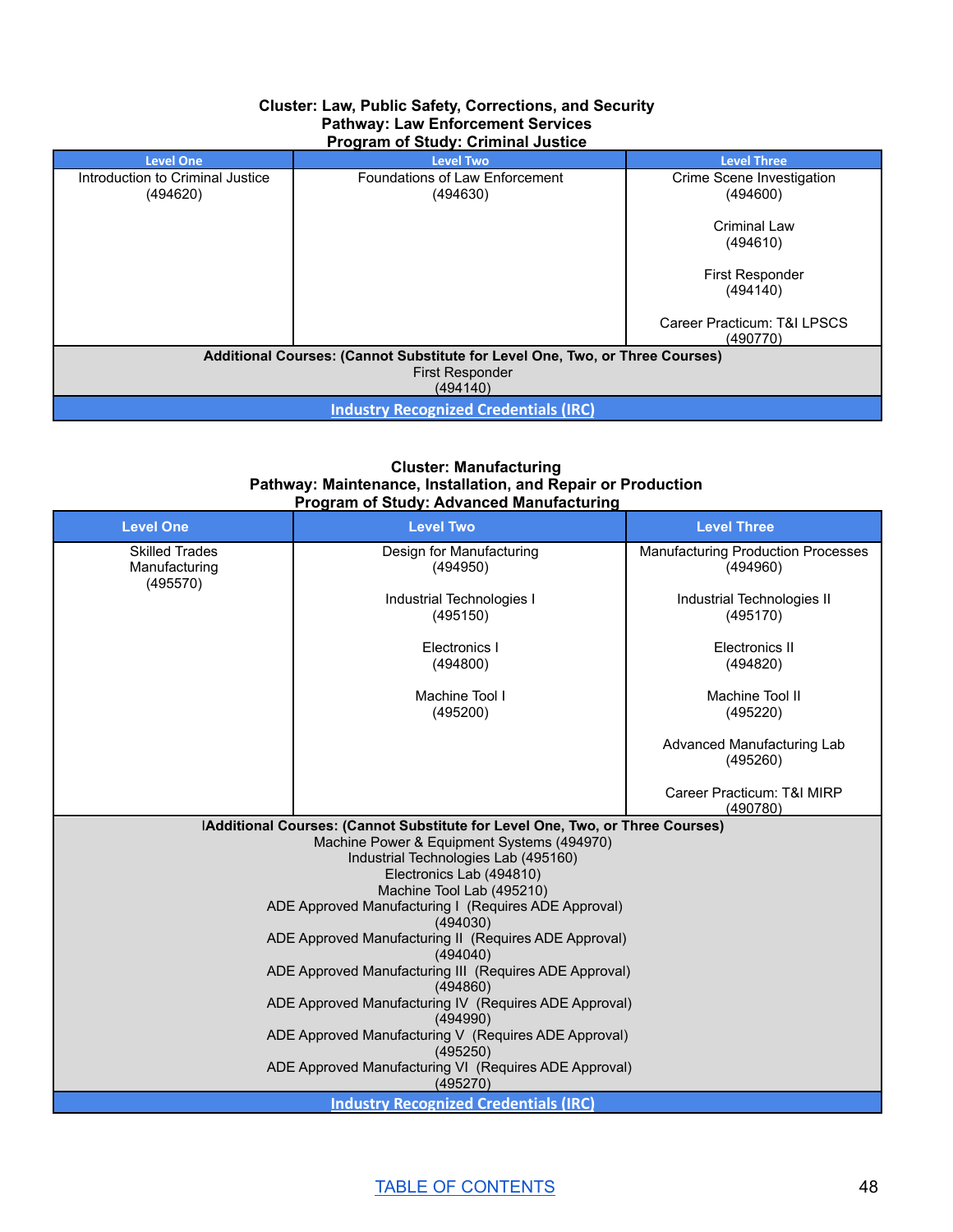#### **Cluster: Manufacturing Pathway: Manufacturing Production Program of Study: Welding**

| <b>Level One</b>                                   | <b>Level Two</b>                                                              | <b>Level Three</b>                              |
|----------------------------------------------------|-------------------------------------------------------------------------------|-------------------------------------------------|
| <b>Skilled Trades</b><br>Manufacturing<br>(495570) | Shielded Metal Arc Welding<br>(495580)                                        | Gas Metal Arc Welding<br>(495550)               |
|                                                    |                                                                               | Advanced Shielded Metal Arc Welding<br>(495540) |
|                                                    |                                                                               | Welding Lab<br>(490190)                         |
|                                                    |                                                                               | Career Practicum: T&I MFT<br>(490780)           |
|                                                    | IAdditional Courses: (Cannot Substitute for Level One, Two, or Three Courses) |                                                 |
|                                                    | Gas Tungsten Arc Welding                                                      |                                                 |
|                                                    | (495560)                                                                      |                                                 |
|                                                    | ADE Approved Manufacturing I (Requires ADE Approval)<br>(494030)              |                                                 |
|                                                    | ADE Approved Manufacturing II (Requires ADE Approval)<br>(494040)             |                                                 |
|                                                    | ADE Approved Manufacturing III (Requires ADE Approval)<br>(494860)            |                                                 |
|                                                    | ADE Approved Manufacturing IV (Requires ADE Approval)<br>(494990)             |                                                 |
|                                                    | ADE Approved Manufacturing V (Requires ADE Approval)<br>(495250)              |                                                 |
|                                                    | ADE Approved Manufacturing VI (Requires ADE Approval)<br>(495270)             |                                                 |
|                                                    | <b>Industry Recognized Credentials (IRC)</b>                                  |                                                 |

#### **Cluster: Transportation, Distribution, and Logistics Pathway: Facility and Mobile Equipment Maintenance and Repair Program of Study: Aviation Technology**

| <b>Level One</b>                                                                                       | <b>Level Two</b>                                                                         | <b>Level Three</b>        |
|--------------------------------------------------------------------------------------------------------|------------------------------------------------------------------------------------------|---------------------------|
| Aviation I                                                                                             | Aviation II                                                                              | Aviation Lab              |
| (494250)                                                                                               | (494260)                                                                                 | (490020)                  |
|                                                                                                        |                                                                                          | Career Practicum: T&I TDL |
|                                                                                                        |                                                                                          | (490790)                  |
|                                                                                                        | (Additional Courses: (Cannot Substitute for Level One, Two, or Three Courses)            |                           |
|                                                                                                        | ADE Approved Credit Transportation, Distribution and Logistics I (Requires ADE Approval) |                           |
|                                                                                                        | (490220)                                                                                 |                           |
| ADE Approved Credit Transportation, Distribution and Logistics II (Requires ADE Approval)<br>(490240)  |                                                                                          |                           |
| ADE Approved Credit Transportation, Distribution and Logistics III (Requires ADE Approval)<br>(490250) |                                                                                          |                           |
| ADE Approved Credit Transportation, Distribution and Logistics IV (Requires ADE Approval)<br>(490260)  |                                                                                          |                           |
| ADE Approved Credit Transportation, Distribution and Logistics V (Requires ADE Approval)<br>(490270)   |                                                                                          |                           |
| <b>Industry Recognized Credentials (IRC)</b>                                                           |                                                                                          |                           |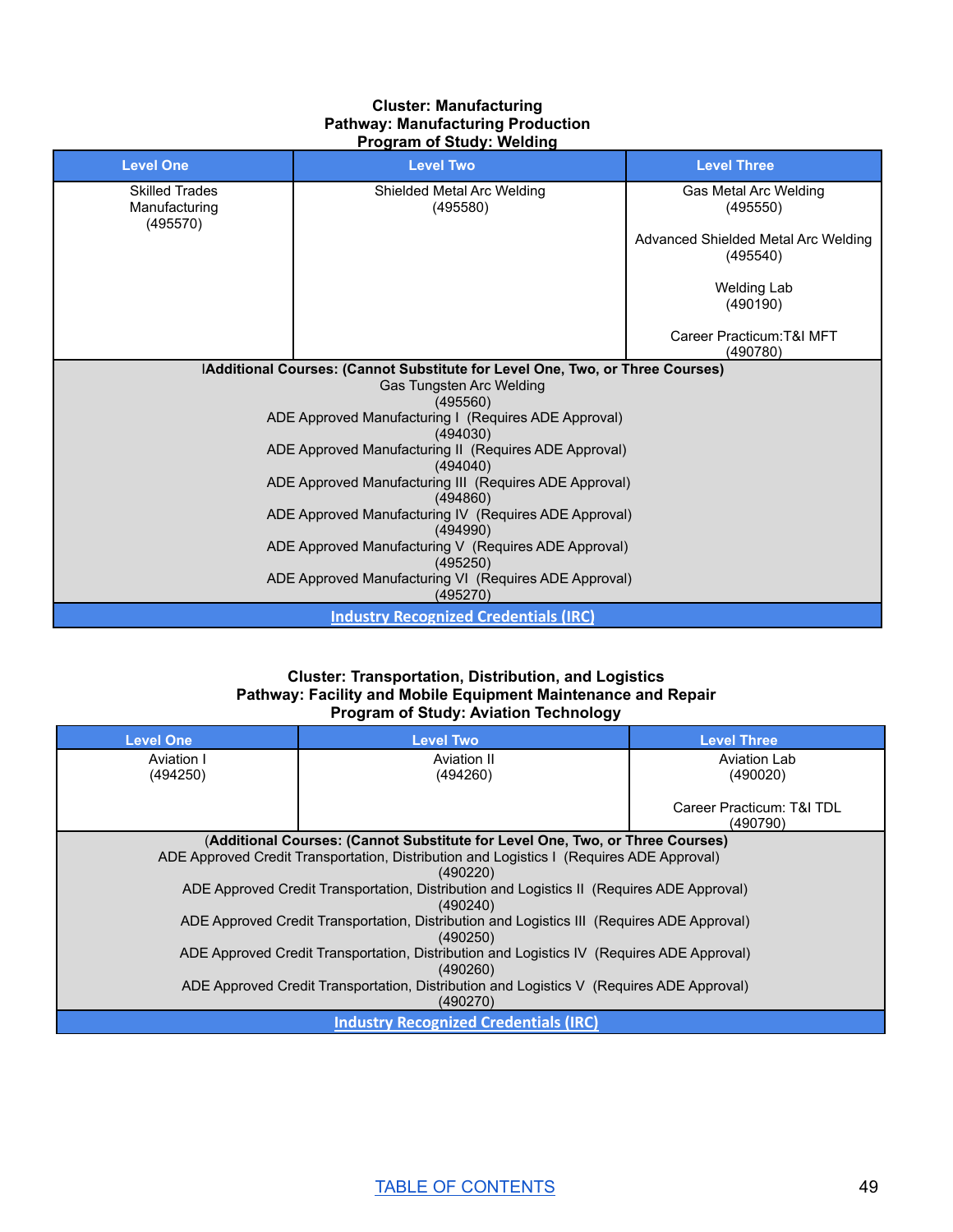#### **Cluster: Transportation, Distribution, and Logistics Pathway: Facility and Mobile Equipment Maintenance and Repair Program of Study: Medium/Heavy Truck Technology**

| <b>Level One</b>                                                                                       | <b>Level Two</b>                                                                          | <b>Level Three</b>                                           |  |
|--------------------------------------------------------------------------------------------------------|-------------------------------------------------------------------------------------------|--------------------------------------------------------------|--|
| Medium/Heavy Brake/Drivetrain<br>(494650)                                                              | Medium/Heavy Electrical Systems/HVAC<br>(494660)                                          | Medium/Heavy Steering &<br>Suspension/Hydraulics<br>(494230) |  |
|                                                                                                        |                                                                                           | Medium/Heavy Diesel Engines/CAB<br>(494240)                  |  |
|                                                                                                        |                                                                                           | Medium/Heavy Truck Lab<br>(490090)                           |  |
|                                                                                                        |                                                                                           | Career Practicum: T&I TDL<br>(490790)                        |  |
| (Additional Courses: (Cannot Substitute for Level One, Two, or Three Courses)                          |                                                                                           |                                                              |  |
| ADE Approved Credit Transportation, Distribution and Logistics I (Requires ADE Approval)               |                                                                                           |                                                              |  |
|                                                                                                        | (490220)                                                                                  |                                                              |  |
|                                                                                                        | ADE Approved Credit Transportation, Distribution and Logistics II (Requires ADE Approval) |                                                              |  |
|                                                                                                        | (490240)                                                                                  |                                                              |  |
| ADE Approved Credit Transportation, Distribution and Logistics III (Requires ADE Approval)<br>(490250) |                                                                                           |                                                              |  |
| ADE Approved Credit Transportation, Distribution and Logistics IV (Requires ADE Approval)<br>(490260)  |                                                                                           |                                                              |  |
| ADE Approved Credit Transportation, Distribution and Logistics V (Requires ADE Approval)<br>(490270)   |                                                                                           |                                                              |  |
| <b>Industry Recognized Credentials (IRC)</b>                                                           |                                                                                           |                                                              |  |

#### **Cluster: Transportation, Distribution, and Logistics Pathway: Facility and Mobile Equipment Maintenance and Repair Program of Study: Power Equipment Technology**

| <b>Level One</b>                                                                                      | <b>Level Two</b>                                                                         | <b>Level Three</b>                         |  |
|-------------------------------------------------------------------------------------------------------|------------------------------------------------------------------------------------------|--------------------------------------------|--|
| Power Equipment Technology I<br>(495400)                                                              | Power Equipment Technology II<br>(495420)                                                | Power Equipment Technology Lab<br>(490100) |  |
|                                                                                                       |                                                                                          | Career Practicum: T&I TDL<br>(490790)      |  |
|                                                                                                       | (Additional Courses: (Cannot Substitute for Level One, Two, or Three Courses)            |                                            |  |
|                                                                                                       | ADE Approved Credit Transportation, Distribution and Logistics I (Requires ADE Approval) |                                            |  |
|                                                                                                       | (490220)                                                                                 |                                            |  |
| ADE Approved Credit Transportation, Distribution and Logistics II (Requires ADE Approval)<br>(490240) |                                                                                          |                                            |  |
| ADE Approved Credit Transportation, Distribution and Logistics III (Requires ADE Approval)            |                                                                                          |                                            |  |
| (490250)                                                                                              |                                                                                          |                                            |  |
| ADE Approved Credit Transportation, Distribution and Logistics IV (Requires ADE Approval)             |                                                                                          |                                            |  |
| (490260)                                                                                              |                                                                                          |                                            |  |
| ADE Approved Credit Transportation, Distribution and Logistics V (Requires ADE Approval)              |                                                                                          |                                            |  |
|                                                                                                       | (490270)                                                                                 |                                            |  |
|                                                                                                       | <b>Industry Recognized Credentials (IRC)</b>                                             |                                            |  |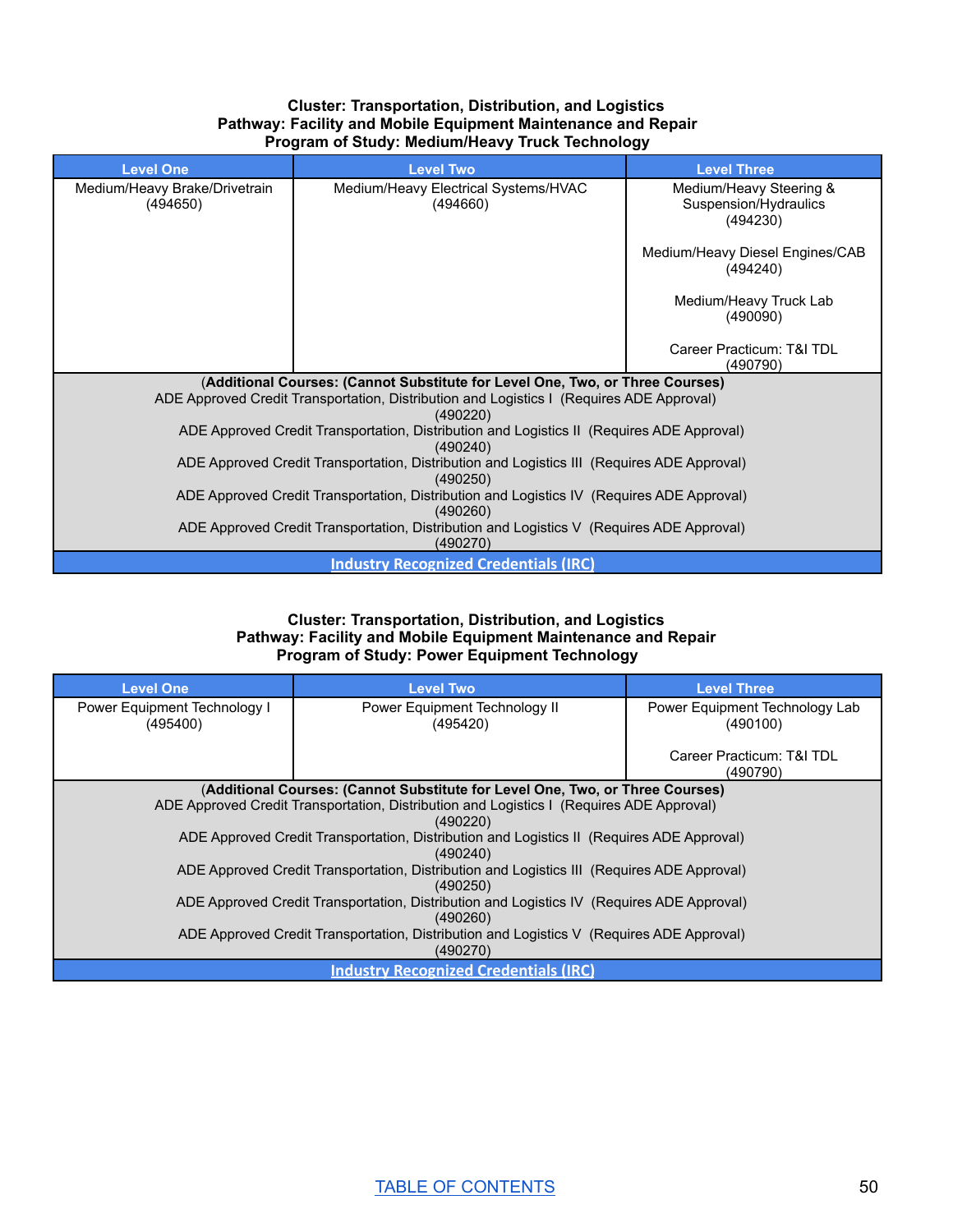#### **Cluster: Transportation, Distribution, and Logistics Pathway: Facility and Mobile Equipment Maintenance and Repair Program of Study: Automotive Collision Repair Technology**

| <b>Level One</b>                                                                                       | <b>Level Two</b>                                                                          | <b>Level Three</b>                                                   |
|--------------------------------------------------------------------------------------------------------|-------------------------------------------------------------------------------------------|----------------------------------------------------------------------|
| Non-Structural Analysis/Repair<br>(494300)                                                             | Painting & Refinishing<br>(494310)                                                        | Damage Analysis, Estimating &<br><b>Customer Service</b><br>(494220) |
|                                                                                                        |                                                                                           | Structural Analysis/Repair<br>(494320)                               |
|                                                                                                        |                                                                                           | Automotive Collision Lab<br>(490000)                                 |
|                                                                                                        |                                                                                           | Career Practicum: T&I TDL<br>(490790)                                |
|                                                                                                        | (Additional Courses: (Cannot Substitute for Level One, Two, or Three Courses)             |                                                                      |
| ADE Approved Credit Transportation, Distribution and Logistics I (Requires ADE Approval)               |                                                                                           |                                                                      |
|                                                                                                        | (490220)                                                                                  |                                                                      |
|                                                                                                        | ADE Approved Credit Transportation, Distribution and Logistics II (Requires ADE Approval) |                                                                      |
|                                                                                                        | (490240)                                                                                  |                                                                      |
| ADE Approved Credit Transportation, Distribution and Logistics III (Requires ADE Approval)<br>(490250) |                                                                                           |                                                                      |
| ADE Approved Credit Transportation, Distribution and Logistics IV (Requires ADE Approval)<br>(490260)  |                                                                                           |                                                                      |
| ADE Approved Credit Transportation, Distribution and Logistics V (Requires ADE Ap proval)<br>(490270)  |                                                                                           |                                                                      |
|                                                                                                        | <b>Industry Recognized Credentials (IRC)</b>                                              |                                                                      |

#### **Cluster: Transportation, Distribution, and Logistics Pathway: Facility and Mobile Equipment Maintenance and Repair Program of Study: Automotive Service Technology**

| <b>Level One</b>                                                                                      | <b>Level Two</b>                                                                                       | <b>Level Three</b>                                          |  |  |  |  |
|-------------------------------------------------------------------------------------------------------|--------------------------------------------------------------------------------------------------------|-------------------------------------------------------------|--|--|--|--|
| Brakes/Manual Drive Train<br>(494180)                                                                 | Automotive Electrical Systems/HVAC<br>(494190)                                                         | Engine Performance / Engine Repair<br>(494200)              |  |  |  |  |
|                                                                                                       |                                                                                                        | Suspension & Steering/Automatic<br>Transmission<br>(494210) |  |  |  |  |
|                                                                                                       |                                                                                                        | Automotive Service Lab<br>(490010)                          |  |  |  |  |
|                                                                                                       |                                                                                                        | Career Practicum: T&I TDL<br>(490790)                       |  |  |  |  |
|                                                                                                       | (Additional Courses: (Cannot Substitute for Level One, Two, or Three Courses)                          |                                                             |  |  |  |  |
|                                                                                                       | ADE Approved Credit Transportation, Distribution and Logistics I (Requires ADE Approval)               |                                                             |  |  |  |  |
|                                                                                                       | (490220)                                                                                               |                                                             |  |  |  |  |
|                                                                                                       | ADE Approved Credit Transportation, Distribution and Logistics II (Requires ADE Approval)              |                                                             |  |  |  |  |
|                                                                                                       | (490240)                                                                                               |                                                             |  |  |  |  |
|                                                                                                       | ADE Approved Credit Transportation, Distribution and Logistics III (Requires ADE Approval)<br>(490250) |                                                             |  |  |  |  |
| ADE Approved Credit Transportation, Distribution and Logistics IV (Requires ADE Approval)<br>(490260) |                                                                                                        |                                                             |  |  |  |  |
|                                                                                                       | ADE Approved Credit Transportation, Distribution and Logistics V (Requires ADE Approval)<br>(490270)   |                                                             |  |  |  |  |
| <b>Industry Recognized Credentials (IRC)</b>                                                          |                                                                                                        |                                                             |  |  |  |  |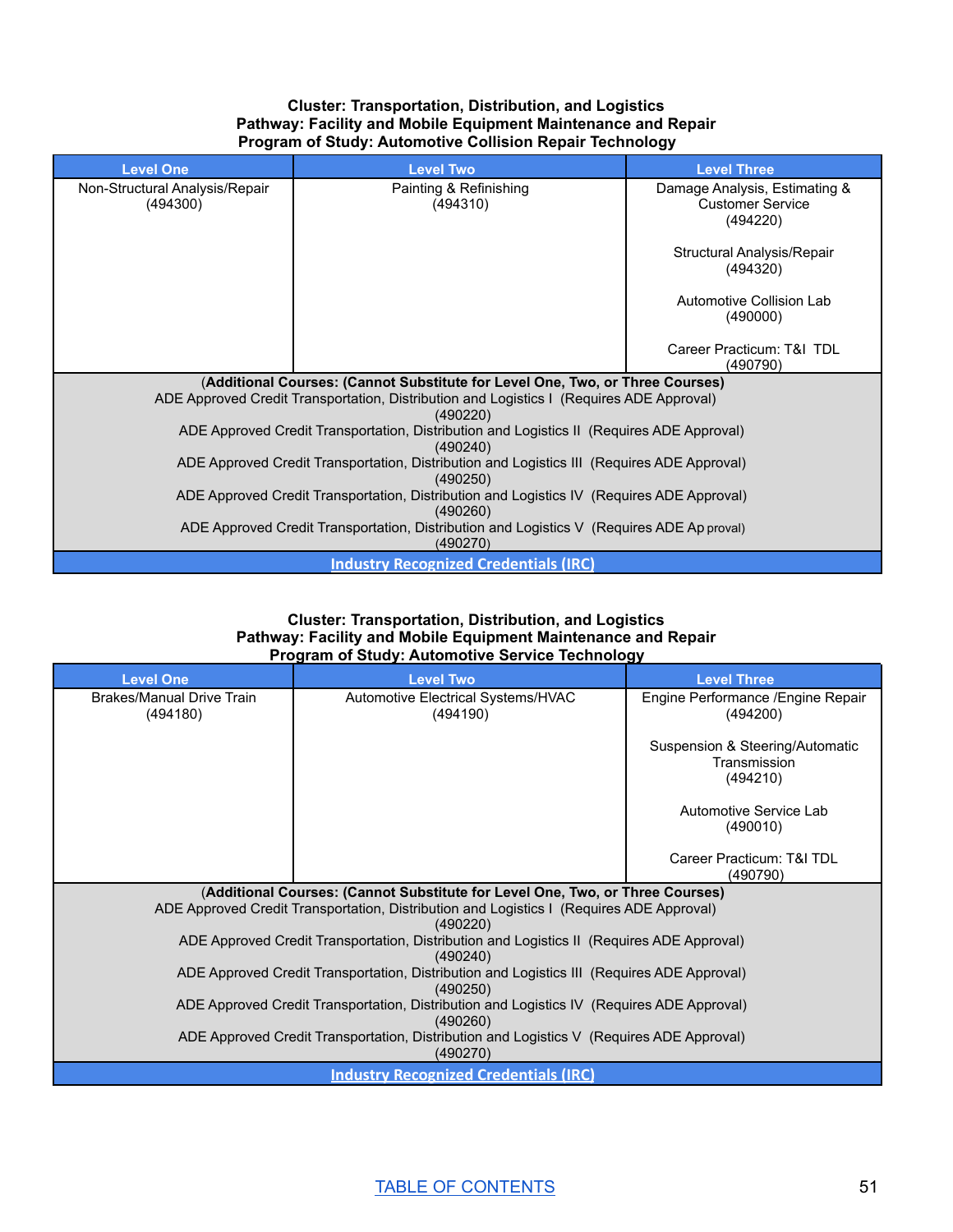## **MIDDLE SCHOOL COURSES**

The DCTE Office of Trade and Industry must approve middle school course offerings.

## **HIGH SCHOOL COURSES**

## **495370 Abnormal Psychology**

#### **Credit: .5 Grade Levels: 9-12**

This course provides a basic survey of maladaptive human behavior. Major psychological disorders, their causes, symptom behaviors, cultural influences, and relevant treatment approaches are discussed. Included topics are historical medical background, perspectives of treatment of the mentally ill, fundamental definitions, causes of anxiety disorders, disorders of mood including depression and bipolar disorder, personality disorders, disorders of thought including schizophrenia, substance-related disorders, and domestic violence. Legal, ethical, and social issues relating to the medical professional's role in treating psychological disorders are explored.

## **494130 Advertising and Graphic Design III**

#### **Credit: 1 Grade Levels: 11-12**

Advertising and Graphic Design III takes the best, most important and relevant components of Advertising and Graphic Design Introduction and Intermediate courses, and expands them for the serious third year student. Each component is flexible and can be implemented throughout the school year, fulfilling the 120 credit hours of instruction. Each component is essentially intertwined with each other and may be implemented simultaneously.

#### **493660 A/V Tech & Film III**

#### **Credit: 1 Grade Levels: 11-12**

This independent production based program is designed to allow mastery of the knowledge and skills needed to begin a successful Audio/Video or Film career.

#### **493400 Radio Broadcasting III**

#### **Credit: 1 Grade Levels: 11-12**

This independent production based program is designed to allow mastery of the knowledge and skills needed to begin a successful radio broadcasting career.

#### **495540 Advanced Shielded Metal Arc Welding**

#### **Credit: 1 Grade Levels: 9-12**

This instructional program prepares individuals to apply technical knowledge and skills to unite or separate metal parts by heating, using a variety of techniques and equipment. Emphasis of this course will be the use of shielded metal arc welders.

#### **493440 Digital Cinema Productions III**

**Credit: 1 Grade Levels: 11-12**

This independent production-based program is designed to allow the student to master the knowledge and skills needed to begin a successful television career

## **494160 Advertising and Graphic Design Lab**

#### **Credit: 1 Grade Levels: 10-12**

This production-based course is designed to allow the serious advertising design students time for the development of skills and knowledge needed to execute a comprehensive advertising design product.

## **495760 Air Force JROTC I**

#### **Credit: 1 Grade Levels: 9-12**

The JROTC program stresses military discipline, with a curriculum that emphasizes study of military science and military history.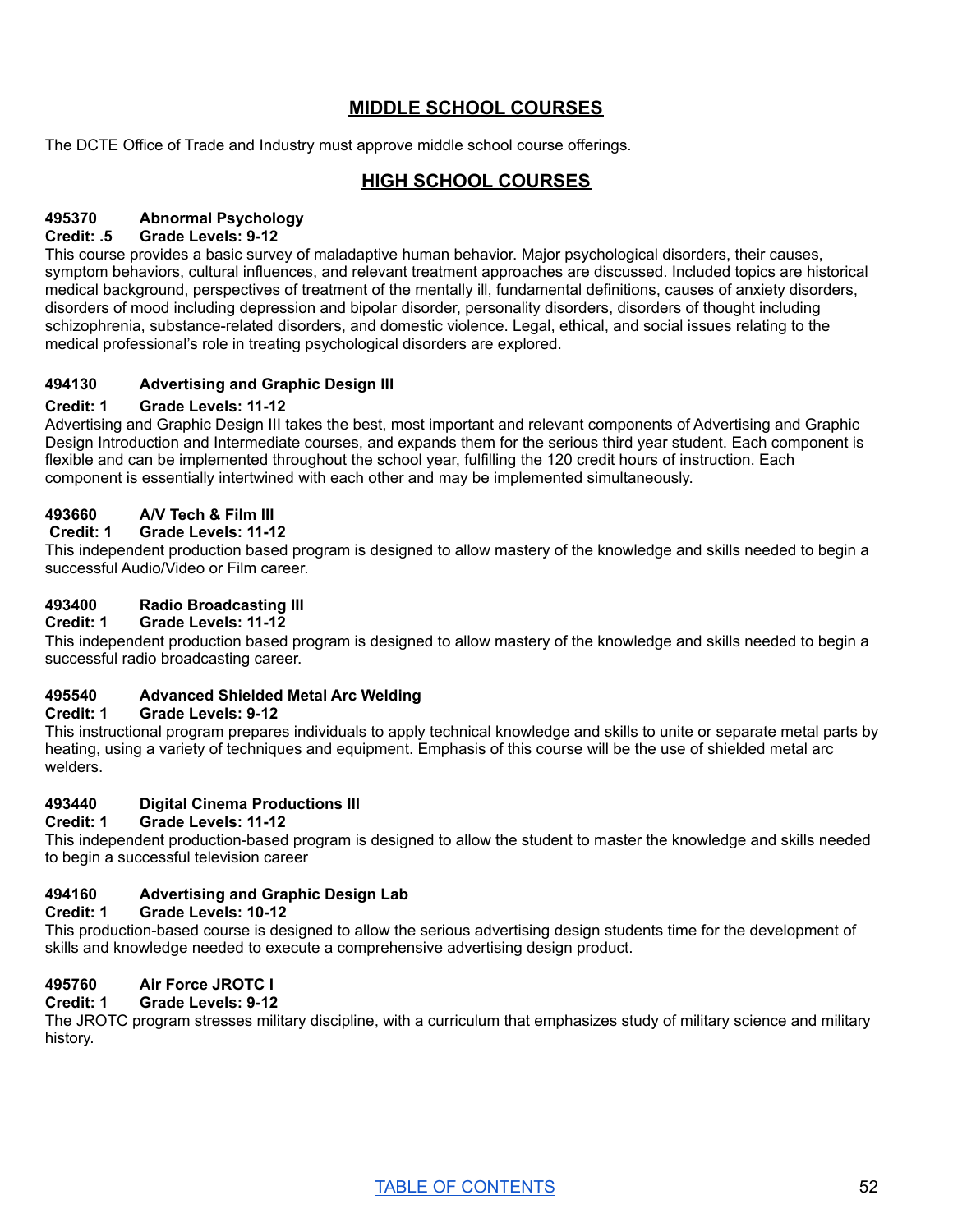## **495770 Air Force JROTC II**

## **Credit: 1 Grade Levels: 10-12**

The JROTC program stresses military discipline, with a curriculum that emphasizes study of military science and military history.

## **495780 Air Force JROTC III**

## **Credit: 1 Grade Levels: 11-12**

The JROTC program stresses military discipline, with a curriculum that emphasizes study of military science and military history.

## **495880 Air Force JROTC IV**

## **Credit: 1 Grade Level: 12**

The JROTC program stresses military discipline, with a curriculum that emphasizes study of military science and military history.

## **492550 Air Force Leadership Development Lab**

## **Credit: 1 Grade Levels: 9-12**

This course prepares students for leadership roles. It includes studies of Air Force tradition, wellness, and foundations of citizenship, communication, awareness, and leadership, life skills and career opportunities, and principles of management.

## **492270 Air Force Drill and Ceremonies**

#### **Credit: 1 Grade Levels: 9-12**

Students are introduced to the principles of teamwork, building confidence and strengthening self-esteem. Drill instills a sense of discipline and enthusiasm resulting in a higher degree of self-reliance and self-discipline.

## **492210 Air Force Ground School**

## **Credit: 1 Grade Levels: 9-12**

This course prepares students to take the Federal Aviation Administration Private Pilot Knowledge (written) examination. Cadets' studies include aerodynamics, airplane systems, airports, airspace, communications, Federal Air Regulations, navigation, airplane performance, flight planning and flight physiology.

## **495790 Army JROTC I**

## **Credit: 1 Grade Levels: 9-12**

The JROTC program stresses military discipline, with a curriculum that emphasizes study of military science and military history.

## **495800 Army JROTC II**

#### **Credit: 1 Grade Levels: 10-12**

The JROTC program stresses military discipline, with a curriculum that emphasizes study of military science and military history.

## **495810 Army JROTC III**

## **Credit: 1 Grade Levels: 11-12**

The JROTC program stresses military discipline, with a curriculum that emphasizes study of military science and military history.

## **495890 Army JROTC IV**

#### **Credit: 1 Grade Level: 12**

The JROTC program stresses military discipline, with a curriculum that emphasizes study of military science and military history.

## **424030 Anatomy and Physiology**

#### **Credit: 1 Grade Levels: 9-12**

This course focuses on anatomical and physiological systems of the body as well as the diseases of those systems.

## **493670 Audio/Video Tech and Film Lab**

#### **Credit: 1 Grade Levels: 11-12**

Simulated experiences of theory based content from courses 493640 and 493650.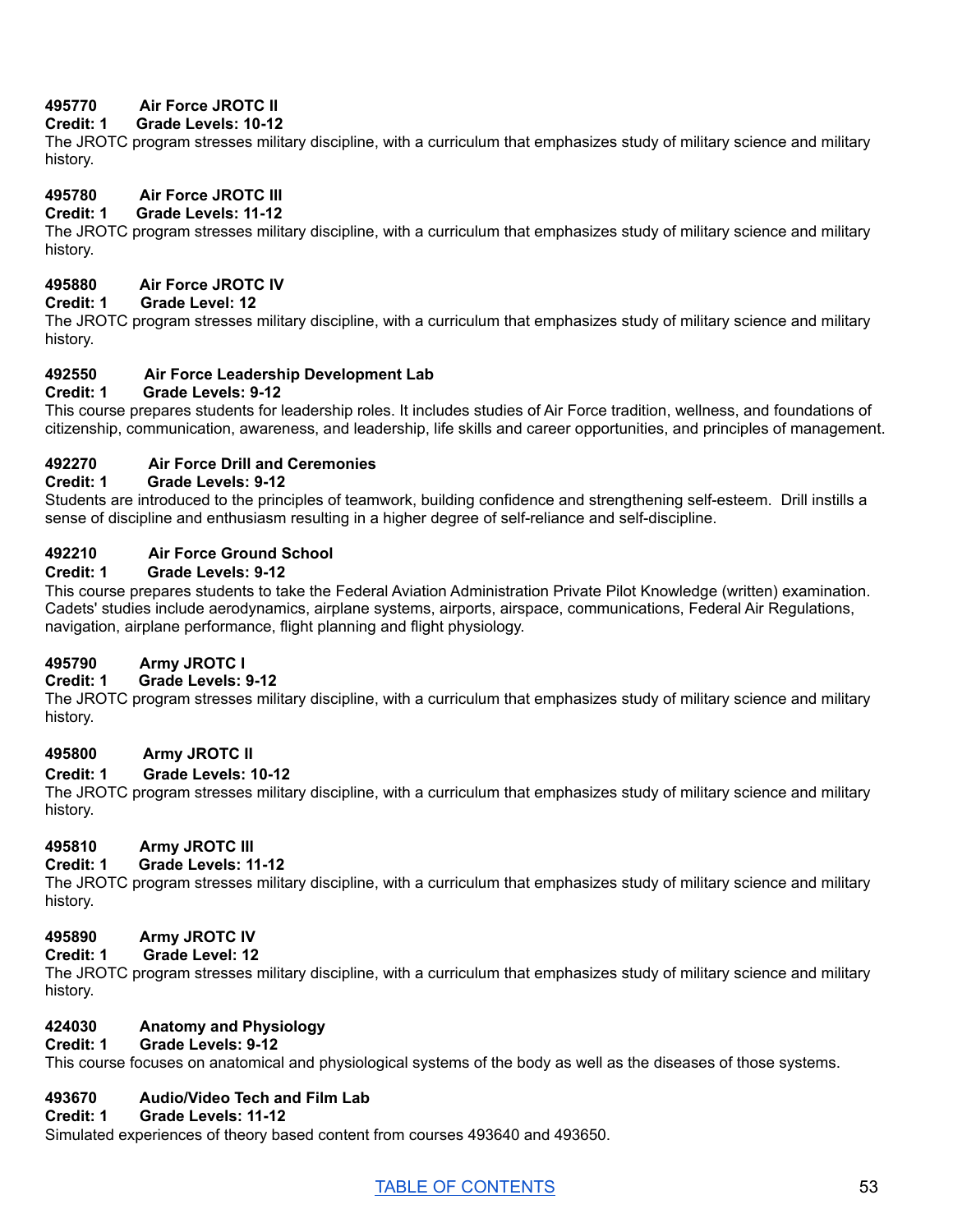## **490000 Automotive Collision Lab**

## **Credit: 1 Grade Levels: 9:12**

This course provides the student time to build skills and knowledge of the related industry through a series of progressive exercises that cover a broad range of projects.

#### **494190 Automotive Electrical Systems/HVAC**

#### **Credit: 1 Grade Levels: 9-12**

This course prepares individuals to engage in the diagnosis and repair of electrical/electronic systems. Instruction will include units on general electrical system diagnosis and service.

#### **490010 Automotive Service Lab**

#### **Credit: 1 Grade Levels: 9-12**

This course provides the student time to build skills and knowledge of the related industry through a series of progressive exercises that cover a broad range of projects.

## **494250 Aviation I**

## **Credit: 1 Grade Levels: 9-12**

This program will include instruction on the general core curriculum required by the Federal Aviation Administration.

#### **494260 Aviation II**

#### **Credit: 1 Grade Levels: 10-12**

This program will include instruction on the general core curriculum required by the Federal Aviation Administration (FAA). This course will prepare students for the Air Frame and Power Plant School certified by the FAA.

#### **490020 Aviation Lab**

#### **Credit: 1 Grade Levels: 9-12**

This course provides the student time to build skills and knowledge of the related industry through a series of progressive exercises that cover a broad range of projects.

#### **494180 Brakes/Manual Drivetrain**

#### **Credit: 1 Grade Levels: 9-12**

This course prepares individuals to engage in the diagnosis and repair of brakes. Instruction will include units on hydraulic system diagnosis and repair, drum brake diagnosis and repair, and disc brake diagnosis and repair.

#### **494470 Cabinetry**

#### **Credit 1 Grade Levels: 9-12**

This instructional course prepares individuals to apply technical knowledge and skills to lay out, fabricate, erect, install, and repair cabinets using hand and power tools.

## **494460 Carpentry**

#### **Credit: 1 Grade Levels: 9-12**

This instructional course prepares individuals to apply technical knowledge and skills to lay out, fabricate, erect, install, and repair wooden structures and fixtures using hand and power tools.

#### **490030 Certified Nursing Assistant (CNA) Program**

#### **Credit: .5 Grade Levels: 10-12**

This certification course is approved as an expansion to the Medical Professions Program of Study only.

## **490500 Certified Nursing Assistant (CNA) Program**

#### **Credit: 1 Grade Levels: 10-12**

This certification course is approved as an expansion to the Medical Professions Program of Study only.

## **494480 Skilled Trades Construction**

#### **Credit: 1 Grade Levels: 9-12**

Skilled Trades Construction is a foundational course in the Architecture & Construction cluster covering essential knowledge, skills, and concepts required for careers in construction. Students will learn to describe various construction fields and outline the steps necessary to advance in specific construction careers. Students will learn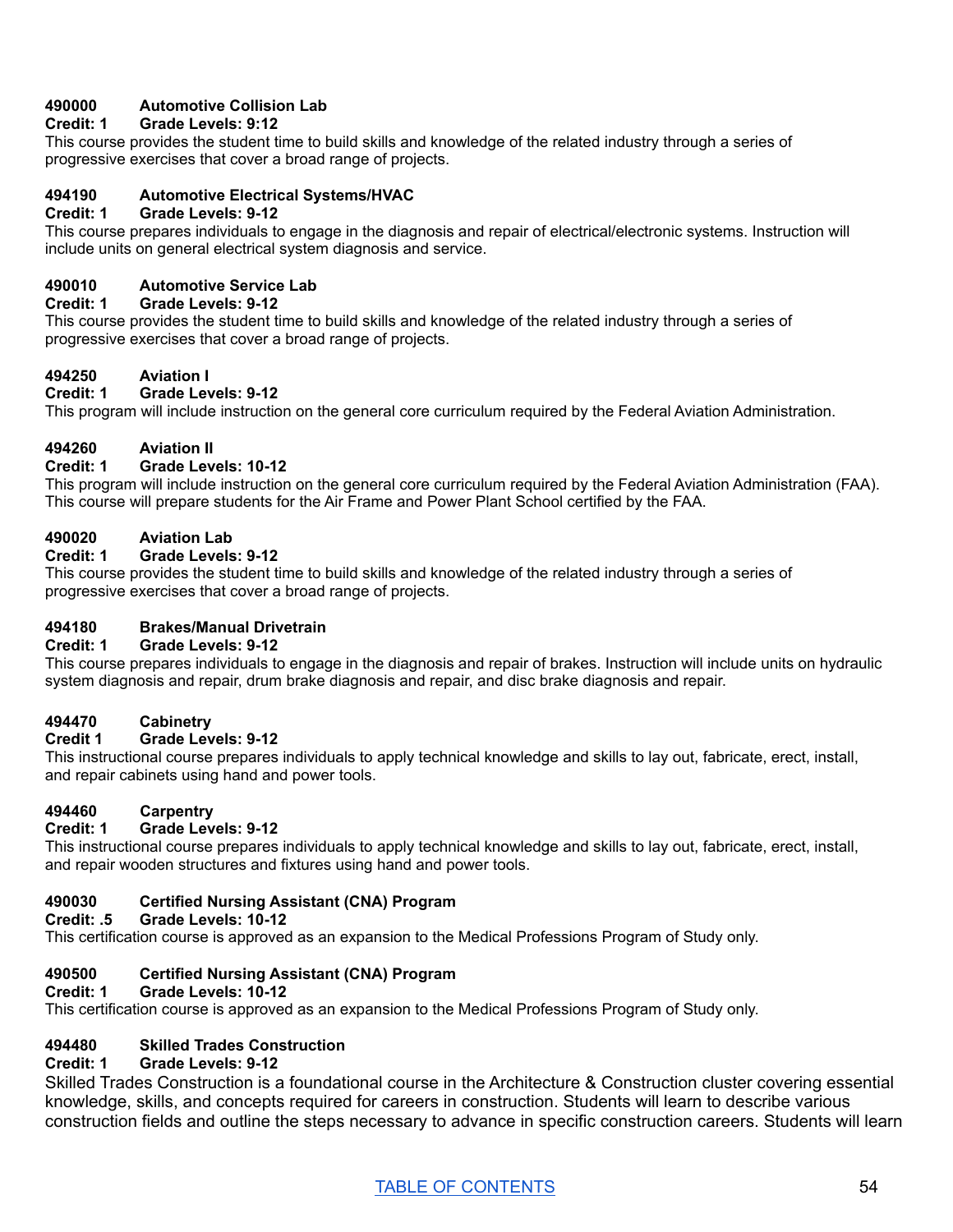to employ tools safely and interpret construction drawings to complete projects demonstrating proper measurement and application of mathematical concepts. Standards in this course also include an overview of the construction industry and an introduction to building systems and materials

## **490040 Construction Lab**

## **Credit 1 Grade Levels: 9-12**

This course provides the student time to build skills and knowledge of the construction industry through a series of progressive exercises that cover a broad range of projects.

# **494610 Criminal Law**

## **Credit: 1 Grade Levels: 9-12**

This course emphasizes the study of substantive criminal law. Selected crimes most likely to be dealt with by the criminal justice professional are explored through discussion, where applicable, of the English Common Law precedents, general modern application, and specific Arkansas Criminal Code.

## **494600 Crime Scene Investigation**

#### **Credit: 1 Grade Levels: 9-12**

Prerequisite: Foundations of Law Enforcement (494630)

This course provides students with an overview of the basics of crime scene investigations. Students will gain an understanding of the skills necessary to properly recognize, document, collect, process, and preserve evidence.

## **494220 Damage Analysis, Estimating and Customer Service**

## **Credit: 1 Grade Levels: 9-12**

This course will educate the student on how to assess and analyze collision damaged vehicles. The student will also learn the fundamentals of damage patterns and different types of damage. Hand written and computer generated estimates using the latest estimating software and resources will be taught.

# **494950 Design for Manufacturing**

#### **Credit: 1 Grade Levels: 10-12**

In this course, students will apply the technologies that are found in modern clean, production environments. Students study effective and energy efficient control of pumping, conveyors, piping, pneumatic and hydraulic control systems. Students apply total quality management to production design to assure quality. Students also focus on properties of materials and material testing, creating documentation to support designs, examining properties and justifying material selections based on properties. Students learn that old products become the new raw materials for new products.

## **494350 Digital Photography I**

## **Credit: 1 Grade Levels: 9-12**

This core instructional program prepares individuals to effectively communicate ideas and information to business and consumer audiences and record events and people via film, still or video photography.

## **494370 Digital Photography II**

## **Credit: 1 Grade Levels: 10-12**

This core production based instructional program allows the photography student to implement artistic techniques to effectively communicate ideas and information to business and consumer audiences and record events and people via film, still or video photography.

## **494380 Digital Photography III**

## **Credit: 1 Grade Levels: 11-12**

This independent production based program is designed to provide the advanced photography student with knowledge and highly advanced skills for a comprehensive career in photography.

# **494360 Digital Photography Lab**

## **Credit: 1 Grade Levels: 10-12**

This production-based program will allow the serious photography student time for the development of skills and knowledge needed to produce comprehensive photography products.

## **494500 Electrical**

#### **Credit: 1 Grade Levels: 9-12**

This course prepares individuals to apply technical knowledge and skills to install and repair residential electrical systems.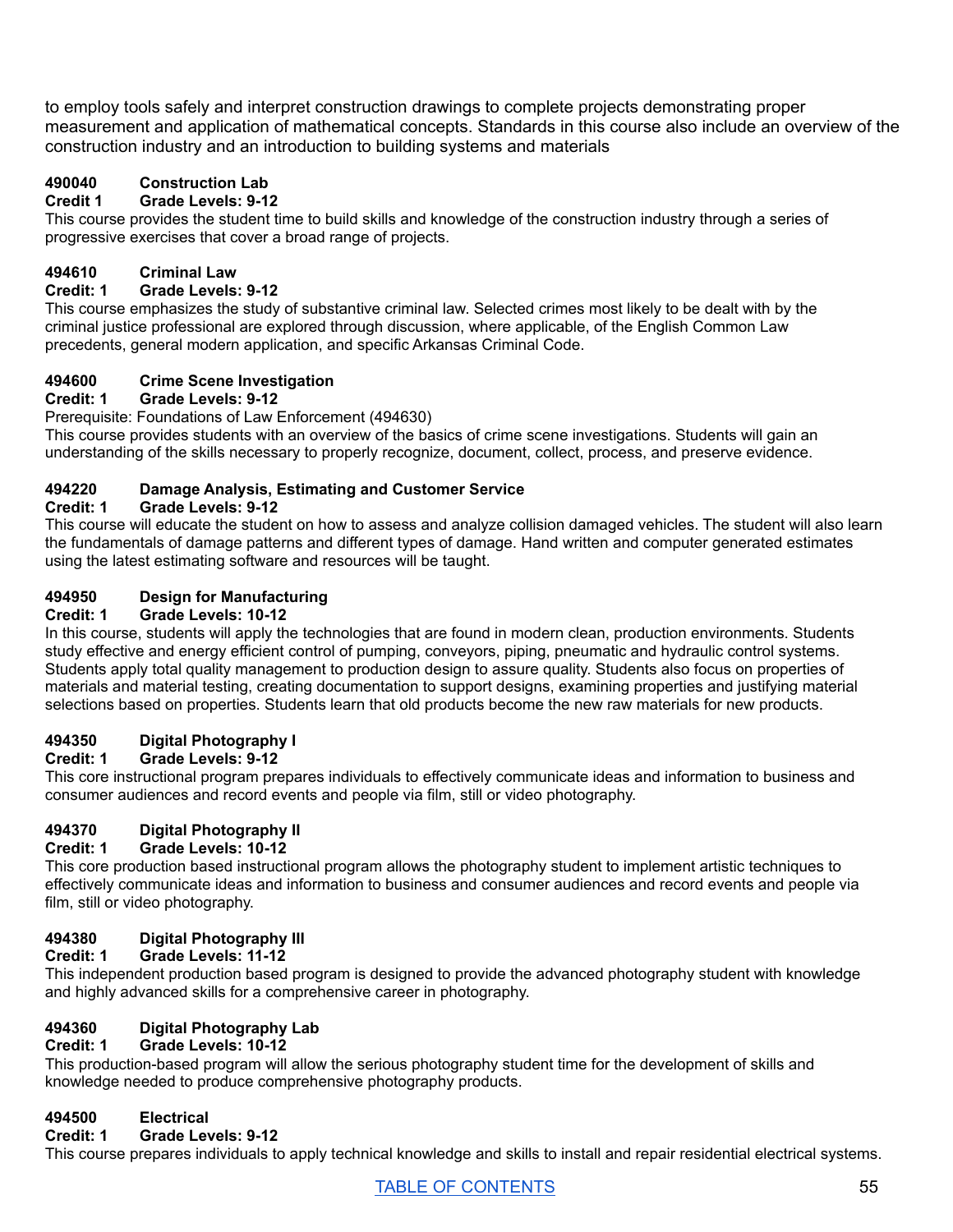## **494800 Electronics I**

#### **Credit: 1 Grade Levels: 9-12**

Electronics I is an applied course in the manufacturing cluster for students interested in learning more about careers as an electronic technician, maintenance technician, electromechanical technician, and manufacturing engineer. This course covers basic electrical and mechanical components of electronic systems with instrument controls and embedded software designs.

#### **494820 Electronics II**

#### **Credit: 1 Grade Levels: 9-12**

Electronics II is a multi-disciplinary study to develop specialized and highly trained technicians dealing with the integration of mechanical devices, actuators, sensors, intelligent controllers and computers.

#### **494810 Electronics Lab**

**Credit: 1 Grade Levels: 9-12**

Simulated experiences of theory based content from courses 494800 and 494820.

## **494200 Engine Performance/ Engine Repair**

#### **Credit: 1 Grade Levels: 9-12**

This course prepares individuals to engage in the diagnosis and repair of engine performance. Instruction will include units on general engine diagnosis and computerized engine controls diagnosis and repair.

## **490050 Emergency Services I**

#### **Credit: 1 Grade Levels: 11-12**

This course introduces a career in Emergency Services that can lead to employment. Emergency Services I course includes, but not limited to, fire history, emergency responder, health, safety, situational awareness, personal protective equipment; governing agencies, nutrition and physical fitness.

#### **490420 Emergency Services II**

#### **Credit: 1 Grade Levels: 11-12**

This course provides the foundations and hands-on training that will lead to a career in EmergencyServices that can lead to employment, after further instruction, to a career as an Emergency Responder or other disciplines in the Emergency Services realm.

#### **490540 Emergency Services III**

#### **Credit: 1 Grade Levels 11-12**

This course is an expansion of Emergency Services II that can lead towards the Emergency Medical Technician (EMT) Certification.

## **490530 Emergency and Fire Management Lab**

#### **Credit 1 Grade Levels 9-12**

Simulated experiences of theory based content from various courses withing the Emergency and Fire Management services pathway.

## **494080 Exercise Science**

#### **Credit: 1 Grade Levels: 9-12**

This course prepares students for the wellness and fitness marketplace and its various components such as instructing or coaching groups or individuals in exercise activities and the fundamentals of an individual's health and wellness. Personal trainers demonstrate techniques and methods of participation, observe participants, and inform them of corrective measures necessary to improve their skills and personal health.

## **490470 Fire Fighting 1**

#### **Credit: 1 Grade Levels: 9-12**

The course is to provide an introduction to a career in Fire Science that can lead to employment, after further instruction, to a career as a firefighter or other disciplines in the Fire Science realm. The Introduction to Firefighting course includes, but is not limited to, fire history; firefighter health, safety, and situational awareness; personal protective equipment; governing agencies; nutrition and physical fitness.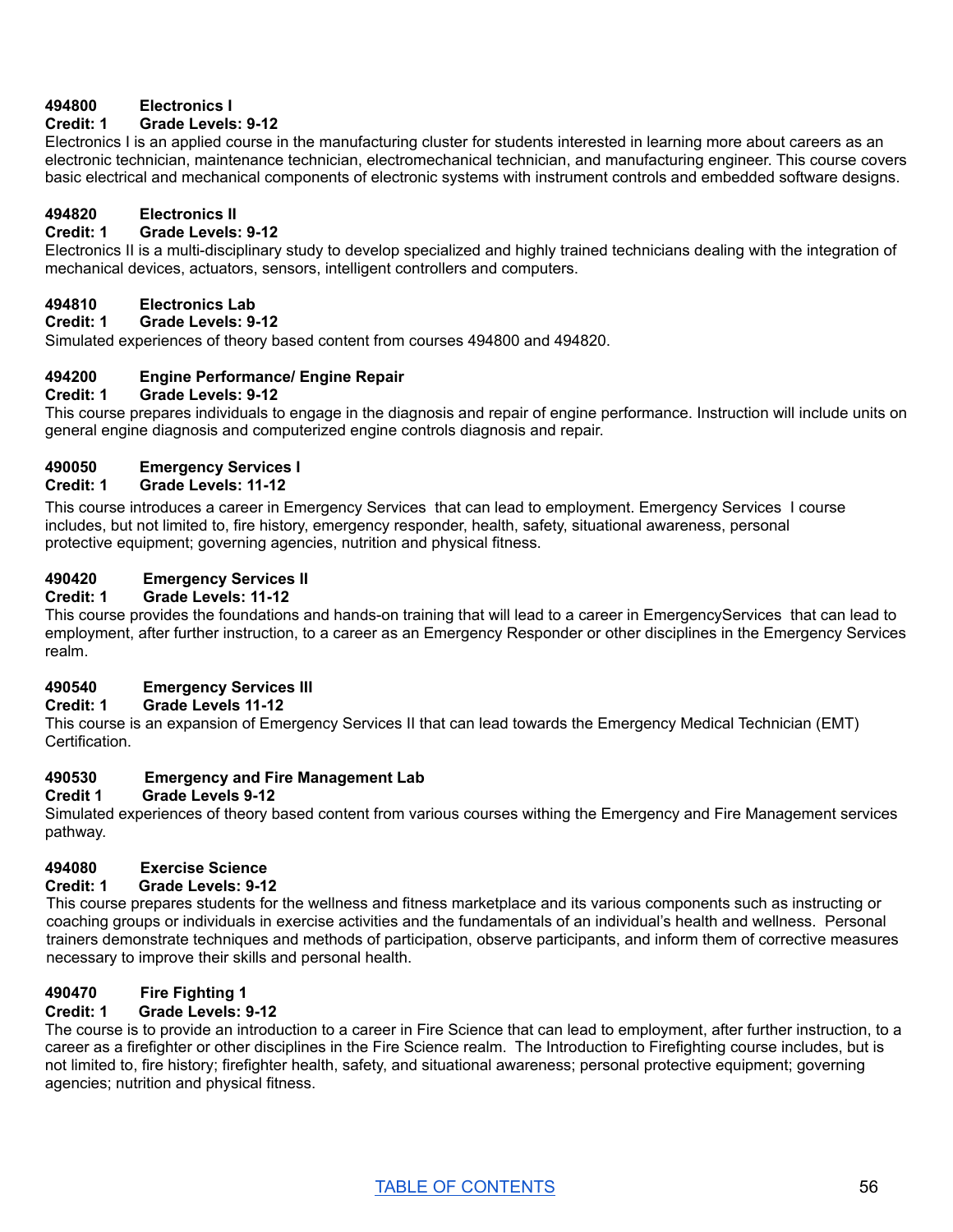## **490480 Fire Fighting 2**

## **Credit: 1 Grade Levels: 9-12**

The course is to provide the foundations and hands-on training that will lead to a career in Fire Science, that can lead to employment, after further instruction, to a career as a firefighter or other disciplines in the Fire Science realm. The Foundations of Firefighting course includes, but is not limited to, search and rescue, utility ropes and knots ropes, forcible entry, ladders, ventilation, water, hose characteristics, fire attack, disaster simulations and the Candidate Physical Ability Test 2 (CPAT).

## **490490 Community Preparedness and Response**

#### **Credit: 1 Grade Levels: 9-12**

The course is to provide skills, knowledge, and hands-on training in disaster preparedness, disaster psychology, active shooter incidents, terrorism, CERT training, disaster medical operations, fire safety and utility controls, light search and rescue operations, types of natural disasters, and disaster simulation.

## **494140 First Responder**

## **Credit: 1 Grade Levels: 9-12**

This course introduces students to emergency medical technician occupational skills. Prior approval must be obtained from the Trade and Industry Sciences Office before this course is implemented.

## **495350 Foundations of Health Care**

## **Credit: 1 Grade Levels: 9-12**

This course is designed to introduce students to medical professions and the basic foundational skills for first aid and the treatment of patients. Along with Anatomy and Physiology this is a foundation core course for subsequent education and training in health services. This course is a revised combination of Introduction to Medical Professions and Medical **Procedures** 

## **494630 Foundations of Law Enforcement**

## **Credit: 1 Grade Levels: 9-12**

This instructional program prepares individuals to perform the duties of police and public security officers, including patrol and investigative activities, traffic control, crowd control, and public relations.

# **494050 Principles of Sports Medicine**

## **Credit: 1 Grade Levels: 9-12**

This course provides students with a general overview of sports medicine and its history from the perspective of the healthcare community that includes injury prevention, treatment, rehabilitation, psychosocial, and administration concerns. Students will gain an understanding of sports medicine and associated career opportunities. .

## **494150 Advertising and Graphic Design I**

## **Credit: 1 Grade Levels: 9-12**

This instructional program in the applied visual arts is a core course and prepares individuals to use artistic techniques to effectively communicate ideas and information to business and consumer audiences via illustrations and other forms of printed media.

# **493640 A/V Production I**

## **Credit: 1 Grade Levels: 9-12**

Students in this core program will learn the basics of film and television production as well as other forms of audio-video communication such as animation, graphics, and sound production for video. They will also study the history of audio- video technology and film as well as career development and employment in this pathway.

## **493380 Radio Broadcasting I**

## **Credit: 1 Grade Levels: 9-12**

Principles of announcing/audio engineering: study of voice, diction, pronunciation and delivery will be explored in this course. Experience in various types of announcing, concepts and techniques of sound production, including the coordinating and directing processes, hands-on experience with equipment, sound sources, and direction of talent, equipment maintenance and operations.

## **493420 Digital Cinema Productions I**

## **Credit: 1 Grade Levels: 9-12**

The core program is designed to give practical knowledge in preparation for the pursuit of a career in television.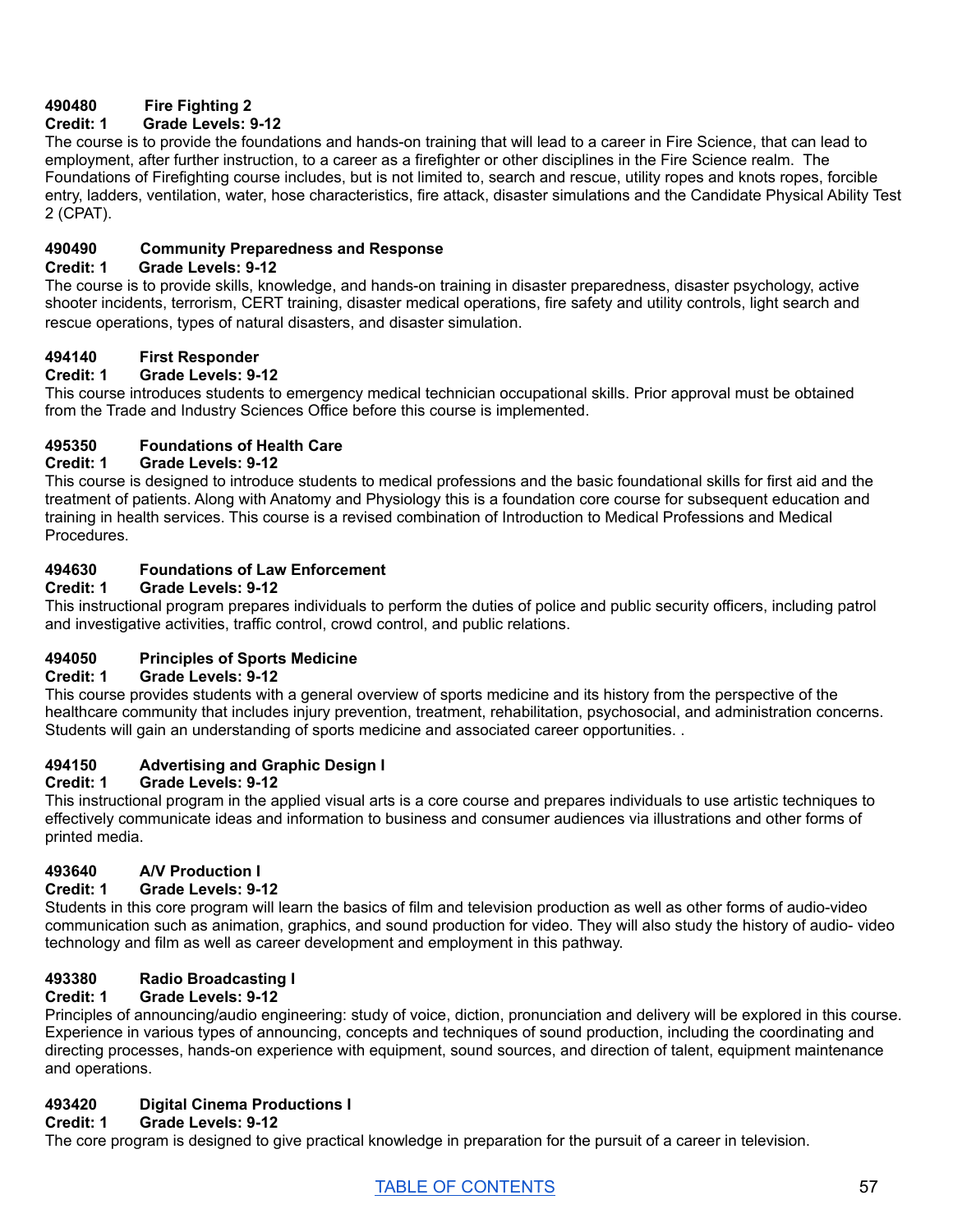## **494850 Furniture Manufacturing I**

## **Credit: 1 Grade Levels: 9-12**

This course will introduce the beginning furniture and cabinetmaking student to the various stages of construction and assembly of wood products and related materials. This course is intended to provide students with the basic knowledge and skills necessary to design, construct, and finish furniture and/or cabinets in the woodworking industry.

# **494870 Furniture Manufacturing II**

#### **Credit: 1 Grade Levels: 9-12**

This course is a continuation of Furniture Manufacturing I. This course provides intermediate furniture and cabinetmaking students with the necessary knowledge and skills to pursue employment in related industries.

#### **495550 Gas Metal Arc Welding**

#### **Credit: 1 Grade Levels: 9-12**

This instructional program prepares individuals to apply technical knowledge and skills to unite or separate metal parts by heating, using a variety of techniques and equipment. Emphasis of this course will be the use of gas metal arc welders.

#### **495560 Gas Tungsten Arc Welding**

## **Credit: 1 Grade Levels: 9-12**

This instructional program prepares individuals to apply technical knowledge and skills to unite or separate metal parts by heating, using a variety of techniques and equipment. Emphasis of this course will be the use of gas tungsten arc welders.

#### **495320 Human Behavior and Disorders**

#### **Credit: .5 Grade Levels: 9-12**

This course focuses on normal behavior and personality, abnormal behavior and personality, and behavior disorders and the therapies used to treat those disorders and abnormalities.

#### **495100 HVACR I**

#### **Credit: 1 Grade Levels: 9-12**

This course prepares individuals to apply technical knowledge and skills to repair, install, service, and maintain the operating condition of heating, air conditioning, and refrigeration systems.

#### **495110 HVACR II**

#### **Credit: 1 Grade Levels: 10-12**

This course prepares individuals to apply technical knowledge and skills to repair, install, service, and maintain the operating condition of heating, air conditioning, and refrigeration systems.

#### **490070 HVACR Lab**

#### **Credit: 1 Grade Levels: 9-12**

This course provides the student time to build skills and knowledge of the related industry through a series of progressive exercises that cover a broad range of projects.

# **495160 Industrial Equipment Technologies Lab**

#### **Credit: 1 Grade Levels: 9-12**

This production-based program is designed to allow for the development of skills and knowledge needed to execute comprehensive industrial equipment maintenance.

#### **495150 Industrial Technologies I**

#### **Credit: 1 Grade Levels: 9-12**

This is an intermediate level course to prepare students for electronics, manufacturing, and technical programs designed to develop skilled installation, maintenance and repair technicians in cross-disciplinary systems.

#### **495170 Industrial Technologies II**

## **Credit: 1 Grade Levels: 10-12**

The student will be trained to perform a variety of advanced troubleshooting and diagnostic skills to aid in the repair, installation, fabrication, set up, adjustment, of industrial machinery and equipment. This course is designed to ease the transition into a post -secondary program or entry level employment.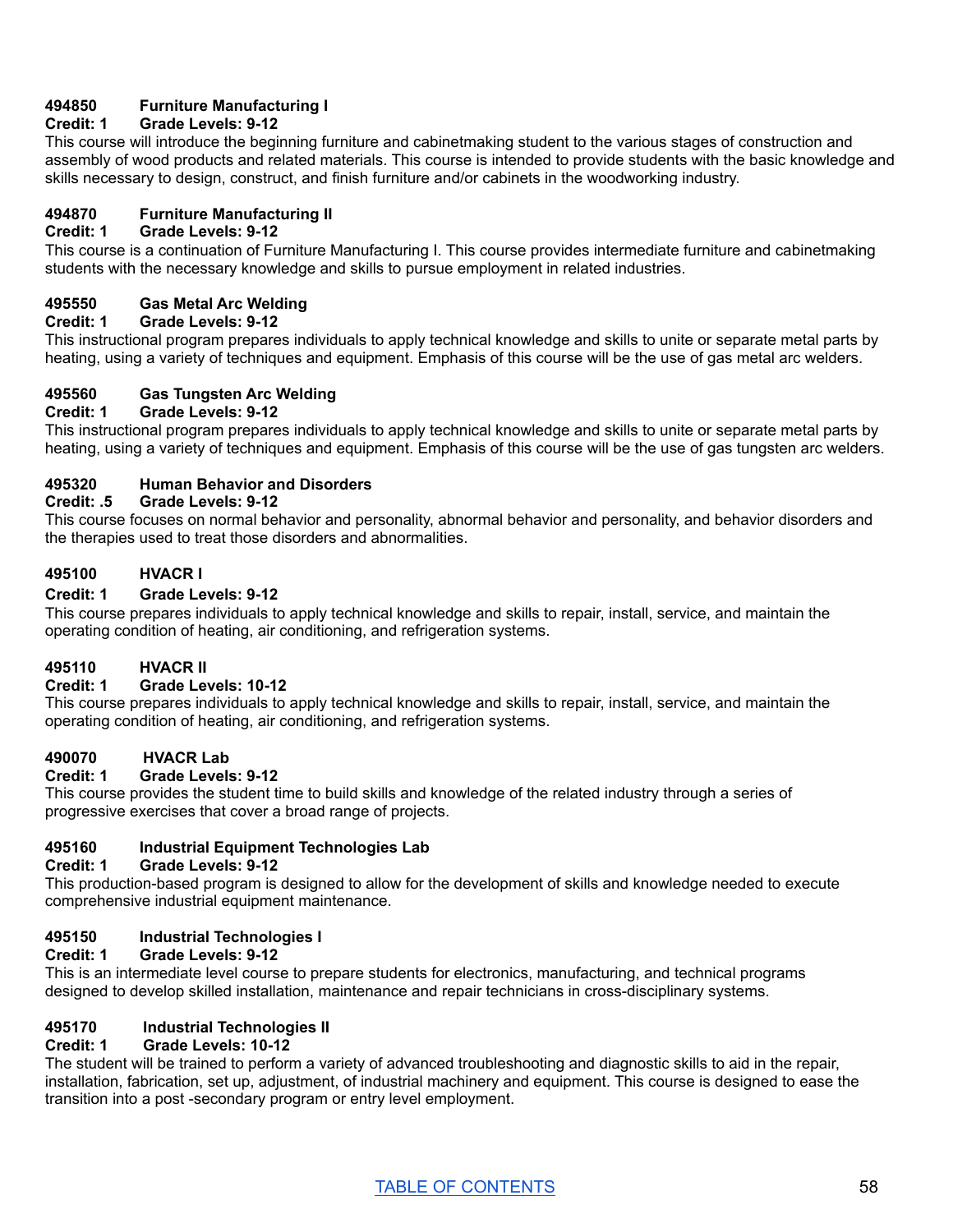## **494170 Advertising and Graphic Design II**

#### **Credit: 1 Grade Levels: 10-12**

This is a core course emphasizing the integration of computer skills and knowledge of software used in the market place.

## **493650 A/V Productions II**

#### **Credit: 1 Grade Levels: 10-12**

This core program is designed to develop high level technical skills in preparation for a career in Audio/Video and Film Production.

## **493390 Radio Broadcasting II**

#### **Credit: 1 Grade Levels: 10-12**

This core program is designed to develop high level technical skills in preparation for a career in radio broadcasting.

## **493430 Digital Cinema Productions II**

#### **Credit: 1 Grade Levels: 10-12**

The core course will provide an understanding of production principles and experience with the video camera, lighting instruments and techniques, microphones, script creation, and editing. Students will perform assignments on camera as well as studio and control room duties.

## **494620 Introduction to Criminal Justice**

#### **Credit: 1 Grade Levels: 9-12**

This instructional program prepares individuals to perform the duties of police and public security officers, including patrol and investigative activities, traffic control, crowd control, and public relations.

#### **495380 Introduction to Medical Professions Expanded**

#### **Credit: .5 Grade Levels: 9-12**

This course is designed as an extension of Introduction to Medical Professions. The course provides students with a general overview of the more crucial content areas of the health science technology education program core courses. Areas covered are medical terminology, medical math, human growth and development, processes of disease, and employability skills needed within the healthcare industry. This course is recommended for students who will not have the opportunity to take any additional health science technology education courses other than Introduction to Medical Professions.

## **494940 Introduction to Manufacturing**

#### **Credit: 1 Grade Levels: 9-12**

This course will engage students in the use of modern technologies in the design and improvement of products. Students will use three-dimensional CAD software in the creation and analysis process. Students will document designs using standards set by industry for design documentation. Students will implement methods of green production and just-in-time component supply which allow for the lowest cost and highest quality products. Students will design and troubleshoot data acquisition, programmable logic control, process monitoring, automation and robotic systems. Students will incorporate sensing and vision systems, utilizing cameras and sensors to control automated systems.

# **480950 JROTC Health**

## **Credit: 1 Grade Levels: 9-12**

The JROTC program stresses military discipline, with a curriculum that emphasizes study of military science and military history.

## **485950 JROTC Physical Education**

#### **Credit: 1 Grade Levels: 9-12**

The JROTC physical education program stresses military discipline, with a curriculum that emphasizes study of military science and military history.

## **495200 Machine Tool I**

#### **Credit: 1 Grade Levels: 9-12**

This course is designed to provide students with a basic understanding of the precision machining processes used in industry, manufacturing, maintenance, and repair. The course instructs students in industrial safety, terminology, tools and machine tools, measurement and layout. Students will become familiar with the setup and operation of power saws, drill press, lathe, milling machine, grinders and receive an introduction to CNC (computer controlled) machines.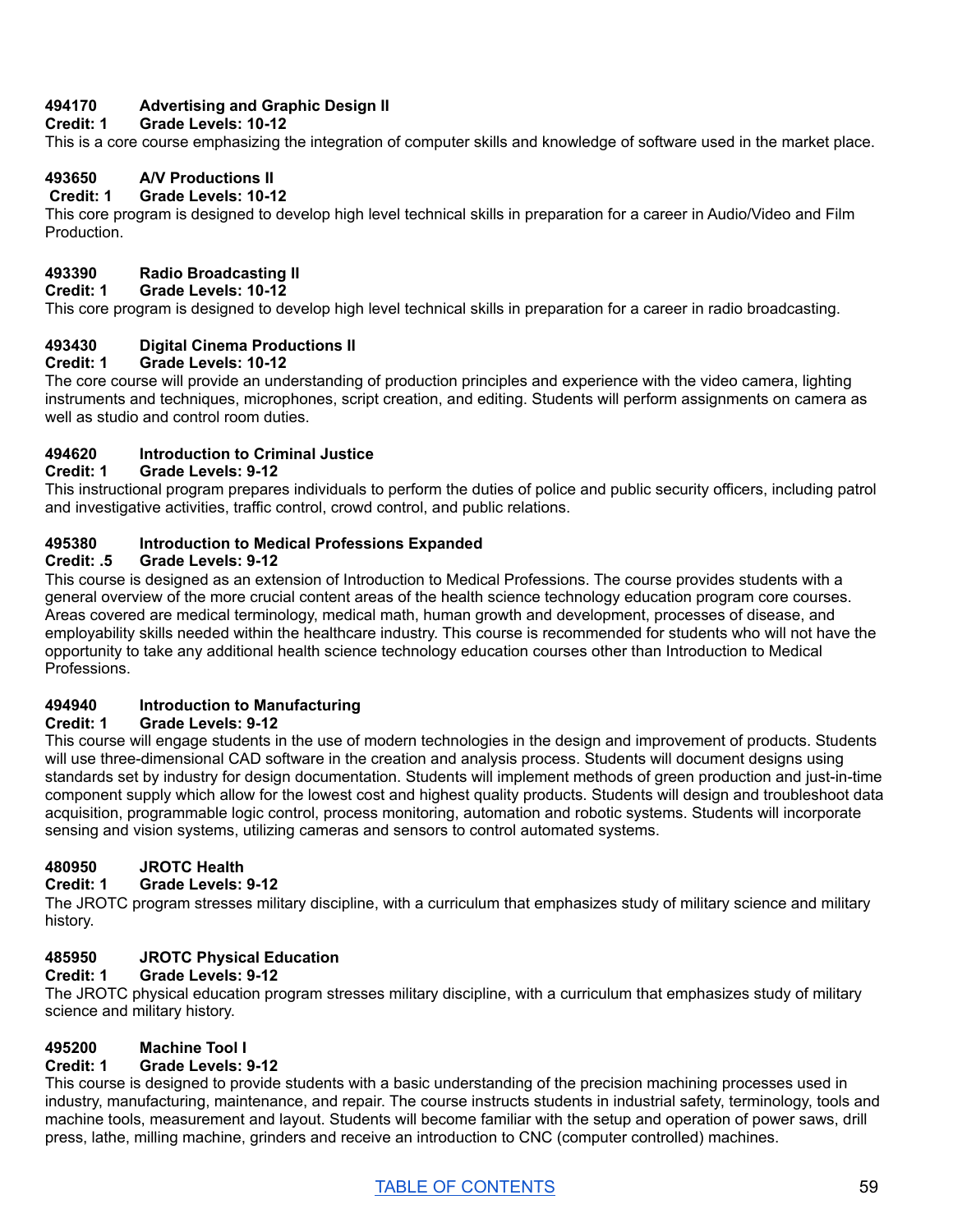## **495220 Machine Tool II**

#### **Credit: 1 Grade Levels: 9-12**

This course is a more in-depth study of skills learned in Machine Tool I, with a stronger focus on CNC setup/operation/programming. Classroom activities will concentrate on precision set-up and inspection work, as well as machine shop calculations. Students will develop skills in advanced machining and measuring parts involving tighter tolerances. A continued focus on safety will also be presented.

## **495210 Machine Tool Lab**

#### **Credit: 1 Grade Levels: 9-12**

Simulated experiences of theory based content from courses 495200 and 495220.

#### **495260 Manufacturing and Production Lab**

#### **Credit: 1 Grade Levels: 9-12**

This course provides the student time to build skills and knowledge of the manufacturing industry through a series of progressive exercises that cover a broad range of projects.

#### **494970 Manufacturing Power & Equipment Systems**

#### **Credit: 1 Grade Levels: 10-12**

Students will create plant designs to process and automatically assemble materials into new products. Students follow the process of developing and producing a new product from prototype to final product. They will accomplish this by creating a production flow plan that allows for the mass production of the product. Students will analyze and evaluate all aspects of the design and production processes with an emphasis on clean, lean and green production. Students will utilize data acquisition, quality control processes and Six Sigma methodology to control production.

## **494960 Manufacturing Production Processes**

#### **Credit: 1 Grade Levels: 10-12**

Students will design cost-effective work cells incorporating automation and robotics to improve quality of final products. The advanced production in this course depends on the use and coordination of information, automation, network systems, vision and sensing systems. Students will design and create mechatronic systems and automated tooling to accomplish these advanced tasks. Students produce authentic documentation about their cyber-mechanical systems and the integration with data to control and monitor processes.

#### **495820 Marine JROTC I**

## **Credit: 1 Grade Levels: 9-12**

The JROTC program stresses military discipline, with a curriculum that emphasizes study of military science and military history.

# **495830 Marine JROTC II**

#### **Credit: 1 Grade Levels: 10-12**

The JROTC program stresses military discipline, with a curriculum that emphasizes study of military science and military history.

## **495840 Marine JROTC III**

#### **Credit: 1 Grade Levels: 11-12**

The JROTC program stresses military discipline, with a curriculum that emphasizes study of military science and military history.

#### **495900 Marine JROTC IV**

#### **Credit: 1 Grade Level: 12**

The JROTC program stresses military discipline, with a curriculum that emphasizes study of military science and military history.

#### **493840 Mechanical, Plumbing and Electrical Systems**

## **Credit: 1 Grade Level: 11-12**

This is a foundation course to combine electrical, plumbing and HVAC courses into a one credit introductory course.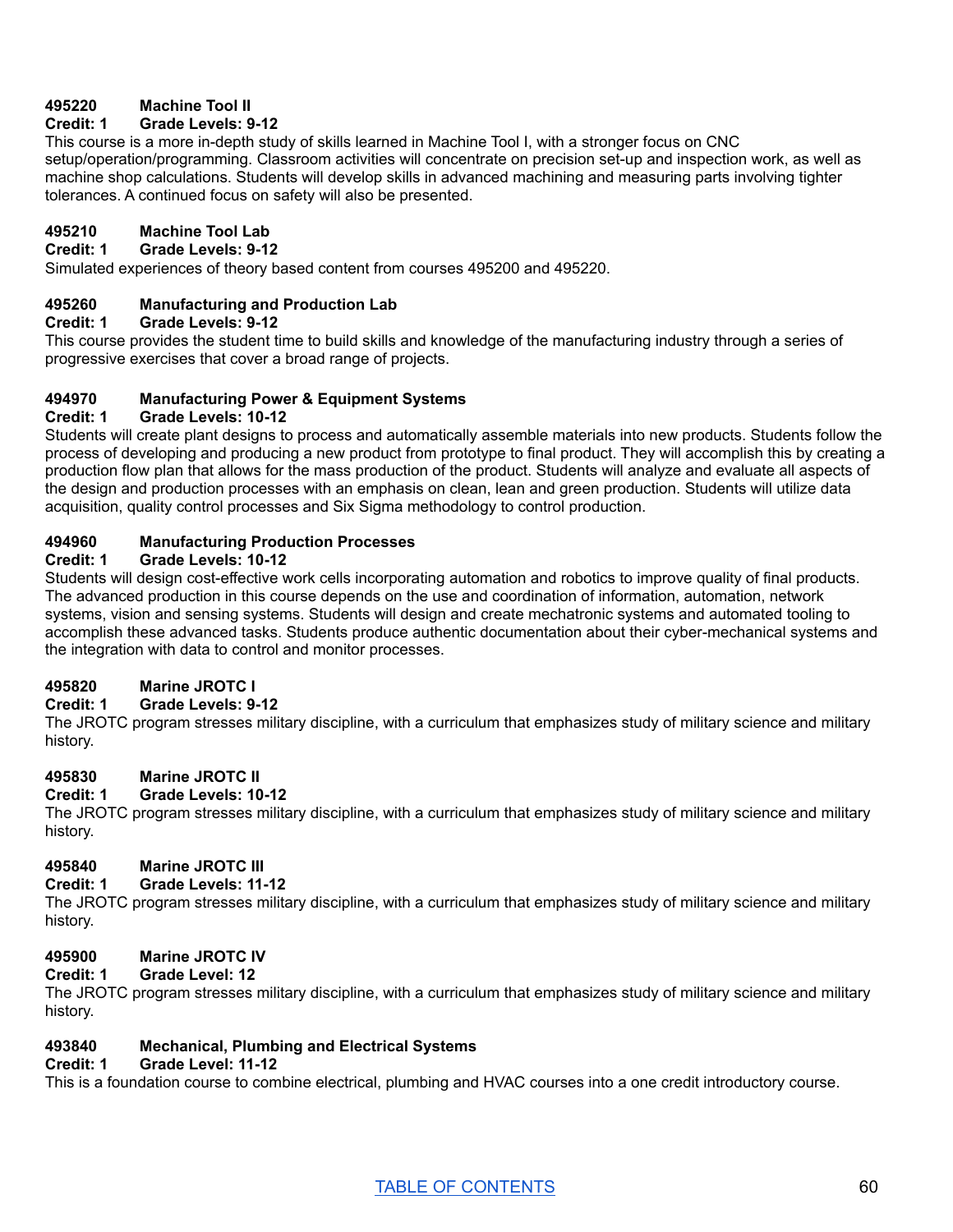## **493670 A/V Tech & Film Lab**

## **Credit: 1 Grade Levels: 10-12**

This production-based program is designed to allow the audio/video student studio time for the development of skills needed to execute a comprehensive media career.

## **493680 Media Communications**

#### **Credit: 1 Grade Level 9-12**

The purpose of this course is to assist students in making informed decisions regarding their future academic and occupational goals and to provide information regarding careers in the Arts, A/V Technology and Communication Career Cluster. The content includes, but is not limited to, technology literacy; understanding the importance of Arts and A/V; understanding the role of science, math, reading, writing, history, and technology in Arts and A/V; and Digital Media. Reinforcement of academic skills occurs through classroom instruction and applied laboratory procedures. Instruction and learning activities are provided through theory and hands-on experiences with the equipment, materials and technology appropriate to the course content and in accordance with current practices.

## **495230 Medical Clinical Internship/Specialization (.5 Credit)**

## **Credit: .5 Grade Levels: 11-12**

This is an educational program that offers Specialized Training in a health related field. It may also alternate in-school instruction and supervised on-the-job training activities in health science technology occupations.

# **495310 Medical Clinical Internship/Specialization**

#### **Credit: 1 Grade Levels: 11-12**

This is an educational program that offers Specialized Training in a health related field. It may also alternate in-school instruction and supervised on-the-job training activities in health science technology occupations.

## **490520 Medical Lab (1.0)**

**Credit: 1 Grade Levels: 11-12**

Simulated experiences of theory based content from courses 493350 and 424030.

## **490510 Medical Lab (.5)**

## **Credit: .5 Grade Levels: 11-12**

Simulated experiences of theory based content from courses 493350 and 424030.

## **495240 Medical Math**

## **Credit: 1 Grade Levels: 9-12**

This course is designed to increase students' ability to identify, solve, and apply mathematical principles involving temperature, weights, and measures used in the healthcare delivery system.

## **495330 Medical Procedures**

#### **Credit: .5 Grade Levels: 9-12**

Medical Procedures is a one-unit course that helps students develop specific and general skills needed by the health science technology professional. *Will be discontinued after 2018-2019 School Year (Replaced by Foundations of Health Care)*

## **495390 Medical Procedures Expanded**

## **Credit: .5 Grade Levels: 9-12**

This course focuses on the specific skills needed in several different areas of health care. Students are able to build upon the skills gained in the Medical Procedures course. The different areas addressed are dental assisting, laboratory assisting, medical assisting, nurse assisting, physical therapy assisting, and veterinary assisting.

# **495360 Medical Terminology**

## **Credit: .5 Grade Levels: 9-12**

Medical Terminology assists students in developing the language used for communication in the healthcare profession.

## **494650 Medium/Heavy Brake/Drivetrain**

#### **Credit: 1 Grade Levels: 9-12**

This instructional program prepares individuals to diagnose and repair diesel equipment in on-road and off-road vehicles and machinery.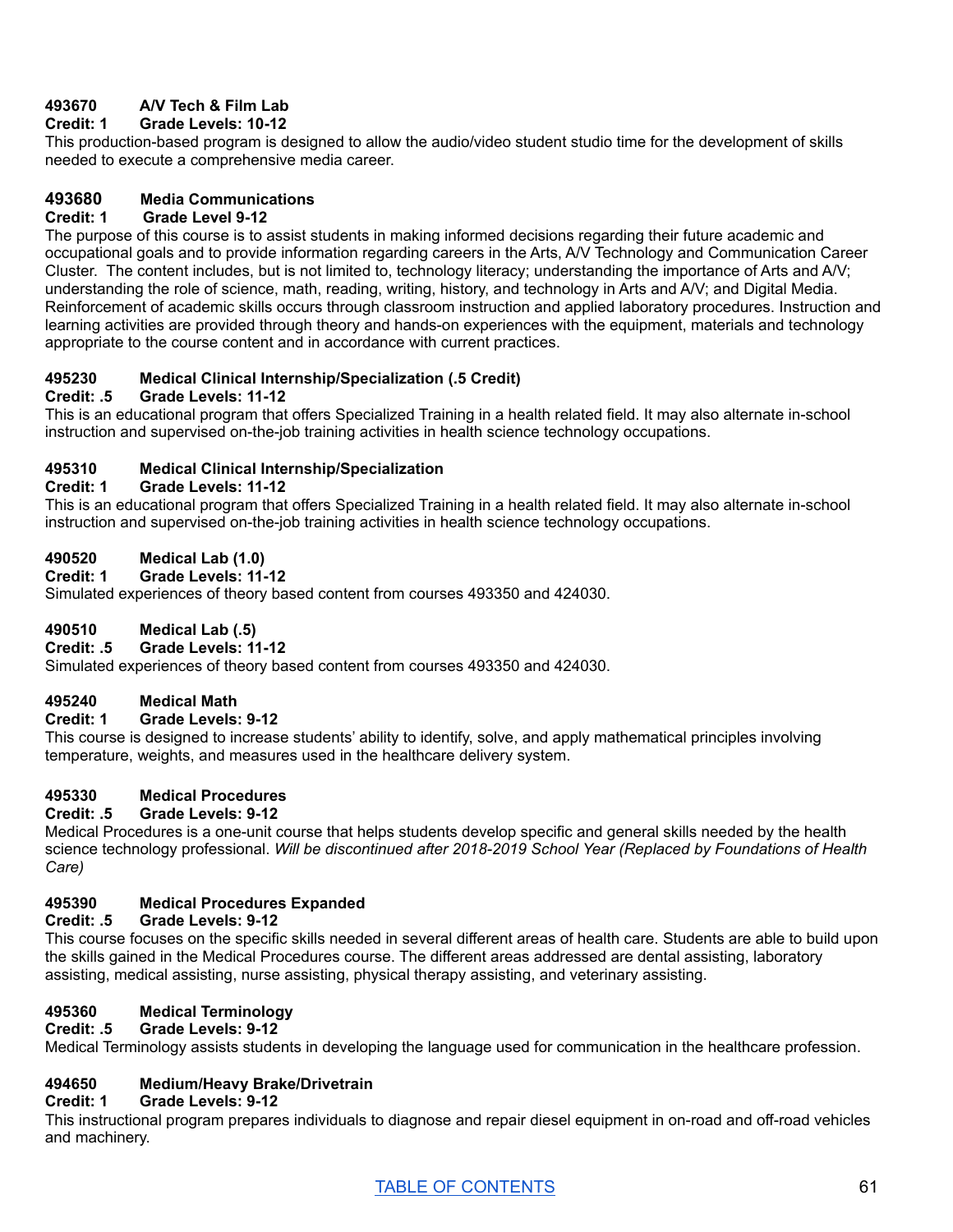## **494660 Medium/Heavy Electrical Systems/HVAC**

## **Credit: 1 Grade Levels: 9-12**

This instructional program prepares individuals to diagnose and repair diesel equipment in on-road and off-road vehicles and machinery. Advanced on-the-job training may be included.

#### **494230 Medium/Heavy Steering & Suspension/Hydraulics**

#### **Credit: 1 Grade Levels: 9-12**

This course prepares individuals to apply technical knowledge to diagnose and repair steering & suspension/hydraulics in trucks, buses, and other commercial and industrial vehicles.

## **494240 Medium/Heavy Diesel Engines/CAB**

#### **Credit: 1 Grade Levels: 9-12**

This course prepares individuals to apply technical knowledge to diagnose and repair diesel engines and CAB in trucks, buses, and other commercial and industrial vehicles.

## **490090 Medium/Heavy Truck Lab**

#### **Credit: 1 Grade Levels: 9-12**

This course provides the student time to build skills and knowledge of the related industry through a series of progressive exercises that cover a broad range of projects.

## **495570 Skilled Trades Manufacturing**

#### **Credit: 1 Grade Levels: 9-12**

The Skilled Trades Manufacturing course is designed to introduce students to many different types of manufacturing and machining-related career fields. Students will increase knowledge of the job skills that align with the different types of manufacturing processes, equipment and products that are produced by companies within the manufacturing and machining industries.

#### **495850 Navy JROTC I**

#### **Credit: 1 Grade Levels: 9-12**

The JROTC program stresses military discipline, with a curriculum that emphasizes study of military science and military history.

#### **495860 Navy JROTC II**

## **Credit: 1 Grade Levels: 10-12**

The JROTC program stresses military discipline, with a curriculum that emphasizes study of military science and military history.

#### **495870 Navy JROTC III**

#### **Credit: 1 Grade Levels: 11-12**

The JROTC program stresses military discipline, with a curriculum that emphasizes study of military science and military history.

## **495910 Navy JROTC IV**

#### **Credit: 1 Grade Level: 12**

The JROTC program stresses military discipline, with a curriculum that emphasizes study of military science and military history

#### **494300 Non-Structural Analysis/Repair**

#### **Credit: 1 Grade Levels: 9-12**

This course concentrates on analysis and repair of the nonstructural components as they pertain to collision repair.

## **494310 Painting/Refinishing**

#### **Credit: 1 Grade Levels: 9-12**

This course concentrates on painting and refinishing as they pertain to collision repair. The course includes causes and correction of finish defects.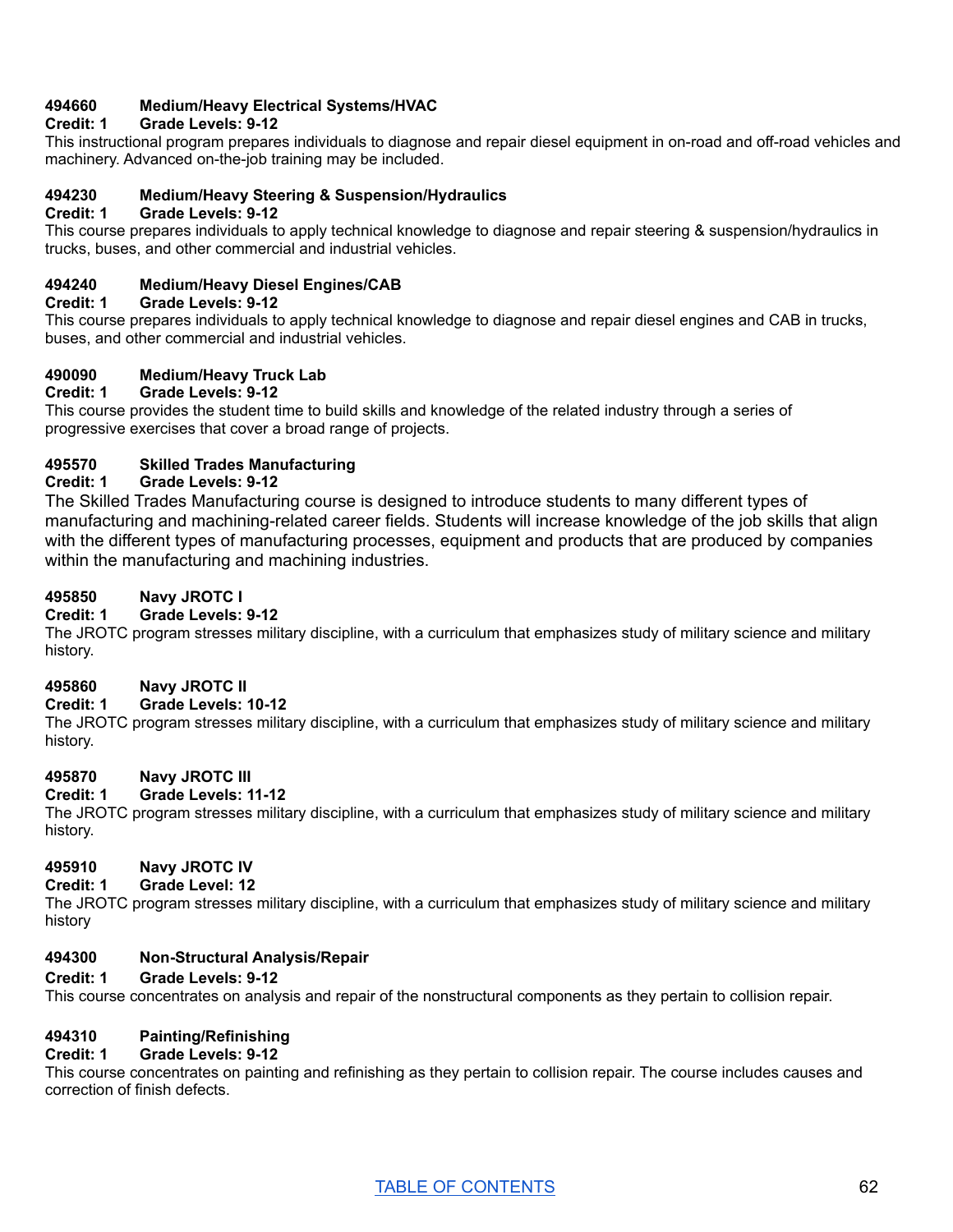## **495290 Pathology**

## **Credit: .5 Grade Levels: 9-12**

This course is devoted to the exploration of human pathology. Pathology is the branch of medical science that studies the causes, nature, and effects of diseases. This course of study begins with an introduction to pathology-related terms, predisposing factors of diseases, the relationship between diagnosis and prognosis, and disease treatments. Following the introduction, the course delves into a range of pathology-related topics and their relationships to specific systems of the human body. The topics include signs and symptoms of pathology, the effects of trauma, the effects of age, and characteristics of common diseases.

## **495280 Pharmacy Technology Fundamentals**

#### **Credit: 1 Grade Levels: 9-12**

Provides an overview of the pharmacy technology field and develops the fundamental concepts and principles necessary for successful participation in the pharmacy field.

## **494510 Plumbing**

## **Credit: 1 Grade Levels: 9-12**

This course prepares individuals to apply technical knowledge and skills to lay out, assemble, install, and maintain piping fixtures and piping systems, hot water, heating, cooling, and drainage systems.

## **495400 Power Equipment Technology I**

## **Credit: 1 Grade Levels: 9-12**

Power Equipment Technology I prepares students for careers in the Power Equipment industry. The course focuses on safety, duties and tasks performed by professionals in power equipment repair occupations, as well as pre-employment and employment skills.

## **495420 Power Equipment Technology II**

## **Credit: 1 Grade Levels: 9-12**

Power Equipment Technology II prepares students for entry level employment. The course focuses on diagnostic analysis, and pre-employment and employment skills

## **490100 Power Equipment Technology Lab**

## **Credit: 1 Grade Levels: 9-12**

This course provides the student time to build skills and knowledge of the transportation industry through a series of progressive exercises that cover a broad range of projects. Simulated experiences of theory based content from courses 495400 and 495420.

## **493410 Radio Broadcasting Lab**

## **Credit: 1 Grade Levels: 10-12**

This production-based program is designed to allow the broadcasting student studio time for the development of skills needed to execute a comprehensive radio career.

## **495580 Shielded Metal Arc Welding**

## **Credit: 1 Grade Levels: 9-12**

This instructional program prepares individuals to apply technical knowledge and skills to unite or separate metal parts by heating, using a variety of techniques and equipment. Emphasis of this course will be the use of shielded metal arc welders.

## **494070 Sports Medicine Injury Assessment**

## **Credit: 1 Grade Levels: 9-12**

## **Prerequisite**: 494050 Foundations of Sports Medicine

This course provides students with the skills needed to evaluate sports related injuries. Students will gain an understanding of common injuries that affect athletes, injury assessment, and treatment.

## **494320 Structural Analysis/Repair**

## **Credit: 1 Grade Levels: 10-12**

This course concentrates on analysis and repair of the structural components as they pertain to collision repair.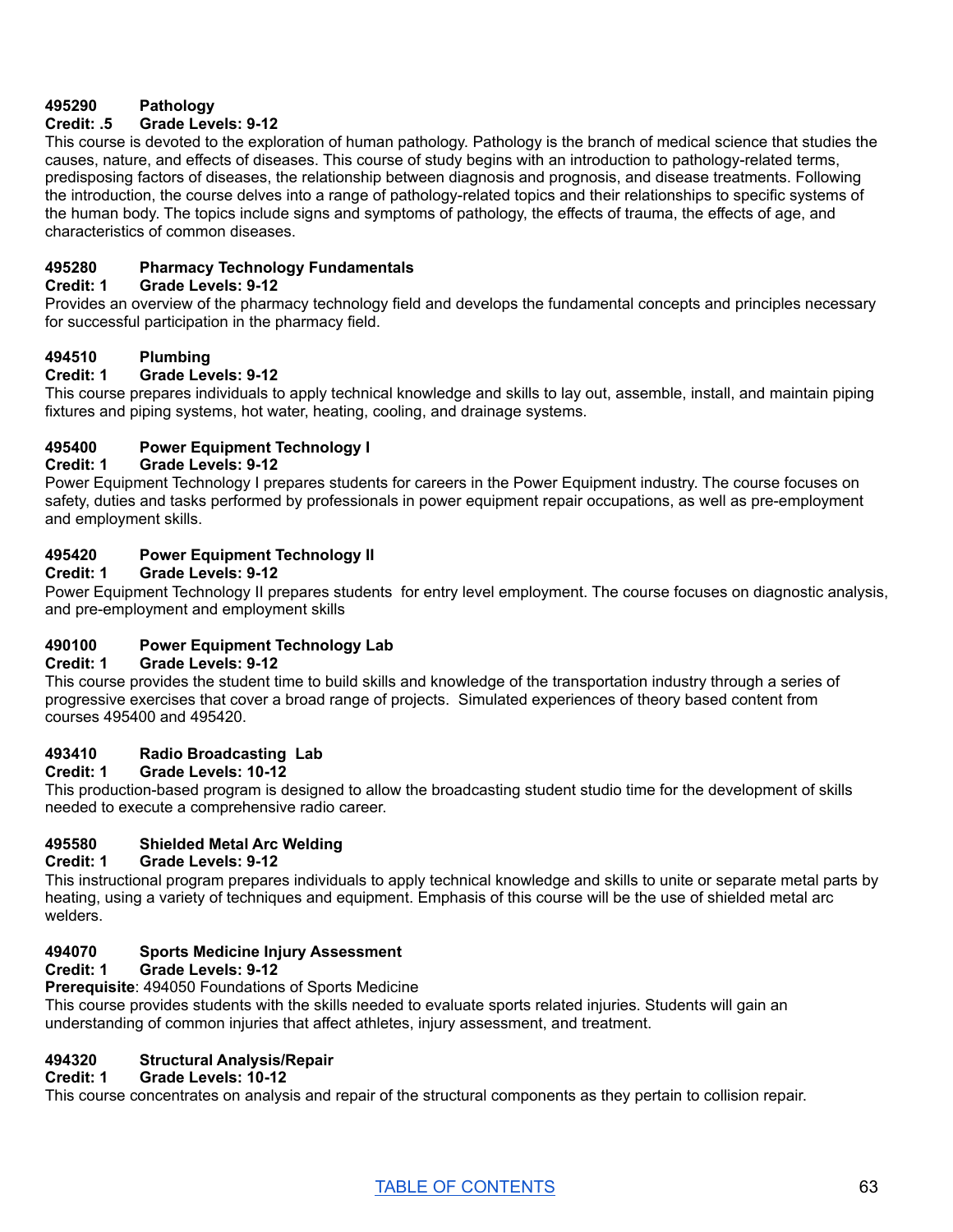## **494210 Suspension & Steering/Automatic Transmissions**

## **Credit: 1 Grade Levels: 9-12**

This course prepares individuals to engage in the diagnosis and repair of suspension and steering. Instruction will include units on steering systems diagnosis and repair; suspension systems diagnosis and repair; wheel alignment diagnosis, adjustment, and repair; and wheel and tire diagnosis and repair.

# **493450 Digital Cinema Productions Lab**

## **Credit: 1 Grade Levels: 10-12**

This production-based program is designed to allow the television student studio time for the development of skills needed to execute a comprehensive TV career.

## **490190 Welding Lab**

#### **Credit: 1 Grade Levels: 9-12**

This course provides the student time to build skills and knowledge of the related industry through a series of progressive exercises that cover a broad range of projects.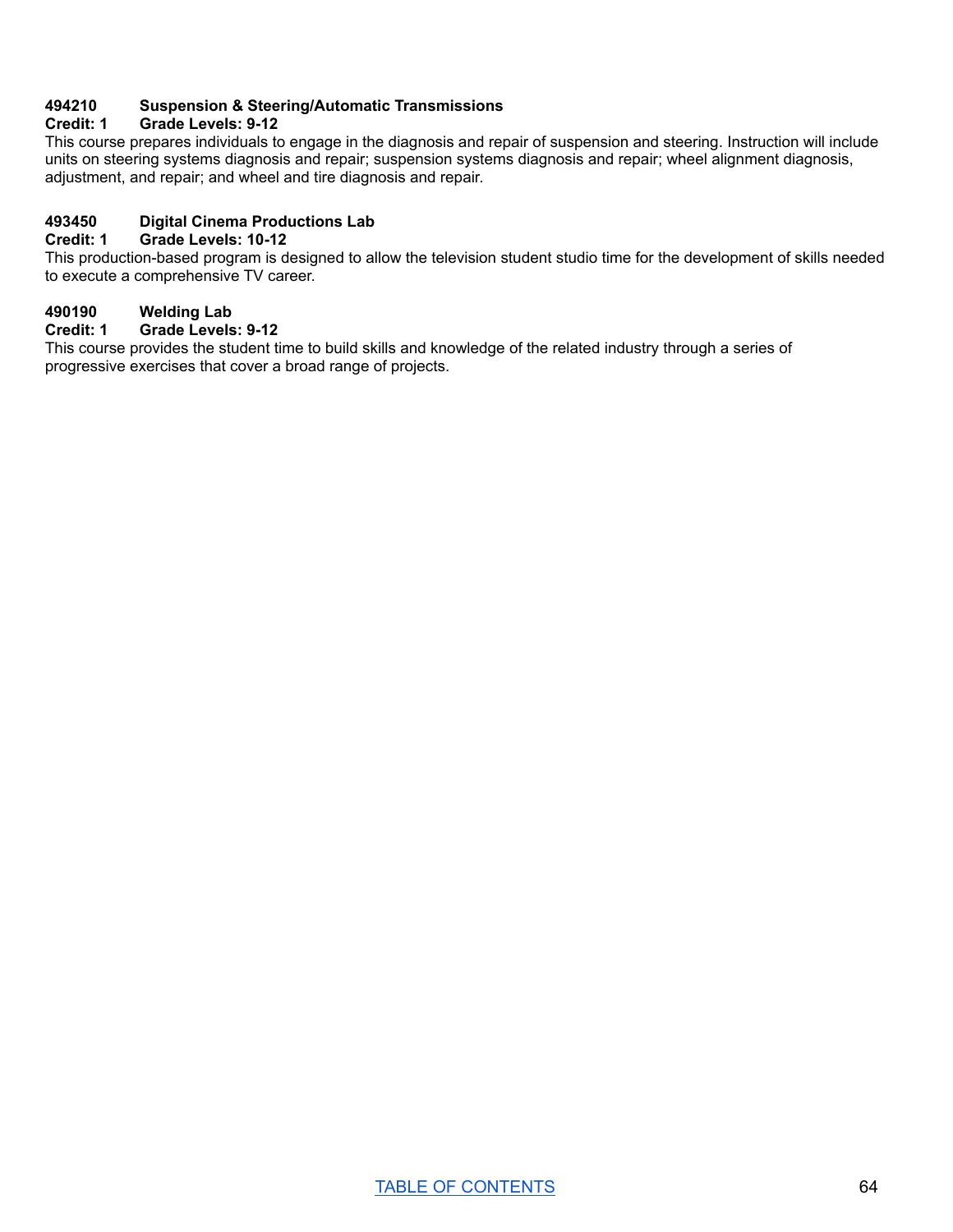# **CAREER [READINESS](#page-65-0) & WORK BASED LEARNING (WBL)**

## **Program Description**

<span id="page-65-0"></span>The Career Readiness\Work-Based Learning office provides a continuum of courses to assist students in planning for a successful career beyond high school.

Career Education instruction is delivered through the following major components:

- Exploring the sixteen career clusters
- Identifying students' personal interests and strengths
- Analyzing postsecondary and occupational career pathways
- Developing employability and 21st century skills
- The opportunity to apply career knowledge and skills through Work-Based Learning.

## **MIDDLE SCHOOL COURSES (Grade Levels 7-8)**

|        | <b>Middle School Elective</b> | <b>Credit</b> | 71 h | 8th |
|--------|-------------------------------|---------------|------|-----|
| 399280 | Career Development            | n/a           | ,,   |     |

## **399280 Career Development**

#### **Credit: Grade Levels 7-8**

Career Development is an examination of careers using the 16 career clusters and other technology applications for students to analyze career planning, preparation, research and development. Students will be knowledgeable about the world of work, with job shadowing and career resource speakers available to offer career options, personal skills, aptitudes, and expectations to complete the education and training requirements to enter into a future career. Students will begin the development of the Student Success Plan.

| <b>Course</b><br><b>Code</b> | <b>High School Offerings</b>                                            | <b>Credit</b> |          |   | 9th 10th 11th 12th |   |
|------------------------------|-------------------------------------------------------------------------|---------------|----------|---|--------------------|---|
| 493850                       | Keystone                                                                | .5            | $\times$ | X |                    |   |
| 493900                       | <b>Career Readiness</b>                                                 | .5            | X        | X | X                  | X |
| 493880                       | College and Career Readiness *                                          | .5            | X        | X | X                  | X |
| 493910                       | Work Ready*                                                             | .5            | X        | X | X                  | X |
| 493860                       | <b>Internship</b>                                                       |               |          | X | X                  | X |
| 490600                       | Career Practicum - AG: Agriculture, Food, and Natural Resources         | 1             |          |   | X                  | X |
| 490610                       | lCareer Practicum - Bus: Finance                                        | 1             |          |   | X                  | X |
| 490620                       | Career Practicum - Bus: Hospitality and Tourism                         | 1             |          |   | X                  | X |
| 490630                       | Career Practicum - Bus: Management and Administration                   | 1             |          |   | Χ                  | X |
| 490640                       | Career Practicum - Bus: Marketing Sales and Services                    | 1             |          |   | X                  | X |
| 490650                       | Career Practicum - Bus: Transportation, Distribution and Logistics      | 1             |          |   | X                  | X |
| 490660                       | Career Practicum - FCS: Education and Training                          | 1             |          |   | X                  | X |
| 490670                       | Career Practicum - FCS: Hospitality and Tourism                         | 1             |          |   | X                  | X |
| 490680                       | lCareer Practicum - FCS: Human Services                                 | 1             |          |   | X                  | X |
| 490280                       | Career Practicum - FCS: Arts, AV/Technology & Communications            |               |          |   | X                  | X |
| 490690                       | Career Practicum - STEM: Architecture and Constructions                 | 1             |          |   | X                  | X |
| 490700                       | Career Practicum - STEM: Health Science                                 | 1             |          |   | X                  | X |
| 490710                       | Career Practicum - STEM: Information Technology                         | 1             |          |   | X                  | X |
| 490720                       | <b>ICareer Practicum - STEM: STEM Cluster</b>                           | 1             |          |   | X                  | X |
| 490730                       | ICareer Practicum - T&I: Architecture and Construction                  |               |          |   | X                  | X |
| 490740                       | Career Practicum - T&I: Arts, Audio/Video Technology and Communications | 1             |          |   | Χ                  | X |
| 490760                       | Career Practicum - T&I: Health Science                                  | 1             |          |   | Χ                  | X |
| 490770                       | Career Practicum - T&I: Law, Public Safety, Corrections and Security    | 1             |          |   | X                  | X |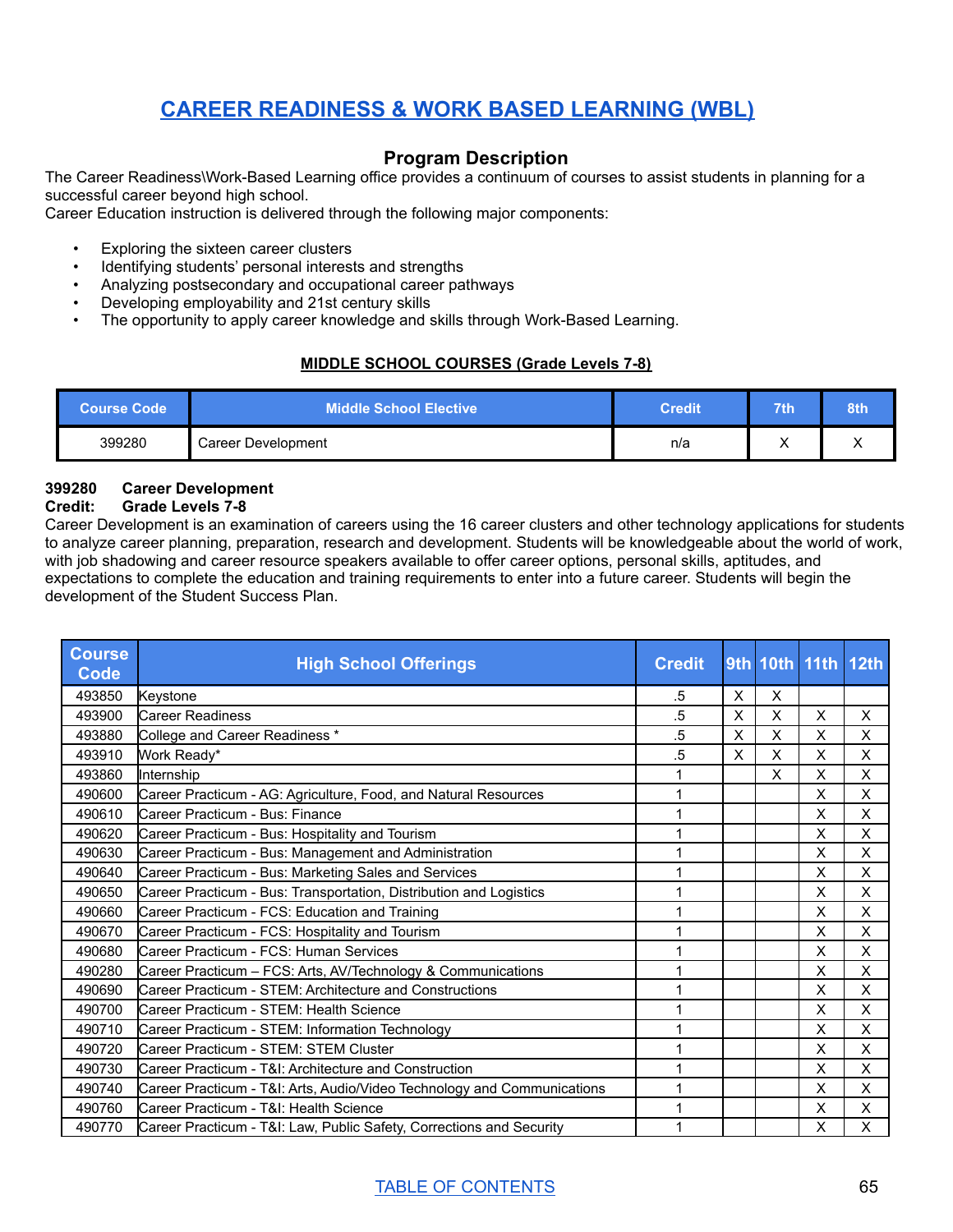| <b>Course</b><br><b>Code</b> | <b>High School Offerings</b>                                       | <b>Credit</b> |  |   | 9th 10th 11th 12th |
|------------------------------|--------------------------------------------------------------------|---------------|--|---|--------------------|
| 490780                       | Career Practicum - T&I: Manufacturing                              |               |  | Х | Х                  |
| 490790                       | Career Practicum - T&I: Transportation, Distribution and Logistics |               |  | Х | х                  |
| 465780                       | Career Practicum 1 - Computer Science                              |               |  | Χ | х                  |
| 465790                       | Career Practicum 2 - Computer Science                              |               |  | Х | х                  |
| 465880                       | Career Practicum 3 - Computer Science                              |               |  | Х | х                  |
| 465890                       | Career Practicum 4 - Computer Science                              |               |  | x | х                  |
| 490110                       | Pre-Apprenticeship I                                               |               |  | х | х                  |
| 490120                       | Pre-Apprenticeship II                                              |               |  | x | Х                  |
| 490130                       | Pre-Apprenticeship III                                             |               |  | x | x                  |
| 490140                       | Pre-Apprenticeship IV                                              |               |  | Х | Х                  |

#### **493850 Keystone Credit: .5 Grade Levels 9-10**

The Keystone course is a one-semester course offered in grades 9-10. This course is designed to help ninth and tenth graders successfully navigate high school. Students will receive instruction in self-realization, interpersonal skills, study skills, self-management skills, goal setting, and planning strategies. This transition course will create a sense of belonging among students by having them become productive citizens of their school and community. Students will receive guidance in investigating their own interests, values, and aptitudes in relation to possible Career Pathways with life-long learning and will begin developing a flexible education plan for high school and beyond.

## **493900 Career Readiness**

## **Credit: .5 Grade Levels: 9-12**

Career Readiness is a semester course recommended for students in grades 9-10. It focuses on career preparation skills, interpersonal skills, problem solving, critical thinking skills, teamwork, self-management, communications skills, and technology skills. Emphasis will be placed on employable skills in job application and job search. Each student will develop a career portfolio.

## **493880 College and Career Readiness**

## **Credit: .5 Grade Levels: 9-12**

College and Career Readiness is a semester course recommended for students in grades 11-12. The course content shall reflect postsecondary education and training opportunities for success at the college level or employable level. It is designed to prepare students for the actions necessary to pursue their career. It also focuses on WorkKeys skills including Graphic Literacy, Applied Math, and Workplace Documents. The online computer-based WorkKeys curriculum is to prepare students for the National Career Readiness Certificate. One assessment is provided free of charge to students in public education or open-enrollment charter school under the state contract.

## **493910 Work Ready**

## **Credit: .5 Grade Levels 9-12**

This is a course offered online for high school students in grades 9-12. However, it is highly recommended for students in grades 11-12. The curriculum for this course is the same as Career Readiness (493900) with the addition of the WorkKeys skills of Graphic Literacy, Applied Math, and Workplace Documents from (493880).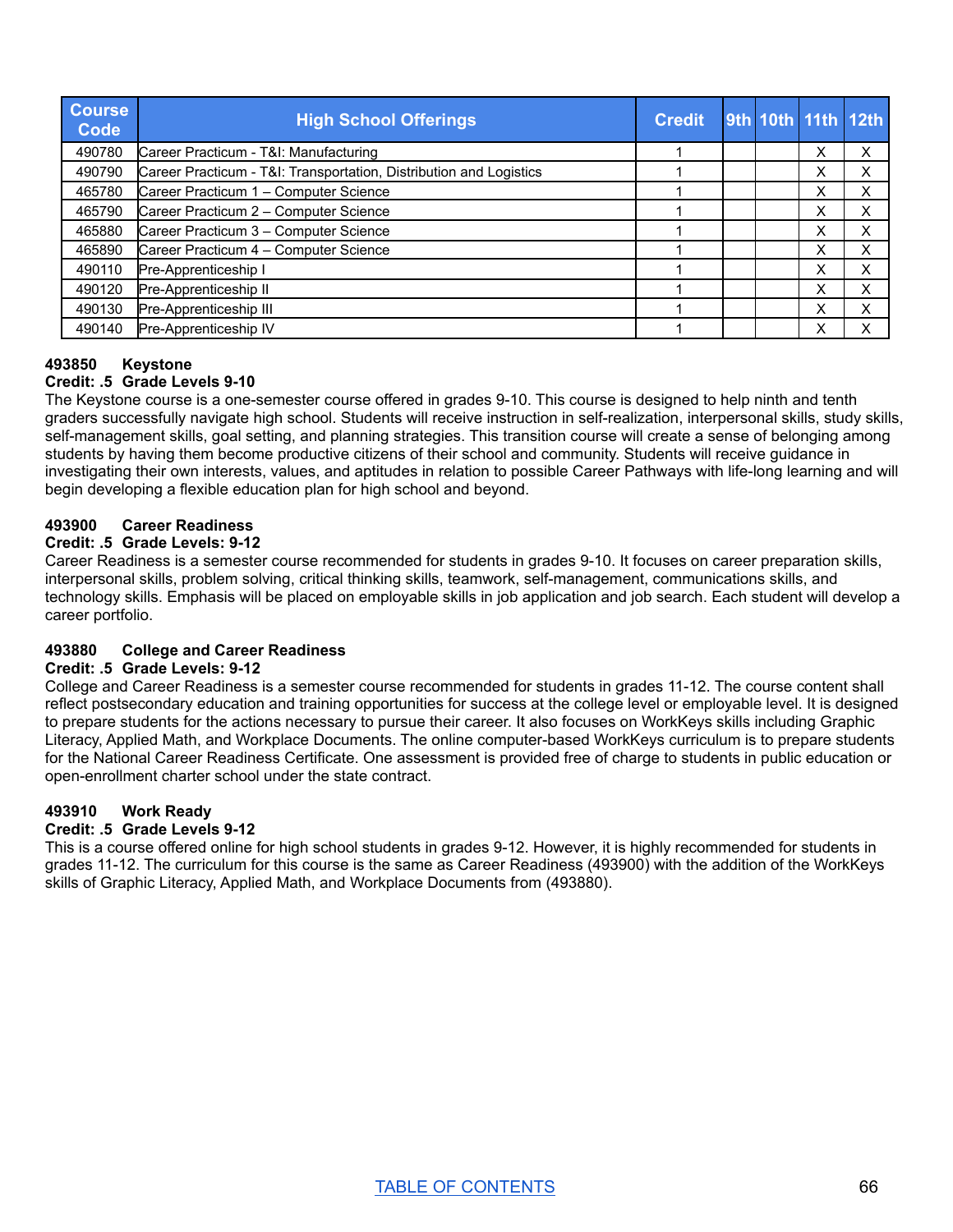## **493860 Internship**

## **Credit: 1 Grade Levels: 10-12**

The Internship course is a paid or unpaid experiential work-based learning experience that integrates knowledge and theory learning in the classroom with practical application and skills development in a professional setting. The course will serve as an introductory work experience course for 10-12 grade students. This course is not eligible for completer status. Internships give students the opportunity to gain valuable applied experience and make connections in professional fields, and it gives employers the opportunity to guide and evaluate talent (2018 Advance CTE, Career Technical Education Glossary). An Internship agreement and training plan must be developed for each student. The WBL Coordinator and the workplace supervisor will evaluate the student. The students must be employed prior to enrolling in the class or at the end of the second week of school. An instructor must have the 412 Career Preparation Endorsement.

*\*Please refer to the Internship Instructor Manual for specific details on the DCTE Website.*

## **(Multiple – See Table Beginning Page 65) Career Practicum Credit: 1 Grade Levels 11-12**

The Career Practicum course is offered to students in grades 11-12. To be eligible, students must:

- be at least 16 years of age.
- be in good academic standing according to the school.
- have completed the Level 1 and Level 2 course in an approved Program of Study.
- Career Practicum is designed to assist students in their specific CTE career pathway areas and to help them successfully transition from school to career. This course is eligible for an employer tax credit and may count toward becoming a completer. Career Practicum is a worksite-learning option, designed for high school students, that includes a combination of classroom instruction and paid or unpaid worksite training ending with an approved credential.

This course is a structured learning experience at the worksite for a specific timeframe that leads to a career path (Workforce Innovation and Opportunity Act). It requires high-quality supervised learning opportunities for students at both the worksite and integrated learning in the classroom. The structure includes a strong business partnership that links the course and its participants to current resources, information, and guidance from industry professionals. The student, Work-Based Learning Coordinator, and worksite supervisor must develop a detailed training plan. Guidelines for this course must be followed and documented. The WBL Coordinator and worksite supervisor will evaluate the student. The students must be employed prior to enrolling in the class or at the end of the second week of school. An instructor must have the 412 Career Preparation Endorsement.

*\*Please refer to the Career Practicum Instructor Manual for specific details on DCTE Website.*

#### **Course Credits for Internship and Career Practicum**

Students can earn up to four (4) credits, in a two-year period, at a rate of 1 credit per semester. To earn two (2) credits PER YEAR, a student will need 36 hours of classroom instruction (at least 1 hour per week) and 240 work hours (approximately 7 hours per week). One (1) credit may be granted for an entire year for students that work 120 hours throughout the year and are in class at least 36 hours.

| Hours of Classroom Instruction - Semester   Hours of Work Experience - | <b>Per Semester</b> | <b>Credits Earned</b><br><b>Per Semester</b> |  |  |
|------------------------------------------------------------------------|---------------------|----------------------------------------------|--|--|
| Minimum 18 hours                                                       | l120 hours          | 1 credit                                     |  |  |
| Minimum 36 hours                                                       | 240 hours           | 2 credits                                    |  |  |
| Minimum 54 hours                                                       | 1360 hours          | 3 credits                                    |  |  |
| Minimum 72 hours                                                       | l480 hours          | I4 credits                                   |  |  |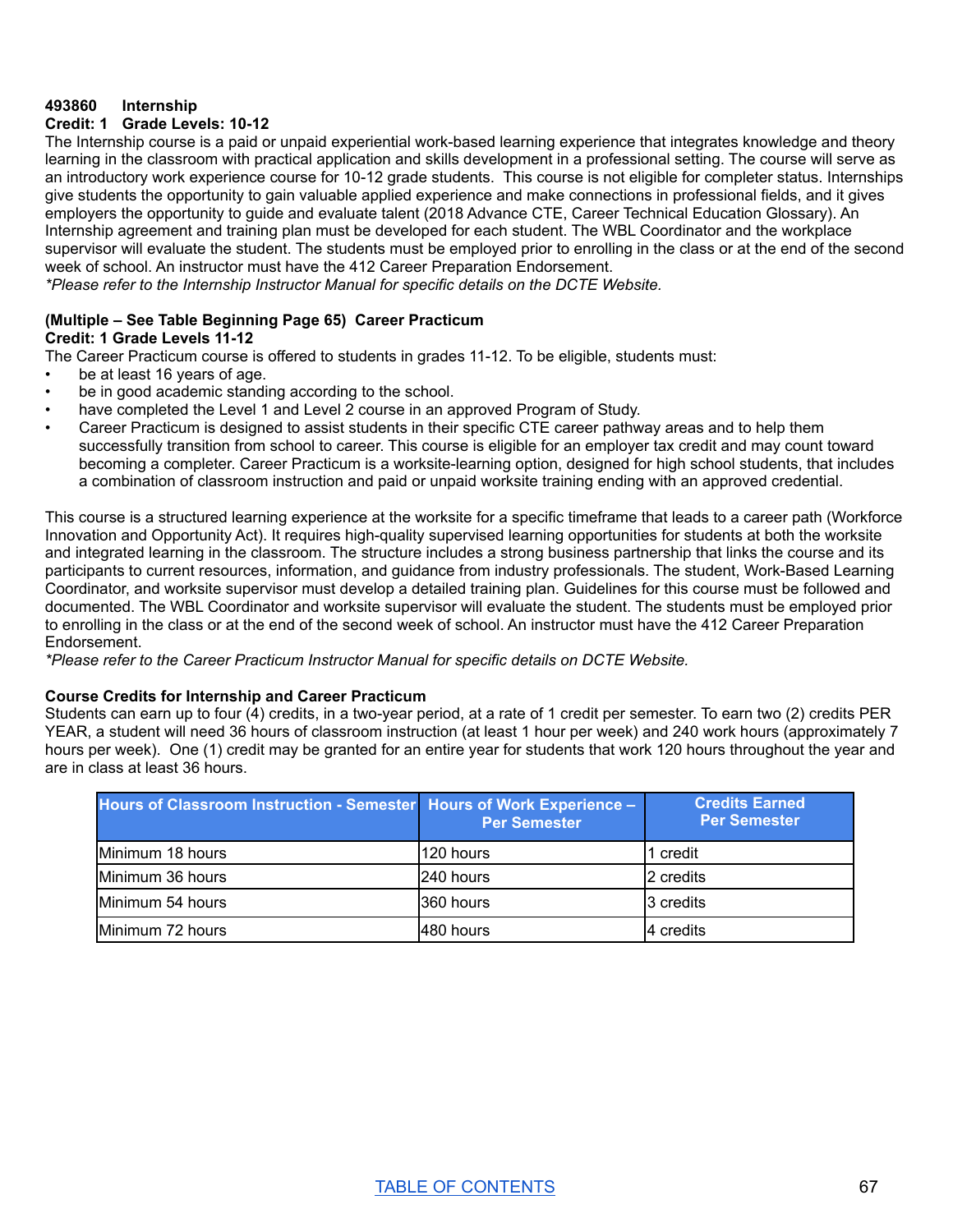**Classroom hours** should include all students and should incorporate discussions about soft skills, employability skills, and pre-employment and employment documents.

**Hours of work experience** should be on the job site working weekly to meet the above required hours.

#### **WBL COORDINATOR SUPERVISION PERIOD REQUIRED FOR INTERNSHIP AND CAREER PRACTICUM**

- 1. One supervision period for 1-25 students
- 2 Two supervision periods for 26-50 students
- 3. Three supervision periods for 51 or more students.
	- The conference/planning period may count as one of the three (3) supervision periods.

#### **490110 Pre-Apprenticeship I**

- **490120 Pre-Apprenticeship II**
- **490130 Pre-Apprenticeship III**
- **490140 Pre-Apprenticeship IV**

## **Credit 1: Grade Levels: 11-12 (At Least 16 years of age)**

The Pre-Apprenticeship program is an unpaid or paid program designed to prepare students for entry into a Department of Labor registered apprenticeship program. Instruction may vary in length and scope and may include basic skills training, academic skills remediation, or an introduction to the industry. Completers of this program may be given preferential consideration for entry into an apprenticeship program and/or applied time served or credits earned toward fulfilling program requirements 2018 Advanced CTE, Career Technical Education Glossary).

The Pre-Apprenticeship must be sponsored by at least one Department of Labor registered apprenticeship program. Pre-Apprenticeship programs must follow the guidelines provided by the Arkansas Apprenticeship Coordination Steering Committee, the Arkansas Department of Commerce, and Office of Skills Development. An instructor must have the 412 Career Preparation Endorsement.

*\*Please refer to the Pre-Apprenticeship Instructor Manual for specific details on DCTE Website.*

#### **Course Credits for Pre-Apprenticeship**

Students can earn up to four (4) credits, in a two-year period. The rate at which the credits are earned is determined by the Department of Labor Registered Apprenticeship partner.

#### **WBL COORDINATOR SUPERVISION PERIOD REQUIRED FOR PRE-APPRENTICESHIP**

- 1. One supervision period for 1-25 students
- 2 Two supervision periods for 26-50 students
- 3. Three supervision periods for 51 or more students.
- The conference/planning period may count as one of the three (3) supervision periods.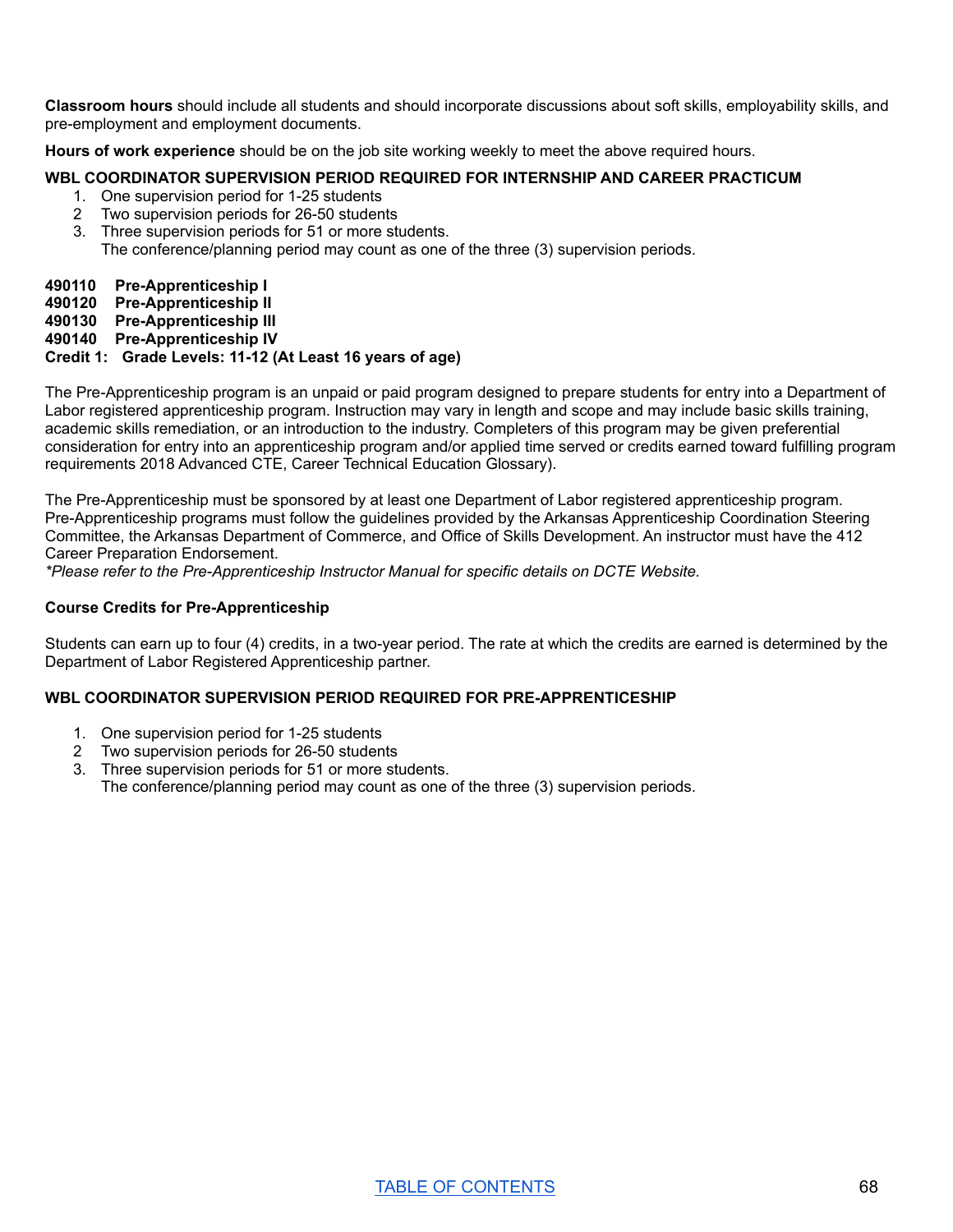# **JOBS FOR ARKANSAS [GRADUATES](#page-69-0) (JAG)**

#### <span id="page-69-0"></span>**Program Description**

Jobs for Arkansas Graduates is a broad based School-to-Work program designed to assist students whose ability to successfully graduate from high school and obtain meaningful employment is in jeopardy. The program's goal is to identify students with a need for modest interventions in order to ensure graduation (or GED) and to prepare them for workplace success. The JAG program provides one year of follow-up to monitor the student's outcomes through data recording of graduation dates, civil and military job placement, career, and college success.

#### **Teacher Qualifications**

The "JAG Specialist" is to be secondary certified in Career and Technical Education or any core academic area and endorsed through the completion of program management training developed and approved by Division of Career and Technical Education (DCTE). Training includes New Specialist Training (one to two days) and National Data Management System training (one day). Training leads to the 413 Special Populations endorsement. Be able to have the ability to establish and maintain relations with industries in the community. Demonstrate proficiency in computers and written communication skills. Registration can be found on the DCTE website under Professional Development.

#### **Teacher Contract Length**

It is strongly recommended that, during the first year of operation, the specialist be employed on a contract of a minimum of 215 days. It also is strongly recommended that during each subsequent year, the specialist be employed on a contract of a minimum of 225 days. Arkansas JAG recommends that the specialist be provided one period for Data Entry and Employer Marketing/Job Development for every 25 in school participants. The model requires 12 months of follow-up after graduation, which means monthly contact with each participant beginning the month of June following completion of senior year and at least six contacts with the participant's employer/school/military recruiter.

#### **Funding**

New program start-up equipment funds are available. Districts may be eligible for Division of Workforce Service grants for high poverty areas. Corporate start-up grants are often available.

#### **Eligible Students**

Career and Technical students with two or more identified barriers may apply for acceptance into the JAG class. A JAG class roster typically has an average of five barriers. Students may be identified by the school advisory committee as eligible for the program due to existing barriers to graduation. The specialist/teacher or administrator identifies a student's barriers prior to placement into the program. JAG students should have an identified career and technical focus/major and have completed at least one unit and be enrolled in a second unit of the identified career focus/major.

#### **Class Size and Credits**

"Standards of Accreditation", Arkansas Public Schools states: "in grades seven through twelve, a teacher shall not be assigned more than one hundred fifty (150) students daily and an individual class shall not exceed thirty (30) students, provided that, in exceptional cases or for courses that that lend themselves to large group instruction, these ratios may be increased." (JAG is not an exceptional case). Large JAG classes have proven to be less practical and effective because they place limitations on the types and quality of hands-on, individualized, or other class activities.

The JAG model requires 35-45 students to be the maximum in the in-school phase. The JAG program may encompass several class periods, thus enforcing the Standards of Accreditation for class size. Programs in alternative schools can request a waiver to lower the student load. All students in the JAG class must be recorded in the JAG electronic data management system roster in order to hold the integrity of the Jobs for America's Graduates guidelines.

Class periods shall conform to the minimum class hours established by the Standards for Accreditation of Public Schools and North Central Association (NCA): (NCA: 120 hours = 1 unit; 60 hours =  $\frac{1}{2}$  unit)

One unit of credit per year is to be given for JAG participants in the High School program. Depending on the application of the model and the particular need or risk, a student may be identified for placement in the JAG program for multiple years, starting in Middle School. JAG may be utilized as a related option of any program of study. JAG is not a stand-alone program of study or career focus/major.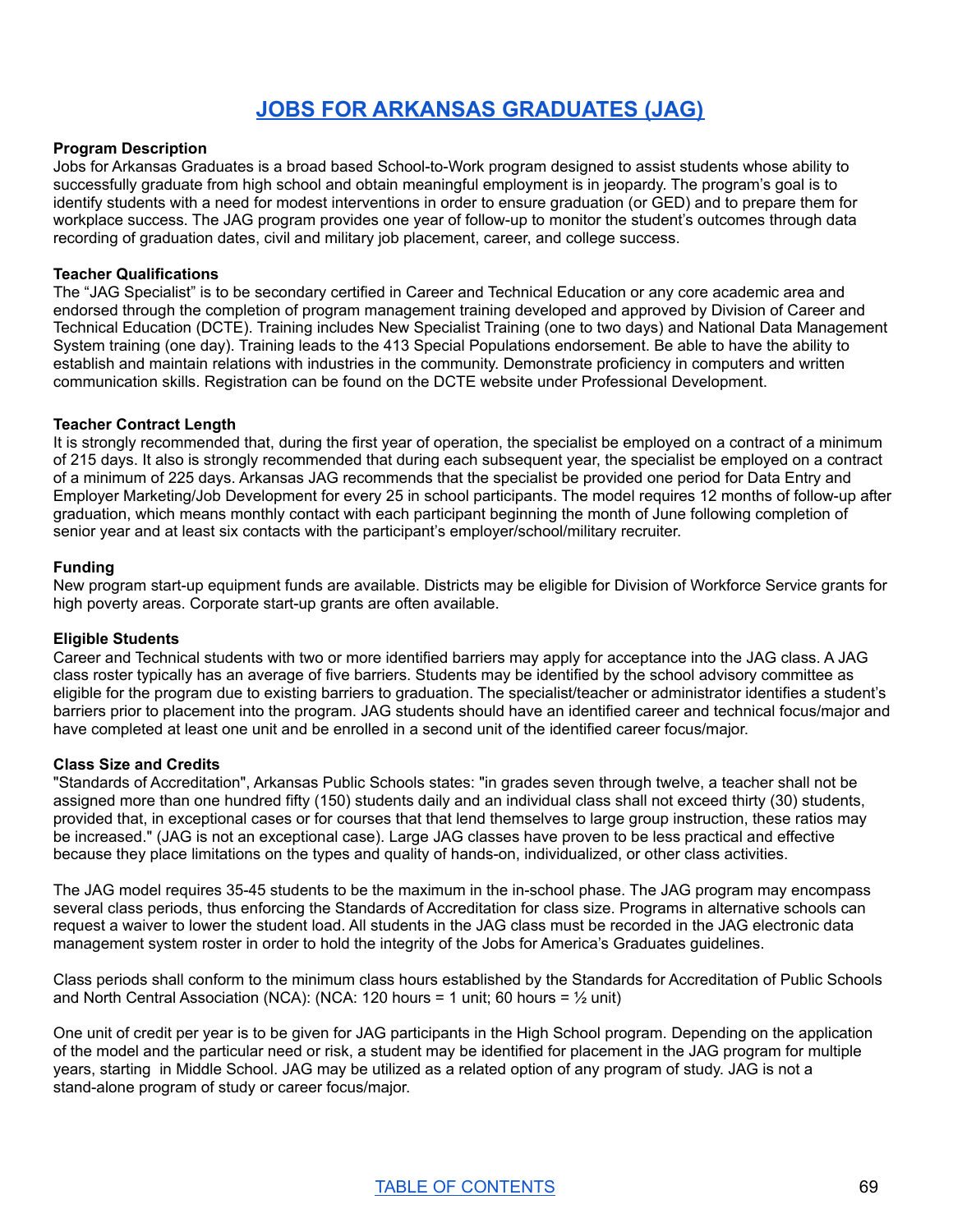## **JAG Career Association**

The JAG Career Association embodies a fundamental purpose of the JAG program: to provide motivation and practical strategies to help young people to succeed both in school and on the job. The Career Association is a student-led organization for career-minded students who are interested in preparing themselves to enter the workforce and are enrolled in a program that is affiliated with the Jobs for America's Graduates National Network. Each student enrolled in the local JAG program is automatically a member of the Career Association.

Three levels exist in the Career Association – national, state, and local chapter (the JAG program in your school).

JAG believes that programs with successful Career Association chapters will experience a lower school dropout rate and a higher retention rate in the program. The Career Association chapter is a support system that most members need and want.

The activities of the Career Association are integral to the instructional program and should be perceived as co-curricular. Since all Career Association activities are offered to develop, practice, and refine skills necessary for personal, academic and career success, chapter activities enhance classroom learning, thus are considered co-curricular.

Local Career Association chapters provide activities to help members develop the confidence and competencies needed to stay in school through graduation and achieve a successful transition from school to the work- place. The chapter advisor (JAG Specialist) is held accountable for implementing the Career Association and using it effectively to achieve five (5) fundamental yet powerful goals of leadership development, career development, social awareness, civic awareness, and community service. JAG suggests each goal area have a committee with a President, Vice President or Chairperson leading that committee.

## **Middle School Courses:**

| <b>Course</b><br>Code | <b>DCTE Middle School Electives</b>  | <b>Units of</b><br><b>Credit</b> | $\nabla$ th | 8 <sub>th</sub> | 9 <sub>th</sub> | 10 <sub>th</sub> | 11 <sub>th</sub> | 12 <sub>th</sub> |
|-----------------------|--------------------------------------|----------------------------------|-------------|-----------------|-----------------|------------------|------------------|------------------|
| 399290                | <b>JAG Middle School</b>             |                                  | $\check{ }$ |                 |                 |                  |                  |                  |
| 399350                | <b>JAG Middle School ALTERNATIVE</b> |                                  | v<br>⌒      | v               |                 |                  |                  |                  |

This course may be taken in both 7<sup>th</sup> and 8<sup>th</sup> grades. Must receive prior approval from DCTE Office of Special Populations. Traditional and Alternative Programs at one school are considered two programs and must each have prior approval.

## **High School Courses:**

| <b>Course</b><br>Code | <b>Core Requirements</b>       | <b>Units of</b><br><b>Credit</b> | 7th | 8th | 9th | 10 <sub>th</sub> | 11th | 12 <sub>th</sub> |
|-----------------------|--------------------------------|----------------------------------|-----|-----|-----|------------------|------|------------------|
| 493780                | JAG I (Multi-Year Program)     |                                  |     |     | х   | X                | х    |                  |
| 493790                | JAG II (Multi-Year Program)    |                                  |     |     |     | χ                | ⋏    |                  |
| 493770                | <b>JAG Senior Applications</b> |                                  |     |     |     |                  |      |                  |
| 493760                | UAG Multi-Year ALTERNATIVE     |                                  |     |     | х   | x                | х    | x                |
| 493800                | <b>JAG Work-Based Learning</b> |                                  |     |     |     | X                | х    |                  |

These courses may be taken in 9th – 12th grades (as indicated). All JAG courses must receive prior approval from DCTE Office of Special Populations. It is expected that a JAG program will expand to accommodate needs among student populations. Adding a Senior Applications program requires approval for an addition to an already established JAG program. Traditional and Alternative Programs at one school are considered two programs and must have prior approval. JAG Work-Based Learning follows the course credit guidelines for the DCTE Internship program. Students must be concurrently enrolled in JAG I, JAG II, JAG Senior Applications, or JAG Multi- Year

Alternative program in order to be enrolled in JAG Work-Based Learning.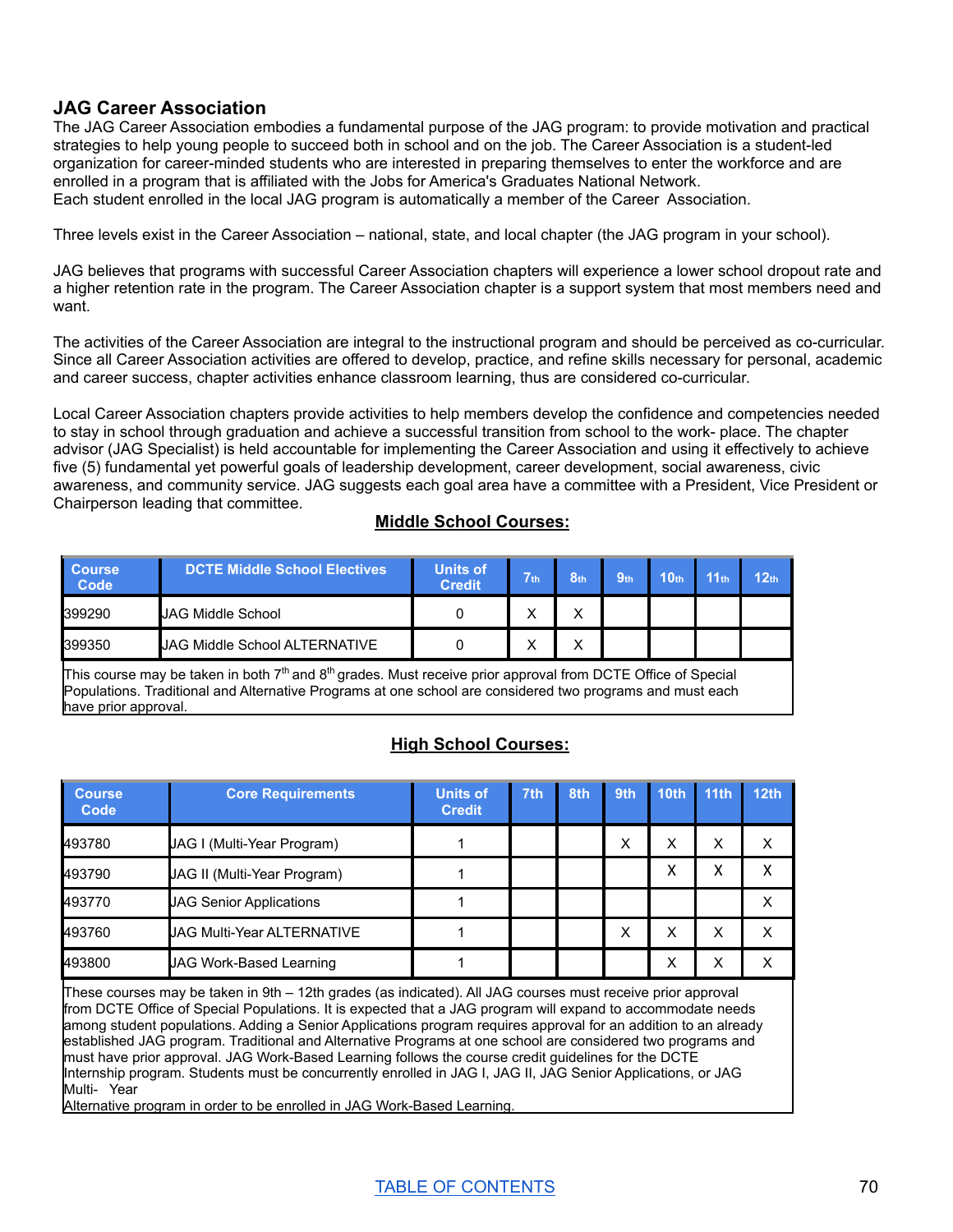## **Middle School Courses:**

## **399290 JAG Middle School**

## **Credit: 0 Grade Levels: 7-8**

Middle School Program serves seventh and eighth grade students. Middle school staff and administrators identify students at risk of not reaching their potential or leaving school prematurely. **(Must have DCTE approval prior to implementation)**

## **399350 JAG Middle School ALTERNATIVE**

#### **Credit: 0 Grade Levels: 7-8**

JAG Middle School AE Program serves grades seventh through eighth students. The program is designed to serve students in alternative learning environments. Middle school staff and administrators identify students at risk of not reaching their potential or leaving school prematurely.

## **High School Courses:**

## **493780 JAG Multi-Year I**

#### **Credit: 1 Grade Levels: 9-12**

JAG utilizes the National Jobs for America's Graduates model and curriculum. It is designed to assist career and technical students whose ability to successfully graduate from high school and obtain meaningful employment is in jeopardy. High school staff and administrators identify students at risk of not reaching their potential or leaving school prematurely. **(Must have DCTE approval prior to implementation)**

## **493790 JAG Multi-Year II**

#### **Credit: 1 Grade Levels:10-12**

JAG II continues the JAG curriculum and may be repeated. JAG utilizes the National Jobs for America's Graduates model. It is designed to assist career and technical students whose ability to successfully graduate from high school and obtain meaningful employment is in jeopardy. High school staff and administrators identify students at risk of not reaching their potential or leaving school prematurely.

## **(Must have DCTE approval prior to implementation)**

## **493770 JAG Senior Applications**

## **Credit: 1 Grade Levels: 12**

A senior-only program that focuses classroom attention on eligible high school seniors to provide support for school-to-career success. JAG utilizes the National Jobs for America's Graduates model. It is designed to assist career and technical students whose ability to successfully graduate from high school and obtain meaningful employment is in jeopardy. High school staff and administrators identify students at risk of not reaching their potential or leaving school prematurely. It is recommended, for early intervention, that a Multi-Year class precede the implementation of a JAG Senior Applications. **(Must have DCTE approval prior to implementation)**

## **493760 JAG Multi-Year ALTERNATIVE**

#### **Credit: 1 Grade Levels: 9-12**

JAG Multi-Year AE Program serves ninth through twelfth grade students. The program is designed to serve students in alternative learning environments. High school staff and administrators identify students at risk of not reaching their potential or leaving school prematurely. **(Must have DCTE approval prior to implementation)**

## **493800 JAG Work-Based Learning**

## **Credit: 1 Grade Levels: 9-12**

While employment is not a requirement of the JAG program, this instructor-supervised work release course may be offered concurrent to the JAG High School courses listed above. JAG Work-Based Learning includes monthly employer evaluations of participants. Credit can be given at the discretion of the individual school district for student work-based learning experiences. Participants should be expected to complete 180 hours of work-based learning in order to receive one credit-with a maximum of four credits for completing 720 hours of work study within a consecutive two-year period. JAG Work-Based Learning may be utilized in both traditional and alternative environments. The JAG WBL course follows the Work-Site Instruction and Course Credit guidelines for the CTE Internship Course (See Course Code 493860) while providing the JAG curriculum instruction as noted in JAG High School programs. **(Must have DCTE approval prior to implementation)**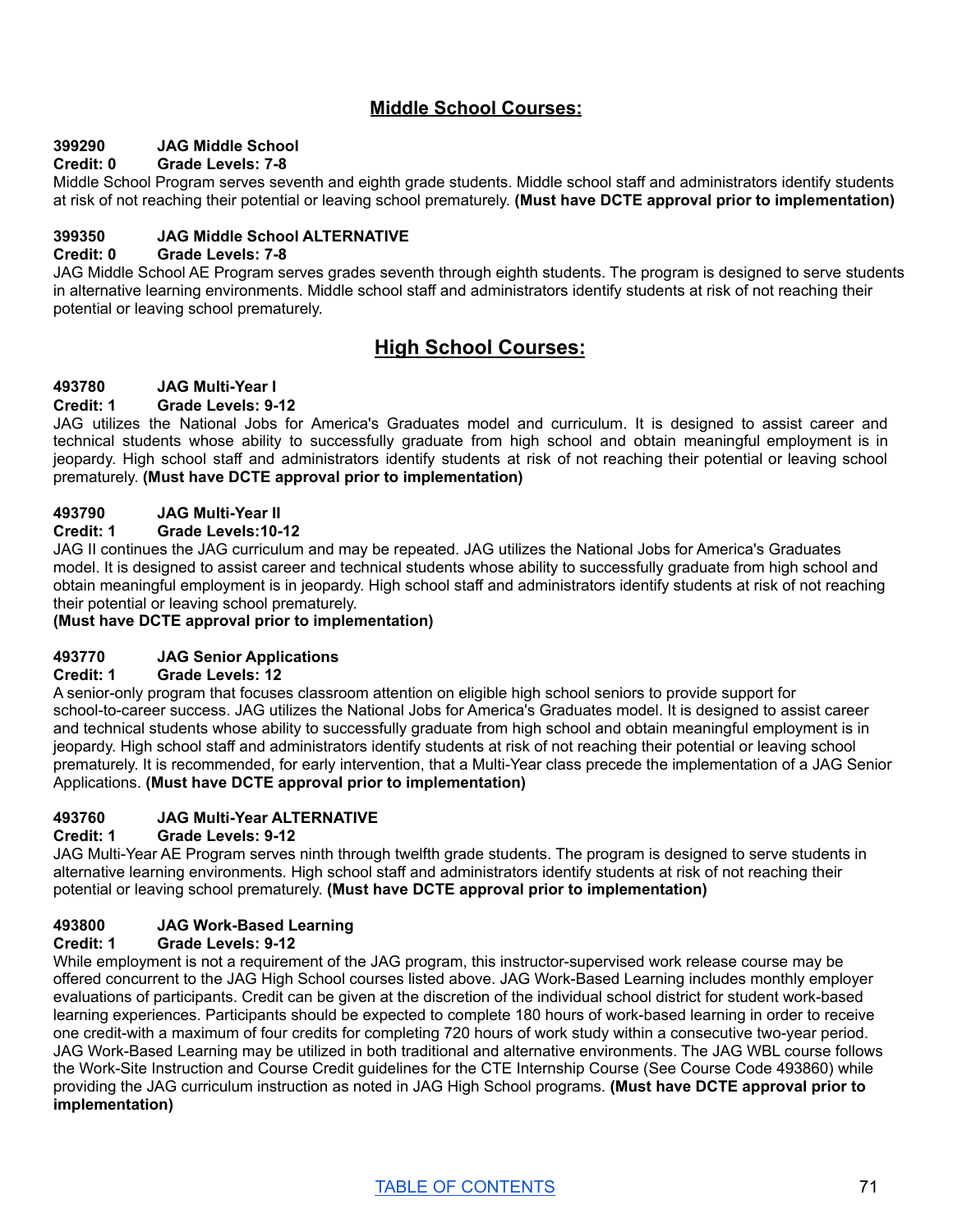## **[SECONDARY](#page-72-0) CAREER CENTERS**

<span id="page-72-0"></span>The crosswalks linked below should be used as a tool by the "home/sending school" to assist in scheduling students. It is essential that students receive credit for the correct course for accountability and concentrator purposes.

The Office of Skills Develop (OSD) oversees Secondary Career Centers. Specific questions related to course codes should be directed to Lesia Edwards at OSD. [Lesia.edwards@arkansas.gov](mailto:Lesia.edwards@arkansas.gov)

| <b>Master List of All Crosswalks</b><br>22-23 Crosswalks Combined.xlsx |                                      |
|------------------------------------------------------------------------|--------------------------------------|
| Arkansas Northeastern College (ANC)                                    | <b>ANC 22-23.xlsx</b>                |
| Arkansas State University (ASU)                                        | <b>ASU Beebe Regional 22-23.xlsx</b> |
| <b>ASU Mid-South</b>                                                   | <b>ASU Mid-South 22-23.xlsx</b>      |
| <b>ASU Mountain Home</b>                                               | <b>ASU Mountain Home 22-23.xlsx</b>  |
| <b>ASU Newport</b>                                                     | <b>ASU Newport 22-23.xlsx</b>        |
| <b>ASU Three Rivers</b>                                                | <b>ASU Three Rivers 22-23.xlsx</b>   |
| Arkansas Tech University (ATU)                                         | <b>ATU 22-23.xlsx</b>                |
| <b>Black River Technical College</b>                                   | <b>BRTC 22-23.xlsx</b>               |
| University of Arkansas Cossatot Community College                      | CCCUA 22-23.xlsx                     |
| <b>Conway Career Center</b>                                            | Conway CC 22-23.xlsx                 |
| <b>East Arkansas Community College</b>                                 | <b>EACC 22-23.xlsx</b>               |
| Metropolitan Career Center                                             | Metro 22-23.xlsx                     |
| Monticello Occupational Education Center                               | Monticello OEC 22-23.xlsx            |
| North Central Career Center                                            | <b>NCCC 22-23.xlsx</b>               |
| Northeast Arkansas Career & Technical Center                           | NEACTC 22-23.xlsx                    |
| <b>Northark Technical Center</b>                                       | NorthArk 22-23.xlsx                  |
| <b>National Park Technical Center</b>                                  | <b>NPTC 22-23.xlsx</b>               |
| Northwest Technical Institute Secondary Career Center                  | <b>NWTI 22-23.xlsx</b>               |
| Ozarka College Technical Center                                        | Ozarka 22-23.xlsx                    |
| Phillips Community College Career & Technical Center                   | PCCUA 22-23.xlsx                     |
| <b>SAU Tech Career Academy</b>                                         | <b>SAU Tech 22-23.xlsx</b>           |
| Southeast Arkansas Community Based Education Center                    | <b>SEACBEC 22-23.xlsx</b>            |
| Southeast Arkansas College Career Center                               | <b>SEARK 22-23.xlsx</b>              |
| South Arkansas Community College Secondary Technical Center            | SouthArk 22-23.xlsx                  |